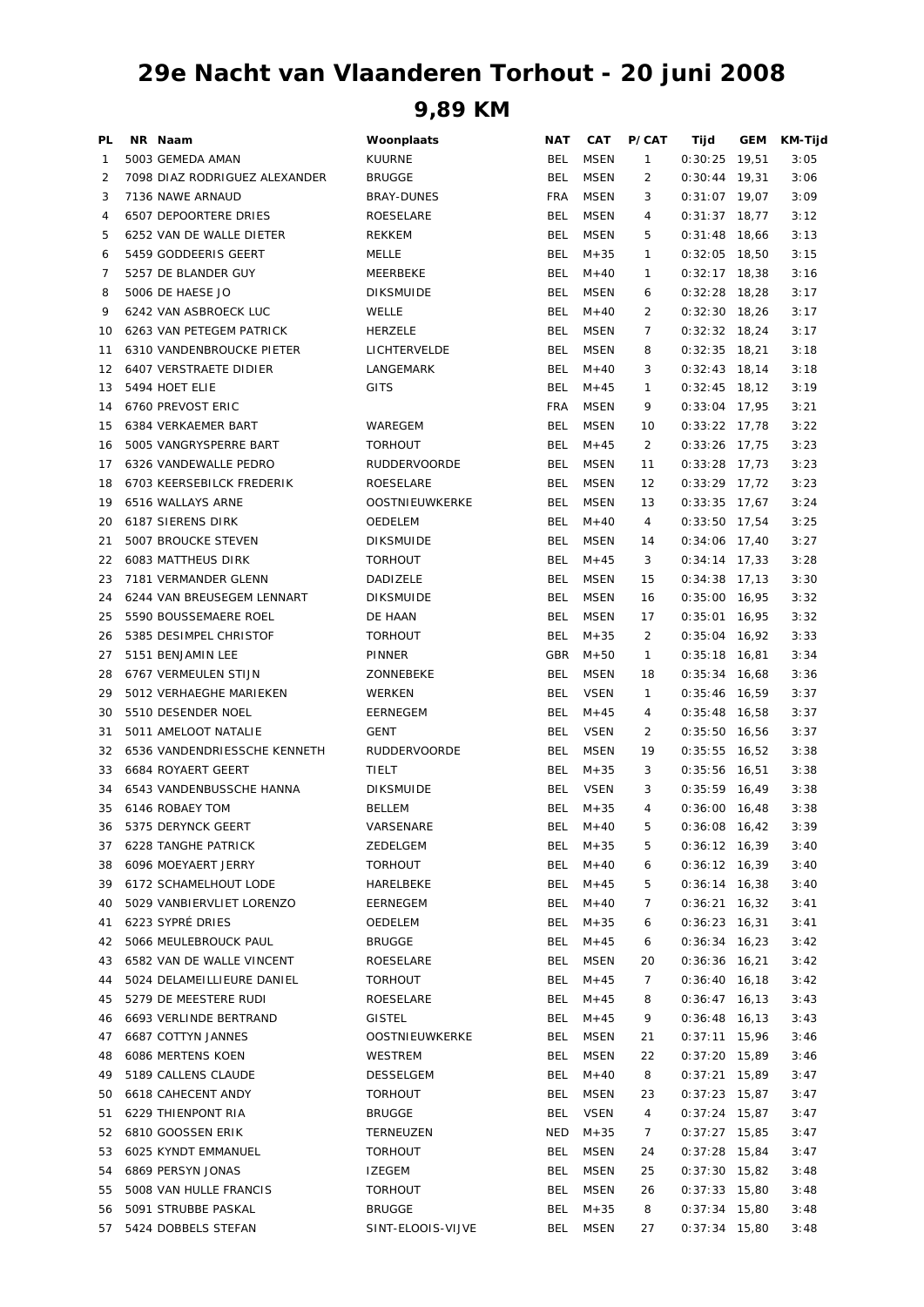| PL  | NR Naam                      | Woonplaats          | NAT        | CAT         | P/CAT          | Tijd            | GEM   | KM-Tijd |
|-----|------------------------------|---------------------|------------|-------------|----------------|-----------------|-------|---------|
| 58  | 7073 KOOPMAN DIRK            | <b>WERVIK</b>       | <b>BEL</b> | $M + 45$    | 10             | 0:37:35         | 15,79 | 3:48    |
| 59  | 5505 LAGROU PATRICK          | KOEKELARE           | <b>BEL</b> | $M + 35$    | 9              | $0:37:36$ 15,78 |       | 3:48    |
| 60  | 6900 VANHAVERBEKE BRECHT     | <b>OOSTKAMP</b>     | <b>BEL</b> | <b>MSEN</b> | 28             | $0:37:40$ 15,75 |       | 3:49    |
| 61  | 6607 BOGAERT WIM             | DEERLIJK            | <b>BEL</b> | <b>MSEN</b> | 29             | $0:37:47$ 15,71 |       | 3:49    |
| 62  | 5645 STEVENS JANUS           | <b>HOUTHULST</b>    | <b>BEL</b> | <b>MSEN</b> | 30             | $0:37:49$ 15,69 |       | 3:49    |
| 63  | 6739 MOKHAN ALIAKSANDR       |                     | <b>RUS</b> | $M + 40$    | 9              | $0:37:50$ 15,68 |       | 3:50    |
| 64  | 6505 HARINCK DAVID           | WAREGEM             | <b>BEL</b> | $M + 35$    | 10             | $0:37:52$ 15,67 |       | 3:50    |
| 65  | 6617 VANDEWALLE RUBEN        | <b>TORHOUT</b>      | <b>BEL</b> | <b>MSEN</b> | 31             | $0:37:58$ 15,63 |       | 3:50    |
| 66  | 5404 DEVREKER BEN            | <b>DIKSMUIDE</b>    | <b>BEL</b> | <b>MSEN</b> | 32             | $0:38:12$ 15,53 |       | 3:52    |
| 67  | 6581 GOUWY DAVY              | <b>TORHOUT</b>      | <b>BEL</b> | <b>MSEN</b> | 33             | $0:38:14$ 15,52 |       | 3:52    |
|     |                              |                     |            |             |                |                 |       |         |
| 68  | 5354 DEMOEN RONNY            | WESTROZEBEKE        | <b>BEL</b> | $M + 45$    | 11             | $0:38:15$ 15,51 |       | 3:52    |
| 69  | 7096 GHESQUIERE KURT         | ASSEBROEK           | <b>BEL</b> | <b>MSEN</b> | 34             | $0:38:19$ 15,49 |       | 3:52    |
| 70  | 7101 VANDAMME BRECHT         | <b>INGELMUNSTER</b> | <b>BEL</b> | <b>MSEN</b> | 35             | $0:38:23$ 15,46 |       | 3:53    |
| 71  | 6841 IMBO YANNICK            | AALTER              | <b>BEL</b> | <b>MSEN</b> | 36             | $0:38:24$ 15,45 |       | 3:53    |
| 72  | 6782 MEULEBROUCK STEFAAN     | TIELT               | <b>BEL</b> | $M + 45$    | 12             | $0:38:24$ 15,45 |       | 3:53    |
| 73  | 7102 EECKHOUT ALEX           | <b>HULSTE</b>       | <b>BEL</b> | <b>MSEN</b> | 37             | $0:38:25$ 15,45 |       | 3:53    |
| 74  | 5634 MAES LARS               | <b>GENT</b>         | <b>BEL</b> | <b>MSEN</b> | 38             | $0:38:29$ 15,42 |       | 3:53    |
| 75  | 6008 HUYGHE MATHIEU          | POPERINGE           | <b>BEL</b> | <b>MSEN</b> | 39             | $0:38:34$ 15,39 |       | 3:54    |
| 76  | 5049 VLAEMINCK MARC          | RUDDERVOORDE        | <b>BEL</b> | $M + 40$    | 10             | $0:38:41$ 15,34 |       | 3:55    |
| 77  | 5568 PIETERS LIEVEN          | <b>KOKSIJDE</b>     | <b>BEL</b> | $M + 35$    | 11             | $0:38:41$ 15,34 |       | 3:55    |
| 78  | 6007 HUSBANDS JOHN           | PINNER              | GBR        | $M + 45$    | 13             | $0:38:43$ 15,33 |       | 3:55    |
| 79  | 5555 BEEUWSAERT DIRK         | <b>HEULE</b>        | <b>BEL</b> | $M + 60$    | $\mathbf{1}$   | $0:38:44$ 15,32 |       | 3:55    |
| 80  | 5225 COBBAERT MARINO         | <b>BEKEGEM</b>      | BEL        | $M + 45$    | 14             | $0:38:45$ 15,31 |       | 3:55    |
| 81  | 6236 TUYTTENS GINO           | <b>OEKENE</b>       | BEL        | $M + 45$    | 15             | $0:38:49$ 15,29 |       | 3:55    |
| 82  | 7086 BRANDT FRANKIE          | BEERNEM             | BEL        | $M + 45$    | 16             | $0:38:49$ 15,29 |       | 3:55    |
| 83  | 6667 D'HOORE WARD            | <b>TORHOUT</b>      | <b>BEL</b> | <b>MSEN</b> | 40             | $0:38:55$ 15,25 |       | 3:56    |
| 84  | 6195 SLABBINCK STEFAAN       | JABBEKE             | <b>BEL</b> | $M + 40$    | 11             | $0:38:59$ 15,22 |       | 3:57    |
| 85  | 6343 VANHOUTTE WITZE         | LICHTERVELDE        | <b>BEL</b> | <b>MSEN</b> | 41             | $0:38:59$ 15,22 |       | 3:57    |
|     |                              |                     |            |             |                |                 |       |         |
| 86  | 6699 HOSTEN MARTIJN          | <b>ICHTEGEM</b>     | <b>BEL</b> | <b>MSEN</b> | 42             | $0:39:13$ 15,13 |       | 3:58    |
| 87  | 6685 RAMBOERE GIOVANI        | <b>ICHTEGEM</b>     | <b>BEL</b> | $M + 35$    | 12             | $0:39:13$ 15,13 |       | 3:58    |
| 88  | 7097 VAN DAMME KURT          | <b>BRUGGE</b>       | <b>BEL</b> | $M + 35$    | 13             | $0:39:14$ 15,12 |       | 3:58    |
| 89  | 5602 CARLU ANDY              | KORTRIJK            | <b>BEL</b> | <b>MSEN</b> | 43             | $0:39:14$ 15,12 |       | 3:58    |
| 90  | 6142 REHEUL DRIES            | <b>OOSTKAMP</b>     | <b>BEL</b> | <b>MSEN</b> | 44             | $0:39:15$ 15,12 |       | 3:58    |
| 91  | 5592 BAECKELANDT JURGEN      | POELKAPELLE         | <b>BEL</b> | <b>MSEN</b> | 45             | $0:39:16$ 15,11 |       | 3:58    |
| 92  | 7074 DESODT JAN              | <b>WERVIK</b>       | <b>BEL</b> | $M + 40$    | 12             | $0:39:17$ 15,11 |       | 3:58    |
| 93  | 6545 LEFEVRE RIK             | TIELT               |            | BEL $M+35$  | 14             | $0:39:19$ 15,09 |       | 3:59    |
| 94  | 7106 VAN COILLIE NICO        | <b>IZEGEM</b>       | BEL        | $M + 35$    | 15             | $0:39:21$ 15,08 |       | 3:59    |
| 95  | 6184 SEYNAEVE HENK           | EERNEGEM            | <b>BEL</b> | $M + 35$    | 16             | $0:39:22$ 15,07 |       | 3:59    |
| 96  | 6317 VANDERHAEGHE CHRIS      | ROESELARE           | <b>BEL</b> | $M + 40$    | 13             | $0:39:23$ 15,07 |       | 3:59    |
| 97  | 5047 VERDONCK ELS            | <b>TORHOUT</b>      | <b>BEL</b> | $V + 40$    | $\mathbf{1}$   | $0:39:23$ 15,07 |       | 3:59    |
| 98  | 5643 COTTINGIES SANDER       | PASSENDALE          | BEL        | MSEN        | 46             | $0:39:24$ 15,06 |       | 3:59    |
| 99  | 6510 VANHEULE MARC           | KOEKELARE           | BEL        | $M + 35$    | 17             | $0:39:25$ 15,05 |       | 3:59    |
|     | 100 6733 VANHOUTTE GEERT     | NAZARETH            | BEL        | $M + 40$    | 14             | $0:39:28$ 15,04 |       | 3:59    |
|     | 101 6527 VERSTRAETE HENK     | <b>BRUGGE</b>       | <b>BEL</b> | $M + 35$    | 18             | $0:39:29$ 15,03 |       | 4:00    |
|     | 102 5444 FORTRIJ BERT        | KLERKEN             | <b>BEL</b> | MSEN        | 47             | $0:39:35$ 14,99 |       | 4:00    |
|     | 103 5170 BRACKMAN THIERRY    | VEURNE              | BEL        | $M + 35$    | 19             | $0:39:40$ 14,96 |       | 4:01    |
|     | 104 6292 VANDE WALLE BRAM    | <b>RUDDERVOORDE</b> | <b>BEL</b> | <b>MSEN</b> | 48             | $0:39:43$ 14,94 |       | 4:01    |
|     | 105 6561 BRICHAU BRUNO       | HALLE               | <b>BEL</b> | $M + 40$    | 15             | $0:39:45$ 14,93 |       | 4:01    |
|     | 106 5067 PLASMAN RONY        | <b>BRUGGE</b>       | BEL        | $M + 50$    | $\overline{2}$ | $0:39:55$ 14,87 |       | 4:02    |
|     |                              |                     |            |             |                |                 |       |         |
|     | 107 6653 AMPE FRÉ            | <b>ASTENE</b>       | <b>BEL</b> | MSEN        | 49             | $0:39:58$ 14,85 |       | 4:02    |
|     | 108 6550 FRICKELO GEERT      | <b>OOSTKAMP</b>     | BEL        | $M + 40$    | 16             | $0:40:01$ 14,83 |       | 4:03    |
|     | 109 5509 LESAGE LUT          | <b>DIKSMUIDE</b>    | BEL        | $V + 35$    | $\mathbf{1}$   | $0:40:01$ 14,83 |       | 4:03    |
|     | 110 5451 GELDHOF NICK        | MEULEBEKE           | <b>BEL</b> | MSEN        | 50             | $0:40:04$ 14,81 |       | 4:03    |
|     | 111 7257 VANDEBROECKE INO    | KROMBEKE            | <b>BEL</b> | $M + 50$    | 3              | $0:40:06$ 14,80 |       | 4:03    |
|     | 112 5193 CALLEWAERT SISSI    | <b>TORHOUT</b>      | BEL        | <b>VSEN</b> | 5              | $0:40:06$ 14,80 |       | 4:03    |
|     | 113 7082 VANDENBERGHE PHILIP | KOEKELARE           | BEL        | $M + 35$    | 20             | $0:40:07$ 14,79 |       | 4:03    |
| 114 | 5691 VANMAELE HANS           | AALTER              | <b>BEL</b> | <b>MSEN</b> | 51             | $0:40:11$ 14,77 |       | 4:04    |
|     | 115 6886 VANDAMME KAREL      | <b>ICHTEGEM</b>     | <b>BEL</b> | <b>MSEN</b> | 52             | $0:40:11$ 14,77 |       | 4:04    |
|     | 116 6580 ROMMELAERE BJORN    | KOKSIJDE            | <b>BEL</b> | <b>MSEN</b> | 53             | $0:40:12$ 14,76 |       | 4:04    |
|     | 117 5347 DELODDER RITA       | MEULEBEKE           | <b>BEL</b> | $V + 40$    | $\overline{2}$ | $0:40:15$ 14,74 |       | 4:04    |
|     | 118 5036 BLOMME KURT         | <b>ICHTEGEM</b>     | BEL        | $M + 35$    | 21             | $0:40:15$ 14,74 |       | 4:04    |
|     |                              |                     |            |             |                |                 |       |         |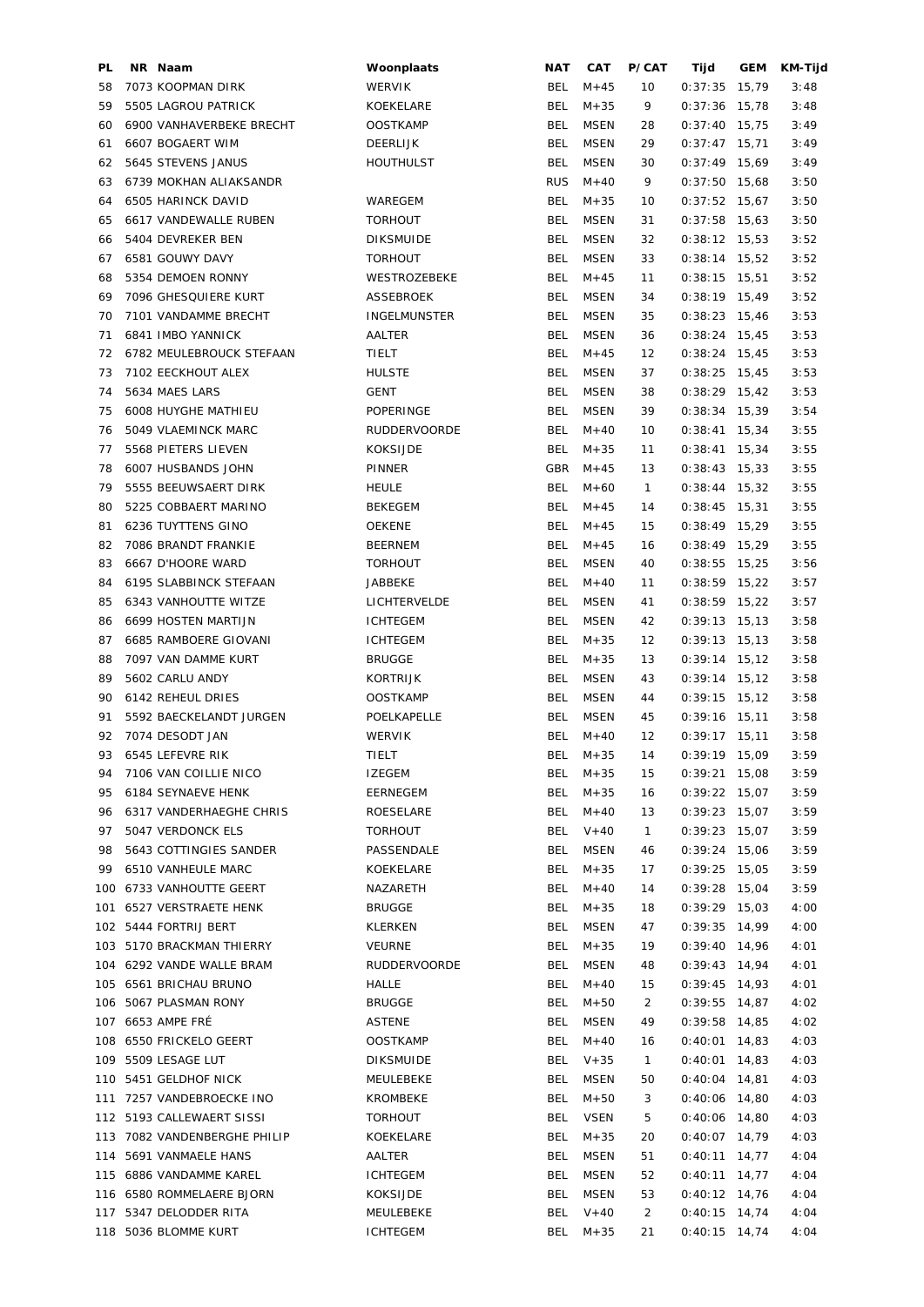| PL  | NR Naam                         | Woonplaats        | NAT        | CAT         | P/CAT        | Tijd            | GEM   | KM-Tijd |
|-----|---------------------------------|-------------------|------------|-------------|--------------|-----------------|-------|---------|
| 119 | 6504 DEBELS EDDY                | WAREGEM           | BEL        | $M + 40$    | 17           | 0:40:18         | 14,72 | 4:04    |
| 120 | 6710 MOKHAN ALIAKSANDR          |                   | <b>BLR</b> | $M + 40$    | 18           | 0:40:19         | 14,72 | 4:05    |
| 121 | 6844 DESPLANCKE RIK             | <b>ICHTEGEM</b>   | <b>BEL</b> | $M + 45$    | 17           | 0:40:26         | 14,68 | 4:05    |
|     | 122 6371 VERGAUWE PHILIPPE      | ZWEVEGEM          | <b>BEL</b> | $M + 45$    | 18           | $0:40:26$ 14,68 |       | 4:05    |
| 123 | 6423 WILSON MIKE                | PINNER            | GBR        | $M + 50$    | 4            | $0:40:29$ 14,66 |       | 4:06    |
| 124 | 5272 DE HAUWERE ROBIN           | MERELBEKE         | <b>BEL</b> | <b>MSEN</b> | 54           | 0:40:31         | 14,65 | 4:06    |
| 125 | 6541 VELLE YNTSEN               | HANDZAME          | <b>BEL</b> | <b>MSEN</b> | 55           | $0:40:34$ 14,63 |       | 4:06    |
|     | 126 5284 DE RIDDER CHRIS        | <b>KOKSIJDE</b>   | <b>BEL</b> | $M + 40$    | 19           | $0:40:36$ 14,62 |       | 4:06    |
| 127 | 5041 REYNAERT HERWIG            | <b>TORHOUT</b>    | <b>BEL</b> | $M + 40$    | 20           | $0:40:42$ 14,58 |       | 4:07    |
| 128 | 5471 GRUWIER IGNACE             | POELKAPELLE       | <b>BEL</b> | $M + 40$    | 21           | $0:40:43$ 14,57 |       | 4:07    |
|     | 129 6792 KNOCKAERT FILIP        | SNELLEGEM         | <b>BEL</b> | $M + 40$    | 22           | $0:40:43$ 14,57 |       | 4:07    |
|     | 130 6147 ROEKENS BRAM           | <b>BRUGGE</b>     | BEL        | MSEN        | 56           | $0:40:46$ 14,56 |       | 4:07    |
| 131 | 5571 HAEGHEBAERT LODE           | LICHTERVELDE      | <b>BEL</b> | <b>MSEN</b> | 57           | $0:40:47$ 14,55 |       | 4:07    |
|     | 132 5156 BODELOT SANDRINE       | <b>GREVILLERS</b> | <b>FRA</b> | $V + 35$    | 2            | $0:40:47$ 14,55 |       | 4:07    |
|     | 133 7130 BOSSUYT TIJS           | <b>HULSTE</b>     | BEL        | MSEN        | 58           | $0:40:48$ 14,54 |       | 4:08    |
|     | 134 6085 MEIRE POL              | <b>GENT</b>       | <b>BEL</b> | MSEN        | 59           | $0:40:50$ 14,53 |       | 4:08    |
| 135 | 6698 HOSTEN JOHAN               | <b>ICHTEGEM</b>   | <b>BEL</b> | $M + 40$    | 23           | $0:40:51$ 14,53 |       | 4:08    |
| 136 | 5338 DEJONCKHEERE PATRIK        | ROESELARE         | <b>BEL</b> | $M + 50$    | 5            | $0:40:57$ 14,49 |       | 4:08    |
| 137 | 6309 VANDENBROUCKE JEROEN       | VLAMERTINGE       | BEL        | <b>MSEN</b> | 60           | $0:40:58$ 14,48 |       | 4:09    |
| 138 | 6116 PEETERS LUC                | <b>TORHOUT</b>    | BEL        | $M + 35$    | 22           | $0:40:59$ 14,48 |       | 4:09    |
|     |                                 |                   |            |             |              |                 |       |         |
| 139 | 6517 SERCU FILIEP               | <b>BISSEGEM</b>   | <b>BEL</b> | $M + 40$    | 24           | $0:41:00$ 14,47 |       | 4:09    |
| 140 | 5566 VANNIEUWKERKE KOEN         | <b>ICHTEGEM</b>   | <b>BEL</b> | $M + 35$    | 23           | $0:41:00$ 14,47 |       | 4:09    |
| 141 | 6340 VANHOUTTE JONIE            | LICHTERVELDE      | <b>BEL</b> | <b>VSEN</b> | 6            | $0:41:03$ 14,46 |       | 4:09    |
|     | 142 5046 VANDECAVEYE KOEN       | LICHTERVELDE      | BEL        | $M + 35$    | 24           | $0:41:04$ 14,45 |       | 4:09    |
|     | 143 6893 LANGENBICK WIM         | <b>BRUGGE</b>     | <b>BEL</b> | <b>MSEN</b> | 61           | $0:41:05$ 14,44 |       | 4:09    |
| 144 | 7138 HOORNAERT EDWARD           | ROESELARE         | <b>BEL</b> | <b>MSEN</b> | 62           | $0:41:08$ 14,43 |       | 4:10    |
|     | 145 6785 VERROENS PETER         | SINT-KRUIS        | <b>BEL</b> | <b>MSEN</b> | 63           | $0:41:12$ 14,40 |       | 4:10    |
|     | 146 6506 DEKOCKER KURT          | <b>DESSELGEM</b>  | <b>BEL</b> | $M + 35$    | 25           | $0:41:13$ 14,40 |       | 4:10    |
|     | 147 7103 DE RAMMELAERE DIDIER   | <b>KUURNE</b>     | <b>BEL</b> | $M + 40$    | 25           | $0:41:14$ 14,39 |       | 4:10    |
| 148 | 7270 DE KETELAERE LUC           | <b>GISTEL</b>     | <b>BEL</b> | $M + 45$    | 19           | $0:41:16$ 14,38 |       | 4:10    |
|     | 149 6906 VERCOUTER PATRICK      | DEERLIJK          | <b>BEL</b> | <b>MSEN</b> | 64           | $0:41:18$ 14,37 |       | 4:11    |
| 150 | 7232 VAN WAES PETER             |                   | <b>NED</b> | $M + 45$    | 20           | $0:41:19$ 14,36 |       | 4:11    |
|     | 151 6537 STOCKX KARIM           | VELDEGEM          | <b>BEL</b> | MSEN        | 65           | $0:41:20$ 14,36 |       | 4:11    |
|     | 152 6624 VANDEKERCKHOVE SERGE   | <b>TORHOUT</b>    | <b>BEL</b> | $M + 35$    | 26           | $0:41:24$ 14,33 |       | 4:11    |
|     | 153 5638 SEYS LUC               | <b>NEVELE</b>     | <b>BEL</b> | $M + 50$    | 6            | $0:41:25$ 14,33 |       | 4:11    |
|     | 154 7135 DELANOTE MARIJN        | <b>KORTEMARK</b>  | BEL        | MSEN        | 66           | $0:41:25$ 14,33 |       | 4:11    |
|     | 155 7060 D'HAENE XAVIER         | LENDELEDE         | BEL.       | <b>MSEN</b> | 67           | $0:41:26$ 14,32 |       | 4:11    |
|     | 156 6117 PEIREN IDRIS           | <b>TORHOUT</b>    | <b>BEL</b> | <b>MSEN</b> | 68           | $0:41:26$ 14,32 |       | 4:11    |
|     | 157 6535 VERMEERSCH NICOLE      | BLANKENBERGE      | BEL        | $V + 40$    | 3            | $0:41:29$ 14,30 |       | 4:12    |
|     | 158 5177 BRUYLANDT JEAN-JACQUES | GERAARDSBERGEN    | BEL        | $M + 50$    | $7^{\circ}$  | $0:41:29$ 14,30 |       | 4:12    |
|     | 159 7043 DEMAITER PHILIP        | ROESELARE         | BEL        | $M + 40$    | 26           | $0:41:29$ 14,30 |       | 4:12    |
|     | 160 5059 CLEPPE TANJA           | <b>BRUGGE</b>     | BEL        | VSEN        | $7^{\circ}$  | $0:41:30$ 14,30 |       | 4:12    |
|     | 161 7092 COUVREUR MARTIN        | KORTEMARK         | BEL        | $M + 45$    | 21           | $0:41:31$ 14,29 |       | 4:12    |
|     | 162 6898 JACXSENS PAUL          | <b>BRUGGE</b>     | BEL        | MSEN        | 70           | $0:41:35$ 14,27 |       | 4:12    |
|     | 163 5253 DANNEELS JACQUES       | KNOKKE-HEIST      | BEL        | $M + 45$    | 22           | $0:41:40$ 14,24 |       | 4:13    |
|     | 164 5470 GRILLET JOCHEN         | POPERINGE         | BEL        | MSEN        | 71           | $0:41:42$ 14,23 |       | 4:13    |
|     | 165 6891 MICHIELS ALEX          | <b>BRUGGE</b>     | BEL        | $M + 40$    | 27           | $0:41:44$ 14,22 |       | 4:13    |
|     | 166 6135 PUYPE NOEL             | KORTEMARK         | BEL        | $M + 50$    | 8            | $0:41:44$ 14,22 |       | 4:13    |
|     | 167 6622 MANHOUT GIOVANNI       | RUDDERVOORDE      | <b>BEL</b> | MSEN        | 72           | $0:41:45$ 14,21 |       | 4:13    |
|     |                                 |                   |            | <b>MSEN</b> | 73           |                 |       |         |
|     | 168 6518 CASSAERT ROBIN         | ROESELARE         | <b>BEL</b> |             |              | $0:41:45$ 14,21 |       | 4:13    |
|     | 169 6403 VERSTRAETE MATHIEU     | EERNEGEM          | BEL        | MSEN        | 74           | $0:41:46$ 14,21 |       | 4:13    |
|     | 170 5420 D'HONDT FREDERICK      | IZEGEM            | <b>BEL</b> | MSEN        | 75           | $0:41:47$ 14,20 |       | 4:13    |
|     | 171 6727 DE BOEVER NICOLAS      | ROESELARE         | BEL        | MSEN        | 76           | $0:41:49$ 14,19 |       | 4:14    |
|     | 172 5149 BEKAERT SERGE          | DESSELGEM         | BEL        | $M + 45$    | 23           | $0:41:58$ 14,14 |       | 4:15    |
|     | 173 6732 VANWYNSBERGHE KOEN     | MACHELEN          | BEL        | MSEN        | 77           | $0:42:04$ 14,11 |       | 4:15    |
|     | 174 6621 CROMBEZ                | <b>TORHOUT</b>    | BEL        | MSEN        | 78           | $0:42:05$ 14,10 |       | 4:15    |
|     | 175 6711 BETTENS HEIN           | <b>HOUTHULST</b>  | BEL        | MSEN        | 79           | $0:42:06$ 14,10 |       | 4:15    |
|     | 176 6726 DENUWELAERE TOM        | <b>WOESTEN</b>    | BEL        | MSEN        | 80           | $0:42:06$ 14,10 |       | 4:15    |
|     | 177 6012 JANSSENS HERMAN        | GRIMBERGEN        | BEL        | $M + 65$    | $\mathbf{1}$ | $0:42:06$ 14,10 |       | 4:15    |
|     | 178 6835 LITZROTH FILIP         | GENT              | BEL        | $M + 40$    | 28           | $0:42:07$ 14,09 |       | 4:16    |
|     | 179 6322 VANDEWAETERE KIM       | <b>TORHOUT</b>    | BEL        | VSEN        | 8            | $0:42:07$ 14,09 |       | 4:16    |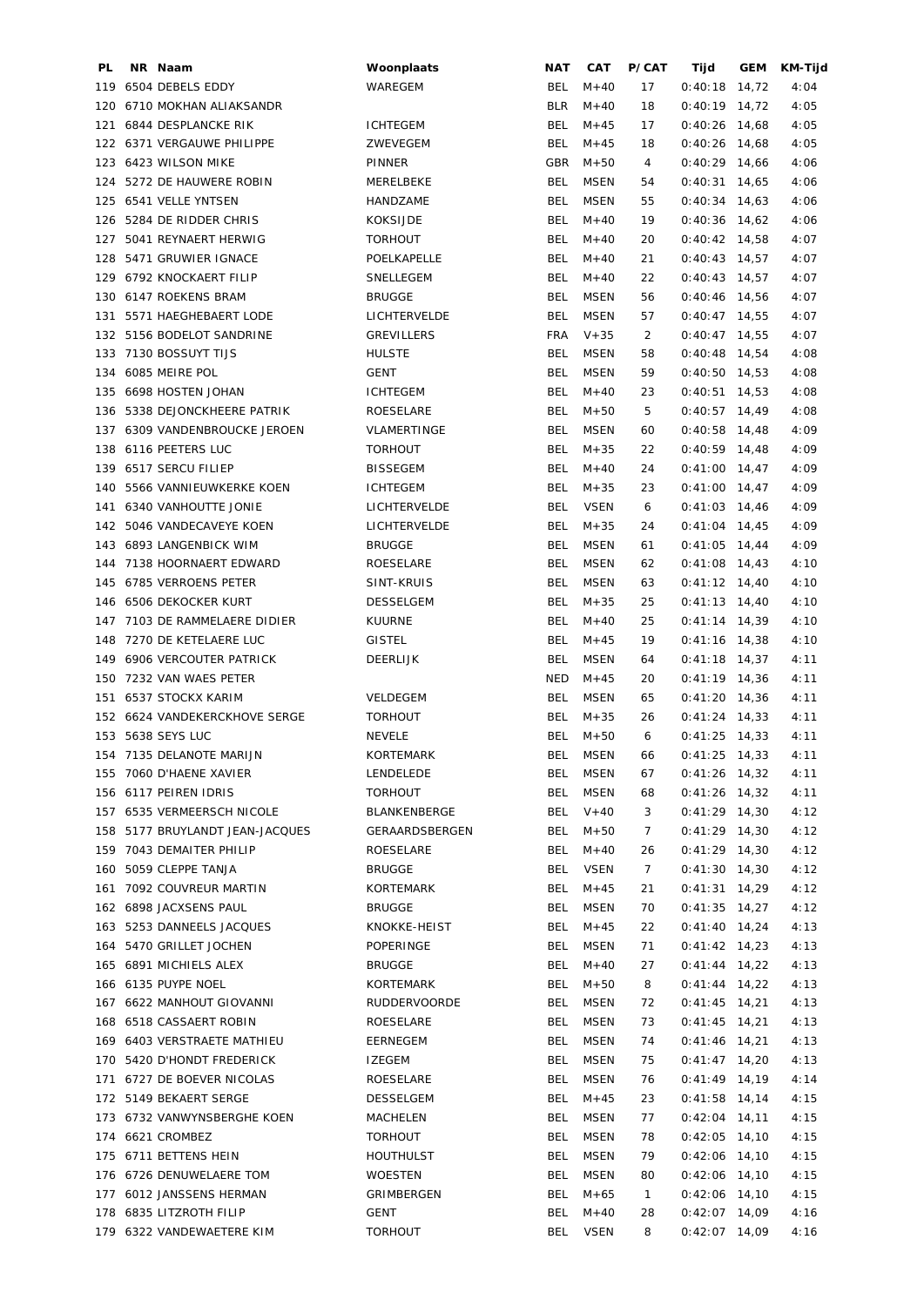| PL. | NR Naam                        | Woonplaats          | NAT        | CAT         | P/CAT        | Tijd            | GEM | KM-Tijd |
|-----|--------------------------------|---------------------|------------|-------------|--------------|-----------------|-----|---------|
| 180 | 5136 BALDUYCK JOHAN            | <b>MOORSLEDE</b>    | BEL        | $M + 45$    | 24           | $0:42:08$ 14,08 |     | 4:16    |
| 181 | 5016 MORTELE BART              | <b>ICHTEGEM</b>     | <b>BEL</b> | $M + 35$    | 27           | $0:42:09$ 14,08 |     | 4:16    |
|     | 182 5048 VIERSTRAETE WILFRIED  | <b>TORHOUT</b>      | <b>BEL</b> | $M + 55$    | $\mathbf{1}$ | $0:42:11$ 14,07 |     | 4:16    |
|     | 183 5162 BONTE STIJN           | LANGEMARK           | <b>BEL</b> | <b>MSEN</b> | 81           | $0:42:12$ 14,06 |     | 4:16    |
|     | 184 5466 GOETHALS LUC          | EEKLO               | BEL        | $M + 40$    | 29           | $0:42:13$ 14,06 |     | 4:16    |
| 185 | 5031 VERMEERSCH RIK            | <b>GISTEL</b>       | <b>BEL</b> | $M + 45$    | 25           | $0:42:14$ 14,05 |     | 4:16    |
|     | 186 6154 ROELS TOM             | <b>TORHOUT</b>      | <b>BEL</b> | <b>MSEN</b> | 82           | $0:42:18$ 14,03 |     | 4:17    |
|     |                                |                     | <b>BEL</b> |             |              |                 |     |         |
|     | 187 7129 CARREIN GILLIAN       | <b>INGELMUNSTER</b> |            | <b>MSEN</b> | 83           | $0:42:23$ 14,00 |     | 4:17    |
| 188 | 6256 VAN DER HOEVEN KATRIEN    | <b>GENT</b>         | <b>BEL</b> | <b>VSEN</b> | 9            | $0:42:24$ 14,00 |     | 4:17    |
|     | 189 6179 SCHRAUWEN HANS        | <b>OOSTKAMP</b>     | <b>BEL</b> | $M + 35$    | 28           | $0:42:24$ 14,00 |     | 4:17    |
| 190 | 6637 BAERT TIMOTHY             | <b>TORHOUT</b>      | <b>BEL</b> | MSEN        | 84           | $0:42:25$ 13,99 |     | 4:17    |
| 191 | 5576 GALEYN JASON              | ROESELARE           | <b>BEL</b> | <b>MSEN</b> | 85           | $0:42:25$ 13,99 |     | 4:17    |
|     | 192 5678 RYHEUL IGNACE         | WAARDAMME           | <b>BEL</b> | $M + 35$    | 29           | $0:42:26$ 13,98 |     | 4:17    |
|     | 193 5667 FOLLET BRECHT         | <b>VLADSLO</b>      | <b>BEL</b> | MSEN        | 86           | $0:42:26$ 13,98 |     | 4:17    |
|     | 194 7045 VANTHOURNOUT JEROEN   | AARTRIJKE           | <b>BEL</b> | MSEN        | 87           | $0:42:27$ 13,98 |     | 4:18    |
| 195 | 7125 JAQUES CEDRIC             | <b>TORHOUT</b>      | BEL        | MSEN        | 88           | $0:42:27$ 13,98 |     | 4:18    |
|     | 196 6243 VAN BOUCHAUTE THOMAS  | AALTER              | <b>BEL</b> | MSEN        | 89           | $0:42:28$ 13,97 |     | 4:18    |
| 197 | 6063 MAENHAUT ENZO             | AALTER              | <b>BEL</b> | <b>MSEN</b> | 90           | $0:42:28$ 13,97 |     | 4:18    |
| 198 | 5506 LAGROU KJELL              | KOEKELARE           | <b>BEL</b> | <b>MSEN</b> | 91           | $0:42:29$ 13,97 |     | 4:18    |
|     | 199 6483 DE COENSEL KAREL      | <b>HERZELE</b>      | <b>BEL</b> | <b>MSEN</b> | 92           | $0:42:29$ 13,97 |     | 4:18    |
| 200 | 5570 CAUWELIER DRIES           |                     | <b>BEL</b> | MSEN        | 93           | $0:42:30$ 13,96 |     | 4:18    |
|     |                                | ROESELARE           |            |             |              |                 |     |         |
|     | 201 6119 GALE PHIL             | <b>STEVENAGE</b>    | GBR        | $M + 45$    | 26           | $0:42:32$ 13,95 |     | 4:18    |
|     | 202 7230 VANDEKINDEREN STEFAAN | AARTRIJKE           | <b>BEL</b> | <b>MSEN</b> | 94           | $0:42:33$ 13,95 |     | 4:18    |
|     | 203 6177 SCHEPENS BART         | <b>TORHOUT</b>      | BEL        | MSEN        | 95           | $0:42:37$ 13,92 |     | 4:19    |
|     | 204 5141 BEELE RIK             | MOORSLEDE           | <b>BEL</b> | $M + 40$    | 30           | $0:42:39$ 13,91 |     | 4:19    |
| 205 | 6749 DEMAEGHT BRUNO            | LANGEMARK           | BEL        | <b>MSEN</b> | 96           | $0:42:40$ 13,91 |     | 4:19    |
| 206 | 5076 DEDECKER KAREL            | VELDEGEM            | <b>BEL</b> | <b>MSEN</b> | 97           | $0:42:40$ 13,91 |     | 4:19    |
| 207 | 6883 VANCOMPERNOLLE PETER      | <b>GISTEL</b>       | <b>BEL</b> | <b>MSEN</b> | 98           | $0:42:41$ 13,90 |     | 4:19    |
| 208 | 7099 COBBAERT ANNE             | LIEDEKERKE          | <b>BEL</b> | $V + 45$    | $\mathbf{1}$ | $0:42:43$ 13,89 |     | 4:19    |
| 209 | 7056 DE KETELE PASCAL          | <b>VICHTE</b>       | <b>BEL</b> | $M + 40$    | 31           | $0:42:45$ 13,88 |     | 4:19    |
| 210 | 5668 MAECKELBERGHE MARTIJN     | <b>DIKSMUIDE</b>    | BEL        | MSEN        | 99           | $0:42:46$ 13,88 |     | 4:19    |
|     | 211 6793 COOLEMAN RIK          | <b>GISTEL</b>       | <b>BEL</b> | $M + 40$    | 32           | $0:42:47$ 13,87 |     | 4:20    |
|     | 212 5205 CAUWELS SANDRA        | <b>BEVEREN-LEIE</b> | BEL        | $V + 35$    | 3            | $0:42:48$ 13,86 |     | 4:20    |
|     |                                |                     |            |             |              | $0:42:48$ 13,86 |     |         |
|     | 213 5249 CREVITS JOHAN         | <b>GISTEL</b>       | <b>BEL</b> | $M + 45$    | 27           |                 |     | 4:20    |
|     | 214 6060 LUST TIJS             | <b>OOSTKAMP</b>     | <b>BEL</b> | MSEN        | 100          | $0:42:51$ 13,85 |     | 4:20    |
|     | 215 5233 COOLS ROBBERT         | KOEKELARE           |            | BEL MSEN    | 101          | $0:42:53$ 13,84 |     | 4:20    |
|     | 216 5397 DEVLAMINCK RENAAT     | KORTEMARK           |            | BEL M+40    | 33           | $0:42:54$ 13,83 |     | 4:20    |
|     | 217 5298 DEBEUF NICO           | LICHTERVELDE        |            | BEL M+35    | 30           | $0:42:55$ 13,83 |     | 4:20    |
|     | 218 7120 DEMANET JELLE         | GENT                | BEL        | MSEN        | 102          | $0:42:57$ 13,82 |     | 4:21    |
|     | 219 5027 FIOEN HAROLD          | VEURNE              | BEL        | $M + 40$    | 34           | $0:42:57$ 13,82 |     | 4:21    |
|     | 220 5586 ALMORCKE BENGJAMIN    | LAUWE               | BEL        | MSEN        | 103          | $0:42:59$ 13,81 |     | 4:21    |
|     | 221 6093 MOENENS GEERT         | LEDEGEM             |            | BEL $M+35$  | 31           | $0:43:00$ 13,80 |     | 4:21    |
|     | 222 5095 VANBECELAERE JEF      | HOOGLEDE            |            | BEL M+50    | 9            | $0:43:00$ 13,80 |     | 4:21    |
|     | 223 5096 VIANE ELKE            | HOOGLEDE            | BEL        | $M+40$      | 35           | $0:43:03$ 13,78 |     | 4:21    |
|     | 224 6077 MARCHAND DAVY         | LOKEREN             | BEL        | MSEN        | 104          | $0:43:03$ 13,78 |     | 4:21    |
|     | 225 5572 CROMBEZ BIRGEN        | LICHTERVELDE        | BEL        | <b>MSEN</b> | 105          | $0:43:07$ 13,76 |     | 4:22    |
|     | 226 6819 BULTYNCK GIOVANNI     | OOSTDUINKERKE       | BEL        | MSEN        | 106          | $0:43:08$ 13,76 |     | 4:22    |
|     | 227 6627 MOREL HENK            |                     | BEL        | $M + 45$    | 28           |                 |     |         |
|     |                                | AARTRIJKE           |            |             |              | $0:43:09$ 13,75 |     | 4:22    |
|     | 228 5697 MAERTENS DAVID        | LICHTERVELDE        | BEL        | MSEN        | 107          | $0:43:10$ 13,75 |     | 4:22    |
|     | 229 6307 VANDENBORRE WIM       | WOESTEN             | <b>BEL</b> | $M + 40$    | 36           | $0:43:11$ 13,74 |     | 4:22    |
|     | 230 7178 D'HONDT TAMARA        | OUDENBURG           |            | BEL VSEN    | 10           | $0:43:12$ 13,74 |     | 4:22    |
|     | 231 6590 STEEMAN WARD          | BRUGGE              | BEL        | MSEN        | 108          | $0:43:16$ 13,71 |     | 4:22    |
|     | 232 6156 ROGIERS PAUL          | ZEDELGEM            | BEL        | $M + 45$    | 29           | $0:43:17$ 13,71 |     | 4:23    |
|     | 233 5508 DESIMPEL BERNARD      | ICHTEGEM            | BEL        | $M + 45$    | 30           | $0:43:19$ 13,70 |     | 4:23    |
|     | 234 7202 BOSSAERT JAN          | GENT                | BEL        | $M + 45$    | 31           | $0:43:20$ 13,69 |     | 4:23    |
|     | 235 7004 HOUTHOOFDT ALEXANDER  | RUMBEKE             | BEL        | MSEN        | 109          | $0:43:22$ 13,68 |     | 4:23    |
|     | 236 6566 DENORME STEFAAN       | ROLLEGEM-KAPELLE    | BEL        | $M + 35$    | 32           | $0:43:23$ 13,68 |     | 4:23    |
|     | 237 6731 VAN LANCKER FILIP     | MEULEBEKE           | BEL        | $M + 40$    | 37           | $0:43:27$ 13,66 |     | 4:24    |
|     | 238 5161 BONTE PIET            | MOORSELE            | BEL        | $M + 40$    | 38           | $0:43:27$ 13,66 |     | 4:24    |
|     | 239 6270 VAN VEIRDEGHEM KENNY  | LOKEREN             | BEL        | MSEN        | 110          | $0:43:28$ 13,65 |     | 4:24    |
|     | 240 7095 PLETS TOM             | <b>OOSTKAMP</b>     |            | BEL M+35    | 33           | $0:43:28$ 13,65 |     | 4:24    |
|     |                                |                     |            |             |              |                 |     |         |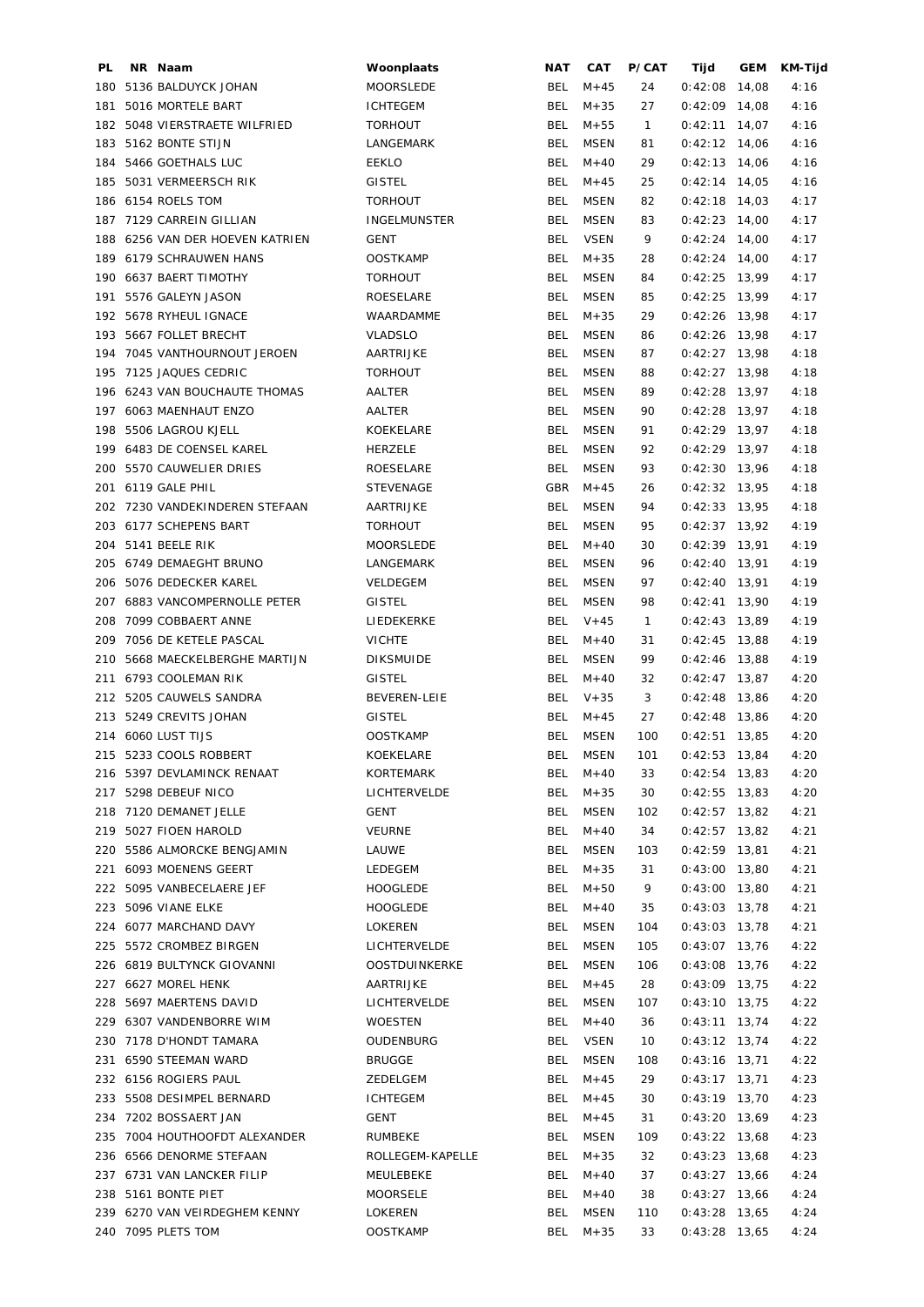| PL. |          | NR Naam                         | Woonplaats                     | NAT        | CAT                  | P/CAT                 | Tijd                               | GEM   | KM-Tijd |
|-----|----------|---------------------------------|--------------------------------|------------|----------------------|-----------------------|------------------------------------|-------|---------|
|     |          | 241 6682 BRUSSELLE PETER        | <b>BRUGGE</b>                  | BEL        | <b>MSEN</b>          | 111                   | $0:43:31$ 13,64                    |       | 4:24    |
| 242 |          | 5120 ALLAERT JOHAN              | VELDEGEM                       | <b>BEL</b> | $M + 40$             | 39                    | 0:43:35                            | 13,62 | 4:24    |
|     |          | 243 6757 BULCKE BART            | ALVERINGEM                     | <b>BEL</b> | $M + 35$             | 34                    | $0:43:37$ 13,60                    |       | 4:25    |
| 244 |          | 5563 WALLECAN ERWIN             | ZWEVEZELE                      | <b>BEL</b> | $M + 40$             | 40                    | $0:43:37$ 13,60                    |       | 4:25    |
|     |          | 245 6522 PARMENTIER LUC         | POELKAPELLE                    | <b>BEL</b> | $M + 45$             | 32                    | $0:43:37$ 13,60                    |       | 4:25    |
|     |          | 246 6532 VANHOUTTE JEAN         | KOEKELARE                      | <b>BEL</b> | $M + 35$             | 35                    | $0:43:38$ 13,60                    |       | 4:25    |
| 247 |          | 5472 GRUYAERT GINO              | ROESELARE                      | <b>BEL</b> | $M + 45$             | 33                    | $0:43:39$ 13,59                    |       | 4:25    |
| 248 |          | 7186 KERCKHOVE KOEN             | <b>BRUGGE</b>                  | <b>BEL</b> | $M + 45$             | 34                    | $0:43:40$ 13,59                    |       | 4:25    |
|     |          | 249 7167 MAJOR GERRIT           | <b>OOSTENDE</b>                | <b>BEL</b> | <b>MSEN</b>          | 112                   | $0:43:41$ 13,58                    |       | 4:25    |
|     |          | 250 5269 DE HAESE GRIET         | <b>DIKSMUIDE</b>               | <b>BEL</b> | <b>VSEN</b>          | 11                    | $0:43:45$ 13,56                    |       | 4:25    |
|     |          | 251 6824 BONTE JAMES            | LICHTERVELDE                   | <b>BEL</b> | <b>MSEN</b>          | 113                   | $0:43:46$ 13,56                    |       | 4:26    |
|     |          | 252 5088 SCHELSTRAETE NICO      | ADEGEM                         | <b>BEL</b> | $M+40$               | 41                    | $0:43:46$ 13,56                    |       | 4:26    |
|     |          | 253 6230 TILLEMAN KURT          | KNOKKE-HEIST                   | <b>BEL</b> | $M + 35$             | 36                    | $0:43:47$ 13,55                    |       | 4:26    |
|     |          | 254 6790 PYPE LORENZ            | KORTEMARK                      | <b>BEL</b> | <b>MSEN</b>          | 114                   | $0:43:47$ 13,55                    |       | 4:26    |
|     |          | 255 6560 GOEMAERE STEFAAN       | ROESELARE                      | <b>BEL</b> | $M + 45$             | 35                    | $0:43:48$ 13,55                    |       | 4:26    |
| 256 |          | 6791 VANTOMME ROBERT            | <b>GULLEGEM</b>                | <b>BEL</b> | $M + 55$             | 2                     | $0:43:49$ 13,54                    |       | 4:26    |
| 257 |          | 6538 ERARD CAROLINE             | <b>LOPPEM</b>                  | <b>BEL</b> | $V + 50$             | $\mathbf{1}$          | $0:43:50$ 13,54                    |       | 4:26    |
| 258 |          | 6328 VANDEWYNCKELE JORIS        | <b>ARDOOIE</b>                 | BEL        | $M + 50$             | 10                    | $0:43:50$ 13,54                    |       | 4:26    |
| 259 |          | 5573 VANZIELEGHEM ZEGER         | LICHTERVELDE                   | BEL        | MSEN                 | 115                   | $0:43:54$ 13,52                    |       | 4:26    |
| 260 |          | 5622 LAPON BJORN                | KOEKELARE                      | <b>BEL</b> | <b>MSEN</b>          | 116                   | $0:43:55$ 13,51                    |       | 4:26    |
|     |          | 261 6465 SIERENS GWENDOLINE     | ROESELARE                      | <b>BEL</b> | <b>VSEN</b>          | 12                    | $0:43:56$ 13,51                    |       | 4:27    |
|     |          | 262 6018 KERKHOFS ANTON         | <b>TORHOUT</b>                 | BEL        | <b>MSEN</b>          | 117                   | $0:43:56$ 13,51                    |       | 4:27    |
|     |          | 263 5666 VERHELST BERNARD       | <b>STADEN</b>                  | <b>BEL</b> | $M + 35$             | 37                    | $0:43:59$ 13,49                    |       | 4:27    |
| 264 |          | 7003 VANSEVENANT LIEN           | <b>TORHOUT</b>                 | <b>BEL</b> | $M + 50$             | 11                    | $0:44:05$ 13,46                    |       | 4:27    |
| 265 |          | 6626 WYCKSTANDT ARNE            | <b>TORHOUT</b>                 | <b>BEL</b> | <b>MSEN</b>          | 118                   | $0:44:07$ 13,45                    |       | 4:28    |
| 266 |          | 6848 DEVRIENDT BJORN            | <b>GISTEL</b>                  | BEL        | <b>MSEN</b>          | 119                   | $0:44:09$ 13,44                    |       | 4:28    |
| 267 |          | 6165 SAELENS HANS               | <b>BEERNEM</b>                 | <b>BEL</b> | $M + 40$             | 42                    | $0:44:09$ 13,44                    |       | 4:28    |
|     |          | 268 5045 VAN DE GEUCHTE FERNAND | <b>TORHOUT</b>                 | <b>BEL</b> | $M + 55$             | 3                     | $0:44:09$ 13,44                    |       | 4:28    |
|     |          | 269 7255 FOLLET DRIES           | <b>VLADSLO</b>                 | <b>BEL</b> | <b>MSEN</b>          | 120                   | $0:44:14$ 13,42                    |       | 4:28    |
| 270 |          | 7256 MINGNEAU SANDER            | MERKEM                         | BEL        | <b>MSEN</b>          | 121                   | $0:44:16$ 13,41                    |       | 4:29    |
| 271 |          | 5218 CLAEYS SANDER              | ZARREN                         | BEL        | <b>MSEN</b>          | 122                   | $0:44:20$ 13,38                    |       | 4:29    |
|     |          | 272 5580 VANDENHENDE RIK        | KOOLKERKE                      | <b>BEL</b> | $M+40$               | 43                    | $0:44:21$ 13,38                    |       | 4:29    |
|     |          | 273 6059 LUST STIJN             | <b>KORTEMARK</b>               | <b>BEL</b> | <b>MSEN</b>          | 123                   | $0:44:21$ 13,38                    |       | 4:29    |
|     |          | 274 7176 VAN BRABANDER DAVID    | AARTRIJKE                      | BEL        | <b>MSEN</b>          | 124                   | $0:44:23$ 13,37                    |       | 4:29    |
|     |          | 275 6831 VANGHELUWE CHRIS       | <b>ICHTEGEM</b>                | <b>BEL</b> | <b>MSEN</b>          | 125                   | $0:44:23$ 13,37                    |       | 4:29    |
|     |          | 276 6625 WYCKDTANDT XAVIER      | TORHOUT                        |            | BEL M+35             | 38                    | $0:44:27$ 13,35                    |       | 4:30    |
|     |          | 277 7063 DE BONDT CONNY         | OPWIJK                         |            | BEL VSEN             | 13                    | $0:44:36$ 13,30                    |       | 4:31    |
|     |          | 278 5382 DESCHRIJVER PIETERJAN  | TORHOUT                        | BEL        | MSEN                 | 126                   | $0:44:38$ 13,29                    |       | 4:31    |
|     |          | 279 7197 PERQUY KEVIN           | RUDDERVOORDE                   | BEL        | MSEN                 |                       | $0:44:39$ 13,29                    |       | 4:31    |
|     |          | 280 6188 SIMOENS FREDERIK       | <b>TORHOUT</b>                 |            | MSEN                 | 127                   |                                    |       |         |
|     |          | 281 6686 VANBESIEN RIA          |                                | BEL        | BEL V+40             | 128<br>$\overline{4}$ | $0:44:40$ 13,29<br>$0:44:40$ 13,29 |       | 4:31    |
|     |          | 282 5597 DENOLF NIELS           | OOSTNIEUWKERKE<br>SINT-ANDRIES |            | BEL MSEN             |                       |                                    |       | 4:31    |
|     |          |                                 |                                |            | BEL MSEN             | 129                   | $0:44:41$ 13,28<br>$0:44:43$ 13,27 |       | 4:31    |
|     |          | 283 6633 VANDEWIELE THOMAS      | TORHOUT                        |            |                      | 130                   |                                    |       | 4:31    |
|     |          | 284 6305 VANDENBERGHE MARC      | KLERKEN                        |            | BEL M+40<br>$M + 35$ | 44                    | $0:44:44$ 13,27                    |       | 4:31    |
|     |          | 285 6643 VAN NESTE STEFAN       | HERTSBERGE                     | BEL        | <b>MSEN</b>          | 39                    | $0:44:45$ 13,26                    |       | 4:31    |
|     | 286 6765 |                                 |                                | BEL        |                      | 131                   | $0:44:46$ 13,26                    |       | 4:32    |
|     |          | 287 7037 DEKOENNE FREDERIK      | DAMME                          |            | BEL MSEN             | 132                   | $0:44:53$ 13,22                    |       | 4:32    |
|     |          | 288 7100 MASSCHELEIM STEFAAN    | <b>BRUGGE</b>                  |            | BEL $M+45$           | 36                    | $0:44:53$ 13,22                    |       | 4:32    |
|     |          | 289 6773 ACKE LARS              | EERNEGEM                       | BEL        | MSEN                 | 133                   | $0:44:58$ 13,20                    |       | 4:33    |
|     |          | 290 6106 NEYSKENS GUIDO         | HERTSBERGE                     | BEL        | $M + 40$             | 45                    | $0:44:59$ 13,19                    |       | 4:33    |
|     |          | 291 5416 DEWULF LUC             | BEKEGEM                        | BEL        | $M + 45$             | 37                    | $0:45:01$ 13,18                    |       | 4:33    |
|     |          | 292 6182 SENAEVE PIETERJAN      | SINT-ANDRIES                   | BEL        | MSEN                 | 134                   | $0:45:02$ 13,18                    |       | 4:33    |
|     |          | 293 5346 DELIE NICOLAS          | TORHOUT                        | BEL        | MSEN                 | 135                   | $0:45:03$ 13,17                    |       | 4:33    |
|     |          | 294 6233 TIMMERMAN TOM          | <b>BREDENE</b>                 | BEL        | MSEN                 | 136                   | $0:45:05$ 13,16                    |       | 4:34    |
|     |          | 295 6334 VANHAECKE PIETER       | IZEGEM                         | BEL        | MSEN                 | 137                   | $0:45:08$ 13,15                    |       | 4:34    |
|     |          | 296 6645 MAECKELBERGH KENNETH   | TORHOUT                        | BEL        | MSEN                 | 138                   | $0:45:09$ 13,14                    |       | 4:34    |
|     |          | 297 6346 VANMULLEM CHRISTOPH    | EERNEGEM                       | BEL        | MSEN                 | 139                   | $0:45:09$ 13,14                    |       | 4:34    |
|     |          | 298 5140 BEELE PIETER           | IEPER                          | BEL        | MSEN                 | 140                   | $0:45:10$ 13,14                    |       | 4:34    |
|     |          | 299 6211 STICHELBAUT JOHAN      | AVELGEM                        | BEL        | $M + 40$             | 46                    | $0:45:14$ 13,12                    |       | 4:34    |
|     |          | 300 5197 CAPPELLE THOMAS        | LICHTERVELDE                   | BEL        | MSEN                 | 141                   | $0:45:15$ 13,11                    |       | 4:35    |
|     | 301 5561 |                                 |                                | BEL        | MSEN                 | 142                   | $0:45:16$ 13,11                    |       | 4:35    |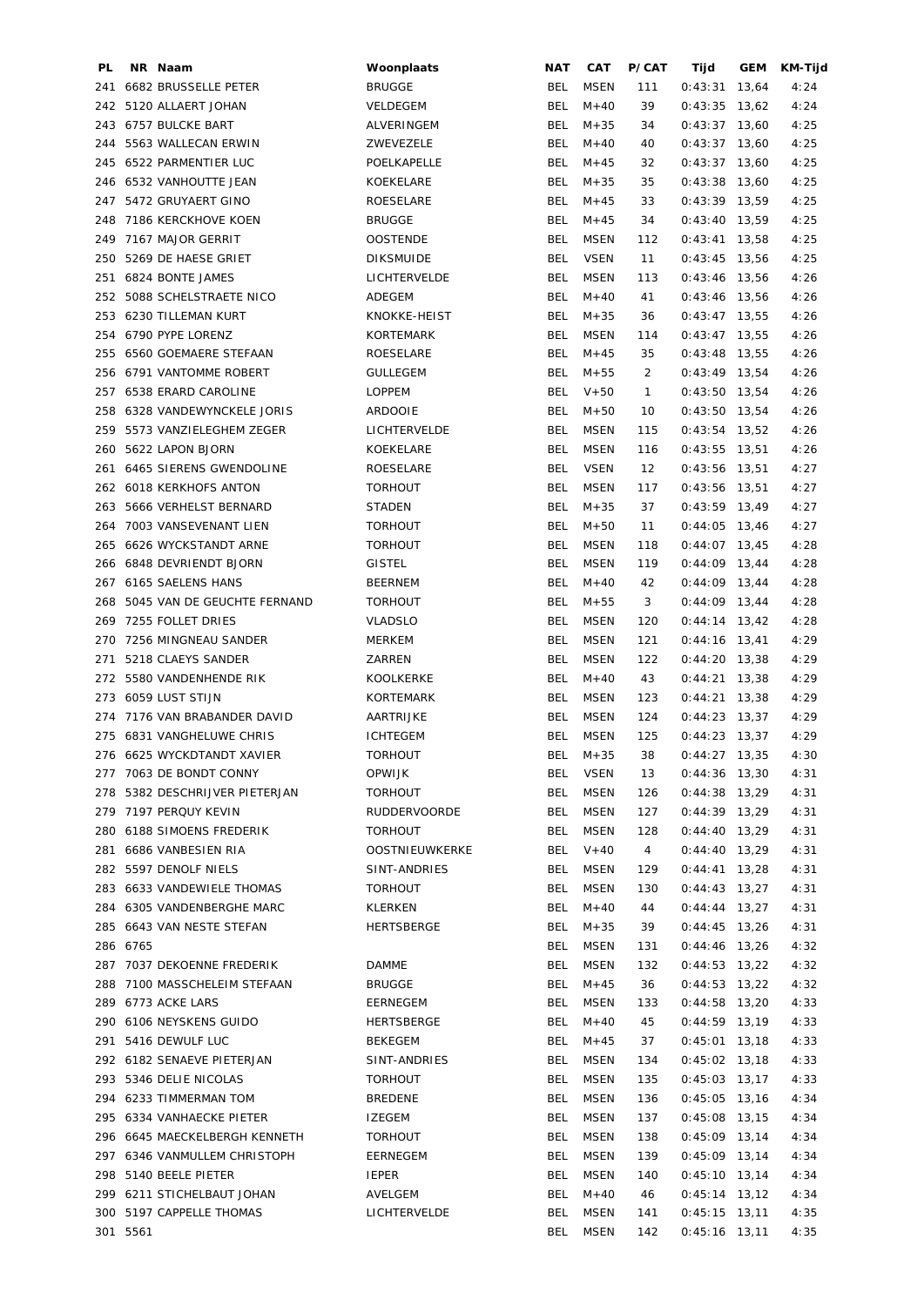| PL  | NR Naam                        | Woonplaats          | NAT        | CAT         | P/CAT | Tijd            | GEM   | KM-Tijd |
|-----|--------------------------------|---------------------|------------|-------------|-------|-----------------|-------|---------|
|     | 302 6500 SCHREEL DIETER        | ZEDELGEM            | BEL        | <b>MSEN</b> | 143   | $0:45:17$ 13,10 |       | 4:35    |
| 303 | 7193 SINNAEVE JOHAN            | KOEKELARE           | <b>BEL</b> | $M + 45$    | 38    | 0:45:18         | 13,10 | 4:35    |
|     | 304 6291 VANDE KERCKHOVE PETER | SINT-PAUWELS        | BEL        | $M + 35$    | 40    | $0:45:19$ 13,09 |       | 4:35    |
|     | 305 6499 VAN LOO               | <b>LOPPEM</b>       | BEL        | $M + 35$    | 41    | $0:45:19$ 13,09 |       | 4:35    |
|     | 306 5158 BOL KRISTOF           | <b>ZOTTEGEM</b>     | <b>BEL</b> | MSEN        | 144   | $0:45:20$ 13,09 |       | 4:35    |
|     | 307 5435 EECLOO LIEZE          | LICHTERVELDE        | <b>BEL</b> | <b>VSEN</b> | 14    | $0:45:22$ 13,08 |       | 4:35    |
|     | 308 6671 VAN BRUAENE SOFIE     | <b>ARDOOIE</b>      | <b>BEL</b> | <b>VSEN</b> | 15    | $0:45:22$ 13,08 |       | 4:35    |
|     | 309 6123 PIETERS JEAN-CLAUDE   | PERVIJZE            | <b>BEL</b> | $M + 35$    | 42    | $0:45:23$ 13,08 |       | 4:35    |
| 310 | 6672 VAN BRUAENE WIM           | <b>ARDOOIE</b>      | <b>BEL</b> | $M + 40$    | 47    | $0:45:24$ 13,07 |       | 4:35    |
| 311 | 5671 MATTHYS FILIP             | HERTSBERGE          | <b>BEL</b> | <b>MSEN</b> | 145   | $0:45:25$ 13,07 |       | 4:36    |
|     |                                | ZEDELGEM            | <b>BEL</b> |             |       | $0:45:26$ 13,06 |       |         |
|     | 312 6725 DE JAEGHER STEVEN     |                     |            | <b>MSEN</b> | 146   |                 |       | 4:36    |
|     | 313 5406 DEVRIENDT MAARTEN     | EERNEGEM            | <b>BEL</b> | <b>MSEN</b> | 147   | $0:45:26$ 13,06 |       | 4:36    |
|     | 314 6786 STOCKMAN DAMIEN       | LEMBEKE             | BEL        | $M + 40$    | 48    | $0:45:27$ 13,06 |       | 4:36    |
| 315 | 6169 SAP KATLIJN               | <b>KORTEMARK</b>    | <b>BEL</b> | $V + 40$    | 5     | $0:45:30$ 13,04 |       | 4:36    |
| 316 | 5256 DE BAENE NANCY            | SINT-JORIS          | BEL        | $V + 35$    | 4     | $0:45:31$ 13,04 |       | 4:36    |
|     | 317 6763 AUGUSTYN DIETER       | <b>BRUGGE</b>       | <b>BEL</b> | <b>MSEN</b> | 148   | $0:45:32$ 13,03 |       | 4:36    |
|     | 318 5113 DUYVER GEERT          | OOSTDUINKERKE       | BEL        | $M + 45$    | 39    | $0:45:36$ 13,01 |       | 4:37    |
| 319 | 5232 COOLS JAN                 | KOEKELARE           | BEL        | $M + 40$    | 49    | $0:45:38$ 13,00 |       | 4:37    |
| 320 | 6511 DEBUIL BIRGER             | KOEKELARE           | <b>BEL</b> | MSEN        | 149   | $0:45:38$ 13,00 |       | 4:37    |
| 321 | 6568 VAN LOOVEREN KURT         | <b>BRASSCHAAT</b>   | <b>BEL</b> | MSEN        | 150   | $0:45:40$ 12,99 |       | 4:37    |
|     | 322 6878 COLAERT MICHIEL       | AARTRIJKE           | BEL        | MSEN        | 151   | $0:45:44$ 12,98 |       | 4:37    |
| 323 | 6632 VAN EENOO KIM             | AARTRIJKE           | BEL        | <b>MSEN</b> | 152   | $0:45:44$ 12,98 |       | 4:37    |
| 324 | 5099 VANNESTE GERT-JAN         | <b>RUDDERVOORDE</b> | BEL        | MSEN        | 153   | $0:45:45$ 12,97 |       | 4:38    |
| 325 | 6058 LUST JOHAN                | <b>OOSTKAMP</b>     | <b>BEL</b> | $M + 40$    | 50    | $0:45:45$ 12,97 |       | 4:38    |
| 326 | 6391 VERMEERSCH HANNES         | SINT-MICHIELS       | <b>BEL</b> | MSEN        | 154   | $0:45:46$ 12,97 |       | 4:38    |
| 327 | 7067 DELAERE GINO              | <b>BREDENE</b>      | BEL        | $M + 50$    | 12    | $0:45:46$ 12,97 |       | 4:38    |
| 328 | 5335 DEGRANDE TIM              | ZWEVEZELE           | BEL        | <b>MSEN</b> | 155   | $0:45:48$ 12,96 |       | 4:38    |
|     |                                |                     |            |             |       |                 |       |         |
| 329 | 7189 LINGIER JEROEN            | <b>TORHOUT</b>      | BEL        | MSEN        | 156   | $0:45:49$ 12,95 |       | 4:38    |
| 330 | 5188 CALLEEUW DANNY            | <b>TORHOUT</b>      | <b>BEL</b> | $M + 35$    | 43    | $0:45:49$ 12,95 |       | 4:38    |
| 331 | 7119 VANMASSENHOVE TIYANI      | AARTRIJKE           | <b>BEL</b> | <b>MSEN</b> | 157   | $0:45:51$ 12,94 |       | 4:38    |
|     | 332 5063 DENYFT ERIK           | <b>HOUTAVE</b>      | <b>BEL</b> | $M + 35$    | 44    | $0:45:52$ 12,94 |       | 4:38    |
|     | 333 6141 RABAEY PETER          | ADINKERKE           | <b>BEL</b> | $M + 35$    | 45    | $0:45:54$ 12,93 |       | 4:38    |
|     | 334 5217 CLAEYS LORENZ         | ZEDELGEM            | BEL        | <b>MSEN</b> | 158   | $0:45:54$ 12,93 |       | 4:38    |
|     | 335 5267 DE GRANDE JOHN        | <b>BEERNEM</b>      | <b>BEL</b> | $M + 45$    | 40    | $0:45:55$ 12,92 |       | 4:39    |
|     | 336 6376 VERHAMME GUIDO        | WAREGEM             | BEL        | $M + 50$    | 13    | $0:45:57$ 12,91 |       | 4:39    |
|     | 337 6375 VERHAEGHE STEFAAN     | SINT-KRUIS          |            | BEL M+35    | 46    | $0:45:57$ 12,91 |       | 4:39    |
|     | 338 6567 DAVID THIJS           | ROESELARE           | BEL.       | <b>MSEN</b> | 159   | $0:45:58$ 12,91 |       | 4:39    |
|     | 339 5148 BEKAERT PETER         | ZEDELGEM            | BEL        | $M + 35$    | 47    | $0:45:59$ 12,90 |       | 4:39    |
|     | 340 6677 HEMERYCK KRISTOF      | LICHTERVELDE        | BEL        | MSEN        | 160   | $0:45:59$ 12,90 |       | 4:39    |
|     | 341 7144 RESO STEFAAN          | <b>OOSTKAMP</b>     | BEL        | MSEN        | 161   | $0:46:00$ 12,90 |       | 4:39    |
|     | 342 7145 DE PESTEL WIM         | <b>OOSTKAMP</b>     | BEL        | $M + 35$    | 48    | $0:46:01$ 12,90 |       | 4:39    |
|     | 343 5181 BULCKE KATLEEN        | <b>VLADSLO</b>      | BEL        | VSEN        | 16    | $0:46:04$ 12,88 |       | 4:39    |
|     | 344 7188 KEEREMAN FREDERIK     | TORHOUT             | BEL        | MSEN        | 162   | $0:46:06$ 12,87 |       | 4:40    |
|     | 345 7231 LOCY DANNY            | AALTER              | BEL        | $M + 40$    | 51    | $0:46:06$ 12,87 |       | 4:40    |
|     | 346 6668 D'HOORE RAF           | <b>TORHOUT</b>      | BEL        | <b>MSEN</b> | 163   | $0:46:07$ 12,87 |       | 4:40    |
|     | 347 6246 VAN DE GEJUCHTE PAUL  | WAREGEM             | BEL        | $M + 50$    | 14    | $0:46:09$ 12,86 |       | 4:40    |
|     | 348 6341 VANHOUTTE KOEN        | LICHTERVELDE        | BEL        | $M + 40$    | 52    | $0:46:14$ 12,83 |       | 4:40    |
|     | 349 5352 DEMEULENAERE VEERLE   | LICHTERVELDE        | BEL        | $V + 40$    | 6     | $0:46:16$ 12,83 |       | 4:41    |
|     |                                |                     |            |             |       |                 |       |         |
|     | 350 5663 VANHULLE BERT         | TORHOUT             | BEL        | MSEN        | 164   | $0:46:16$ 12,83 |       | 4:41    |
|     | 351 6646 ABEELE SHEENA         | <b>HOUTHULST</b>    | BEL        | <b>VSEN</b> | 17    | $0:46:17$ 12,82 |       | 4:41    |
|     | 352 5111 DEGRIECK LIEVEN       | KOKSIJDE            | BEL        | $M + 50$    | 15    | $0:46:19$ 12,81 |       | 4:41    |
|     | 353 6114 PATTYN FIIP           | <b>TORHOUT</b>      | BEL        | $M + 35$    | 49    | $0:46:20$ 12,81 |       | 4:41    |
|     | 354 6245 VAN DAELE LUC         | RUDDERVOORDE        | BEL        | $M + 45$    | 41    | $0:46:24$ 12,79 |       | 4:41    |
|     | 355 5247 COUFFEZ FRANK         | <b>RUDDERVOORDE</b> | BEL        | $M + 40$    | 53    | $0:46:26$ 12,78 |       | 4:42    |
|     | 356 7244 VANTHOMME NIEK        | POELKAPELLE         | BEL        | $M + 35$    | 50    | $0:46:26$ 12,78 |       | 4:42    |
|     | 357 6191 SIOEN BRUNO           | AARTRIJKE           | BEL        | $M + 35$    | 51    | $0:46:26$ 12,78 |       | 4:42    |
|     | 358 5112 DEGRIECK SEBASTIEN    | KOKSIJDE            | BEL        | MSEN        | 165   | $0:46:27$ 12,78 |       | 4:42    |
|     | 359 7040 DECLERCK ALAIN        | OUDENBURG           | BEL        | $M + 45$    | 42    | $0:46:27$ 12,78 |       | 4:42    |
|     | 360 6564 KNUDDE TOM            | <b>TORHOUT</b>      | BEL        | MSEN        | 166   | $0:46:28$ 12,77 |       | 4:42    |
|     | 361 6846 KERCKHOF PHILIPPE     | ROESELARE           | BEL        | $M + 45$    | 43    | $0:46:29$ 12,77 |       | 4:42    |
|     | 362 7054 OSTYN MARNICK         | WERVIK              | BEL        | $M + 40$    | 54    | $0:46:29$ 12,77 |       | 4:42    |
|     |                                |                     |            |             |       |                 |       |         |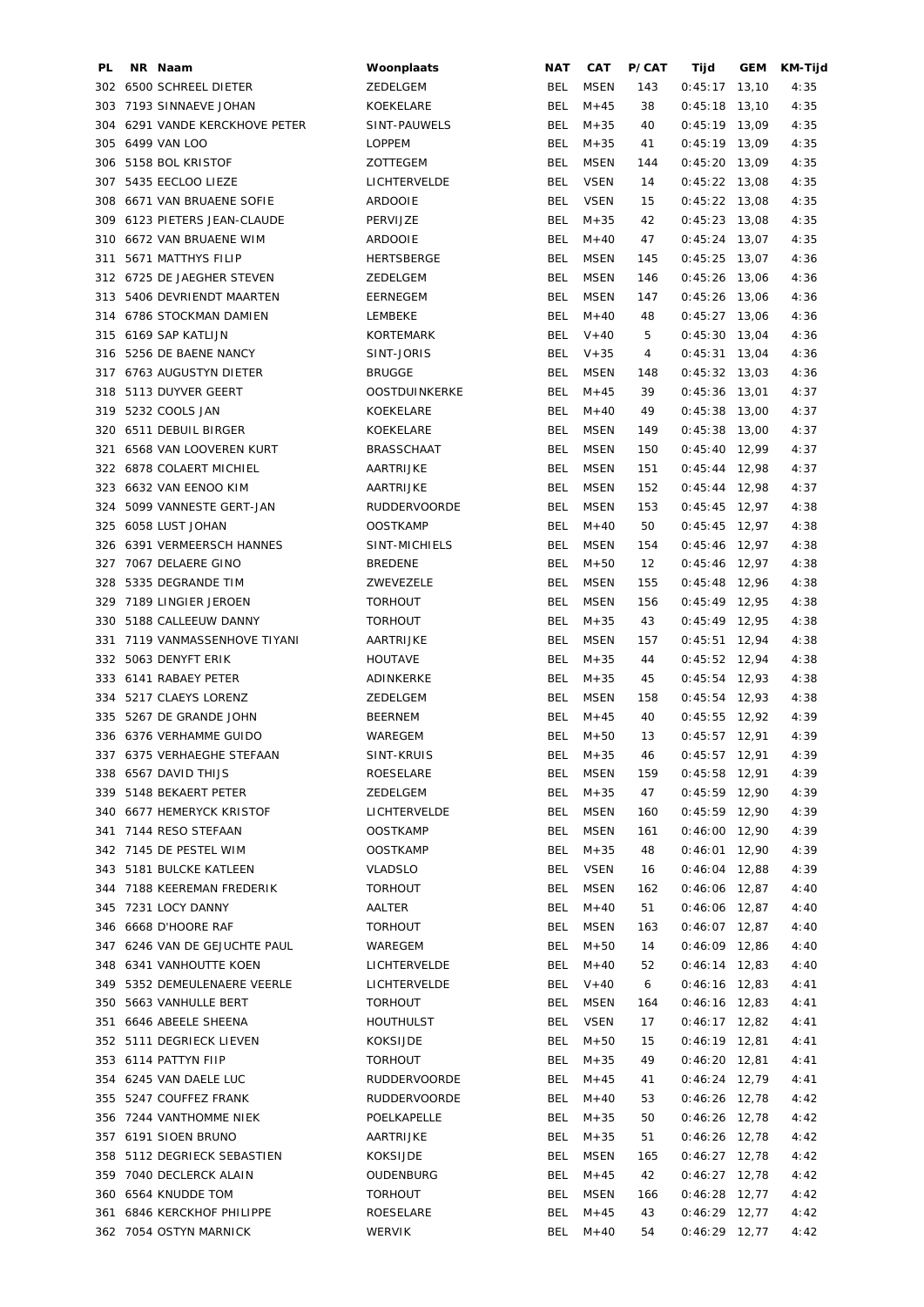| PL  | NR Naam                          | Woonplaats           | NAT        | CAT         | P/CAT          | Tijd            | GEM | KM-Tijd |
|-----|----------------------------------|----------------------|------------|-------------|----------------|-----------------|-----|---------|
| 363 | 6868 GHYSELEN STEFAAN            | ROESELARE            | BEL        | $M + 40$    | 55             | $0:46:30$ 12,76 |     | 4:42    |
| 364 | 7117 PIETERS PATRICK             | <b>OOSTDUINKERKE</b> | BEL        | $M + 40$    | 56             | $0:46:30$ 12,76 |     | 4:42    |
| 365 | 5287 DE RUWE FRANK               | <b>TORHOUT</b>       | <b>BEL</b> | $M+40$      | 57             | $0:46:33$ 12,75 |     | 4:42    |
| 366 | 5684 AERNOUT HENK                | POPERINGE            | <b>BEL</b> | $M + 35$    | 52             | $0:46:33$ 12,75 |     | 4:42    |
|     | 367 5025 DEPAEPE NORBERT         | <b>VEURNE</b>        | <b>BEL</b> | $M + 60$    | $\mathbf{1}$   | $0:46:34$ 12,74 |     | 4:43    |
| 368 | 7233 DUBOCCAGE DIETER            | <b>HOOGLEDE</b>      | BEL        | <b>MSEN</b> | 167            | $0:46:34$ 12,74 |     | 4:43    |
| 369 | 6084 MEESE GEERT                 | TIELT                | BEL        | $M + 50$    | 16             | $0:46:34$ 12,74 |     | 4:43    |
| 370 | 6171 SARTRYS PHILIPPE            | WERVIK               | <b>BEL</b> | $M + 40$    | 58             | $0:46:35$ 12,74 |     | 4:43    |
| 371 | 7075 GHESQUIERE FRANKY           | WERVIK               | <b>BEL</b> | $M + 35$    | 53             | $0:46:36$ 12,73 |     | 4:43    |
|     | 372 7072 ACCOU PETER             | WERVIK               | <b>BEL</b> | $M + 35$    | 54             | $0:46:36$ 12,73 |     | 4:43    |
|     | 373 5137 BAUWENS GEERT           |                      |            |             | 59             |                 |     |         |
|     |                                  | <b>RUMBEKE</b>       | BEL        | $M + 40$    |                | $0:46:37$ 12,73 |     | 4:43    |
|     | 374 6388 VERLINDE HANS           | <b>BEERNEM</b>       | BEL        | <b>MSEN</b> | 168            | $0:46:37$ 12,73 |     | 4:43    |
|     | 375 5599 VANDENBULCKE BRECHT     | <b>STADEN</b>        | BEL        | <b>MSEN</b> | 169            | $0:46:37$ 12,73 |     | 4:43    |
|     | 376 5504                         |                      | BEL        | <b>MSEN</b> | 170            | $0:46:38$ 12,72 |     | 4:43    |
|     | 377 6713 MARGINET KENNETH        | AALTER               | BEL        | <b>MSEN</b> | 171            | $0:46:38$ 12,72 |     | 4:43    |
|     | 378 7258 SCHATTEMAN THOMAS       | <b>OOSTENDE</b>      | BEL        | <b>MSEN</b> | 172            | $0:46:39$ 12,72 |     | 4:43    |
| 379 | 5071 CLAEYSIER RITA              | OEDELEM              | BEL        | $V + 40$    | $\overline{7}$ | $0:46:39$ 12,72 |     | 4:43    |
| 380 | <b>6628 DEKONINCK MARTIJN</b>    | VELDEGEM             | <b>BEL</b> | MSEN        | 173            | $0:46:40$ 12,72 |     | 4:43    |
| 381 | 6578 LEYRE TIMOTHY               | LICHTERVELDE         | BEL        | <b>MSEN</b> | 174            | $0:46:40$ 12,72 |     | 4:43    |
|     | 382 6267 VAN THOMME WIM          | <b>TORHOUT</b>       | BEL        | $M + 40$    | 60             | $0:46:40$ 12,72 |     | 4:43    |
| 383 | 6605 DEBERGH HERVI               | <b>DIKSMUIDE</b>     | BEL        | MSEN        | 175            | $0:46:43$ 12,70 |     | 4:43    |
| 384 | 5021 BECU KEVIN                  | <b>GISTEL</b>        | BEL        | MSEN        | 176            | $0:46:45$ 12,69 |     | 4:44    |
| 385 | 6803 TANGHE XAVIER               | <b>GISTEL</b>        | BEL        | MSEN        | 177            | $0:46:48$ 12,68 |     | 4:44    |
| 386 | 5631 VANDENBUSSCHE JELLE         | <b>TORHOUT</b>       | BEL        | <b>MSEN</b> | 178            | $0:46:50$ 12,67 |     | 4:44    |
| 387 | 5274 DE KEYSER FRANKY            | <b>DIKSMUIDE</b>     | <b>BEL</b> | $M + 45$    | 44             | $0:46:52$ 12,66 |     | 4:44    |
| 388 | 5093 VAN DEN BUSSCHE JOHAN       | KNESSELAERE          | BEL        | $M + 55$    | 4              | $0:46:54$ 12,65 |     | 4:45    |
| 389 | 5422 DHULSTER GIL                | LICHTERVELDE         | BEL        | <b>MSEN</b> | 179            | $0:46:55$ 12,65 |     | 4:45    |
| 390 | 5587 VERSTRAETE DRIES            | <b>TORHOUT</b>       | <b>BEL</b> | <b>MSEN</b> | 180            | $0:46:55$ 12,65 |     | 4:45    |
| 391 | 5569 TIMMERMAN FILIP             | <b>BRUGGE</b>        | BEL        | $M + 40$    | 61             | $0:46:56$ 12,64 |     | 4:45    |
|     | 392 6315 VANDENDRIESSCHE VINCENT | WEVELGEM             | BEL        | $M + 35$    | 55             | $0:46:56$ 12,64 |     | 4:45    |
|     | 393 5664 MAYENS ROBERT           | <b>DAMME</b>         | BEL        | $M + 50$    | 17             | $0:46:57$ 12,64 |     | 4:45    |
| 394 | 5575 GESQUIERE GUNTHER           | HANDZAME             | BEL        | <b>MSEN</b> | 181            | $0:46:59$ 12,63 |     | 4:45    |
|     | 395 6734 REUSE STEFAAN           | SINT-ANDRIES         | BEL        | $M + 35$    | 56             | $0:47:00$ 12,63 |     | 4:45    |
|     | 396 6474 VANHOUE SABINE          | <b>TORHOUT</b>       | BEL        | $V + 35$    | 5              | $0:47:00$ 12,63 |     | 4:45    |
|     | 397 6100 MORTELE GINO            | <b>TORHOUT</b>       | <b>BEL</b> | $M + 35$    | 57             | $0:47:01$ 12,62 |     | 4:45    |
|     | 398 6337 VANHEE FREDERIK         | PERVIJZE             | BEL        | MSEN        | 182            | $0:47:01$ 12,62 |     | 4:45    |
|     | 399 7237 LAURYSSEN FILIP         | MECHELEN             | BEL        | $M+40$      | 62             | $0:47:02$ 12,62 |     | 4:45    |
|     | 400 7196 GHEYSENS KURT           | <b>GULLEGEM</b>      | BEL        |             | 58             | $0:47:02$ 12,62 |     |         |
|     |                                  |                      |            | $M + 35$    |                |                 |     | 4:45    |
|     | 401 7128 DUMAREY BART            | BEKEGEM              | BEL        | MSEN        | 183            | $0:47:04$ 12,61 |     | 4:46    |
|     | 402 6329 VANDIERENDONCK ANDY     | <b>TORHOUT</b>       | BEL        | $M + 35$    | 59             | $0:47:05$ 12,60 |     | 4:46    |
|     | 403 6870 DE PELSMAEKER STEVEN    | SINT-PIETERS-KAPELLE | BEL        | MSEN        | 184            | $0:47:06$ 12,60 |     | 4:46    |
| 404 | 5672 VANDENBERGHE PATRICK        | <b>BRUGGE</b>        | BEL        | M+50        | 18             | $0:47:07$ 12,59 |     | 4:46    |
|     | 405 6094 MOENS STEVEN            | <b>TORHOUT</b>       | BEL        | MSEN        | 185            | $0:47:09$ 12,59 |     | 4:46    |
|     | 406 5344 DELAERE IGNACE          | DIKSMUIDE            | BEL        | $M + 35$    | 60             | $0:47:09$ 12,59 |     | 4:46    |
|     | 407 7224 BOUSY FREDERIK          | ROESELARE            | BEL        | MSEN        | 186            | $0:47:11$ 12,58 |     | 4:46    |
|     | 408 6745 MEEUS JAN               | OUDENBURG            | BEL        | $M + 40$    | 63             | $0:47:11$ 12,58 |     | 4:46    |
|     | 409 7070 CRUC JEAN-PIERRE        | MEULEBEKE            | BEL        | $M + 45$    | 45             | $0:47:11$ 12,58 |     | 4:46    |
|     | 410 6463 VALKENBORGS DANNY       | BERINGEN             | BEL        | $M + 45$    | 46             | $0:47:13$ 12,57 |     | 4:46    |
| 411 | 5090 SOENEN ALEX                 | POPERINGE            | BEL        | $M + 35$    | 61             | $0:47:14$ 12,56 |     | 4:47    |
|     | 412 6150 ROELS FRANK             | <b>DIKSMUIDE</b>     | BEL        | $M + 50$    | 19             | $0:47:16$ 12,55 |     | 4:47    |
|     | 413 6514 VANKEERSEBILCK GILBERT  | ROESELARE            | BEL        | $M + 65$    | $\overline{2}$ | $0:47:17$ 12,55 |     | 4:47    |
|     | 414 6669 DEMYTTENAERE FILIP      | WERVIK               | BEL        | $M + 35$    | 62             | $0:47:18$ 12,55 |     | 4:47    |
|     | 415 6552 LOWAGIE FRANK           | <b>DIKSMUIDE</b>     | BEL        | MSEN        | 187            | $0:47:20$ 12,54 |     | 4:47    |
|     | 416 5608 COUSSEMENT RUBEN        | OOSTNIEUWKERKE       | BEL        | MSEN        | 188            | $0:47:21$ 12,53 |     | 4:47    |
|     | 417 6361 VELGHE ANNICK           | <b>TORHOUT</b>       | BEL        | <b>VSEN</b> | 18             | $0:47:22$ 12,53 |     | 4:47    |
|     | 418 5464 GOETHALS JORIS          | MOERE                | <b>BEL</b> | $M + 40$    | 64             | $0:47:22$ 12,53 |     | 4:47    |
|     | 419 5613 SANDERS JOERI           | AARTRIJKE            | BEL        | MSEN        | 189            | $0:47:23$ 12,52 |     | 4:47    |
|     | 420 6724 SOETE JURGEN            | <b>TORHOUT</b>       | BEL        | <b>MSEN</b> | 190            | $0:47:23$ 12,52 |     | 4:47    |
| 421 | 5040 DESENDER STEFAAN            | <b>TORHOUT</b>       | BEL        | $M + 40$    | 65             | $0:47:24$ 12,52 |     | 4:48    |
|     | 422 7023 LOGGHE LUC              | <b>ICHTEGEM</b>      | BEL        | $M + 55$    | 5              | $0:47:24$ 12,52 |     | 4:48    |
|     | 423 6708 BLOMME NICO             | AARTRIJKE            | BEL        | <b>MSEN</b> | 191            | $0:47:24$ 12,52 |     | 4:48    |
|     |                                  |                      |            |             |                |                 |     |         |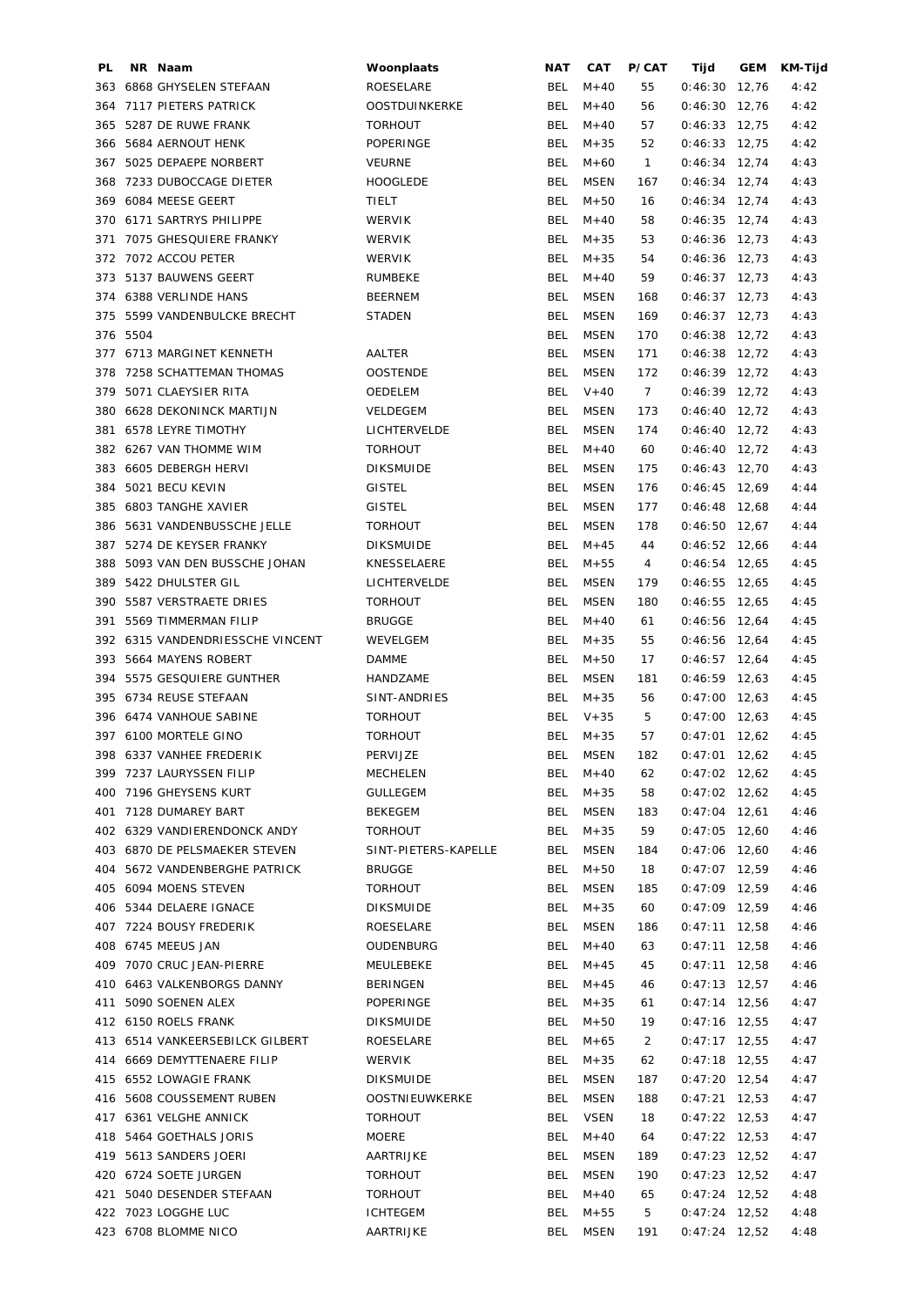| PL. | NR Naam                       | Woonplaats          | NAT        | <b>CAT</b>  | P/CAT          | Tijd            | GEM   | KM-Tijd |
|-----|-------------------------------|---------------------|------------|-------------|----------------|-----------------|-------|---------|
|     | 424 6795 HUYSENTRUYT DIEM     | <b>HOOGLEDE</b>     | <b>BEL</b> | <b>MSEN</b> | 192            | 0:47:25         | 12,51 | 4:48    |
| 425 | 7061 BOSSU MARNIK             | <b>ASSEBROEK</b>    | <b>BEL</b> | $M + 35$    | 63             | 0:47:26         | 12,51 | 4:48    |
|     | 426 5307 DEBUE MATHIJS        | KEIEM-DIKSMUIDE     | <b>BEL</b> | MSEN        | 193            | 0:47:26         | 12,51 | 4:48    |
|     | 427 6158 ROMMELAERE HEIDI     | KLERKEN             | <b>BEL</b> | $V + 35$    | 6              | $0:47:28$ 12,50 |       | 4:48    |
|     | 428 5434 DUPLACIE FRANK       | <b>KLERKEN</b>      | BEL        | $M + 35$    | 64             | $0:47:28$ 12,50 |       | 4:48    |
|     | 429 5660 DEMARE GEERT         | ZWEVEZELE           | <b>BEL</b> | $M + 45$    | 47             | $0:47:29$ 12,50 |       | 4:48    |
|     | 430 5621 DEVRIENDT JOAN       | SINT-MICHIELS       | <b>BEL</b> | $M + 40$    | 66             | $0:47:30$ 12,49 |       | 4:48    |
|     | 431 5186 BUTAYE RUBEN         | KEIEM               | <b>BEL</b> | $M + 35$    |                | $0:47:30$ 12,49 |       |         |
|     |                               |                     |            |             | 65             |                 |       | 4:48    |
|     | 432 6784 WYBOUW STEVE         | OEDELEM             | BEL        | $M + 35$    | 66             | $0:47:31$ 12,49 |       | 4:48    |
|     | 433 7248 DESENDER THOMAS      | <b>TORHOUT</b>      | BEL        | <b>MSEN</b> | 194            | $0:47:31$ 12,49 |       | 4:48    |
|     | 434 5630 DEWULF NIEK          | <b>TORHOUT</b>      | BEL        | MSEN        | 195            | $0:47:32$ 12,48 |       | 4:48    |
|     | 435 5574 MULIER JAN           | <b>RUDDERVOORDE</b> | <b>BEL</b> | $M + 55$    | 6              | $0:47:35$ 12,47 |       | 4:49    |
|     | 436 5318 DECORTE DIMITRI      | <b>TORHOUT</b>      | BEL        | MSEN        | 196            | $0:47:36$ 12,47 |       | 4:49    |
|     | 437 7157 VONCK BART           | ZEDELGEM            | BEL        | MSEN        | 197            | $0:47:38$ 12,46 |       | 4:49    |
|     | 438 7220 BILLIET JORGEN       | <b>TORHOUT</b>      | BEL        | MSEN        | 198            | $0:47:38$ 12,46 |       | 4:49    |
| 439 | 5089 SCHOENAERS GEERT         | ROESELARE           | <b>BEL</b> | $M + 35$    | 67             | $0:47:47$ 12,42 |       | 4:50    |
| 440 | 5023 CAZAUX PATRICK           | <b>BREDENE</b>      | <b>BEL</b> | $M + 40$    | 67             | $0:47:48$ 12,41 |       | 4:50    |
| 441 | 6802 COMMEINE ROGER           | WERKEN              | BEL        | $M + 65$    | 3              | $0:47:48$ 12,41 |       | 4:50    |
|     | 442 5560 PASE NICKY           | <b>BEERNEM</b>      | BEL        | MSEN        | 199            | $0:47:49$ 12,41 |       | 4:50    |
|     | 443 6520 VAN MOEFFAERT ROLAND | ASSEBROEK           | BEL        | $M + 60$    | $\overline{2}$ | $0:47:50$ 12,41 |       | 4:50    |
|     | 444 5373 DERUDDER HENK        | <b>ICHTEGEM</b>     | <b>BEL</b> | $M + 40$    | 68             | $0:47:50$ 12,41 |       | 4:50    |
| 445 | 5556 MOVIECHAL DAVID          | <b>ASSEBROEK</b>    | <b>BEL</b> | MSEN        | 200            | $0:47:51$ 12,40 |       | 4:50    |
|     | 446 5169 BRACKE PIET          | <b>GENT</b>         | <b>BEL</b> | $M + 40$    | 69             | $0:47:51$ 12,40 |       | 4:50    |
|     |                               |                     |            |             |                |                 |       |         |
|     | 447 5207 CHERLET CHRISTIAAN   | SINT-MICHIELS       | BEL        | $M + 50$    | 20             | $0:47:52$ 12,40 |       | 4:50    |
| 448 | 5680 DEPETTER ROGER           | DENDERLEEUW         | BEL        | $M + 55$    | 7              | $0:47:53$ 12,39 |       | 4:50    |
|     | 449 6396 VERMEULEN GUIDO      | <b>TORHOUT</b>      | BEL        | $M + 55$    | 8              | $0:47:54$ 12,39 |       | 4:51    |
| 450 | 5320 DECROOS MARC             | <b>BRUGGE</b>       | BEL        | $M + 45$    | 48             | $0:47:55$ 12,38 |       | 4:51    |
| 451 | 6889 MAESEELE SANDER          | <b>TORHOUT</b>      | BEL        | <b>MSEN</b> | 201            | $0:47:55$ 12,38 |       | 4:51    |
|     | 452 5391 DESOMER NICO         | DE PANNE            | <b>BEL</b> | <b>MSEN</b> | 202            | $0:47:56$ 12,38 |       | 4:51    |
|     | 453 6275 VANBRUGGHE DIDIER    | DE HAAN             | BEL        | $M + 55$    | 9              | $0:47:56$ 12,38 |       | 4:51    |
|     | 454 5228 COLPAERT CRIS        | ZILLEBEKE           | BEL        | $M + 45$    | 49             | $0:47:56$ 12,38 |       | 4:51    |
|     | 455 5475 GYBELS WIM           | AARTRIJKE           | BEL        | $M + 35$    | 68             | $0:47:58$ 12,37 |       | 4:51    |
|     | 456 5652 SIX ROBBE            | <b>RUDDERVOORDE</b> | BEL        | MSEN        | 203            | $0:47:58$ 12,37 |       | 4:51    |
|     | 457 6619 CROMBEZ JUIN         | KEIEM               | BEL        | MSEN        | 204            | $0:47:59$ 12,37 |       | 4:51    |
|     | 458 6722 SIERENS PAUL         | VELDEGEM            | <b>BEL</b> | $M + 40$    | 70             | $0:47:59$ 12,37 |       | 4:51    |
|     | 459 6364 VERBRIGGHE POL       | KOKSIJDE            |            | BEL M+45    | 50             | $0:48:00$ 12,36 |       | 4:51    |
|     | 460 6753 VAN HULLE ROBIN      | ROESELARE           |            | BEL MSEN    | 205            | $0:48:00$ 12,36 |       | 4:51    |
|     | 461 5195 CAPPELLE MATHIEU     | LICHTERVELDE        | BEL        | MSEN        | 206            | $0:48:01$ 12,36 |       | 4:51    |
|     | 462 5479 HALEWYCK BART        | <b>GISTEL</b>       | BEL        | $M + 45$    | 51             | $0:48:01$ 12,36 |       | 4:51    |
|     | 463 6014 JAQUES HANS          |                     | BEL        | $M + 40$    | 71             | $0:48:01$ 12,36 |       |         |
|     |                               | TORHOUT             |            |             |                |                 |       | 4:51    |
|     | 464 6088 MESTDAGH WIM         | MEULEBEKE           | BEL        | $M + 35$    | 69             | $0:48:02$ 12,35 |       | 4:51    |
|     | 465 6890 DEREEPER KLAAS       | KOEKELARE           |            | BEL MSEN    | 207            | $0:48:02$ 12,35 |       | 4:51    |
|     | 466 5057 ACKE MARINKA         | <b>BRUGGE</b>       |            | BEL V+40    | 8              | $0:48:03$ 12,35 |       | 4:52    |
|     | 467 7035 DECLERCQ ERWIN       | SINT-LIEVENS-HOUTEM |            | BEL $M+35$  | 70             | $0:48:04$ 12,35 |       | 4:52    |
|     | 468 7133 VERDUYN MERLIJN      | GENT                | BEL        | MSEN        | 208            | $0:48:04$ 12,35 |       | 4:52    |
|     | 469 6741 DUMON GINO           | OUDENBURG           | BEL        | MSEN        | 209            | $0:48:05$ 12,34 |       | 4:52    |
|     | 470 5328 DEDRIE PHILIP        | ROESELARE           | BEL        | $M + 40$    | 72             | $0:48:07$ 12,33 |       | 4:52    |
|     | 471 5445 FORTRIJ LOWIE        | KLERKEN             | BEL        | MSEN        | 210            | $0:48:08$ 12,33 |       | 4:52    |
|     | 472 6220 SUZANNE JIMMY        | ICHTEGEM            | BEL        | MSEN        | 211            | $0:48:10$ 12,32 |       | 4:52    |
|     | 473 7124 VANHOORNEWEDER BJORN | POPERINGE           | BEL        | <b>MSEN</b> | 212            | $0:48:11$ 12,32 |       | 4:52    |
|     | 474 6139 PYPE AIMÉ            | KORTEMARK           | BEL        | $M + 40$    | 73             | $0:48:12$ 12,31 |       | 4:52    |
|     | 475 6658 VERVAECKE DIETER     | TORHOUT             | BEL        | MSEN        | 213            | $0:48:12$ 12,31 |       | 4:52    |
|     | 476 5273 DE JAEGHERE SAM      | KOEKELARE           | BEL        | MSEN        | 214            | $0:48:13$ 12,31 |       | 4:53    |
|     | 477 6523 LAVENS WILLY         | LICHTERVELDE        | BEL        | $M + 60$    | 3              | $0:48:13$ 12,31 |       | 4:53    |
|     | 478 6166 SANDERS HANS         | AALTER              | BEL        | $M + 50$    | 21             | $0:48:13$ 12,31 |       | 4:53    |
|     | 479 6553 LIEVENS MATHIEU      | BEKEGEM             | BEL        | MSEN        | 215            | $0:48:13$ 12,31 |       | 4:53    |
|     | 480 6601 SALLEMBIER RICHARD   | <b>TORHOUT</b>      | BEL        | $M + 35$    | 71             |                 |       |         |
|     |                               |                     |            |             |                | $0:48:14$ 12,30 |       | 4:53    |
|     | 481 6834 VER EECKE PIETER     | <b>TORHOUT</b>      | BEL        | MSEN        | 216            | $0:48:15$ 12,30 |       | 4:53    |
|     | 482 6723 BOGAERT KAREL        | GISTEL              | BEL        | <b>MSEN</b> | 217            | $0:48:16$ 12,29 |       | 4:53    |
|     | 483 6764 DEN BAAS ALEXANDER   | ZWEVEZELE           | BEL        | MSEN        | 218            | $0:48:16$ 12,29 |       | 4:53    |
|     | 484 7195 JONCKHEERE PAUL      | KORTEMARK           |            | BEL M+40    | 74             | $0:48:18$ 12,29 |       | 4:53    |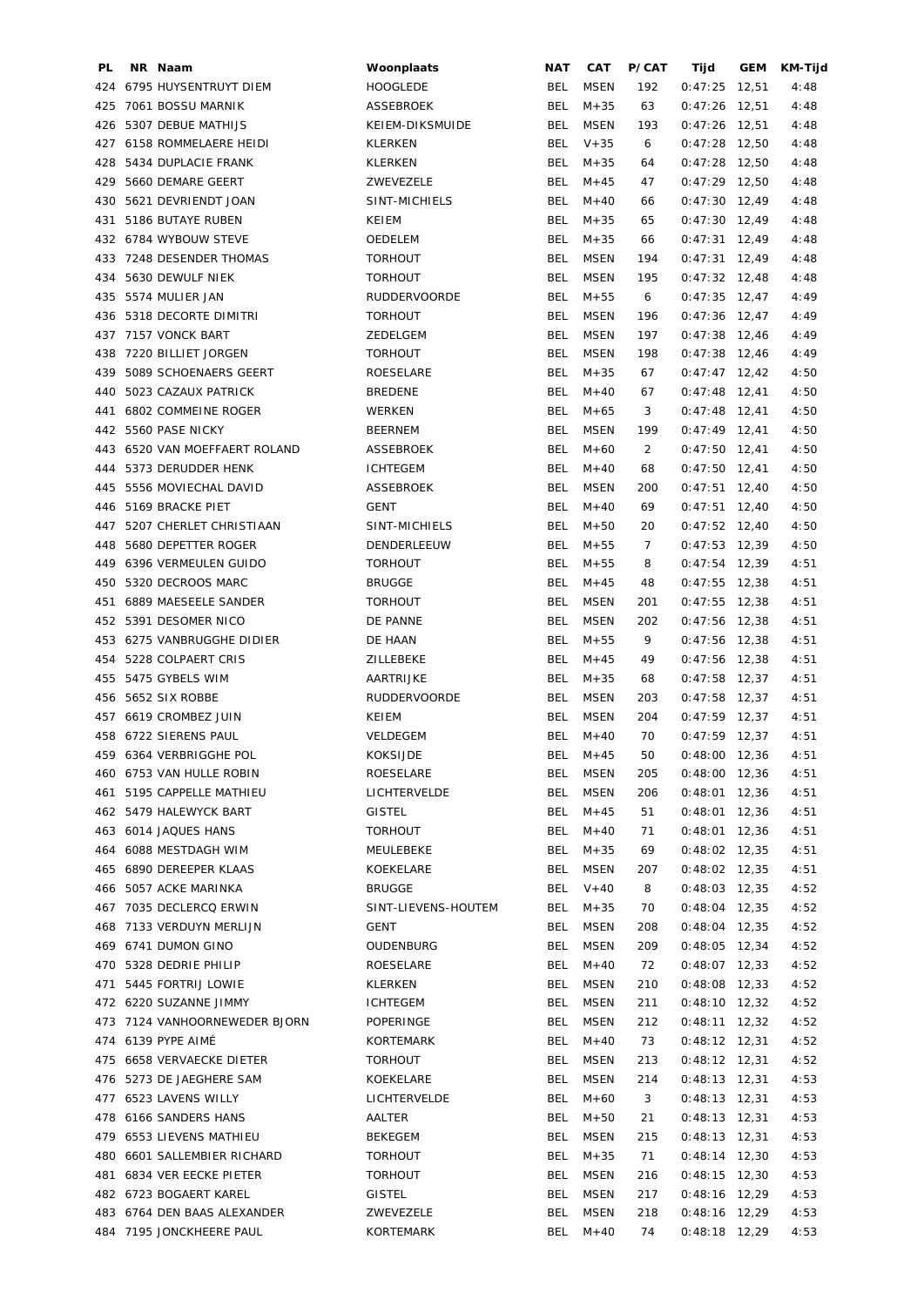| PL. | NR Naam                       | Woonplaats           | <b>NAT</b> | CAT         | P/CAT | Tijd            | GEM | KM-Tijd |
|-----|-------------------------------|----------------------|------------|-------------|-------|-----------------|-----|---------|
| 485 | 5642 COTTIGNIES LODE          | PASSENDALE           | BEL        | $M + 45$    | 52    | $0:48:18$ 12,29 |     | 4:53    |
| 486 | 5179 BUFFEL KURT              | VELDEGEM             | <b>BEL</b> | $M + 35$    | 72    | $0:48:19$ 12,28 |     | 4:53    |
|     | 487 6583 DESMEDT GREET        | LEDEGEM              | BEL        | $V + 35$    | 7     | $0:48:19$ 12,28 |     | 4:53    |
|     | 488 6584 VANDAMME MAUREEN     | MOORSLEDE            | <b>BEL</b> | $V + 35$    | 8     | $0:48:20$ 12,28 |     | 4:53    |
|     | 489 6832 PAUWELS JURGEN       | AARTRIJKE            | <b>BEL</b> | <b>MSEN</b> | 219   | $0:48:21$ 12,27 |     | 4:53    |
|     | 490 6640 DE WILDE KEVIN       | <b>GISTEL</b>        | BEL        | <b>MSEN</b> | 220   | $0:48:23$ 12,26 |     | 4:54    |
| 491 | 6879 DECLOEDT CARINE          | <b>EERNEGEM</b>      | <b>BEL</b> | $V + 35$    | 9     | $0:48:23$ 12,26 |     | 4:54    |
|     | 492 5356 DEMUYNCK EVIE        | <b>BRUGGE</b>        | <b>BEL</b> | <b>VSEN</b> | 19    | $0:48:24$ 12,26 |     | 4:54    |
|     | 493 7194 VAN DER HEYDEN STEVE | <b>DIKSMUIDE</b>     | <b>BEL</b> | <b>MSEN</b> | 221   | $0:48:24$ 12,26 |     | 4:54    |
|     | 494 7053 VERMOTE ERIK         | <b>TORHOUT</b>       | BEL        | $M + 35$    | 73    | $0:48:25$ 12,26 |     | 4:54    |
|     | 495 5125 AMEYE BRECHT         | <b>TORHOUT</b>       | BEL        | <b>MSEN</b> | 222   | $0:48:26$ 12,25 |     | 4:54    |
|     | 496 7246 DEPUIJDT GUNTHER     | <b>GISTEL</b>        | <b>BEL</b> | <b>MSEN</b> | 223   | $0:48:26$ 12,25 |     | 4:54    |
|     | 497 7055 STEENBEKE JURGEN     | AALTER               | <b>BEL</b> | $M + 35$    | 74    | $0:48:26$ 12,25 |     | 4:54    |
|     | 498 6304 VANDENBERGHE FIEN    | KLERKEN              | BEL        | <b>VSEN</b> | 20    | $0:48:27$ 12,25 |     | 4:54    |
|     | 499 5348 DELVA GAUTHIER       | MOORSLEDE            | BEL        | <b>MSEN</b> | 224   | $0:48:27$ 12,25 |     | 4:54    |
| 500 | 6323 VANDEWAETERE STEFAAN     | HANDZAME             | BEL        | $M + 40$    | 75    | $0:48:27$ 12,25 |     | 4:54    |
| 501 | <b>6754 STICKER DRIES</b>     | <b>HOOGLEDE</b>      | <b>BEL</b> | <b>MSEN</b> | 225   | $0:48:28$ 12,24 |     | 4:54    |
|     | 502 6651 VANDEWALLE THOMAS    | <b>TORHOUT</b>       | BEL        | <b>MSEN</b> | 226   | $0:48:28$ 12,24 |     | 4:54    |
|     | 503 5343 DEKREM MILAN         | <b>TORHOUT</b>       | BEL        | <b>MSEN</b> | 227   | $0:48:28$ 12,24 |     | 4:54    |
|     | 504 6895 DEPOORTER HENK       | ASSEBROEK            | BEL        | <b>MSEN</b> | 228   | $0:48:30$ 12,24 |     | 4:54    |
| 505 | 5123 ALLY WILLIAM             | <b>OOSTKAMP</b>      | BEL        | MSEN        | 229   | $0:48:31$ 12,23 |     | 4:54    |
|     | 506 6515 LUKASZ BOZEK         | <b>DUBLIN</b>        | IRL        | <b>MSEN</b> | 230   | $0:48:32$ 12,23 |     | 4:54    |
|     | 507 5591 VANDEWALLE PETER     | KORTEMARK            | BEL        | $M + 35$    | 75    | $0:48:33$ 12,22 |     | 4:55    |
|     | 508 6458 VANHAEVERBEKE WESLEY | <b>TORHOUT</b>       | BEL        | <b>MSEN</b> | 231   | $0:48:33$ 12,22 |     | 4:55    |
|     | 509 6565 DE BLAUWE KEVIN      | <b>OOSTENDE</b>      | BEL        | <b>MSEN</b> | 232   | $0:48:36$ 12,21 |     | 4:55    |
| 510 | 6857 VERNAILLEN BART          | JABBEKE              | <b>BEL</b> | <b>MSEN</b> | 233   | $0:48:38$ 12,20 |     | 4:55    |
| 511 | 7044 DEMAITER TOBIASZ         | ROESELARE            | <b>BEL</b> | <b>MSEN</b> | 234   | $0:48:38$ 12,20 |     | 4:55    |
|     | 512 6689 CHRISTIAENS ALAIN    | <b>HEULE</b>         | <b>BEL</b> | $M + 40$    | 76    | $0:48:38$ 12,20 |     | 4:55    |
|     | 513 6351 VANROBAEYS EDDY      | WAREGEM              | BEL        | $M + 45$    | 53    | $0:48:38$ 12,20 |     | 4:55    |
|     | 514 6175 SCHEDIN HANS         | <b>KUURNE</b>        | BEL        | $M + 45$    | 54    | $0:48:39$ 12,20 |     | 4:55    |
|     | 515 5301 DEBOUVER KOBE        | <b>BRUGGE</b>        | BEL        | <b>MSEN</b> | 235   | $0:48:40$ 12,19 |     | 4:55    |
|     | 516 6280 VANCOMPERNOLLE KOEN  | <b>TORHOUT</b>       | BEL        | $M + 40$    | 77    | $0:48:41$ 12,19 |     | 4:55    |
|     | 517 5128 ASSEZ INES           | KORTEMARK            | BEL        | <b>VSEN</b> | 21    | $0:48:42$ 12,18 |     | 4:55    |
|     | 518 6366 VERCAEMER FREDDY     | <b>OOSTDUINKERKE</b> | <b>BEL</b> | $M + 40$    | 78    | $0:48:43$ 12,18 |     | 4:56    |
|     | 519 6652 ESPEEL TIM           | <b>TORHOUT</b>       | <b>BEL</b> | <b>MSEN</b> | 236   | $0:48:43$ 12,18 |     | 4:56    |
|     | 520 6101 MORTIER TOM          | AARTRIJKE            | <b>BEL</b> | <b>MSEN</b> | 237   | $0:48:44$ 12,18 |     | 4:56    |
|     | 521 6787 VERDONCK DIETER      | ROESELARE            | BEL        | MSEN        | 238   | $0:48:45$ 12,17 |     | 4:56    |
|     | 522 6744 MEEUS PETER          | <b>GISTEL</b>        | BEL        | $M + 40$    | 79    | $0:48:45$ 12,17 |     | 4:56    |
|     | 523 7068 COPPENS RENE         | KOKSIJDE             | BEL        | $M + 55$    | 10    | $0:48:45$ 12,17 |     | 4:56    |
|     | 524 6644 VANRIETVELDE SVEN    | <b>TORHOUT</b>       | BEL        | MSEN        | 239   | $0:48:47$ 12,16 |     | 4:56    |
|     | 525 6030 LANSZWEERT STIJN     | DE PINTE             | BEL        | MSEN        | 240   | $0:48:48$ 12,16 |     | 4:56    |
|     | 526 6226 TANGHE FILIP         | BEERNEM              | BEL        | $M + 35$    | 76    | $0:48:51$ 12,15 |     | 4:56    |
|     | 527 5423 DICK XAVIER          | STADEN               | BEL        | MSEN        | 241   | $0:48:52$ 12,14 |     | 4:56    |
|     | 528 5698 ROQUET WOUTER        | ALVERINGEM           | BEL        | MSEN        | 242   | $0:48:52$ 12,14 |     | 4:56    |
|     | 529 7268 VAN GEMERT ARNE      | BALEN                | BEL        | $M + 35$    | 77    | $0:48:53$ 12,14 |     | 4:57    |
|     | 530 6849 BRUYLANDT WIM        | VEURNE               | BEL        | MSEN        | 243   | $0:48:54$ 12,13 |     | 4:57    |
|     | 531 6471 DE WAELE CHRISTOPHE  | SINT-ANDRIES         | BEL        | $M + 35$    | 78    | $0:48:54$ 12,13 |     | 4:57    |
|     | 532 6856 LAVENS CHRISTOPH     | VARSENARE            | BEL        | <b>MSEN</b> | 244   | $0:48:55$ 12,13 |     | 4:57    |
|     | 533 6289 VANDAMME STIJN       | VELDEGEM             | BEL        | MSEN        | 245   | $0:48:55$ 12,13 |     | 4:57    |
|     | 534 6024 KONERT JAN           | ZOETERMEER           | NED        | <b>MSEN</b> | 246   | $0:48:55$ 12,13 |     | 4:57    |
|     | 535 5477 HAEGHEBAERT LUC      | LICHTERVELDE         | BEL        | $M + 45$    | 55    | $0:48:56$ 12,13 |     | 4:57    |
|     | 536 5191 CALLENS THIJS        | ICHTEGEM             | BEL        | MSEN        | 247   | $0:48:56$ 12,13 |     | 4:57    |
|     | 537 6355 VANSTEELANDT JOHAN   | BRUGGE               | BEL        | $M + 35$    | 79    | $0:48:57$ 12,12 |     | 4:57    |
|     | 538 5615 MOMMERENCY IVAN      | AARTRIJKE            | BEL        | $M + 40$    | 80    | $0:48:57$ 12,12 |     | 4:57    |
|     | 539 6050 LOGGHE NIELS         | ICHTEGEM             | BEL        | MSEN        | 248   | $0:48:58$ 12,12 |     | 4:57    |
|     | 540 5077 DENBAES MARC         | ZEDELGEM             | BEL        | $M + 40$    | 81    | $0:48:59$ 12,11 |     | 4:57    |
|     | 541 5101 VERCRUYSSE DIDIER    | TORHOUT              | BEL        | $M+40$      | 82    | $0:49:01$ 12,11 |     | 4:57    |
|     | 542 6752 DAMMAN BRAM          | <b>STALHILLE</b>     | BEL        | MSEN        | 249   | $0:49:03$ 12,10 |     | 4:58    |
|     | 543 6178 SCHOTTE CHRISTOPHE   | <b>BRUGGE</b>        | BEL        | $M + 35$    | 80    | $0:49:04$ 12,09 |     | 4:58    |
|     | 544 6370 VERGAUWE LIESELOT    | <b>TORHOUT</b>       |            | BEL VSEN    | 22    | $0:49:05$ 12,09 |     | 4:58    |
|     | 545 7190 DEJONGHE LODE        | TORHOUT              | BEL        | <b>MSEN</b> | 250   | $0:49:06$ 12,09 |     | 4:58    |
|     |                               |                      |            |             |       |                 |     |         |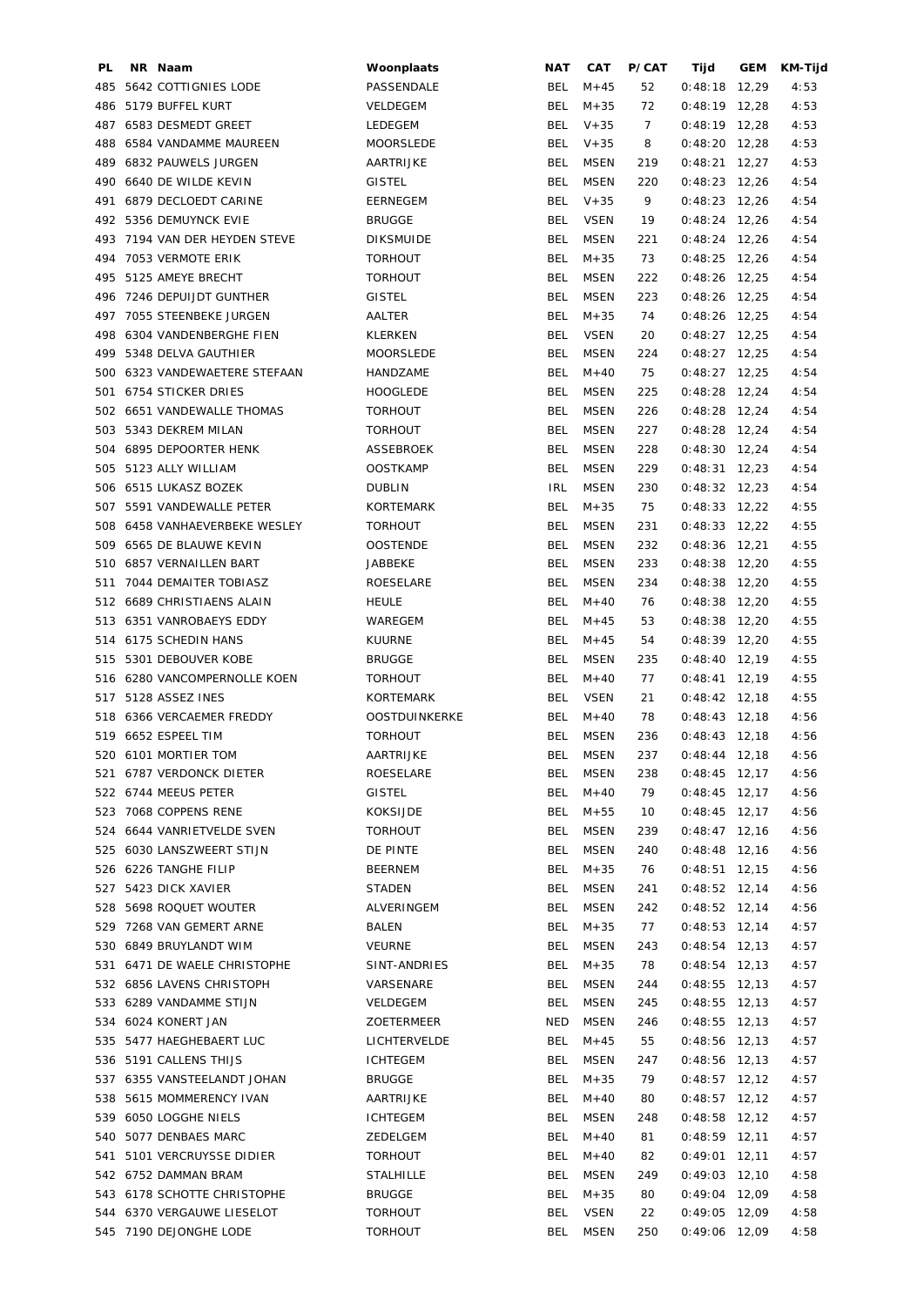| PL. | NR Naam                         | Woonplaats          | <b>NAT</b> | CAT         | P/CAT | Tijd            | <b>GEM</b> | KM-Tijd |
|-----|---------------------------------|---------------------|------------|-------------|-------|-----------------|------------|---------|
|     | 546 6531 VANDAMME DANIEL        | <b>BRUGGE</b>       | BEL        | $M + 50$    | 22    | 0:49:06         | 12,09      | 4:58    |
|     | 547 5383 DESEURE KEVIN          | <b>DIKSMUIDE</b>    | <b>BEL</b> | <b>MSEN</b> | 251   | $0:49:09$ 12,07 |            | 4:58    |
|     | 548 6712 BETTENS HENDRIK        | <b>KLERKEN</b>      | <b>BEL</b> | $M + 45$    | 56    | $0:49:10$ 12,07 |            | 4:58    |
|     | 549 6836 DE GRANDE CARL         | WINGENE             | <b>BEL</b> | $M + 35$    | 81    | $0:49:13$ 12,06 |            | 4:59    |
|     | 550 5035 BLOMME CHRISTINE       | <b>ICHTEGEM</b>     | <b>BEL</b> | $V + 45$    | 2     | $0:49:13$ 12,06 |            | 4:59    |
| 551 | 5314 DECOCK GEERT               | <b>BRUGGE</b>       | <b>BEL</b> | $M + 35$    | 82    | $0:49:14$ 12,05 |            | 4:59    |
|     | 552 5223 CLYBOUW CARINE         | <b>TORHOUT</b>      | <b>BEL</b> | $V + 45$    | 3     | $0:49:15$ 12,05 |            | 4:59    |
|     | 553 6877 VANHOUTTE STEVEN       | HARELBEKE           | <b>BEL</b> | <b>MSEN</b> | 252   | $0:49:15$ 12,05 |            | 4:59    |
|     | 554 6219 SUCAET ALEX            | SNELLEGEM           | BEL        | $M + 45$    | 57    | $0:49:16$ 12,04 |            | 4:59    |
| 555 | 5481 HALSBERGHE STEPHAN         | SINT-MICHIELS       | <b>BEL</b> | $M + 40$    | 83    | $0:49:16$ 12,04 |            | 4:59    |
| 556 | 7115 DECOCK ANN                 | <b>ARDOOIE</b>      | <b>BEL</b> | $V + 35$    | 10    | $0:49:17$ 12,04 |            | 4:59    |
|     | 557 7114 CORNEILLIE FRANK       | <b>INGELMUNSTER</b> | <b>BEL</b> | $M + 45$    | 58    | $0:49:17$ 12,04 |            | 4:59    |
| 558 | 7262 SIX HERMES                 | <b>TORHOUT</b>      | <b>BEL</b> | <b>MSEN</b> | 253   | $0:49:18$ 12,04 |            | 4:59    |
|     | 559 6838 SERPIETERS JAN         | <b>STADEN</b>       | BEL        | $M + 45$    | 59    | $0:49:19$ 12,03 |            | 4:59    |
|     | 560 5353 DEMEY BJORN            | ZEDELGEM            | <b>BEL</b> | <b>MSEN</b> | 254   | $0:49:19$ 12,03 |            | 4:59    |
| 561 | 5044 VALCKE TONY                | <b>BRUGGE</b>       | BEL        | $M + 40$    | 84    | $0:49:22$ 12,02 |            | 4:59    |
|     | 562 6204 SPRIET ERWIN           | <b>TORHOUT</b>      | BEL        | $M + 55$    | 11    | $0:49:22$ 12,02 |            | 4:59    |
|     |                                 |                     |            |             |       |                 |            |         |
| 563 | 7039 CLEMENT EDDY               | <b>TORHOUT</b>      | BEL        | $M+40$      | 85    | $0:49:24$ 12,01 |            | 5:00    |
|     | 564 6149 ROELS DAVID            | RUMBEKE             | <b>BEL</b> | MSEN        | 255   | $0:49:24$ 12,01 |            | 5:00    |
|     | 565 6153 ROELS PATRICK          | RUMBEKE             | <b>BEL</b> | $M + 40$    | 86    | $0:49:25$ 12,01 |            | 5:00    |
| 566 | 5124 AMEYE BENNY                | <b>TORHOUT</b>      | <b>BEL</b> | $M+40$      | 87    | $0:49:25$ 12,01 |            | 5:00    |
|     | 567 5194 CAPPELLE MARC          | LICHTERVELDE        | <b>BEL</b> | $M + 45$    | 60    | $0:49:25$ 12,01 |            | 5:00    |
|     | 568 7127 MAVEAU MATTHIAS        | OOSTDUINKERKE       | <b>BEL</b> | <b>MSEN</b> | 256   | $0:49:26$ 12,00 |            | 5:00    |
|     | 569 5414 DEWULF JENS            | <b>BEKEGEM</b>      | <b>BEL</b> | <b>MSEN</b> | 257   | $0:49:26$ 12,00 |            | 5:00    |
|     | 570 7126 DEGAEUWE DRIES         | ADINKERKE           | <b>BEL</b> | <b>MSEN</b> | 258   | $0:49:27$ 12,00 |            | 5:00    |
| 571 | 5408 DEVRIESE ERIC              | <b>TORHOUT</b>      | <b>BEL</b> | $M + 50$    | 23    | $0:49:27$ 12,00 |            | 5:00    |
|     | 572 5426 DOOM MARTIN            | ZERKEGEM            | <b>BEL</b> | $M + 40$    | 88    | $0:49:28$ 12,00 |            | 5:00    |
|     | 573 6492 VAN DAELE SANDER       | <b>TORHOUT</b>      | <b>BEL</b> | <b>MSEN</b> | 259   | $0:49:28$ 12,00 |            | 5:00    |
|     | 574 6174 SCHEDIN DIETER         | HARELBEKE           | BEL        | <b>MSEN</b> | 260   | $0:49:29$ 11,99 |            | 5:00    |
|     | 575 5469 GOUWY JURGEN           | <b>KOKSIJDE</b>     | BEL        | $M + 35$    | 83    | $0:49:29$ 11,99 |            | 5:00    |
|     | 576 6451 VANTYGHEM ALEXANDER    | <b>TORHOUT</b>      | BEL        | <b>MSEN</b> | 261   | $0:49:30$ 11,99 |            | 5:00    |
|     | 577 6666 VENWALLE MELANIE       | VELDEGEM            | <b>BEL</b> | <b>VSEN</b> | 23    | $0:49:34$ 11,97 |            | 5:01    |
|     | 578 6623 VANTHOURNOUT STEFAAN   | <b>TORHOUT</b>      | <b>BEL</b> | $M + 35$    | 84    | $0:49:35$ 11,97 |            | 5:01    |
|     | 579 6905 CASIER WOUT            | <b>TORHOUT</b>      | <b>BEL</b> | <b>MSEN</b> | 262   | $0:49:38$ 11,96 |            | 5:01    |
|     | 580 6266 VAN THOMME NIEK        | <b>TORHOUT</b>      | BEL        | $M + 35$    | 85    | $0:49:39$ 11,95 |            | 5:01    |
|     |                                 |                     |            |             |       |                 |            |         |
|     | 581 6755 HAELEMEERSCH RIK       | RUDDERVOORDE        | <b>BEL</b> | $M + 35$    | 86    | $0:49:42$ 11,94 |            | 5:02    |
|     | 582 5296 DEBACKERE FILIP        | ROESELARE           |            | BEL M+40    | 89    | $0:49:43$ 11,94 |            | 5:02    |
|     | 583 6248 VAN DE STEENE MATTIAS  | RUISELEDE           | BEL        | MSEN        | 263   | $0:49:47$ 11,92 |            | 5:02    |
|     | 584 5653 VEREECKE PIETER-JAN    | <b>BRUGGE</b>       | BEL        | <b>MSEN</b> | 264   | $0:49:48$ 11,92 |            | 5:02    |
|     | 585 6587 BOONE LUC              | NAZARETH            | BEL        | $M + 45$    | 61    | $0:49:49$ 11,91 |            | 5:02    |
|     | 586 7042 DEMAREST FILIP         | JABBEKE             | BEL        | MSEN        | 265   | $0:49:49$ 11,91 |            | 5:02    |
|     | 587 7041 SPEGELAERE FILIP       | SINT-ANDRIES        | BEL        | MSEN        | 266   | $0:49:52$ 11,90 |            | 5:03    |
|     | 588 6557 DECOSTER LUC           | RUDDERVOORDE        | BEL        | $M + 40$    | 90    | $0:49:53$ 11,90 |            | 5:03    |
|     | 589 6747 DIERYCK JANIE          | VEURNE              | BEL        | <b>MSEN</b> | 267   | $0:49:54$ 11,89 |            | 5:03    |
|     | 590 6022 KNOCKAERT GEORGETTE    | <b>OOSTKAMP</b>     | BEL        | $V + 40$    | 9     | $0:49:55$ 11,89 |            | 5:03    |
|     | 591 5304 DEBRUYNE HANS          | KOEKELARE           | BEL        | $M + 35$    | 87    | $0:49:55$ 11,89 |            | 5:03    |
|     | 592 5275 DE LAERE GILBERT       | TORHOUT             | BEL        | $M + 55$    | 12    | $0:49:56$ 11,88 |            | 5:03    |
|     | 593 7009 VAN RENTERGHEM GEERT   | RUISELEDE           | BEL        | $M + 40$    | 91    | $0:49:58$ 11,88 |            | 5:03    |
|     | 594 6735 BEAUPREZ LAURENZ       | TORHOUT             | BEL        | $M + 40$    | 92    | $0:49:58$ 11,88 |            | 5:03    |
|     | 595 6801 DENOO GEERT            | RUDDERVOORDE        | BEL        | $M + 45$    | 62    | $0:49:59$ 11,87 |            | 5:03    |
|     | 596 6271 VAN VEIRDEGHEM PATRICK | OOSTKAMP            | BEL        | $M + 45$    | 63    | $0:49:59$ 11,87 |            | 5:03    |
|     | 597 7200 VANHOOREN BRACHIM      | LICHTERVELDE        | BEL        | <b>MSEN</b> | 268   | $0:50:00$ 11,87 |            | 5:03    |
|     | 598 6357 VANSTEENHUYSE FRANS    | OEDELEM             | BEL        | $M + 50$    | 24    | $0:50:01$ 11,86 |            | 5:03    |
|     | 599 5154 BLOMME STAF            | VELDEGEM            | BEL        | <b>MSEN</b> | 269   | $0:50:01$ 11,86 |            | 5:03    |
|     | 600 5159 BONTE GUDRUN           | MOORSLEDE           | BEL        | $V + 35$    | 11    | $0:50:03$ 11,86 |            | 5:04    |
|     |                                 |                     |            |             |       |                 |            |         |
|     | 601 5685 JACXSENS BART          | ZEDELGEM            | <b>BEL</b> | <b>MSEN</b> | 270   | $0:50:05$ 11,85 |            | 5:04    |
|     | 602 6395 VERMEULEN FILIEP       | ROESELARE           | BEL        | $M + 35$    | 88    | $0:50:06$ 11,84 |            | 5:04    |
|     | 603 5196 CAPPELLE SABINE        | AARTRIJKE           | BEL        | $V + 35$    | 12    | $0:50:08$ 11,84 |            | 5:04    |
|     | 604 5489 HERREMAN DORINE        | <b>HOOGLEDE</b>     | BEL        | $V + 40$    | 10    | $0:50:09$ 11,83 |            | 5:04    |
|     | 605 6103 MOYAERT LODE           | <b>HOOGLEDE</b>     | BEL        | $M+40$      | 93    | $0:50:09$ 11,83 |            | 5:04    |
|     | 606 6642 SCHARLAEKEN MARC       | VELDEGEM            | BEL        | $M+40$      | 94    | $0:50:10$ 11,83 |            | 5:04    |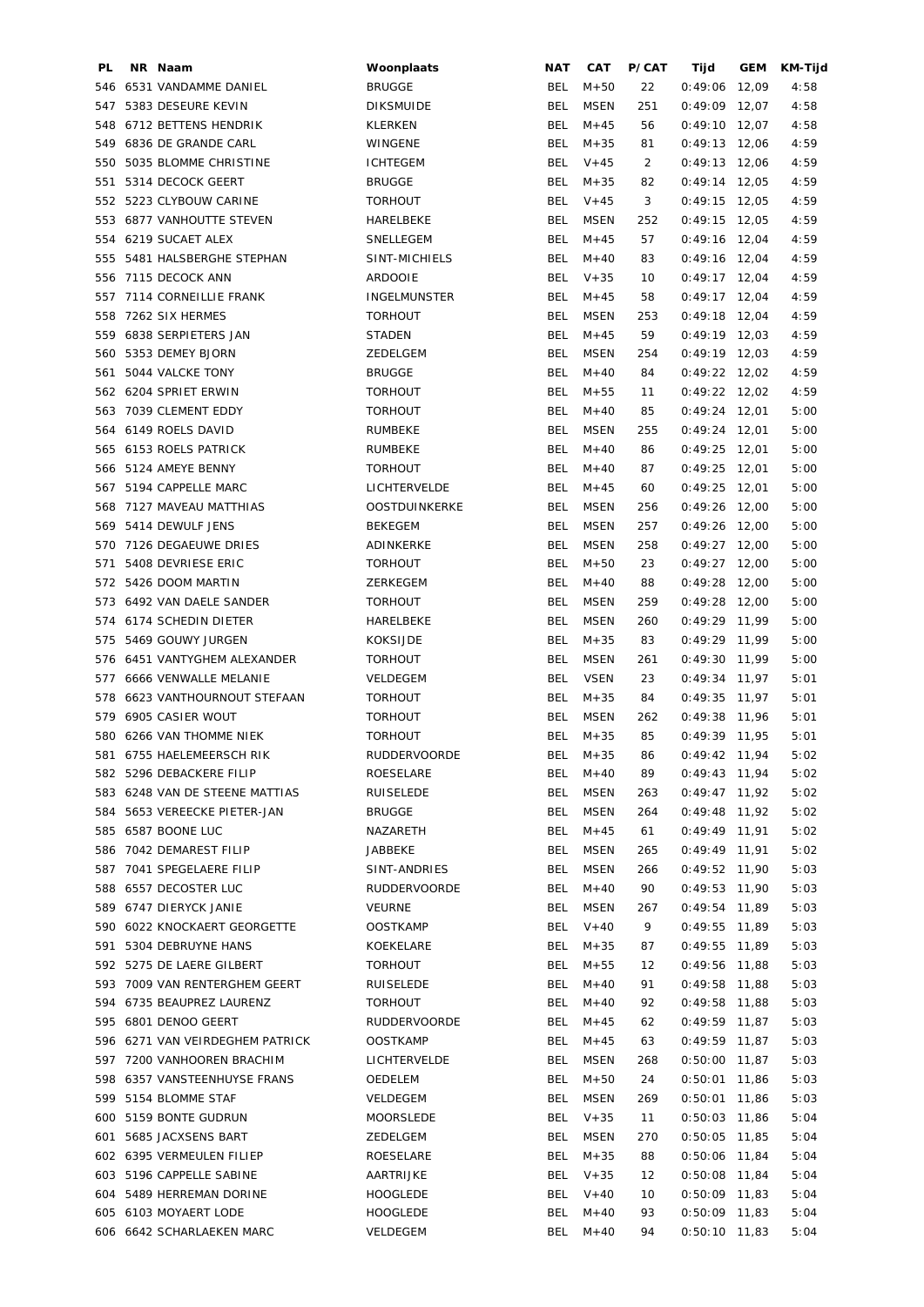| PL  | NR Naam                                           | Woonplaats              | NAT        | CAT                        | P/CAT | Tijd                               | GEM   | KM-Tijd |
|-----|---------------------------------------------------|-------------------------|------------|----------------------------|-------|------------------------------------|-------|---------|
|     | 607 6638 DE NEVE JELLE                            | <b>TORHOUT</b>          | <b>BEL</b> | MSEN                       | 271   | 0:50:11                            | 11,82 | 5:04    |
| 608 | 6547 VAN DEN BOSSCHE BART                         | <b>MERCHTEM</b>         | <b>BEL</b> | $M + 35$                   | 89    | $0:50:14$ 11,81                    |       | 5:05    |
| 609 | 6056 LOYSON KRIS                                  | KOOLSKAMP               | <b>BEL</b> | $M + 35$                   | 90    | $0:50:14$ 11,81                    |       | 5:05    |
| 610 | 5226 COBBAERT TIMOTHY                             | DENDERMONDE             | <b>BEL</b> | <b>MSEN</b>                | 272   | $0:50:15$ 11,81                    |       | 5:05    |
| 611 | 6401 VERSLYPE GEERT                               | <b>VEURNE</b>           | <b>BEL</b> | $M + 35$                   | 91    | $0:50:16$ 11,81                    |       | 5:05    |
|     | 612 6808 LAUWERS CHRISTOPHE                       | <b>ICHTEGEM</b>         | <b>BEL</b> | $M + 35$                   | 92    | $0:50:17$ 11,80                    |       | 5:05    |
|     | 613 7182 VERHAEGE VEERLE                          | RUDDERVOORDE            | BEL        | $V + 35$                   | 13    | $0:50:22$ 11,78                    |       | 5:06    |
| 614 | 5037 DE BURGHGRAEVE VERONIQUE                     | ZEDELGEM                | BEL        | $V + 45$                   | 4     | $0:50:23$ 11,78                    |       | 5:06    |
| 615 | 7107 BENTEIN PETER                                | <b>KORTEMARK</b>        | <b>BEL</b> | $M + 45$                   | 64    | $0:50:25$ 11,77                    |       | 5:06    |
|     | 616 6231 TIMMERMAN DIDIER                         | SINT-JORIS              | <b>BEL</b> | $M + 35$                   | 93    | $0:50:26$ 11,77                    |       | 5:06    |
| 617 | 5069 VANTHOURNOUT CLIFF                           | <b>BRUGGE</b>           | BEL        | MSEN                       | 273   | $0:50:27$ 11,76                    |       | 5:06    |
|     | 618 5058 CATTOOR GOERGES                          | <b>BRUGGE</b>           | BEL        | $M + 55$                   | 13    | $0:50:27$ 11,76                    |       | 5:06    |
| 619 | 6899 BREYNE BROES                                 | MARKE                   | BEL        | MSEN                       | 274   | $0:50:28$ 11,76                    |       | 5:06    |
| 620 | 6546 DUMONT FREDERIK                              | <b>GELUWE</b>           | <b>BEL</b> | MSEN                       | 275   | $0:50:29$ 11,75                    |       | 5:06    |
| 621 | 6159 ROSSELLE ANN                                 | WINGENE                 | <b>BEL</b> | $V + 35$                   | 14    | $0:50:30$ 11,75                    |       | 5:06    |
|     | 622 6768 VANDEKINDEREN PATRICK                    | <b>TORHOUT</b>          | BEL        | $M + 40$                   | 95    | $0:50:34$ 11,74                    |       | 5:07    |
|     | 623 5371 DEROO MARNIX                             | WINGENE                 | BEL        | $M + 50$                   | 25    | $0:50:34$ 11,74                    |       | 5:07    |
| 624 | 7223 DE CLERCK JAN                                | LICHTERVELDE            | <b>BEL</b> | <b>MSEN</b>                | 276   | $0:50:35$ 11,73                    |       | 5:07    |
| 625 | 5080 DIET JÜRGEN                                  | ZEDELGEM                | <b>BEL</b> | <b>MSEN</b>                | 277   | $0:50:35$ 11,73                    |       | 5:07    |
| 626 | 7254 PANDO BRAM                                   | <b>ICHTEGEM</b>         | <b>BEL</b> | <b>MSEN</b>                | 278   | $0:50:35$ 11,73                    |       | 5:07    |
|     |                                                   |                         | BEL        |                            |       |                                    |       |         |
| 627 | 5688 VANHOLLEBEKE ELLEN                           | SINT-JORIS              |            | <b>VSEN</b>                | 24    | $0:50:37$ 11,72                    |       | 5:07    |
|     | 628 5415 DEWULF KOEN                              | <b>TORHOUT</b>          | BEL        | $M + 40$                   | 96    | $0:50:38$ 11,72                    |       | 5:07    |
| 629 | 7219 DECROOS ILSE                                 | <b>TORHOUT</b>          | <b>BEL</b> | <b>VSEN</b>                | 25    | $0:50:38$ 11,72                    |       | 5:07    |
| 630 | 5438 ENGELS ROGER                                 | ROESELARE               | <b>BEL</b> | $M + 45$                   | 65    | $0:50:38$ 11,72                    |       | 5:07    |
| 631 | 6363 VERBEKE LUCAS                                | PASSENDALE              | <b>BEL</b> | <b>MSEN</b>                | 279   | $0:50:39$ 11,72                    |       | 5:07    |
|     | 632 5625 DE BUCK FANNY                            | SINT-ANDRIES            | <b>BEL</b> | $V + 40$                   | 11    | $0:50:39$ 11,72                    |       | 5:07    |
|     | 633 5626 JACOBS RIENO                             | VARSENARE               | <b>BEL</b> | $M + 35$                   | 94    | $0:50:40$ 11,71                    |       | 5:07    |
|     | 634 5627 DECORTE PETER                            | SINT-ANDRIES            | BEL        | $M + 40$                   | 97    | $0:50:40$ 11,71                    |       | 5:07    |
|     | 635 6881 DEGRAEVE KENNY                           | <b>GELUWE</b>           | BEL        | <b>MSEN</b>                | 280   | $0:50:41$ 11,71                    |       | 5:07    |
|     | 636 5215 CLAEYS JOZEF                             | AARTRIJKE               | <b>BEL</b> | $M + 55$                   | 14    | $0:50:41$ 11,71                    |       | 5:07    |
| 637 | 5014 VAN STEEN PETER                              | RUDDERVOORDE            | BEL        | $M + 40$                   | 98    | $0:50:42$ 11,70                    |       | 5:08    |
|     | 638 6714 DE ROOS JOPPE                            | <b>BEERNEM</b>          | BEL        | <b>MSEN</b>                | 281   | $0:50:43$ 11,70                    |       | 5:08    |
|     | 639 5332 DEFRUYT LAURENS                          | <b>RUDDERVOORDE</b>     | BEL        | $M + 35$                   | 95    | $0:50:44$ 11,70                    |       | 5:08    |
|     | 640 6761 PREVOST EMMANUELLE                       | CAPPELLE LA GRANDE      | <b>FRA</b> | <b>VSEN</b>                | 26    | $0:50:47$ 11,68                    |       | 5:08    |
|     | 641 5410 DEWACHTER KOEN                           | <b>TORHOUT</b>          | <b>BEL</b> | <b>MSEN</b>                | 282   | $0:50:47$ 11,68                    |       | 5:08    |
|     | 642 7241 WILLAERT ELI                             | TORHOUT                 |            | BEL MSEN                   | 283   | $0:50:48$ 11,68                    |       | 5:08    |
|     | 643 7243 WEEMEEUW PETER                           | ZONNEBEKE               | BEL        | MSEN                       | 284   | $0:50:49$ 11,68                    |       | 5:08    |
|     | 644 6796 VANTHOURNOUT JEROEN                      | GENT                    | BEL        | MSEN                       | 285   | $0:50:50$ 11,67                    |       | 5:08    |
|     | 645 6013 JANSSENS JEFFREY                         | ASSEBROEK               | BEL        | <b>MSEN</b>                | 286   | $0:50:50$ 11,67                    |       | 5:08    |
|     | 646 6367 VERCOUTTER MIGUEL                        | <b>VEURNE</b>           | BEL        | <b>MSEN</b>                | 287   | $0:50:51$ 11,67                    |       | 5:08    |
|     | 647 5164 BOSCH MIEKE                              | <b>KOKSIJDE</b>         |            | BEL V+35                   | 15    | $0:50:51$ 11,67                    |       | 5:08    |
|     | 648 6143 RENDERS GREET                            | <b>KOKSIJDE</b>         | BEL        | $V + 40$                   | 12    | $0:50:51$ 11,67                    |       | 5:08    |
|     | 649 5377 DESAEVER MIGUEL                          | <b>STADEN</b>           | BEL        | <b>MSEN</b>                | 288   | $0:50:52$ 11,67                    |       | 5:09    |
|     | 650 6441 DOBBELS GERRY                            | <b>IZEGEM</b>           | BEL        | $M + 35$                   | 96    | $0:50:54$ 11,66                    |       | 5:09    |
|     | 651 6781 DE COSTER ROBER                          | DE HAAN                 | <b>BEL</b> | $M + 35$                   | 97    | $0:50:54$ 11,66                    |       | 5:09    |
|     | 652 5453 GENBRUGGE MARNIX                         | <b>BEERNEM</b>          | BEL        | $M + 50$                   | 26    | $0:50:55$ 11,65                    |       | 5:09    |
|     | 653 5116 VANDENBERGHE MARTINE                     | <b>KOKSIJDE</b>         | BEL        | $V + 40$                   | 13    | $0:50:56$ 11,65                    |       | 5:09    |
|     | 654 6826 DE WILDE MITCH                           | DAMME                   | BEL        | <b>MSEN</b>                | 289   | $0:50:56$ 11,65                    |       | 5:09    |
|     | 655 6556 VENLERBERGHE GLENN                       | KLERKEN                 | BEL        | <b>MSEN</b>                | 290   | $0:50:56$ 11,65                    |       | 5:09    |
|     | 656 7019 DEFREYNE KRIS                            | <b>TORHOUT</b>          | BEL        | $M + 35$                   | 98    | $0:50:57$ 11,65                    |       | 5:09    |
|     | 657 7020 BRULEZ BART                              | <b>OOSTENDE</b>         | BEL        | $M + 35$                   | 99    | $0:50:57$ 11,65                    |       | 5:09    |
|     | 658 5358 DENDAUW DIETER                           | <b>TORHOUT</b>          | BEL        | $M + 40$                   | 99    | $0:50:59$ 11,64                    |       | 5:09    |
|     | 659 5248 COUWELIER SEP                            | ZEDELGEM                | BEL        | <b>MSEN</b>                | 291   | $0:50:59$ 11,64                    |       | 5:09    |
| 660 | 5325 DEDEURWAERDER BART                           | LICHTERVELDE            | BEL        | <b>MSEN</b>                | 292   | $0:51:00$ 11,64                    |       | 5:09    |
|     |                                                   |                         |            |                            |       |                                    |       |         |
|     | 661 6756 BULCKE FLORIS<br>662 5105 DEPOORTER BERT | ALVERINGEM<br>AARTRIJKE | BEL<br>BEL | <b>MSEN</b><br><b>MSEN</b> | 293   | $0:51:00$ 11,64<br>$0:51:01$ 11,63 |       | 5:09    |
|     |                                                   |                         |            |                            | 294   |                                    |       | 5:10    |
|     | 663 6555 BEEUWSAERT DIRK                          | <b>HEULE</b>            | BEL        | $M + 60$                   | 4     | $0:51:02$ 11,63                    |       | 5:10    |
|     | 664 6772 VERHOUSTMAETE JOHAN                      | <b>BRUGGE</b>           | BEL        | $M + 45$                   | 66    | $0:51:03$ 11,62                    |       | 5:10    |
|     | 665 7081 BIEBAUW MICHEL                           | DE HAAN                 | BEL        | $M + 50$                   | 27    | $0:51:04$ 11,62                    |       | 5:10    |
|     | 666 5403 DEVOS WIM                                | <b>TORHOUT</b>          | BEL        | $M + 40$                   | 100   | $0:51:06$ 11,61                    |       | 5:10    |
|     | 667 6090 MISSINNE GREET                           | AARTRIJKE               |            | BEL V+45                   | 5     | $0:51:08$ 11,60                    |       | 5:10    |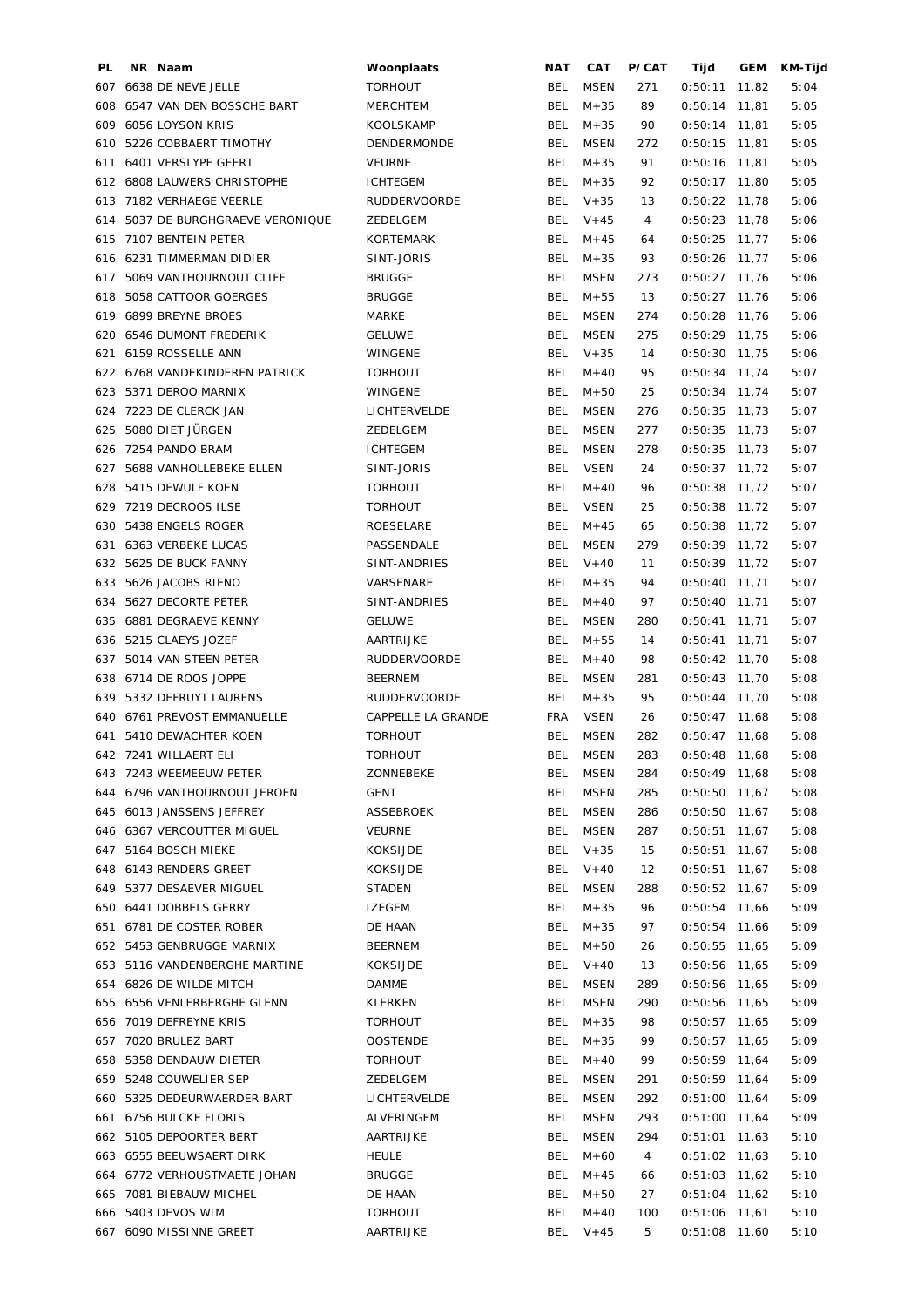| PL. | NR Naam |                                 | Woonplaats           | <b>NAT</b> | CAT         | P/CAT | Tijd            | GEM   | KM-Tijd |
|-----|---------|---------------------------------|----------------------|------------|-------------|-------|-----------------|-------|---------|
|     |         | 668 6260 VAN HECKE TINE         | <b>DEERLIJK</b>      | BEL        | <b>VSEN</b> | 27    | 0:51:08         | 11,60 | 5:10    |
|     |         | 669 6111 OOST FREDERIK          | <b>TORHOUT</b>       | <b>BEL</b> | <b>MSEN</b> | 295   | $0:51:09$ 11.60 |       | 5:10    |
|     |         | 670 6680 VANSTEENBRUGGE LEFTY   | <b>VICHTE</b>        | <b>BEL</b> | $M + 40$    | 101   | $0:51:09$ 11,60 |       | 5:10    |
| 671 |         | 6136 PYCK KRISTEL               | VARSENARE            | <b>BEL</b> | $V + 40$    | 14    | $0:51:11$ 11,59 |       | 5:11    |
|     |         | 672 6240 VAN ACKER STEFANIE     | <b>BEERNEM</b>       | <b>BEL</b> | $V + 35$    | 16    | $0:51:14$ 11,58 |       | 5:11    |
|     |         | 673 6217 STRUBBE ANN            | <b>BEERNEM</b>       | <b>BEL</b> | $V + 35$    | 17    | $0:51:15$ 11,58 |       | 5:11    |
| 674 |         | 5635 MAENE PETER                | <b>BRUGGE</b>        | <b>BEL</b> | <b>MSEN</b> | 296   | $0:51:15$ 11,58 |       | 5:11    |
|     |         | 675 7122 DESCHACHT GINO         | VARSENARE            | <b>BEL</b> | $M + 40$    | 102   | $0:51:15$ 11,58 |       | 5:11    |
|     |         | 676 6345 VANMOORTEL INGE        | <b>RUDDERVOORDE</b>  | <b>BEL</b> | <b>VSEN</b> | 28    | $0:51:16$ 11,57 |       | 5:11    |
|     |         | 677 5051 CLAUWERS CHRISTIAN     | <b>TORHOUT</b>       | <b>BEL</b> | $M + 45$    | 67    | $0:51:16$ 11,57 |       | 5:11    |
| 678 |         | 5114 PHILIPPART VERONIQUE       | DE PANNE             | BEL        | $V + 40$    | 15    | $0:51:18$ 11,57 |       | 5:11    |
| 679 |         | 6783 VANWYNSBERGHE XAVIER       | <b>OOSTENDE</b>      | BEL        | <b>MSEN</b> | 297   | $0:51:19$ 11,56 |       | 5:11    |
| 680 |         | 5107 RUTSAERT DIRK              | EERNEGEM             | BEL        | $M + 45$    | 68    | $0:51:20$ 11,56 |       | 5:11    |
| 681 |         | 7051 DE LOOF ANTOON             | <b>GENTBRUGGE</b>    | BEL        | $M + 65$    | 4     | $0:51:20$ 11,56 |       | 5:11    |
|     |         | 682 5079 DEPREZ KOEN            | <b>BRUGGE</b>        | <b>BEL</b> | $M + 35$    | 100   | $0:51:24$ 11,54 |       | 5:12    |
|     |         | 683 6485 PARMENTIER STIJN       | SINT-AMANDSBERG      | BEL        | <b>MSEN</b> | 298   | $0:51:25$ 11,54 |       | 5:12    |
| 684 |         | 5152 BILLIET CARINE             | TIELT                | <b>BEL</b> | $V + 40$    | 16    | $0:51:26$ 11,54 |       | 5:12    |
| 685 |         | 6082 MASYN LUC                  | <b>ASSEBROEK</b>     | <b>BEL</b> | $M + 50$    | 28    | $0:51:26$ 11,54 |       | 5:12    |
| 686 |         | 7025 BONNY HENDRIK              | <b>TORHOUT</b>       | <b>BEL</b> | $M+50$      | 29    | $0:51:27$ 11,53 |       | 5:12    |
|     |         | 687 6354 VANSTEELANDT JOHAN     | MEULEBEKE            | <b>BEL</b> | $M + 50$    | 30    | $0:51:27$ 11,53 |       | 5:12    |
| 688 |         | 6470 CLAERHOUT STEPHAN          | <b>TORHOUT</b>       | <b>BEL</b> | $M + 45$    | 69    | $0:51:28$ 11,53 |       | 5:12    |
| 689 |         | 5147 BEKAERT JEAN-PIERRE        | ROESELARE            | BEL        | $M+40$      | 103   | $0:51:29$ 11,53 |       | 5:12    |
|     |         | 690 5669 LOUAGIE PHILIP         | <b>OOSTDUINKERKE</b> | <b>BEL</b> | $M + 45$    | 70    | $0:51:30$ 11,52 |       | 5:12    |
|     |         |                                 |                      |            |             |       |                 |       |         |
| 691 |         | 7038 VANDE WALLE JOCHEN         | <b>TORHOUT</b>       | <b>BEL</b> | <b>MSEN</b> | 299   | $0:51:30$ 11,52 |       | 5:12    |
|     |         | 692 5679 VERSAVEL INGE          | <b>BRUGGE</b>        | <b>BEL</b> | <b>VSEN</b> | 29    | $0:51:32$ 11,51 |       | 5:13    |
|     |         | 693 6480 VANDAELE FRANKY        | KORTEMARK            | <b>BEL</b> | $M + 35$    | 101   | $0:51:35$ 11,50 |       | 5:13    |
| 694 |         | 5282 DE PRYCKER KOEN            | ROESELARE            | <b>BEL</b> | $M + 35$    | 102   | $0:51:35$ 11,50 |       | 5:13    |
|     |         | 695 6798 ANSEEUW VALERIE        | <b>TORHOUT</b>       | <b>BEL</b> | $V + 35$    | 18    | $0:51:36$ 11,50 |       | 5:13    |
|     |         | 696 6797 VANDER MEEREN LIEVIN   | <b>TORHOUT</b>       | <b>BEL</b> | $M + 40$    | 104   | $0:51:36$ 11,50 |       | 5:13    |
|     |         | 697 5393 VERBEKE FLORIAN        | <b>TORHOUT</b>       | BEL        | <b>MSEN</b> | 300   | $0:51:37$ 11,50 |       | 5:13    |
|     |         | 698 5394 DEVALET WOUTER         | <b>TORHOUT</b>       | <b>BEL</b> | <b>MSEN</b> | 301   | $0:51:37$ 11,50 |       | 5:13    |
|     |         | 699 6809 GOOSSEN MARION         | TERNEUZEN            | NED        | $V + 35$    | 19    | $0:51:37$ 11,50 |       | 5:13    |
|     |         | 700 6170 SAP KRIS               | <b>TORHOUT</b>       | <b>BEL</b> | <b>MSEN</b> | 302   | $0:51:38$ 11,49 |       | 5:13    |
| 701 |         | 7221 HOLLEVOET WILLY            | <b>TORHOUT</b>       | <b>BEL</b> | $M + 50$    | 31    | $0:51:39$ 11,49 |       | 5:13    |
|     |         | 702 5030 VANOVERBEKE WIM        | OUDENBURG            | <b>BEL</b> | $M + 35$    | 103   | $0:51:39$ 11,49 |       | 5:13    |
|     |         | 703 5270 DE HAESE LUC           | <b>DIKSMUIDE</b>     |            | BEL M+45    | 71    | $0:51:40$ 11,49 |       | 5:13    |
|     |         | 704 6274 VANBESIEN BENJAMIN     | <b>TORHOUT</b>       |            | BEL MSEN    | 303   | $0:51:41$ 11,48 |       | 5:14    |
|     |         | 705 6444 NAEYAERT               | RUDDERVOORDE         | BEL        | MSEN        | 304   | $0:51:42$ 11,48 |       | 5:14    |
|     |         | 706 6207 STAELENS JORIS         | MOERE                | BEL        | $M + 50$    | 32    | $0:51:43$ 11,47 |       | 5:14    |
|     |         | 707 7048 VERBRUGGHE GLENN       | LICHTERVELDE         | BEL        | MSEN        | 305   | $0:51:43$ 11,47 |       | 5:14    |
|     |         | 708 7247 BAECKELANDT DLAN       | TORHOUT              | BEL        | $M + 45$    | 72    | $0:51:44$ 11,47 |       | 5:14    |
|     |         | 709 6719 DESLEE HILDE           | DESSELGEM            |            | BEL $V+40$  | 17    | $0:51:44$ 11,47 |       | 5:14    |
|     |         | 710 6718 DECONINCK KATRIEN      | BEVEREN-LEIE         |            | BEL $V+40$  | 18    | $0:51:45$ 11,47 |       | 5:14    |
|     |         | 711 6417 WACKENIER MARIA        | KLERKEN              |            | BEL $V+45$  | 6     | $0:51:45$ 11,47 |       | 5:14    |
|     |         | 712 6533 DECLERCK PATRICK       | WOUMEN               | <b>BEL</b> | $M + 45$    | 73    | $0:51:47$ 11,46 |       | 5:14    |
|     |         | 713 6041 LEGEIN STEPHANIE       | VEURNE               | <b>BEL</b> | <b>VSEN</b> | 30    | $0:51:47$ 11,46 |       | 5:14    |
|     |         | 714 6051 LOGIER THIERRY         | DIKSMUIDE            | BEL        | $M + 40$    | 105   | $0:51:48$ 11,46 |       | 5:14    |
|     |         | 715 6657 DEKEYZER HUGO          | ZEDELGEM             | <b>BEL</b> | $M + 50$    | 33    | $0:51:48$ 11,46 |       | 5:14    |
|     |         | 716 7087 ACCOE PASCAL           | BEERNEM              | BEL        | $M + 35$    | 104   | $0:51:51$ 11,44 |       | 5:15    |
|     |         | 717 6872 VERVAECKE JAN          | KORTEMARK            | BEL        | MSEN        | 306   | $0:51:51$ 11,44 |       | 5:15    |
|     |         | 718 6833 VANBOSSEL DIRK         | TORHOUT              | BEL        | $M + 40$    | 106   | $0:51:51$ 11,44 |       | 5:15    |
|     |         | 719 7024 BONY SAM               | TORHOUT              | BEL        | MSEN        | 307   | $0:51:52$ 11,44 |       | 5:15    |
|     |         | 720 6788 VANBIERVLIET VERONIQUE | OOSTDUINKERKE        |            | BEL V+45    | 7     | $0:51:52$ 11,44 |       | 5:15    |
|     |         | 721 6789 BEUN LUCRECE           | KOKSIJDE             | BEL        | $V + 40$    | 19    | $0:51:52$ 11,44 |       | 5:15    |
|     |         | 722 7185 VERMEESCH GRIET        | <b>BORGERHOUT</b>    | BEL        | <b>VSEN</b> | 31    | $0:51:53$ 11,44 |       | 5:15    |
|     |         | 723 5288 DE RYCKE CHRISTINE     | <b>DIKSMUIDE</b>     | BEL        | $V + 45$    | 8     | $0:51:53$ 11,44 |       | 5:15    |
|     |         | 724 6132 POLLET GEERT           | ZEDELGEM             | BEL        | M+35        | 105   | $0:51:53$ 11,44 |       | 5:15    |
|     |         | 725 6098 MONTEYNE PATRICK       | <b>STALHILLE</b>     | BEL        | $M + 35$    | 106   | $0:51:54$ 11,43 |       | 5:15    |
|     |         | 726 6201 SOENENS TOM            | <b>TORHOUT</b>       | BEL        | MSEN        | 308   | $0:51:54$ 11,43 |       | 5:15    |
|     |         |                                 |                      |            |             |       |                 |       |         |
|     |         | 727 5130 AVERBEKE MARLEEN       | <b>DIKSMUIDE</b>     |            | BEL $V+45$  | 9     | $0:51:55$ 11,43 |       | 5:15    |
|     |         | 728 5192 CALLEWAERT GERDI       | KORTEMARK            | BEL        | $M + 35$    | 107   | $0:51:55$ 11,43 |       | 5:15    |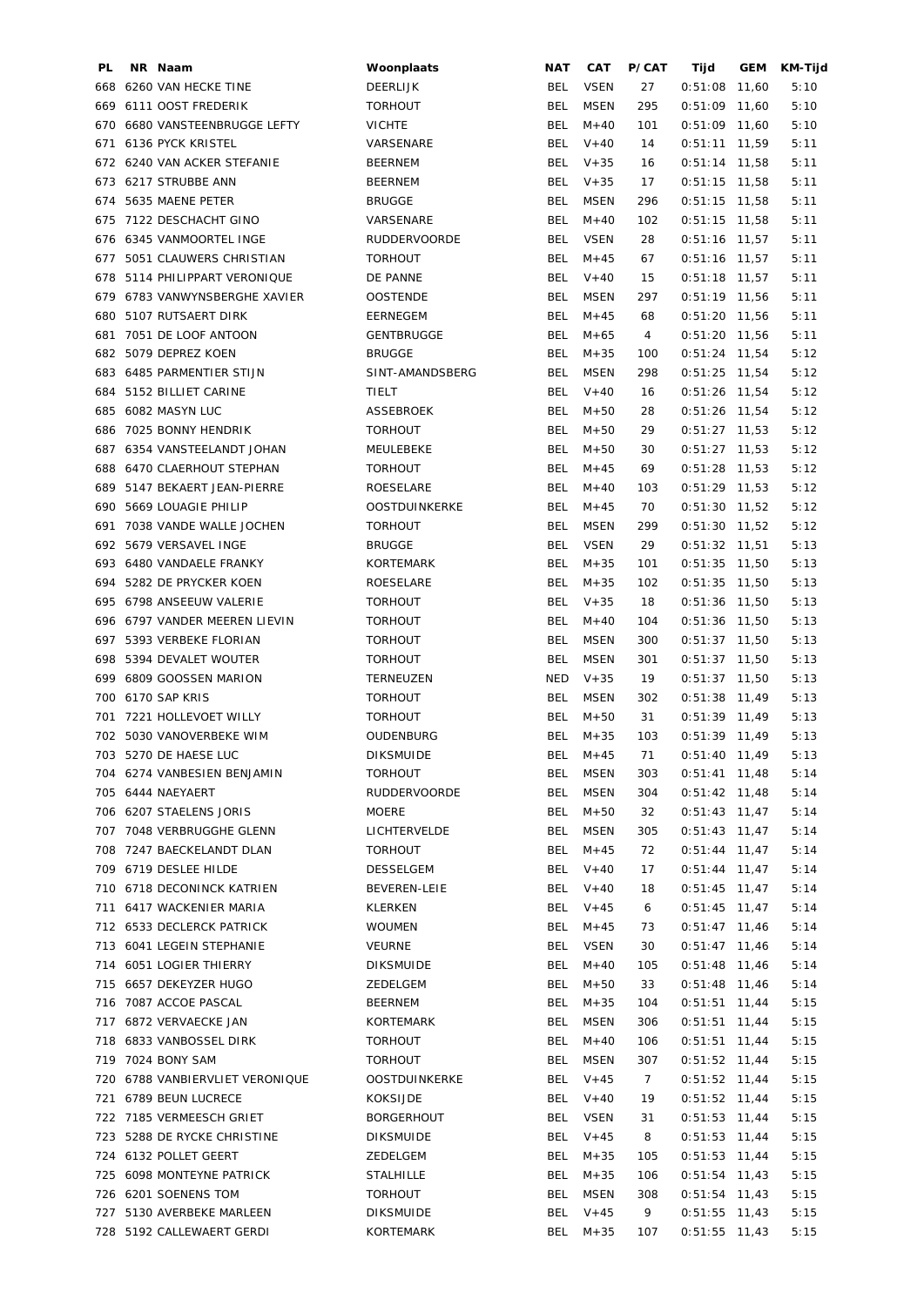| PL  | NR Naam                        | Woonplaats          | NAT        | CAT         | P/CAT          | Tijd            | GEM | KM-Tijd |
|-----|--------------------------------|---------------------|------------|-------------|----------------|-----------------|-----|---------|
| 729 | 7022 SINAEVE LUC               | AARTRIJKE           | BEL        | $M + 50$    | 34             | $0:51:55$ 11,43 |     | 5:15    |
| 730 | 5439 EYCKMANS ERIC             | LAAKDAL             | <b>BEL</b> | $M + 40$    | 107            | $0:51:57$ 11,42 |     | 5:15    |
| 731 | 5271 DE HANTSETTERS KOEN       | <b>DIKSMUIDE</b>    | <b>BEL</b> | $M + 35$    | 108            | $0:51:57$ 11,42 |     | 5:15    |
|     | 732 7218 VANRAES MATIAS        | <b>EERNEGEM</b>     | <b>BEL</b> | MSEN        | 309            | $0:51:57$ 11,42 |     | 5:15    |
| 733 | 5647 RODEYNS MATTHIAS          | SINT-DENIJS-WESTREM | <b>BEL</b> | <b>MSEN</b> | 310            | $0:51:58$ 11,42 |     | 5:15    |
|     | 734 6494 VAN DEN HEUVEL JOSEPH | REET                | <b>BEL</b> | $M + 50$    | 35             | $0:51:58$ 11,42 |     | 5:15    |
| 735 | 5692 ACKE FRANK                | <b>MOORSELE</b>     | <b>BEL</b> | $M + 50$    | 36             | $0:52:03$ 11,40 |     | 5:16    |
|     | 736 6554 VAN LOOCK             | <b>ANTWERPEN 1</b>  | <b>BEL</b> | $M + 60$    | 5              | $0:52:09$ 11,38 |     | 5:16    |
|     |                                |                     |            |             |                |                 |     |         |
| 737 | 5018 LAGRANGE TIM              | LICHTERVELDE        | <b>BEL</b> | <b>MSEN</b> | 311            | $0:52:09$ 11,38 |     | 5:16    |
|     | 738 6071 MAES TANIA            | AARTRIJKE           | <b>BEL</b> | $V + 35$    | 20             | $0:52:09$ 11,38 |     | 5:16    |
|     | 739 6837 BEERNAERT VEERLE      | <b>BISSEGEM</b>     | <b>BEL</b> | $V + 35$    | 21             | $0:52:10$ 11,38 |     | 5:16    |
|     | 740 5372 DEROO THIJS           | POPERINGE           | <b>BEL</b> | <b>MSEN</b> | 312            | $0:52:12$ 11,37 |     | 5:17    |
| 741 | 5350 DEMAITER GUIDO            | <b>TORHOUT</b>      | <b>BEL</b> | $M + 40$    | 108            | $0:52:12$ 11,37 |     | 5:17    |
|     | 742 5190 CALLENS JAN           | LICHTERVELDE        | <b>BEL</b> | $M + 45$    | 74             | $0:52:13$ 11,36 |     | 5:17    |
|     | 743 5102 VERMEERSCH MICHEL     | VELDEGEM            | <b>BEL</b> | $M + 45$    | 75             | $0:52:13$ 11,36 |     | 5:17    |
|     | 744 6596 VERMANDEL YVETTE      | ASSEBROEK           | BEL        | $V + 65$    | $\mathbf{1}$   | $0:52:14$ 11,36 |     | 5:17    |
| 745 | 5609 TAELMAN FREDERIK          | <b>KORTEMARK</b>    | BEL        | <b>MSEN</b> | 313            | $0:52:15$ 11,36 |     | 5:17    |
| 746 | 5065 DUCLOS ANNE               | ZEDELGEM            | <b>BEL</b> | $V + 35$    | 22             | $0:52:16$ 11,35 |     | 5:17    |
| 747 | 6592 VERMEERSCH NICK           | <b>GISTEL</b>       | <b>BEL</b> | <b>MSEN</b> | 314            | $0:52:17$ 11,35 |     | 5:17    |
|     | 748 6472 NOE JOS               | <b>TORHOUT</b>      | <b>BEL</b> | $M + 35$    | 109            | $0:52:17$ 11,35 |     | 5:17    |
|     | 749 7077 DEVAUX AURELIEN       | RUMAUCOURT          | <b>FRA</b> | <b>MSEN</b> | 315            | $0:52:18$ 11,35 |     | 5:17    |
|     | 750 6210 STEVENS LUDO          | <b>HERZELE</b>      | <b>BEL</b> | $M + 35$    | 110            | $0:52:19$ 11,34 |     | 5:17    |
| 751 | 6530 LECANU JEROME             | SINTE NOBLE         | FRA        | MSEN        | 316            | $0:52:20$ 11,34 |     | 5:17    |
|     | 752 7076 BEAUMEZ PIERRE        | ROOST WARENDIN      | FRA        | $M + 40$    | 109            | $0:52:20$ 11,34 |     | 5:17    |
| 753 | 5342 DEKREM JARNO              | <b>TORHOUT</b>      | <b>BEL</b> | <b>MSEN</b> |                | $0:52:20$ 11,34 |     |         |
|     |                                |                     |            |             | 317            |                 |     | 5:17    |
| 754 | 5229 COMPERNOLLE PETER         | <b>TORHOUT</b>      | <b>BEL</b> | $M + 35$    | 111            | $0:52:20$ 11,34 |     | 5:17    |
| 755 | 5333 DEGELDERE ISABELLE        | LICHTERVELDE        | <b>BEL</b> | <b>VSEN</b> | 32             | $0:52:21$ 11,34 |     | 5:18    |
|     | 756 6864 VERHEGGE PETER        | <b>TORHOUT</b>      | <b>BEL</b> | <b>MSEN</b> | 318            | $0:52:21$ 11,34 |     | 5:18    |
|     | 757 7154 GHEYLE LUC            | SINT-KRUIS          | <b>BEL</b> | $M + 45$    | 76             | $0:52:21$ 11,34 |     | 5:18    |
|     | 758 7203 T' JONCK JASON        | <b>ICHTEGEM</b>     | <b>BEL</b> | <b>MSEN</b> | 319            | $0:52:22$ 11,33 |     | 5:18    |
|     | 759 6389 VERLINDE STEFAAN      | KOEKELARE           | <b>BEL</b> | $M + 35$    | 112            | $0:52:23$ 11,33 |     | 5:18    |
| 760 | 5500 HOSTE PETER               | <b>BRUGGE</b>       | BEL        | $M + 55$    | 15             | $0:52:24$ 11,32 |     | 5:18    |
| 761 | 5458 GHYSEL WALTER             | <b>BRUGGE</b>       | <b>BEL</b> | $M + 55$    | 16             | $0:52:24$ 11,32 |     | 5:18    |
|     | 762 7016 GUNST ANNELIES        | HANDZAME            | BEL        | <b>VSEN</b> | 33             | $0:52:25$ 11,32 |     | 5:18    |
|     | 763 5104 DECEUR FILIP          | AARTRIJKE           | <b>BEL</b> | <b>MSEN</b> | 320            | $0:52:25$ 11,32 |     | 5:18    |
|     | 764 5452 GELDHOF VERONIQUE     | <b>ROESELARE</b>    |            | BEL $V+35$  | 23             | $0:52:26$ 11,32 |     | 5:18    |
|     | 765 6360 VANYSACKER KARL       | KORTEMARK           | BEL        | $M + 50$    | 37             | $0:52:28$ 11,31 |     | 5:18    |
|     | 766 5315 DECOCKER ANS          | PITTEM              | <b>BEL</b> | <b>VSEN</b> | 34             | $0:52:28$ 11,31 |     | 5:18    |
|     | 767 6454 HOLLEVOET DANNY       | <b>TORHOUT</b>      | <b>BEL</b> | $M + 40$    | 110            | $0:52:28$ 11,31 |     | 5:18    |
|     | 768 5138 BAUWENS IVAN          | <b>TORHOUT</b>      | BEL        | $M + 50$    | 38             | $0:52:30$ 11,30 |     | 5:19    |
|     | 769 6598 WINDELS JO            | HERTSBERGE          | BEL        | $M + 40$    | 111            | $0:52:31$ 11,30 |     | 5:19    |
|     | 770 6272 VANACKER BERT         | ZEDELGEM            | BEL        | MSEN        | 321            | $0:52:31$ 11,30 |     | 5:19    |
|     | 771 6579 VANDE WALLE ROOS      | OOSTDUINKERKE       | BEL        | $V + 40$    | 20             | $0:52:32$ 11,30 |     | 5:19    |
|     | 772 6742 VANDEWALLE CINDY      | RENINGELST          | BEL        | <b>VSEN</b> | 35             | $0:52:34$ 11,29 |     | 5:19    |
|     | 773 5401 DEVOS MAAIKEN         | <b>TORHOUT</b>      | BEL        | $V + 45$    | 10             | $0:52:35$ 11,28 |     | 5:19    |
|     | 774 5651 KEUKELEIRE PAUL       | <b>BRUGGE</b>       | <b>BEL</b> | $M + 50$    | 39             | $0:52:35$ 11,28 |     | 5:19    |
|     |                                |                     |            |             |                |                 |     |         |
|     | 775 5341 DEKREM GEERT          | <b>TORHOUT</b>      | <b>BEL</b> | $M + 40$    | 112            | $0:52:38$ 11,27 |     | 5:19    |
|     | 776 6251 VAN DE WALLE DANY     | ROESELARE           | BEL        | $M + 45$    | 77             | $0:52:39$ 11,27 |     | 5:19    |
|     | 777 6282 VANDAELE ALEXANDER    | <b>TORHOUT</b>      | BEL        | $M + 40$    | 113            | $0:52:40$ 11,27 |     | 5:20    |
|     | 778 6308 VANDENBROUCKE AGNES   | HANDZAME            | BEL        | $V + 50$    | $\overline{2}$ | $0:52:40$ 11,27 |     | 5:20    |
|     | 779 6254 VAN DE WALLE STEVEN   | ROESELARE           | BEL        | <b>MSEN</b> | 322            | $0:52:41$ 11,26 |     | 5:20    |
|     | 780 6176 SCHEDIN RIK           | HARELBEKE           | <b>BEL</b> | $M + 45$    | 78             | $0:52:45$ 11,25 |     | 5:20    |
| 781 | 5126 AMEYE WOUTER              | <b>TORHOUT</b>      | <b>BEL</b> | <b>MSEN</b> | 323            | $0:52:46$ 11,25 |     | 5:20    |
|     | 782 5478 HAEGHEBAERT PETER     | ROESELARE           | <b>BEL</b> | $M + 40$    | 114            | $0:52:46$ 11,25 |     | 5:20    |
|     | 783 5567 NAERT JOHAN           | TIELT               | <b>BEL</b> | MSEN        | 324            | $0:52:47$ 11,24 |     | 5:20    |
|     | 784 7206 LABEEUW MARNIK        | <b>GITS</b>         | <b>BEL</b> | $M + 35$    | 113            | $0:52:47$ 11,24 |     | 5:20    |
|     | 785 6303 VANDENBERGHE DAISY    | PITTEM              | <b>BEL</b> | $V + 40$    | 21             | $0:52:47$ 11,24 |     | 5:20    |
| 786 | 6109 OLIVIER FILIP             | <b>INGELMUNSTER</b> | <b>BEL</b> | $M + 40$    | 115            | $0:52:48$ 11,24 |     | 5:20    |
|     | 787 6897 PERSEVAEL JAN         | <b>BEERSE</b>       | <b>BEL</b> | $M + 50$    | 40             | $0:52:50$ 11,23 |     | 5:21    |
|     | 788 6551 GAUDISSABOIS CELIE    | KNESSELARE          | BEL        | <b>VSEN</b> | 36             | $0:52:51$ 11,23 |     | 5:21    |
|     | 789 6264 VAN RILLAER ANDRE     | <b>BRUGGE</b>       | <b>BEL</b> | $M + 60$    | 6              | $0:52:52$ 11,22 |     | 5:21    |
|     |                                |                     |            |             |                |                 |     |         |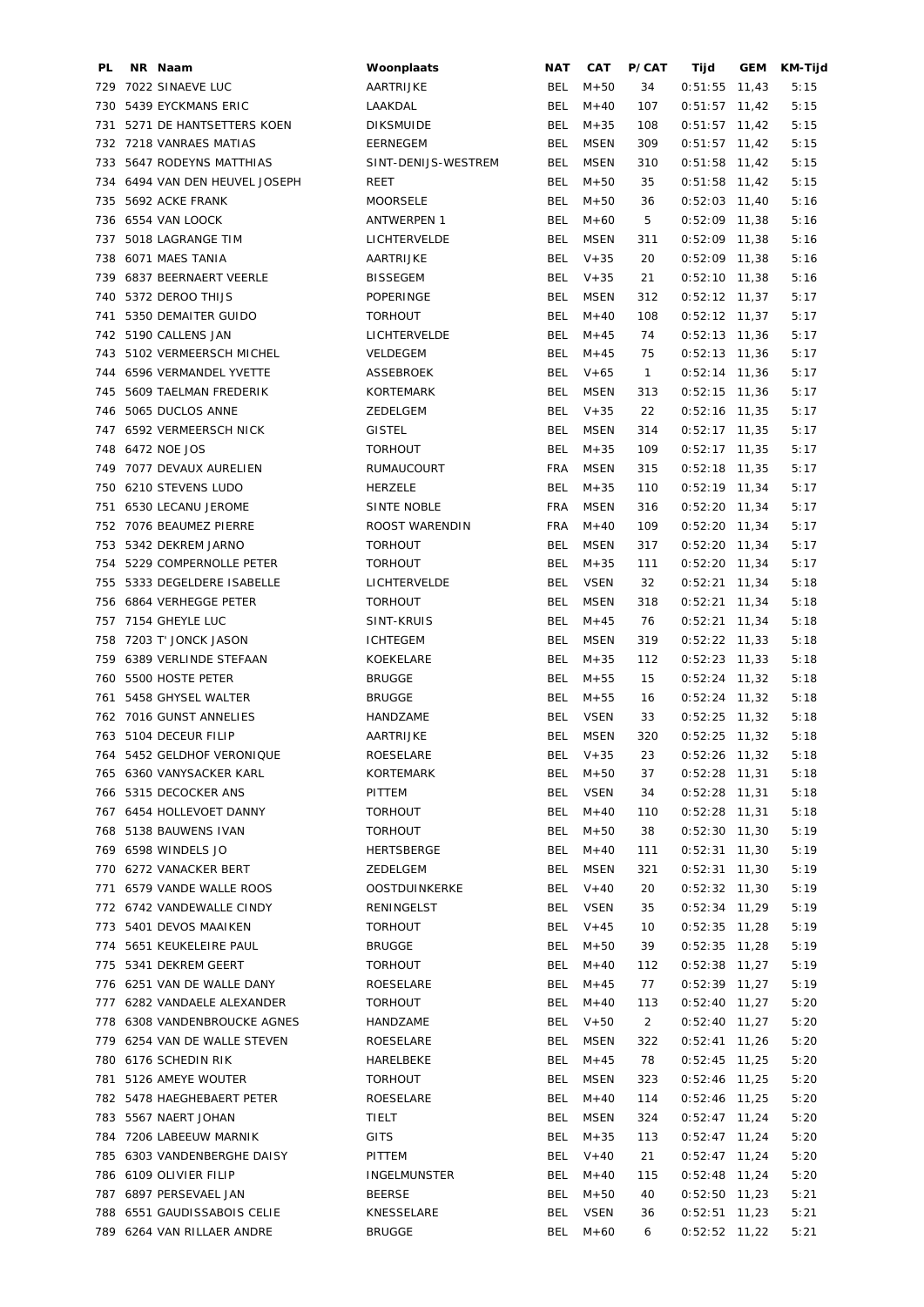| PL         | NR Naam                                    | Woonplaats             | <b>NAT</b> | CAT              | P/CAT        | Tijd                               | GEM | KM-Tijd |
|------------|--------------------------------------------|------------------------|------------|------------------|--------------|------------------------------------|-----|---------|
|            | 790 5612 MAHIEU WIM                        | JABBEKE                | BEL        | $M + 35$         | 114          | $0:52:52$ 11,22                    |     | 5:21    |
| 791        | 6603 TANSHE WIM                            | VELDEGEM               | <b>BEL</b> | <b>MSEN</b>      | 325          | $0:52:53$ 11,22                    |     | 5:21    |
|            | 792 6033 LAVAERT CHANTAL                   | <b>TORHOUT</b>         | <b>BEL</b> | $V + 50$         | 3            | $0:52:56$ 11,21                    |     | 5:21    |
|            | 793 6312 VANDENDRIESSCHE NIKITA            | <b>TORHOUT</b>         | BEL        | <b>VSEN</b>      | 37           | $0:52:56$ 11,21                    |     | 5:21    |
| 794        | 6262 VAN OVERSCHELDE LIES                  | ZWEVEZELE              | <b>BEL</b> | <b>VSEN</b>      | 38           | $0:52:57$ 11,21                    |     | 5:21    |
| 795        | 6200 SNAUWAERT KATIE                       | PITTEM                 | <b>BEL</b> | $V + 35$         | 24           | $0:52:58$ 11,20                    |     | 5:21    |
|            | 796 7207 VER EECKE FRANCKY                 | DADIZELE               | <b>BEL</b> | $M + 40$         | 116          | $0:52:59$ 11,20                    |     | 5:21    |
|            | 797 6456 POLLET BART                       | <b>BRUGGE</b>          | <b>BEL</b> | $M + 35$         | 115          | $0:53:00$ 11,20                    |     | 5:22    |
| 798        | 7141 LANSSENS STEFAAN                      | <b>OOSTKAMP</b>        | <b>BEL</b> | $M + 45$         | 79           | $0:53:01$ 11,19                    |     | 5:22    |
|            | 799 6806 LAUWERS JO                        | <b>EERNEGEM</b>        | <b>BEL</b> | $M + 40$         | 117          | $0:53:01$ 11,19                    |     | 5:22    |
|            | 800 6406 VERSTRYNGE MARTINE                | <b>BEERNEM</b>         | BEL        | $V + 45$         | 11           | $0:53:02$ 11,19                    |     | 5:22    |
| 801        | 7139 MAES TOM                              | VELDEGEM               | <b>BEL</b> | MSEN             | 326          | $0:53:02$ 11,19                    |     | 5:22    |
|            | 802 5072 DE BRAUWER BREND                  | MOERKERKE              | <b>BEL</b> | MSEN             | 327          | $0:53:03$ 11,19                    |     | 5:22    |
| 803        | 5607 COUSSEMENT CARL                       | OOSTNIEUWKERKE         | <b>BEL</b> | $M + 45$         | 80           | $0:53:03$ 11,19                    |     | 5:22    |
| 804        | 7066 BLONDEEL MADDY                        | <b>BEERNEM</b>         | BEL        | $V + 40$         | 22           | $0:53:05$ 11,18                    |     | 5:22    |
| 805        | 6678 BRUYLANDT BJÖRN                       | <b>TORHOUT</b>         | <b>BEL</b> | MSEN             | 328          | $0:53:05$ 11,18                    |     | 5:22    |
| 806        | 5617 DE BACKER MARNIX                      | DADIZELE               | <b>BEL</b> | $M + 45$         | 81           | $0:53:05$ 11,18                    |     | 5:22    |
| 807        | 7239 VANSLAMBROUCK GEERT                   | VELDEGEM               | BEL        | $M + 40$         | 118          | $0:53:06$ 11,18                    |     | 5:22    |
| 808        | 5633 LIPPENS PIETER                        | OOSTDUINKERKE          | BEL        | MSEN             | 329          | $0:53:06$ 11,18                    |     | 5:22    |
|            | 809 6203 SPEYTEBROODT CHRISTEL             | KNOKKE-HEIST           | BEL        | $V + 40$         | 23           | $0:53:10$ 11,16                    |     | 5:23    |
|            | 810 6268 VAN TIEGHEM JOHN                  | <b>OOSTKAMP</b>        | BEL        | $M + 45$         | 82           | $0:53:11$ 11,16                    |     | 5:23    |
|            | 811 5693 DECONINCK PIETER                  | JABBEKE                | <b>BEL</b> | MSEN             | 330          | $0:53:11$ 11,16                    |     | 5:23    |
|            | 812 6649 SINNAEVE MAARTEN                  | <b>TORHOUT</b>         | <b>BEL</b> | <b>MSEN</b>      | 331          | $0:53:12$ 11,15                    |     | 5:23    |
|            | 813 6331 VANEECKHOUT NEUZIE                | <b>TORHOUT</b>         | <b>BEL</b> | MSEN             | 332          | $0:53:12$ 11,15                    |     | 5:23    |
|            | 814 6122 PIETERS GAETAN                    | PERVIJZE               | <b>BEL</b> | MSEN             | 333          | $0:53:12$ 11,15                    |     | 5:23    |
|            | 815 5264 DE COSTER BART                    | <b>ICHTEGEM</b>        | <b>BEL</b> | $V + 35$         | 25           | $0:53:13$ 11,15                    |     | 5:23    |
|            | 816 5402 DEVOS STIJN                       | <b>GISTEL</b>          | <b>BEL</b> | <b>MSEN</b>      | 334          | $0:53:18$ 11,13                    |     | 5:23    |
|            | 817 6276 VANCANNEYT GREET                  | <b>DIKSMUIDE</b>       | <b>BEL</b> | $V + 40$         | 24           | $0:53:19$ 11,13                    |     | 5:23    |
|            | 818 6365 VERBRUGGE REGINE                  | <b>TORHOUT</b>         | BEL        | $V + 40$         | 25           | $0:53:19$ 11,13                    |     | 5:23    |
|            | 819 5043 SERRY VINCENT                     | <b>TORHOUT</b>         | <b>BEL</b> | MSEN             | 335          | $0:53:20$ 11,13                    |     | 5:24    |
|            | 820 5042 SERRY JAN                         | <b>TORHOUT</b>         | <b>BEL</b> | $M + 45$         | 83           | $0:53:22$ 11,12                    |     | 5:24    |
|            | 821 5163 BOON CHRISTOPHER                  | MALDEGEM               | BEL        | $M + 35$         | 116          | $0:53:23$ 11,12                    |     | 5:24    |
|            | 822 6299 VANDEMAELE CHRISTINE              | <b>KLERKEN</b>         | BEL        | $V + 50$         | 4            | $0:53:24$ 11,11                    |     | 5:24    |
|            | 823 7034 BOEY KURT                         | <b>TORHOUT</b>         | <b>BEL</b> | $M + 40$         | 119          | $0:53:25$ 11,11                    |     | 5:24    |
|            | 824 6036 LE FEVERE DE TEN HOVE BRUNO       | <b>BEERNEM</b>         | <b>BEL</b> | <b>MSEN</b>      | 336          | $0:53:25$ 11,11                    |     | 5:24    |
|            | 825 6447 BATSLEER DIDIER                   | SNELLEGEM              |            | BEL M+45         | 84           | $0:53:25$ 11,11                    |     | 5:24    |
|            | 826 6894 ROELENS MARNIX                    | <b>TORHOUT</b>         |            | BEL $M+40$       | 120          | $0:53:26$ 11,11                    |     | 5:24    |
|            | 827 5106 LANSWEERT WIM                     | AARTRIJKE              | BEL        | $M + 40$         | 121          | $0:53:26$ 11,11                    |     | 5:24    |
|            | 828 6823 RYCKEWAERT RUBEN                  | DEINZE                 | BEL        | MSEN             | 337          | $0:53:27$ 11,10                    |     | 5:24    |
|            | 829 6593 OPSOMMER IGMACE                   | MARKE                  | BEL        | $M+40$           | 122          | $0:53:28$ 11,10                    |     | 5:24    |
|            | 830 6845 DERAEVE STEFANIE                  | GENT                   | BEL        | VSEN             | 39           | $0:53:29$ 11,10                    |     | 5:24    |
|            | 831 6446 FEYS DIRK                         | TORHOUT                | BEL        | M+45             | 85           | $0:53:30$ 11,09                    |     | 5:25    |
|            | 832 6705 DEWOLFS LIEDE                     | BLANKENBERGE           | BEL        | $V + 45$         | 12           | $0:53:31$ 11,09                    |     | 5:25    |
|            | 833 6588 VAN NEVEL NANIM                   | ASTENE                 | BEL        | $V + 40$         | 26           | $0:53:32$ 11,08                    |     | 5:25    |
|            | 834 6589 BRAL LIEN                         | <b>TORHOUT</b>         | <b>BEL</b> | <b>VSEN</b>      | 40           | $0:53:32$ 11,08                    |     | 5:25    |
|            | 835 5268 DE GROOTE NANCY                   | KNOKKE-HEIST           | <b>BEL</b> | $V + 35$         | 26           | $0:53:34$ 11,08                    |     | 5:25    |
|            | 836 5355 DEMUNTER CHRISTIANE               | KNOKKE-HEIST           | <b>BEL</b> | $V + 55$         | $\mathbf{1}$ | $0:53:35$ 11,07                    |     | 5:25    |
|            | 837 6608 DECLERCQ JURGEN                   | ZARREN                 | <b>BEL</b> | $M + 35$         | 117          | $0:53:35$ 11,07                    |     | 5:25    |
|            | 838 5185 BUSSCHAERT JOOST                  | ZARREN                 | BEL        | $M + 40$         | 123          | $0:53:36$ 11,07                    |     | 5:25    |
|            | 839 5064 DEVOS BENITA                      | <b>BRUGGE</b>          | BEL        | $V + 40$         | 27           | $0:53:40$ 11,06                    |     | 5:26    |
|            | 840 5659 COISLIE FRANCOIS                  | DIKSMUIDE              | BEL        | M+45             | 86           | $0:53:40$ 11,06                    |     | 5:26    |
|            | 841 6614 VAN LAEVE HANS                    | TORHOUT                | BEL        | $M+45$           | 87           | $0:53:40$ 11,06                    |     | 5:26    |
|            | 842 6414 VOETEN BOB                        | KOEKELARE              | BEL        | $M + 45$         | 88           | $0:53:41$ 11,05                    |     | 5:26    |
|            | 843 6301 VANDEN BERGHE CHARLOTTE           | JABBEKE                | BEL        | VSEN             |              | $0:53:42$ 11,05                    |     |         |
|            |                                            |                        |            |                  | 41           |                                    |     | 5:26    |
| 844<br>845 | 6620 MESTDAGH STEFAAN<br>5231 COOLMAN KOEN | WERKEN<br>SINT-ANDRIES | BEL<br>BEL | MSEN<br>$M + 35$ | 338          | $0:53:42$ 11,05<br>$0:53:43$ 11,05 |     | 5:26    |
|            |                                            |                        |            |                  | 118          |                                    |     | 5:26    |
| 846        | 7173 TIMMERMAN NICO                        | <b>BREDENE</b>         | BEL        | MSEN             | 339          | $0:53:44$ 11,04                    |     | 5:26    |
|            | 847 6871 SAMOY KRIS                        | KORTEMARK              | BEL        | $M + 35$         | 119          | $0:53:45$ 11,04                    |     | 5:26    |
|            | 848 6133 POPELIER PATRICK                  | LICHTERVELDE           | BEL        | $M + 45$         | 89           | $0:53:46$ 11,04                    |     | 5:26    |
|            | 849 6062 MAENE STEFAAN                     | LICHTERVELDE           |            | BEL $M+35$       | 120          | $0:53:47$ 11,03                    |     | 5:26    |
|            | 850 5367 DEQUEKER REGINE                   | ELVERDINGE             |            | BEL $V+40$       | 28           | $0:53:48$ 11,03                    |     | 5:26    |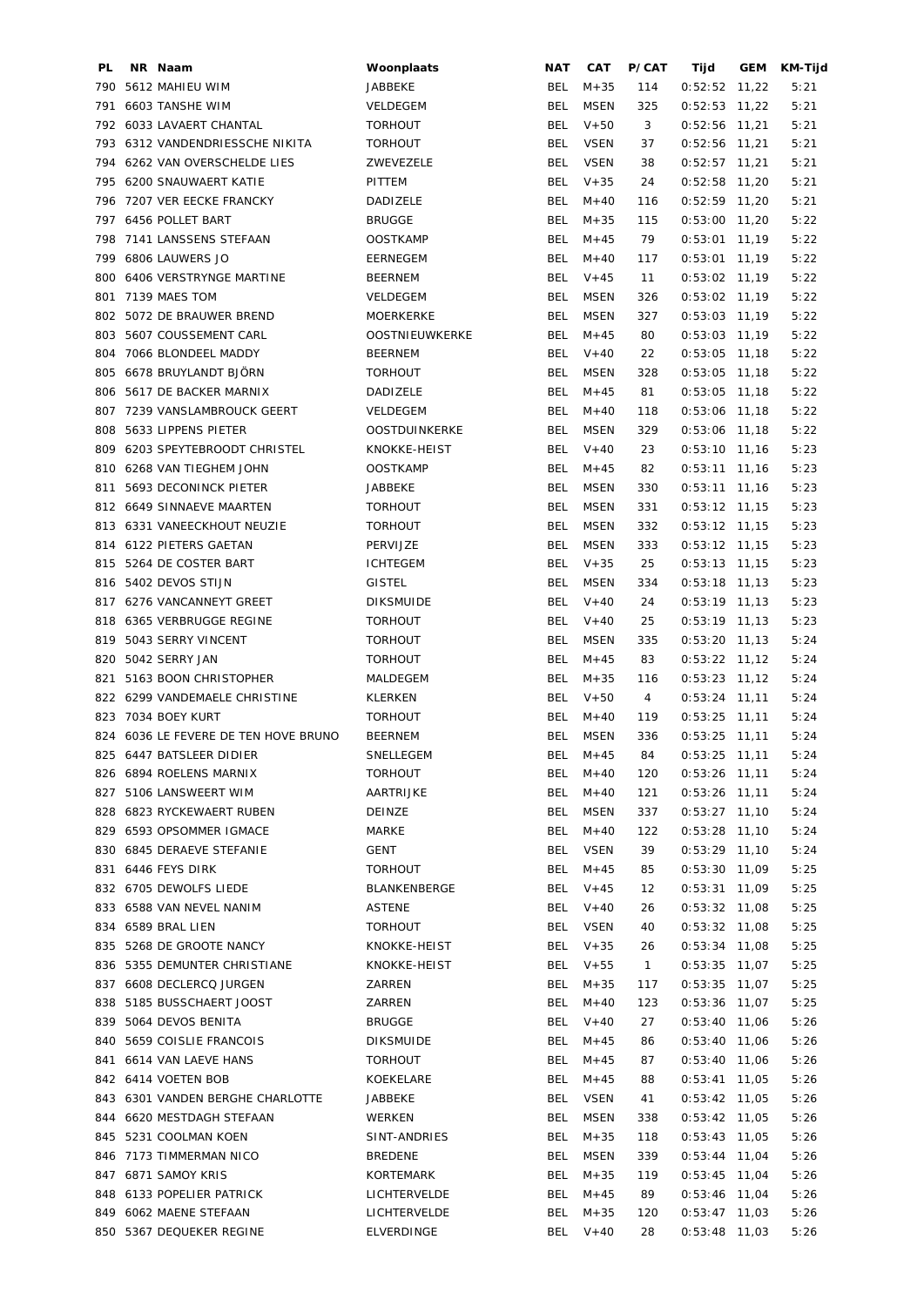| PL. | NR Naam                       | Woonplaats          | <b>NAT</b> | CAT         | P/CAT          | Tijd            | GEM   | KM-Tijd |
|-----|-------------------------------|---------------------|------------|-------------|----------------|-----------------|-------|---------|
| 851 | 5258 DE BLAUWE LISA           | <b>ICHTEGEM</b>     | BEL        | <b>VSEN</b> | 42             | 0:53:49         | 11,03 | 5:26    |
|     | 852 6498 VANDEWALLE NICO      | <b>ICHTEGEM</b>     | <b>BEL</b> | $M + 35$    | 121            | $0:53:49$ 11,03 |       | 5:26    |
|     | 853 5589 DEDEENE ROBBERT-JAN  | <b>RUDDERVOORDE</b> | <b>BEL</b> | <b>MSEN</b> | 340            | $0:53:49$ 11,03 |       | 5:26    |
| 854 | 5588 VANDEWALLE BERT          | <b>TORHOUT</b>      | <b>BEL</b> | <b>MSEN</b> | 341            | $0:53:50$ 11,02 |       | 5:27    |
| 855 | 7187 KERKHOVE DANIELLE        | DE HAAN             | <b>BEL</b> | $V + 55$    | $\overline{2}$ | $0:53:50$ 11,02 |       | 5:27    |
| 856 | 7005 HUYS CARINE              | WINGENE             | <b>BEL</b> | $V + 45$    | 13             | $0:53:51$ 11,02 |       | 5:27    |
| 857 | 5171 BRAEMS DORINE            | <b>BRUGGE</b>       | <b>BEL</b> | $V + 45$    | 14             | $0:53:51$ 11,02 |       | 5:27    |
| 858 | 7006 LAMS JAN                 | WINGENE             | <b>BEL</b> | $M + 45$    | 90             | $0:53:51$ 11,02 |       | 5:27    |
| 859 | 5019 LANNOO GAETMAN           | WAARDAMME           | <b>BEL</b> | <b>MSEN</b> | 342            | $0:53:52$ 11,02 |       | 5:27    |
|     | 860 5696 DESAEVER STEVEN      | <b>BRUGGE</b>       | <b>BEL</b> | <b>MSEN</b> | 343            | $0:53:54$ 11,01 |       | 5:27    |
| 861 | 7071 JONCKHEERE CHRISTINE     | LICHTERVELDE        | <b>BEL</b> | $V + 50$    | 5              | $0:53:55$ 11,01 |       | 5:27    |
|     | 862 5340 DEKEYZER CLIFF       | ROESELARE           | <b>BEL</b> | <b>MSEN</b> | 344            | $0:53:56$ 11,00 |       | 5:27    |
|     | 863 6487 HOMMEZ KOEN          | <b>TORHOUT</b>      | <b>BEL</b> | $M + 35$    | 122            | $0:53:56$ 11,00 |       | 5:27    |
| 864 | 6053 LOOSVELD DOMINIQUE       | ZELZATE             | <b>BEL</b> | <b>MSEN</b> | 345            | $0:53:56$ 11,00 |       | 5:27    |
| 865 | 6502 FRAEYMAN ROOS            | BLANKENBERGE        | <b>BEL</b> | <b>VSEN</b> | 43             | $0:53:57$ 11,00 |       | 5:27    |
| 866 | 6130 POELS STEVEN             | GENT                | BEL        | <b>MSEN</b> | 346            | $0:53:57$ 11,00 |       | 5:27    |
| 867 | 5118 VINDEVOGEL LAURENCE      | <b>KOKSIJDE</b>     | <b>BEL</b> | $V + 45$    | 15             | $0:53:58$ 11,00 |       | 5:27    |
| 868 | 5695 MISSIAEN STIJN           | ZEDELGEM            | BEL        | <b>MSEN</b> | 347            | $0:54:00$ 10,99 |       | 5:28    |
| 869 | 6070 MAES INES                | ROESELARE           | <b>BEL</b> | <b>VSEN</b> | 44             | $0:54:00$ 10,99 |       | 5:28    |
| 870 | 5581 TANGHE PATRICK           | <b>GISTEL</b>       | <b>BEL</b> | $M + 50$    | 41             | $0:54:01$ 10,99 |       | 5:28    |
|     | 871 6181 SEGERS PATRICK       | BLANKENBERGE        | <b>BEL</b> | $M + 35$    | 123            | $0:54:01$ 10,99 |       | 5:28    |
| 872 | 5277 DE MARÉ BERT             | ZWEVEZELE           | BEL        | <b>MSEN</b> | 348            | $0:54:02$ 10,98 |       | 5:28    |
|     | 873 5427 DOYEZ OLIVIER        | VELDEGEM            | <b>BEL</b> | <b>MSEN</b> | 349            | $0:54:02$ 10,98 |       | 5:28    |
| 874 | 7078 VERSCHOORE KURT          | <b>GULLEGEM</b>     | <b>BEL</b> | <b>MSEN</b> | 350            | $0:54:03$ 10,98 |       | 5:28    |
| 875 | 7170 DEPOORTERE EVA           | <b>BRUGGE</b>       | <b>BEL</b> | <b>VSEN</b> | 45             | $0:54:03$ 10,98 |       | 5:28    |
| 876 | 7171 DECALUWE BRECHT          | <b>BRUGGE</b>       | <b>BEL</b> | <b>MSEN</b> | 351            | $0:54:04$ 10,98 |       | 5:28    |
| 877 | <b>6503 BOUSSON FRANCK</b>    | <b>RUDDERVOORDE</b> | <b>BEL</b> | $M + 40$    | 124            | $0:54:04$ 10,98 |       | 5:28    |
| 878 | 6825 DE WILDE STEFAAN         | <b>SIJSELE</b>      | <b>BEL</b> | $M + 40$    | 125            | $0:54:05$ 10,97 |       | 5:28    |
|     | 879 5497 HOLLEVOET THOMAS     | <b>TORHOUT</b>      | <b>BEL</b> | <b>MSEN</b> | 352            | $0:54:05$ 10,97 |       | 5:28    |
| 880 | 6880 TOLPE GIANNI             | <b>BEKEGEM</b>      | <b>BEL</b> | <b>MSEN</b> | 353            | $0:54:08$ 10,96 |       | 5:28    |
| 881 | 7093 LUYPAERT DIRK            | <b>MOLLEM</b>       | <b>BEL</b> | $M+40$      | 126            | $0:54:08$ 10,96 |       | 5:28    |
|     | 882 5483 HAUSPIE INGRID       | <b>VLADSLO</b>      | <b>BEL</b> | $V + 35$    | 27             | $0:54:12$ 10,95 |       | 5:29    |
|     | 883 6852 FIEMS MARLEEN        | <b>BRUGGE</b>       | <b>BEL</b> | $V + 45$    | 16             | $0:54:13$ 10,94 |       | 5:29    |
|     | 884 7184 FREDERICK AN         | <b>BRUGGE</b>       | BEL        | $V + 40$    | 29             | $0:54:13$ 10,94 |       | 5:29    |
|     | 885 5100 VERBRUGGE BRUNO      | <b>BISSEGEM</b>     | <b>BEL</b> | $M + 40$    | 127            | $0:54:14$ 10,94 |       | 5:29    |
|     | 886 7021 DELALUWE DAVY        | HANDZAME            |            | BEL MSEN    | 354            | $0:54:17$ 10,93 |       | 5:29    |
|     | 887 6253 VAN DE WALLE EMILIE  | HANDZAME            |            | BEL VSEN    | 46             | $0:54:17$ 10,93 |       | 5:29    |
|     | 888 5289 DE RYCKE LINDA       | KEIEM-DIKSMUIDE     | <b>BEL</b> | $V + 40$    | 30             | $0:54:18$ 10,93 |       | 5:29    |
|     | 889 6482 VANDERSTRAETEN GEERT | HERTSBERGE          | BEL        | $M + 45$    | 91             | $0:54:18$ 10,93 |       | 5:29    |
|     | 890 6670 SYS JURGEN           | <b>TORHOUT</b>      | BEL        | <b>MSEN</b> | 355            | $0:54:19$ 10,92 |       | 5:30    |
|     | 891 5234 COOPMAN PIET         | KORTEMARK           | BEL        | MSEN        | 356            | $0:54:19$ 10,92 |       | 5:30    |
|     | 892 5098 VANEYGEN RUDI        | <b>BRUGGE</b>       | BEL        | $M + 50$    | 42             | $0:54:20$ 10,92 |       | 5:30    |
|     | 893 6468 MAERTENS ROY         | WERVIK              | BEL        | M+60        | 7 <sup>7</sup> | $0:54:21$ 10,92 |       | 5:30    |
|     | 894 5412 DEWINDT INGE         | TORHOUT             |            | BEL V+35    | 28             | $0:54:22$ 10,91 |       | 5:30    |
|     | 895 6445 RENIER HILDE         | LICHTERVELDE        | BEL        | $V + 40$    | 31             | $0:54:22$ 10,91 |       | 5:30    |
|     | 896 6347 VANNESTE MARLEEN     | VLADSLO             | BEL        | VSEN        | 47             | $0:54:23$ 10,91 |       | 5:30    |
|     | 897 6776 NOE STEFAAN          | VELDEGEM            | <b>BEL</b> | <b>MSEN</b> | 357            | $0:54:25$ 10,90 |       | 5:30    |
|     | 898 6549 DE BLANCK            | RUMBEKE             | <b>BEL</b> | VSEN        | 48             | $0:54:26$ 10,90 |       | 5:30    |
|     | 899 6548 VANDERMEERSCH HENK   | ROESELARE           | <b>BEL</b> | MSEN        | 358            | $0:54:27$ 10,90 |       | 5:30    |
|     | 900 6427 PASCAL TIERS         | KORTEMARK           | <b>BEL</b> | <b>MSEN</b> | 359            | $0:54:28$ 10,89 |       | 5:30    |
|     | 901 5496 HOLLEVOET MARC       | <b>TORHOUT</b>      | BEL        | $M + 45$    | 92             | $0:54:28$ 10,89 |       | 5:30    |
|     | 902 5417 DHAENENS JOHAN       | DEINZE              | BEL        | $M + 55$    | 17             | $0:54:29$ 10,89 |       | 5:31    |
|     | 903 6434 TYTGAT ROBIN         | LICHTERVELDE        | BEL        | MSEN        | 360            | $0:54:30$ 10,89 |       | 5:31    |
|     | 904 5204 CAUWELIER PETER      | RENINGELST          | BEL        | $M + 35$    | 124            | $0:54:32$ 10,88 |       | 5:31    |
|     | 905 6411 VINCKE MARTINE       | <b>DIKSMUIDE</b>    | BEL        | $V + 45$    | 17             | $0:54:33$ 10,88 |       | 5:31    |
|     | 906 6397 VERMEULEN RON        | GISTEL              | BEL        | M+35        | 125            | $0:54:34$ 10,87 |       | 5:31    |
|     | 907 5082 IDE MATTHIAS         | ROESELARE           | BEL        | <b>MSEN</b> | 361            | $0:54:34$ 10,87 |       | 5:31    |
|     | 908 5501 CLAEYS MICHIEL       | AARTRIJKE           | BEL        | <b>MSEN</b> | 362            | $0:54:35$ 10,87 |       | 5:31    |
|     | 909 6820 CLICTEUR HANS        | ROESELARE           | BEL        | $M + 45$    | 93             | $0:54:36$ 10,87 |       | 5:31    |
|     | 910 6469 VAN DE VANNET DRIES  | <b>TORHOUT</b>      | BEL        | MSEN        | 363            | $0:54:36$ 10,87 |       | 5:31    |
|     | 911 7011 FAUVERCQ ASHLEY      | <b>TORHOUT</b>      |            | BEL MSEN    | 364            | $0:54:37$ 10,86 |       | 5:31    |
|     |                               |                     |            |             |                |                 |       |         |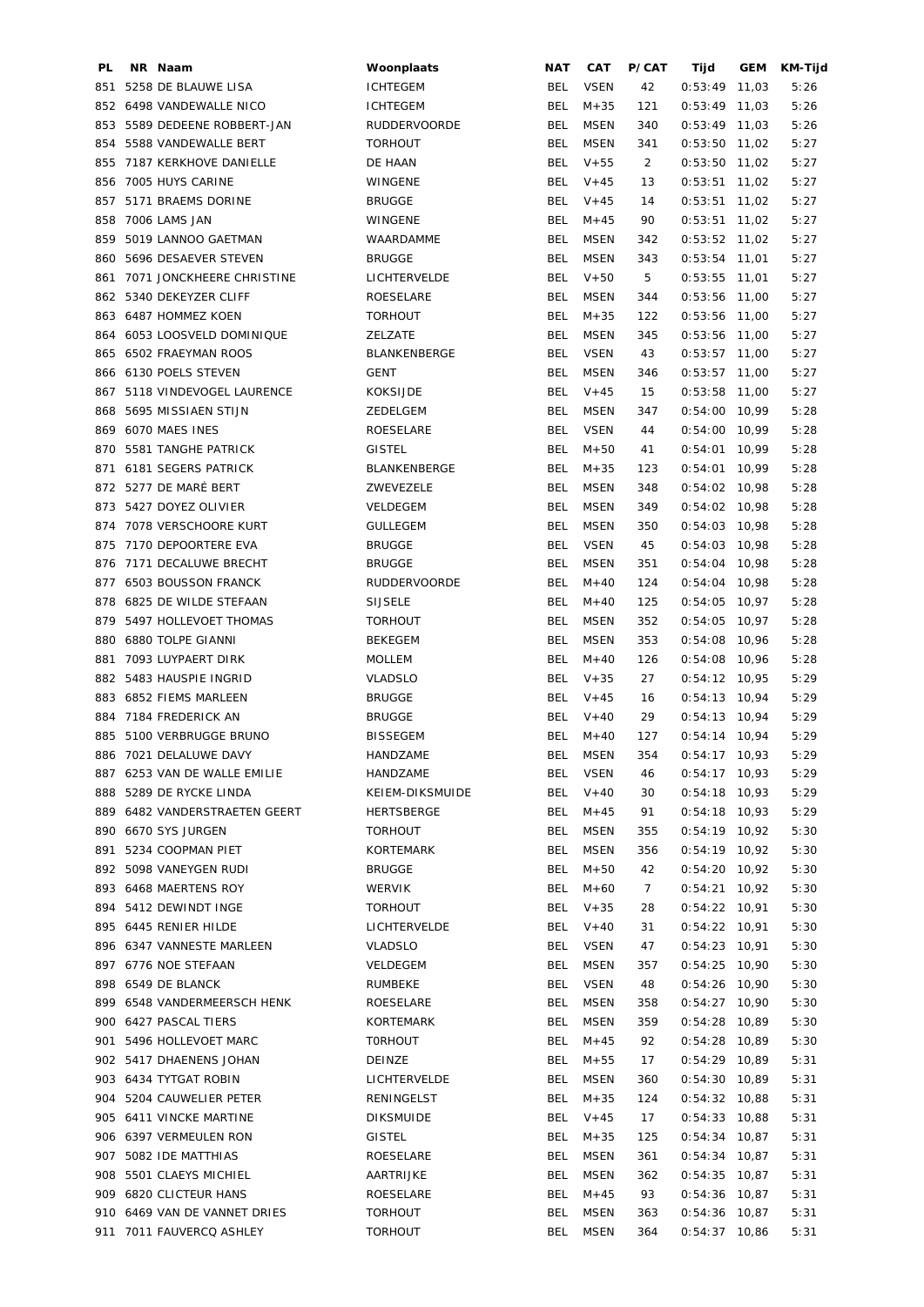| PL. | NR Naam                      | Woonplaats           | NAT        | CAT         | P/CAT | Tijd            | GEM   | KM-Tijd |
|-----|------------------------------|----------------------|------------|-------------|-------|-----------------|-------|---------|
|     | 912 6822 VANDAMME MATTHIAS   | <b>TORHOUT</b>       | BEL        | <b>MSEN</b> | 365   | 0:54:37         | 10,86 | 5:31    |
|     | 913 6688 FARTHING DAVID      | <b>STOUGNAGO</b>     | GBR        | $M + 40$    | 128   | 0:54:38         | 10,86 | 5:31    |
| 914 | 5632 RAMOUDT MELISSA         | <b>OOSTDUINKERKE</b> | BEL        | <b>VSEN</b> | 49    | 0:54:38         | 10,86 | 5:31    |
| 915 | 5103 CLAEYS LUC              | AARTRIJKE            | BEL        | $M+40$      | 129   | $0:54:39$ 10,86 |       | 5:32    |
|     | 916 5503 CLAEYS LUCAS        | AARTRIJKE            | BEL        | MSEN        | 366   | $0:54:39$ 10,86 |       | 5:32    |
|     | 917 5502 CLAEYS LAURENS      | AARTRIJKE            | <b>BEL</b> | <b>MSEN</b> | 367   | $0:54:39$ 10,86 |       | 5:32    |
|     |                              |                      |            | $M + 50$    |       |                 |       |         |
|     | 918 5319 DECOUTERE WERNER    | <b>DIKSMUIDE</b>     | <b>BEL</b> |             | 43    | $0:54:40$ 10,85 |       | 5:32    |
|     | 919 5317 DECORTE BJARNE      | <b>EERNEGEM</b>      | BEL        | <b>MSEN</b> | 368   | $0:54:40$ 10,85 |       | 5:32    |
| 920 | 6606 PROVOOST THIERRY        | <b>BREDENE</b>       | <b>BEL</b> | $M + 35$    | 126   | 0:54:41         | 10,85 | 5:32    |
| 921 | 5308 DECAESTECKER TOM        | ZEDELGEM             | <b>BEL</b> | <b>MSEN</b> | 369   | $0:54:43$ 10,84 |       | 5:32    |
|     | 922 5311 DECLERCQ WITZE      | LICHTERVELDE         | <b>BEL</b> | <b>MSEN</b> | 370   | $0:54:44$ 10,84 |       | 5:32    |
|     | 923 6610 DE COCK KURT        | <b>TORHOUT</b>       | <b>BEL</b> | $M + 35$    | 127   | $0:54:44$ 10,84 |       | 5:32    |
|     | 924 6676 FONTEYNE ROGIER     | <b>TORHOUT</b>       | <b>BEL</b> | $M + 60$    | 8     | $0:54:44$ 10,84 |       | 5:32    |
| 925 | 7235 KEMGL JURGEN            | OUDENBURG            | <b>BEL</b> | $M + 35$    | 128   | $0:54:45$ 10,84 |       | 5:32    |
|     | 926 5200 CASIER MAARTEN      | <b>TORHOUT</b>       | <b>BEL</b> | <b>MSEN</b> | 371   | $0:54:45$ 10,84 |       | 5:32    |
|     | 927 6702 DIEUSSAERT LEON     | <b>TORHOUT</b>       | <b>BEL</b> | $M + 60$    | 9     | $0:54:45$ 10,84 |       | 5:32    |
|     | 928 5236 CORDIE FREDERIK     | <b>TORHOUT</b>       | BEL        | <b>MSEN</b> | 372   | $0:54:46$ 10,84 |       | 5:32    |
|     | 929 6525 CATHY MONIEK        | <b>STADEN</b>        | BEL        | $V + 40$    | 32    | $0:54:48$ 10,83 |       | 5:32    |
| 930 | 6379 VERHELST SABIEN         | <b>BEERNEM</b>       | <b>BEL</b> | $V + 35$    | 29    | $0:54:49$ 10,83 |       | 5:33    |
| 931 | 5203 CASTRYCK CHRISTINE      | KLERKEN              | <b>BEL</b> | $V + 45$    | 18    | $0:54:49$ 10,83 |       | 5:33    |
|     |                              |                      |            |             |       |                 |       |         |
|     | 932 6162 ROTTY WIM           | <b>TORHOUT</b>       | BEL        | $M + 35$    | 129   | $0:54:50$ 10,82 |       | 5:33    |
|     | 933 6655 POLLET HANS         | <b>TORHOUT</b>       | BEL        | MSEN        | 373   | $0:54:50$ 10,82 |       | 5:33    |
|     | 934 6023 KNOCKAERT ROGER     | <b>OOSTKAMP</b>      | BEL        | <b>MSEN</b> | 374   | $0:54:50$ 10,82 |       | 5:33    |
|     | 935 7234 HINDRYCKX KURT      | WESTKERKE            | <b>BEL</b> | $M + 40$    | 130   | $0:54:52$ 10,82 |       | 5:33    |
|     | 936 5121 ALLAERT JOREN       | VELDEGEM             | <b>BEL</b> | MSEN        | 375   | $0:54:53$ 10,81 |       | 5:33    |
|     | 937 6356 VANSTEELANT THIBAUT | VELDEGEM             | <b>BEL</b> | <b>MSEN</b> | 376   | $0:54:53$ 10,81 |       | 5:33    |
|     | 938 7079 VERMEIRE SYLVIE     | SINT-ANDRIES         | <b>BEL</b> | $V + 35$    | 30    | $0:54:54$ 10,81 |       | 5:33    |
|     | 939 7080 TOWNSEND CRAIG      | SINT-ANDRIES         | BEL        | <b>MSEN</b> | 377   | $0:54:54$ 10,81 |       | 5:33    |
| 940 | 6419 WARMOES HANS            | <b>TORHOUT</b>       | <b>BEL</b> | <b>MSEN</b> | 378   | $0:54:56$ 10,80 |       | 5:33    |
| 941 | 6362 VELGHE DIRK             | SINT-ANDRIES         | BEL        | $M + 60$    | 10    | $0:54:57$ 10,80 |       | 5:33    |
|     | 942 6068 MAES GWIJDE         | ST-ANDRIES           | <b>BEL</b> | $M + 35$    | 130   | $0:54:58$ 10,80 |       | 5:33    |
|     | 943 5081 IDE GEERT           | ROESELARE            | BEL        | $M + 50$    | 44    | $0:54:59$ 10,79 |       | 5:34    |
|     | 944 6145 REYNAERT BRIGITTE   | LO                   | <b>BEL</b> | $V + 45$    | 19    | $0:55:00$ 10,79 |       | 5:34    |
|     | 945 6043 LERMYTE MICHAËL     | ROESELARE            | BEL        | <b>MSEN</b> | 379   | $0:55:01$ 10,79 |       | 5:34    |
|     | 946 6477 BOSMAN RAYMOND      | DILSEN-STOKKEM       | <b>BEL</b> | $M + 60$    | 11    | $0:55:03$ 10,78 |       | 5:34    |
|     |                              |                      |            |             |       |                 |       |         |
|     | 947 6225 SYS RENATO          | ST-ANDRIES           |            | BEL M+50    | 45    | $0:55:03$ 10,78 |       | 5:34    |
|     | 948 6415 VUYLSTEKE MARC      | DEINZE               | BEL.       | $M + 40$    | 131   | $0:55:04$ 10,78 |       | 5:34    |
|     | 949 6339 VANHOUTTE BRAM      | <b>VICHTE</b>        | <b>BEL</b> | MSEN        | 380   | $0:55:05$ 10,77 |       | 5:34    |
|     | 950 6811 NEELS JELLE         | GENT                 | <b>BEL</b> | <b>MSEN</b> | 381   | $0:55:06$ 10,77 |       | 5:34    |
| 951 | 5073 DE GRAEVE DIRK          | <b>OOSTKAMP</b>      | <b>BEL</b> | $M + 50$    | 46    | $0:55:08$ 10,76 |       | 5:34    |
|     | 952 5117 VIANE PETER         | KOKSIJDE             | <b>BEL</b> | $M+40$      | 132   | $0:55:09$ 10,76 |       | 5:35    |
|     | 953 6821 COOLS DIRK          | LICHTERVELDE         | BEL        | $M + 45$    | 94    | $0:55:15$ 10,74 |       | 5:35    |
|     | 954 6542 HANSSENS LUC        | HALLE                | BEL        | $M+50$      | 47    | $0:55:15$ 10,74 |       | 5:35    |
|     | 955 5237 CORDIE SEBASTIAAN   | <b>TORHOUT</b>       | BEL        | MSEN        | 382   | $0:55:16$ 10,74 |       | 5:35    |
|     | 956 7017 LAPON MARIJN        | OUDENBURG            | <b>BEL</b> | <b>MSEN</b> | 383   | $0:55:16$ 10,74 |       | 5:35    |
|     | 957 6902 TOP FILIP           | ICHTEGEM             | BEL        | $M + 35$    | 131   | $0:55:17$ 10,73 |       | 5:35    |
|     | 958 7001 DE CLOEDT SAM       | KORTEMARK            | BEL        | <b>MSEN</b> | 384   | $0:55:17$ 10,73 |       | 5:35    |
|     | 959 6526 VANDERFAEILLIE ELS  | STADEN               | <b>BEL</b> | $V + 35$    | 31    | $0:55:19$ 10,73 |       | 5:36    |
|     | 960 5507 WERBROUCK GEERT     | KOOLSKAMP            | <b>BEL</b> | $M + 45$    | 95    | $0:55:19$ 10,73 |       | 5:36    |
|     |                              |                      |            |             |       |                 |       |         |
|     | 961 5511 GHYSELE MATHIAS     | PERVIJZE             | BEL        | <b>MSEN</b> | 385   | $0:55:20$ 10,72 |       | 5:36    |
|     | 962 6449 ROGIERS LINDA       | <b>TORHOUT</b>       | <b>BEL</b> | <b>VSEN</b> | 50    | $0:55:20$ 10,72 |       | 5:36    |
|     | 963 6631 VLIEGHE THIJS       | <b>TORHOUT</b>       | BEL        | <b>VSEN</b> | 0     | $0:55:21$ 10,72 |       | 5:36    |
|     | 964 7250 DETRJK THIJS        | <b>ICHTEGEM</b>      | BEL        | <b>MSEN</b> | 386   | $0:55:21$ 10,72 |       | 5:36    |
|     | 965 6199 SMITH NIGEL         | <b>TORHOUT</b>       | <b>BEL</b> | $M + 40$    | 133   | $0:55:21$ 10,72 |       | 5:36    |
|     | 966 6198 SMITH LAURA         | <b>TORHOUT</b>       | BEL        | VSEN        | 51    | $0:55:22$ 10,72 |       | 5:36    |
|     | 967 5648 VERFAILLIE STIJN    | HEUSDEN              | <b>BEL</b> | <b>MSEN</b> | 387   | $0:55:22$ 10,72 |       | 5:36    |
|     | 968 6438 VERBEKE SABINE      | LICHTERVELDE         | BEL        | $V + 40$    | 33    | $0:55:23$ 10,71 |       | 5:36    |
|     | 969 6112 OOSTERLINCK KOEN    | ZEDELGEM             | <b>BEL</b> | $M+40$      | 134   | $0:55:23$ 10,71 |       | 5:36    |
|     | 970 7249 BOLLE NIELS         | <b>ICHTEGEM</b>      | <b>BEL</b> | <b>MSEN</b> | 388   | $0:55:23$ 10,71 |       | 5:36    |
|     | 971 7153 VANHAVERBEKE KATHY  | ROESELARE            | <b>BEL</b> | $V + 35$    | 32    | $0:55:24$ 10,71 |       | 5:36    |
|     | 972 5640 DESEURE CHARLOTTE   | KORTEMARK            | <b>BEL</b> | <b>VSEN</b> | 52    | $0:55:25$ 10,71 |       | 5:36    |
|     |                              |                      |            |             |       |                 |       |         |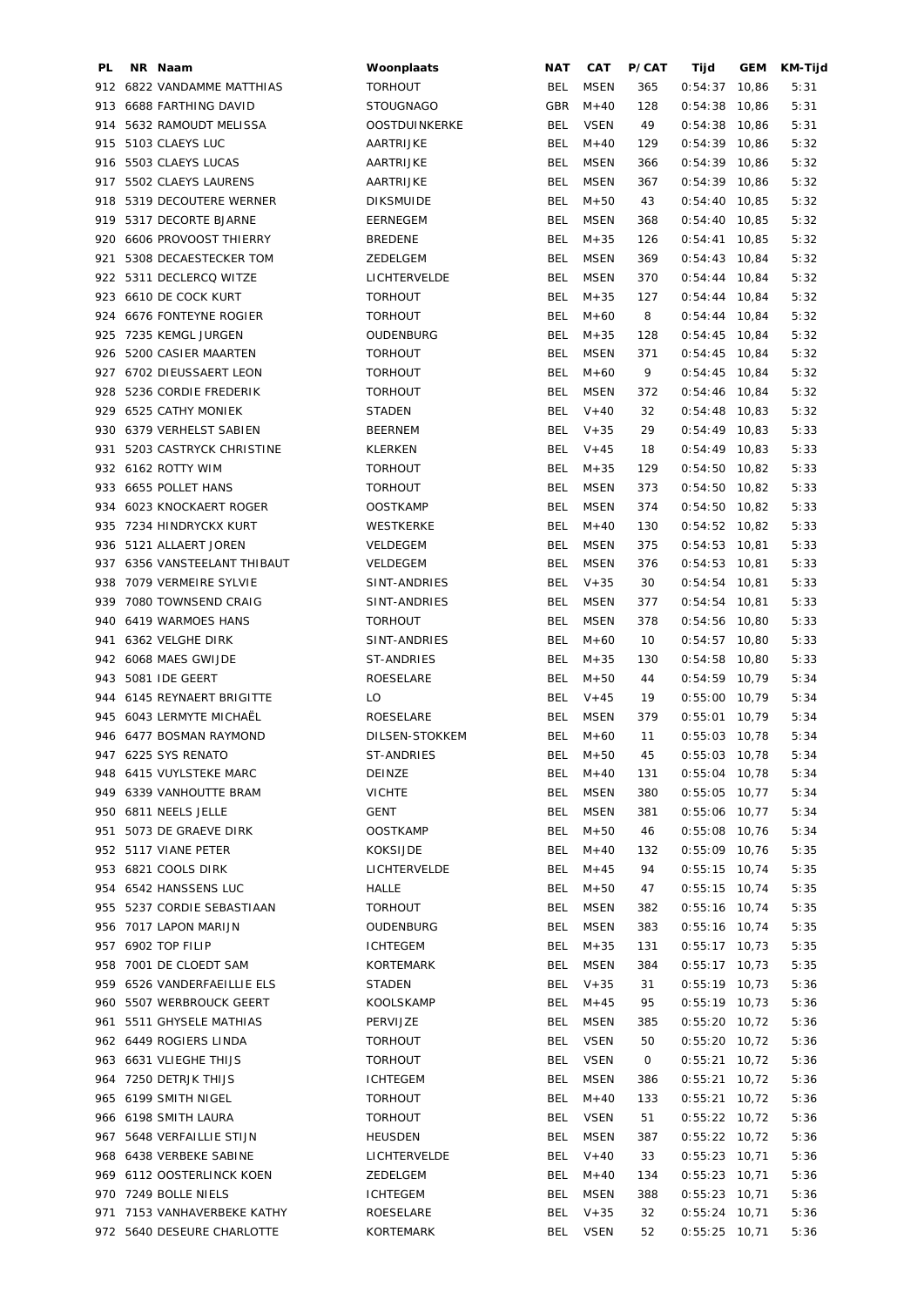| PL. | NR Naam                        | Woonplaats          | NAT        | CAT         | P/CAT | Tijd            | GEM   | KM-Tijd |
|-----|--------------------------------|---------------------|------------|-------------|-------|-----------------|-------|---------|
|     | 973 6044 LEUPE TOMAS           | VELDEGEM            | BEL        | $M + 35$    | 132   | 0:55:25         | 10,71 | 5:36    |
|     | 974 6701 SUCAET LORE           | SNELLEGEM           | BEL        | <b>VSEN</b> | 53    | 0:55:25         | 10,71 | 5:36    |
| 975 | 5075 DECUYPERE ALINE           | <b>BISSEGEM</b>     | BEL        | $V + 40$    | 34    | 0:55:26         | 10,70 | 5:36    |
|     | 976 7089 GOEMAERE CLAUDE       | <b>BEVEREN-LEIE</b> | BEL        | $M + 45$    | 96    | $0:55:26$ 10,70 |       | 5:36    |
|     | 977 6079 MARREEL JOHAN         | <b>VLADSLO</b>      | BEL        | $M + 35$    | 133   | $0:55:26$ 10,70 |       | 5:36    |
|     | 978 5699 BONTE WOUTER          | <b>DIKSMUIDE</b>    | <b>BEL</b> | <b>MSEN</b> | 389   | $0:55:28$ 10,70 |       | 5:37    |
|     | 979 7036 MEULEMEESTER JARICH   | <b>TORHOUT</b>      | <b>BEL</b> | <b>MSEN</b> | 390   | $0:55:29$ 10,70 |       | 5:37    |
|     | 980 6221 SWAENEPOEL HILDE      | <b>BEERST</b>       | <b>BEL</b> | $V + 45$    | 20    | $0:55:29$ 10,70 |       | 5:37    |
|     | 981 6746 GODERIS JONATHAN      | OOSTDUINKERKE       | <b>BEL</b> | <b>MSEN</b> | 391   | $0:55:30$ 10,69 |       | 5:37    |
|     | 982 7260 VERMEULEN DIRK        | <b>KOOLSKAMP</b>    | <b>BEL</b> | $M + 45$    | 97    | $0:55:30$ 10,69 |       | 5:37    |
|     |                                |                     |            |             |       |                 |       |         |
|     | 983 5656 DEVRIENDT SANDER      | <b>DIKSMUIDE</b>    | BEL        | <b>MSEN</b> | 392   | $0:55:32$ 10,69 |       | 5:37    |
|     | 984 7252 CASTELEYN WOUTER      | <b>ICHTEGEM</b>     | <b>BEL</b> | <b>MSEN</b> | 393   | $0:55:33$ 10,68 |       | 5:37    |
|     | 985 5361 DENYS LIESELOT        | <b>TORHOUT</b>      | <b>BEL</b> | <b>VSEN</b> | 54    | $0:55:34$ 10,68 |       | 5:37    |
|     | 986 6716 BAERZENS JENS         | <b>HOUTHULST</b>    | <b>BEL</b> | <b>MSEN</b> | 394   | $0:55:35$ 10,68 |       | 5:37    |
|     | 987 6715 SYX JONAS             | KLERKEN             | <b>BEL</b> | <b>MSEN</b> | 395   | $0:55:36$ 10,67 |       | 5:37    |
|     | 988 6882 DEBRUYNE KEVIN        | <b>TORHOUT</b>      | <b>BEL</b> | <b>MSEN</b> | 396   | $0:55:37$ 10,67 |       | 5:37    |
|     | 989 5053 VANDECAVEYE GIANI     | LICHTERVELDE        | <b>BEL</b> | <b>MSEN</b> | 397   | $0:55:41$ 10,66 |       | 5:38    |
|     | 990 6467 SARRE LUC             | <b>TORHOUT</b>      | BEL        | $M + 50$    | 48    | $0:55:42$ 10,65 |       | 5:38    |
|     | 991 6539 ANDRIES BART          | JABBEKE             | <b>BEL</b> | <b>MSEN</b> | 398   | $0:55:42$ 10,65 |       | 5:38    |
|     | 992 6540 DEKEYSER KRISTOF      | JABBEKE             | <b>BEL</b> | <b>MSEN</b> | 399   | $0:55:45$ 10,64 |       | 5:38    |
|     | 993 6028 LAGROU GEERT          | <b>TORHOUT</b>      | <b>BEL</b> | $M + 45$    | 98    | $0:55:45$ 10,64 |       | 5:38    |
|     | 994 6717 SYX JAN               | KLERKEN             | <b>BEL</b> | $M+40$      | 135   | $0:55:46$ 10,64 |       | 5:38    |
|     | 995 5614 CHRISTIAENS GHISLAIN  | ZEDELGEM            | <b>BEL</b> | $M + 55$    | 18    | $0:55:47$ 10,64 |       | 5:38    |
|     | 996 5165 BOSSIER LAURENCE      | <b>GITS</b>         | <b>BEL</b> | <b>VSEN</b> | 55    | $0:55:48$ 10,63 |       | 5:39    |
|     | 997 5108 BOENS RIK             | OOSTDUINKERKE       | <b>BEL</b> | $M + 45$    | 99    | $0:55:49$ 10,63 |       | 5:39    |
|     | 998 6418 WARLOP KORNEEL        | GENT                | <b>BEL</b> | <b>MSEN</b> | 400   | $0:55:50$ 10,63 |       | 5:39    |
|     | 999 6250 VAN DE WAETERE KRISTA | JABBEKE             | <b>BEL</b> | $V + 35$    | 33    | $0:55:50$ 10,63 |       | 5:39    |
|     |                                |                     |            |             |       |                 |       |         |
|     | 1000 5039 DEMOORTELE MARNIX    | <b>TORHOUT</b>      | <b>BEL</b> | $M + 50$    | 49    | $0:55:51$ 10,62 |       | 5:39    |
|     | 1001 5303 DEBRUYNE BART        | <b>VLADSLO</b>      | <b>BEL</b> | $M + 35$    | 134   | 0:55:51         | 10,62 | 5:39    |
|     | 1002 6048 LIPPENS GREET        | <b>VEURNE</b>       | <b>BEL</b> | $V + 40$    | 35    | $0:55:52$ 10,62 |       | 5:39    |
|     | 1003 5657 LOBBESTAEL SOFIE     | LISSEWEGE           | <b>BEL</b> | <b>VSEN</b> | 56    | $0:55:52$ 10,62 |       | 5:39    |
|     | 1004 5658 NOTE LEEN            | <b>OOSTKAMP</b>     | <b>BEL</b> | <b>VSEN</b> | 57    | $0:55:52$ 10,62 |       | 5:39    |
|     | 1005 5085 MOYAERT FREDDY       | WINGENE             | <b>BEL</b> | $M + 55$    | 19    | $0:55:53$ 10,62 |       | 5:39    |
|     | 1006 5074 DE GROOTE BERT       | <b>BRUGGE</b>       | <b>BEL</b> | $M + 40$    | 136   | $0:55:54$ 10,62 |       | 5:39    |
|     | 1007 7263 LEBER HERMAN         | SINT-ANDRIES        | <b>BEL</b> | $M + 40$    | 137   | $0:55:54$ 10,62 |       | 5:39    |
|     | 1008 6574 CASIER GORIK         | <b>ROESELARE</b>    |            | BEL MSEN    | 401   | $0:55:55$ 10,61 |       | 5:39    |
|     | 1009 6634 WOUISY JEREMY        | <b>TORHOUT</b>      | BEL.       | MSEN        | 402   | $0:55:56$ 10,61 |       | 5:39    |
|     | 1010 5577 DESMET JIMMY         | <b>TORHOUT</b>      | <b>BEL</b> | $M + 40$    | 138   | $0:55:56$ 10,61 |       | 5:39    |
|     | 1011 6348 VANOOST ELS          | <b>MOORSLEDE</b>    | <b>BEL</b> | $V + 40$    | 36    | $0:55:57$ 10,61 |       | 5:39    |
|     | 1012 5002 DUFOUR PEPIJN        | WINGENE             | <b>BEL</b> | <b>MSEN</b> | 403   | $0:55:58$ 10,60 |       | 5:40    |
|     | 1013 5474 GUNST WIM            | <b>TORHOUT</b>      | <b>BEL</b> | <b>MSEN</b> | 404   | $0:55:58$ 10,60 |       | 5:40    |
|     | 1014 6249 VAN DE VELDE BART    | ZOETERMEER          | NED        | MSEN        | 405   | $0:55:58$ 10,60 |       | 5:40    |
|     | 1015 6066 MAERTENS PHILIP      | <b>TORHOUT</b>      | <b>BEL</b> | $M + 45$    | 100   | $0:55:59$ 10,60 |       | 5:40    |
|     | 1016 6168 SANSEN STEVEN        | ROESELARE           | BEL        | VSEN        | 58    | $0:55:59$ 10,60 |       | 5:40    |
|     | 1017 5202 CASTELEYN VICKY      | ICHTEGEM            | <b>BEL</b> | $V + 35$    | 34    | $0:55:59$ 10,60 |       | 5:40    |
|     | 1018 5644 WAYAERT INEZ         | HOUTHULST           | BEL        | <b>VSEN</b> | 59    | $0:56:02$ 10,59 |       | 5:40    |
|     | 1019 5662 BAILLIEUX SOPHIE     | HOUTHULST           | <b>BEL</b> | <b>VSEN</b> | 60    | $0:56:03$ 10,59 |       | 5:40    |
|     | 1020 5381 DESCHRIJVER JAN      | <b>TORHOUT</b>      | BEL        | $M + 45$    | 101   | $0:56:03$ 10,59 |       | 5:40    |
|     | 1021 6654 CREVITS ELS          | DEINZE              | BEL        | <b>VSEN</b> | 61    | $0:56:04$ 10,58 |       | 5:40    |
|     |                                |                     |            |             |       |                 |       |         |
|     | 1022 6615 ROTTY ANN            | <b>TORHOUT</b>      | <b>BEL</b> | $V + 40$    | 37    | $0:56:04$ 10,58 |       | 5:40    |
|     | 1023 6616 DE COSTER GINA       | TORHOUT             | BEL        | $V + 45$    | 21    | $0:56:05$ 10,58 |       | 5:40    |
|     | 1024 7018 CLAEYS LANDER        | <b>TORHOUT</b>      | BEL        | <b>MSEN</b> | 406   | $0:56:05$ 10,58 |       | 5:40    |
|     | 1025 5054 VANDEKERKHOVE HILDE  | BEKEGEM             | <b>BEL</b> | $V + 40$    | 38    | $0:56:06$ 10,58 |       | 5:40    |
|     | 1026 6206 STAELENS BRENT       | <b>TORHOUT</b>      | <b>BEL</b> | <b>MSEN</b> | 407   | $0:56:06$ 10,58 |       | 5:40    |
|     | 1027 6214 STOCKMAN HILDE       | <b>TORHOUT</b>      | <b>BEL</b> | $V + 40$    | 39    | $0:56:07$ 10,57 |       | 5:40    |
|     | 1028 6778 SAMAEY AN            | <b>TORHOUT</b>      | BEL        | VSEN        | 62    | $0:56:07$ 10,57 |       | 5:40    |
|     | 1029 5432 DUMAREY ANNELIES     | <b>GISTEL</b>       | <b>BEL</b> | <b>VSEN</b> | 63    | $0:56:07$ 10,57 |       | 5:40    |
|     | 1030 6399 VERNIEST SIBYLLE     | ZEDELGEM            | <b>BEL</b> | $V + 35$    | 35    | $0:56:09$ 10,57 |       | 5:41    |
|     | 1031 5211 CLAEYS CHRISTINE     | TIELT               | <b>BEL</b> | $V + 40$    | 40    | $0:56:09$ 10,57 |       | 5:41    |
|     | 1032 7047 HOSTE RIK            | <b>TORHOUT</b>      | <b>BEL</b> | $M + 45$    | 102   | $0:56:10$ 10,56 |       | 5:41    |
|     | 1033 6224 SYS HILDE            | <b>TORHOUT</b>      | <b>BEL</b> | <b>VSEN</b> | 64    | $0:56:10$ 10,56 |       | 5:41    |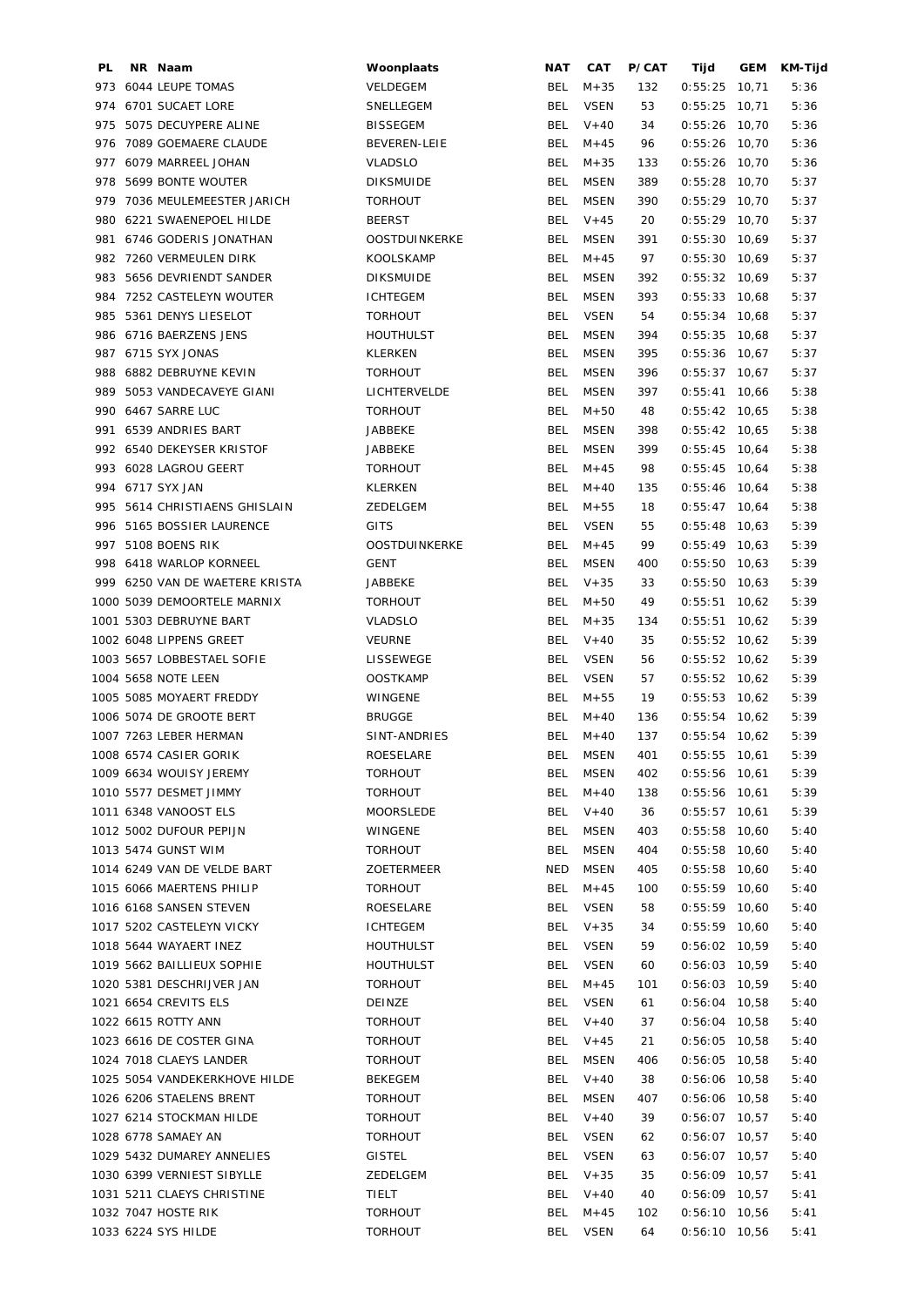| PL |           | NR Naam                           | Woonplaats       | NAT        | <b>CAT</b>  | P/CAT | Tijd            | GEM | KM-Tijd |
|----|-----------|-----------------------------------|------------------|------------|-------------|-------|-----------------|-----|---------|
|    |           | 1034 6630 WERBROUCK HANNES        | <b>TORHOUT</b>   | BEL        | <b>MSEN</b> | 408   | $0:56:14$ 10,55 |     | 5:41    |
|    |           | 1035 6591 VANDEMEERSCH GABY       | ROESELARE        | <b>BEL</b> | $M + 55$    | 20    | $0:56:15$ 10,55 |     | 5:41    |
|    |           | 1036 5442 FEYS FILIP              | <b>ICHTEGEM</b>  | BEL        | $M + 35$    | 135   | $0:56:16$ 10,55 |     | 5:41    |
|    |           | 1037 5369 DEREEPER XAVIER         | <b>TORHOUT</b>   | BEL        | <b>MSEN</b> | 409   | $0:56:16$ 10,55 |     | 5:41    |
|    |           | 1038 6641 DEPREZ NIEK             | <b>TORHOUT</b>   | <b>BEL</b> | <b>MSEN</b> | 410   | $0:56:17$ 10,54 |     | 5:41    |
|    |           | 1039 7131 VAN HOELANDT LINDA      | TIELRODE         | <b>BEL</b> | <b>VSEN</b> | 65    | $0:56:19$ 10,54 |     | 5:42    |
|    |           | 1040 7132 SUTHERLAND LAWERANCE    | <b>TEMSE</b>     | <b>BEL</b> | $M+40$      | 139   | $0:56:20$ 10,53 |     | 5:42    |
|    |           | 1041 5119 ALDERWEIRELD NADINE     | ALVERINGEM       | <b>BEL</b> | $V + 40$    | 41    | $0:56:20$ 10,53 |     | 5:42    |
|    |           | 1042 5492 HIROUX CAROLIEN         | <b>HOOGLEDE</b>  | <b>BEL</b> | <b>VSEN</b> | 66    | $0:56:20$ 10,53 |     | 5:42    |
|    |           | 1043 6227 TANGHE NATHALIE         | <b>BEERNEM</b>   | <b>BEL</b> | <b>VSEN</b> |       |                 |     |         |
|    |           |                                   |                  |            |             | 67    | $0:56:22$ 10,53 |     | 5:42    |
|    |           | 1044 6108 NOCK LAUREN             | ALVERINGEM       | <b>BEL</b> | <b>VSEN</b> | 68    | $0:56:23$ 10,52 |     | 5:42    |
|    |           | 1045 6383 VERHOYE SABINE          | <b>TORHOUT</b>   | <b>BEL</b> | $V + 35$    | 36    | $0:56:25$ 10,52 |     | 5:42    |
|    |           | 1046 6573 DE BEVERE TINE          | ROESELARE        | BEL        | <b>VSEN</b> | 69    | $0:56:26$ 10,52 |     | 5:42    |
|    |           | 1047 6648 BOUSSENS MICHIELS       | <b>TORHOUT</b>   | <b>BEL</b> | <b>MSEN</b> | 411   | $0:56:26$ 10,52 |     | 5:42    |
|    |           | 1048 5683 BORET FRANCKY           | OUDENBURG        | <b>BEL</b> | $M + 40$    | 140   | $0:56:27$ 10,51 |     | 5:42    |
|    |           | 1049 5305 DEBRUYNE LEEN           | <b>BEERNEM</b>   | BEL        | $V + 35$    | 37    | $0:56:27$ 10,51 |     | 5:42    |
|    |           | 1050 5374 DERYCKERE STEFAAN       | ZWEVEZELE        | BEL        | $M+40$      | 141   | $0:56:28$ 10,51 |     | 5:43    |
|    |           | 1051 5448 FRAEYMAN DANNY          | WINGENE          | BEL        | $M + 40$    | 142   | $0:56:29$ 10,51 |     | 5:43    |
|    |           | 1052 5241 CORNELUS NICOLAH        | <b>ICHTEGEM</b>  | <b>BEL</b> | <b>MSEN</b> | 412   | $0:56:29$ 10,51 |     | 5:43    |
|    |           | 1053 6604 CLAEYS GEERT            | <b>KOCHEM</b>    | <b>BEL</b> | $M + 35$    | 136   | $0:56:32$ 10,50 |     | 5:43    |
|    |           | 1054 5409 DEVROE NANCY            | PITTEM           | BEL        | $V + 35$    | 38    | $0:56:36$ 10,48 |     | 5:43    |
|    | 1055 5512 |                                   |                  | <b>BEL</b> | <b>MSEN</b> | 413   | $0:56:37$ 10,48 |     | 5:43    |
|    |           | 1056 5493 HIROUX SABIEN           | <b>HOOGLEDE</b>  | BEL        | $V + 35$    | 39    | $0:56:38$ 10,48 |     | 5:44    |
|    |           | 1057 7105 SOIN ANN                | <b>TORHOUT</b>   | <b>BEL</b> | <b>VSEN</b> | 70    | $0:56:38$ 10,48 |     | 5:44    |
|    |           | 1058 6813 LEFEVER FILIP           | <b>DIKSMUIDE</b> | BEL        | $M + 40$    | 143   | $0:56:39$ 10,47 |     | 5:44    |
|    |           | 1059 6887 DEPUYDDT GAETAN         | JABBEKE          | <b>BEL</b> | <b>MSEN</b> | 414   | $0:56:39$ 10,47 |     | 5:44    |
|    |           | 1060 5463 GOETHALS FIEN           | <b>WOUMEN</b>    | <b>BEL</b> | <b>VSEN</b> | 71    | $0:56:39$ 10,47 |     |         |
|    |           |                                   |                  |            |             |       |                 |     | 5:44    |
|    |           | 1061 6665 DE BRUYEREN GERD        | VELDEGEM         | <b>BEL</b> | $M + 35$    | 137   | $0:56:40$ 10,47 |     | 5:44    |
|    |           | 1062 5413 DEWITTE ANNELIEN        | MEULEBEKE        | <b>BEL</b> | <b>VSEN</b> | 72    | $0:56:41$ 10,47 |     | 5:44    |
|    |           | 1063 6102 MOSTREY ANNICK          | ALVERINGEM       | <b>BEL</b> | $V + 40$    | 42    | $0:56:41$ 10,47 |     | 5:44    |
|    |           | 1064 6015 JONCKHEERE GEERT        | AARTRIJKE        | <b>BEL</b> | $M + 35$    | 138   | $0:56:42$ 10,47 |     | 5:44    |
|    |           | 1065 6815 RAINCHON                | SINT-AMANDSBERG  | <b>BEL</b> | <b>MSEN</b> | 415   | $0:56:44$ 10,46 |     | 5:44    |
|    |           | 1066 6453 VANDEKERKHOVE KATRIEN   | HARELBEKE        | BEL        | $V + 45$    | 22    | $0:56:45$ 10,46 |     | 5:44    |
|    |           | 1067 5157 BOGAERT PIETER          | <b>DIKSMUIDE</b> | <b>BEL</b> | MSEN        | 416   | $0:56:46$ 10,45 |     | 5:44    |
|    |           | 1068 7175 BILLIAU INGE            | LOMBARDSIJDE     | BEL        | $V + 40$    | 43    | $0:56:46$ 10,45 |     | 5:44    |
|    |           | 1069 7046 DESCHUYTER ROLAND       | <b>OOSTKAMP</b>  |            | BEL M+60    | 12    | $0:56:47$ 10,45 |     | 5:44    |
|    |           | 1070 6700 DOOM STEVEN             | JABBEKE          | BEL.       | <b>MSEN</b> | 417   | $0:56:47$ 10,45 |     | 5:44    |
|    |           | 1071 5144 BEEUSAERT GUY           | LICHTERVELDE     | <b>BEL</b> | $M + 40$    | 144   | $0:56:47$ 10,45 |     | 5:44    |
|    |           | 1072 6205 STADAERT DENNIS         | ZEDELGEM         | <b>BEL</b> | <b>MSEN</b> | 418   | $0:56:48$ 10,45 |     | 5:45    |
|    |           | 1073 5682 PAGE FILIP              | KOKSIJDE         | <b>BEL</b> | <b>MSEN</b> | 419   | $0:56:48$ 10,45 |     | 5:45    |
|    |           | 1074 6208 STAELENS MARC           | <b>TORHOUT</b>   | <b>BEL</b> | $M+40$      | 145   | $0:56:48$ 10,45 |     | 5:45    |
|    |           | 1075 6318 VANDERHAEGHE FREDERIK   | WERKEN           | BEL        | MSEN        | 420   | $0:56:49$ 10,44 |     | 5:45    |
|    |           | 1076 6335 VANQUAILLE GREET        | STADEN           | BEL        | VSEN        | 73    | $0:56:51$ 10,44 |     | 5:45    |
|    |           | 1077 6457 DEN BAIS MONIQUE        | WINGENE          | BEL        | $V + 50$    | 6     | $0:56:52$ 10,43 |     | 5:45    |
|    |           | 1078 6279 VANCOMPERNOLLE KIMBERLY | <b>TORHOUT</b>   | BEL        | VSEN        | 74    | $0:56:53$ 10,43 |     | 5:45    |
|    |           | 1079 6847 DERAEVE SOFIE           | VEURNE           | BEL        | <b>VSEN</b> | 75    | $0:56:53$ 10,43 |     | 5:45    |
|    |           | 1080 6650 VANCOILLIE LINDA        |                  | BEL        | $V + 45$    |       |                 |     |         |
|    |           |                                   | <b>TORHOUT</b>   |            |             | 23    | $0:56:55$ 10,43 |     | 5:45    |
|    |           | 1081 6740 VERFAILLIE ROLAND       | ROESELARE        | BEL        | $M + 55$    | 21    | $0:56:57$ 10,42 |     | 5:46    |
|    |           | 1082 6286 VANDAMME DORINE         | HOOGLEDE         | <b>BEL</b> | $V + 45$    | 24    | $0:56:59$ 10,41 |     | 5:46    |
|    |           | 1083 5595 VANDEYINGD FRANCESCO    | <b>STADEN</b>    | BEL        | <b>MSEN</b> | 421   | $0:57:00$ 10,41 |     | 5:46    |
|    |           | 1084 7108 POPELIER JARNE          | EGEM             | BEL        | <b>MSEN</b> | 422   | $0:57:00$ 10,41 |     | 5:46    |
|    |           | 1085 7110 POPELIER BART           | EGEM             | BEL        | $M + 40$    | 146   | $0:57:01$ 10,41 |     | 5:46    |
|    |           | 1086 7109 POPELIER JENS           | EGEM             | BEL        | <b>MSEN</b> | 423   | $0:57:02$ 10,40 |     | 5:46    |
|    |           | 1087 6888 DEPUYDT KURT            | JABBEKE          | BEL        | $M + 45$    | 103   | $0:57:02$ 10,40 |     | 5:46    |
|    |           | 1088 7264 SCHOUTEELEN JOHAN       | ZUIENKERKE       | BEL        | $M + 50$    | 50    | $0:57:06$ 10,39 |     | 5:46    |
|    |           | 1089 5133 BAELEN INGE             | PERVIJZE         |            | BEL V+35    | 40    | $0:57:07$ 10,39 |     | 5:47    |
|    |           | 1090 6812 LEFEVER VALERIE         | <b>DIKSMUIDE</b> | BEL        | <b>VSEN</b> | 76    | $0:57:07$ 10,39 |     | 5:47    |
|    |           | 1091 5390 DESNYDER MARK           | <b>TORHOUT</b>   | <b>BEL</b> | <b>MSEN</b> | 424   | $0:57:08$ 10,39 |     | 5:47    |
|    |           | 1092 5636 KINDT BART              | WINGENEN         | <b>BEL</b> | $M + 35$    | 139   | $0:57:09$ 10,38 |     | 5:47    |
|    |           | 1093 5334 DEGRANDE PETER          | GENT             | <b>BEL</b> | $M + 35$    | 140   | $0:57:10$ 10,38 |     | 5:47    |
|    |           | 1094 6679 BEIRLAEN PIET           | <b>VICHTE</b>    | BEL        | $M + 45$    | 104   | $0:57:10$ 10,38 |     | 5:47    |
|    |           |                                   |                  |            |             |       |                 |     |         |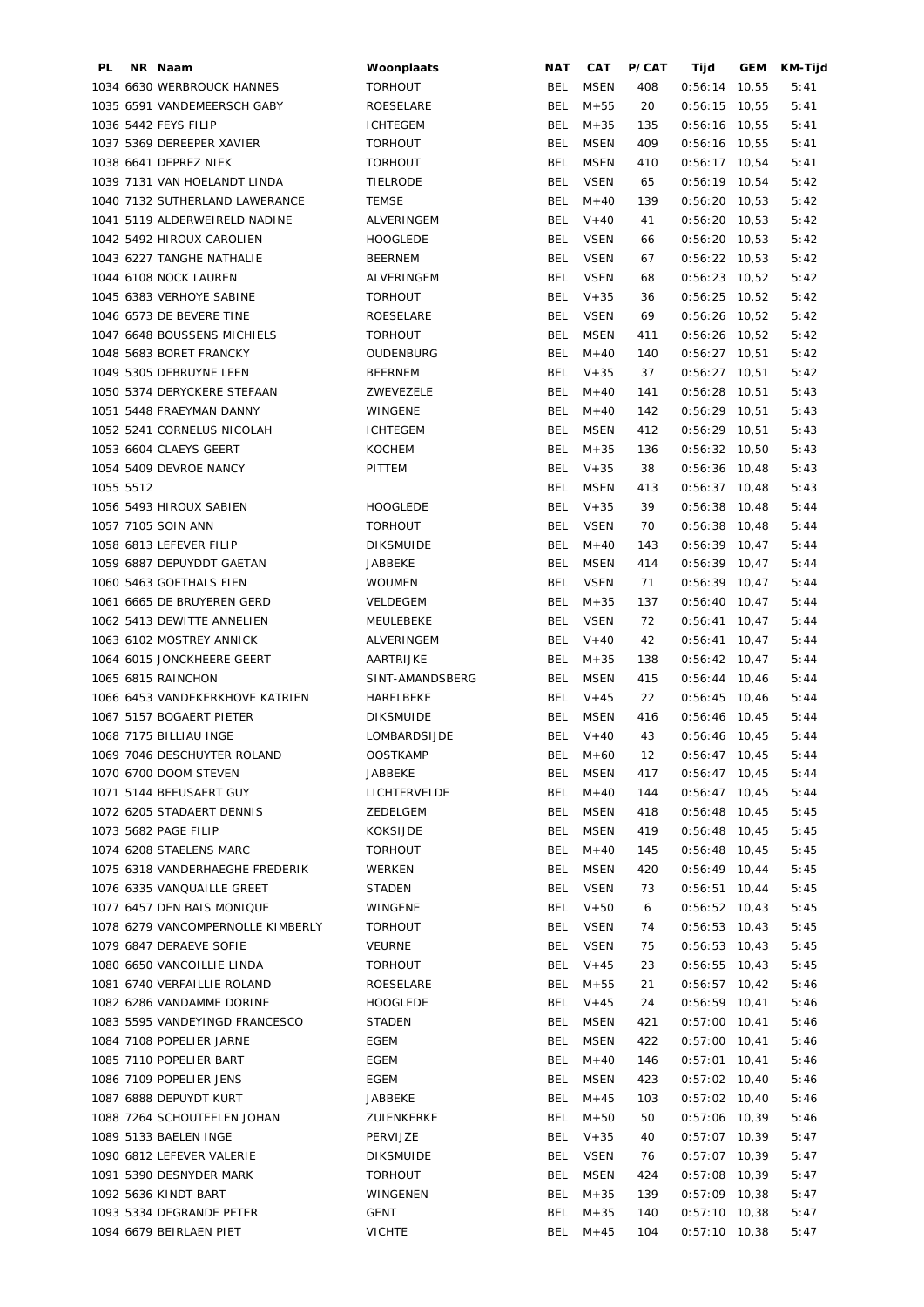| PL | NR Naam                           | Woonplaats          | NAT        | CAT         | P/CAT | Tijd            | GEM | KM-Tijd |
|----|-----------------------------------|---------------------|------------|-------------|-------|-----------------|-----|---------|
|    | 1095 5168 BOUSSAUW ANNEMIE        | <b>VLADSLO</b>      | BEL        | $V + 40$    | 44    | $0:57:10$ 10,38 |     | 5:47    |
|    | 1096 5187 CAFMEYER KLAARTJE       | <b>TORHOUT</b>      | <b>BEL</b> | $V + 35$    | 41    | $0:57:11$ 10,38 |     | 5:47    |
|    | 1097 6385 VERKEYN GIL             | <b>TORHOUT</b>      | BEL        | $M + 45$    | 105   | $0:57:11$ 10,38 |     | 5:47    |
|    | 1098 6386 VERKEYN LOTC            | <b>TORHOUT</b>      | <b>BEL</b> | MSEN        | 425   | $0:57:18$ 10,36 |     | 5:48    |
|    | 1099 5135 BAERT SARAH             | <b>TORHOUT</b>      | <b>BEL</b> | <b>VSEN</b> | 77    | $0:57:18$ 10,36 |     | 5:48    |
|    | 1100 5454 GEUNS ISOLDE            | KLERKEN             | <b>BEL</b> | <b>VSEN</b> | 78    | $0:57:19$ 10,35 |     | 5:48    |
|    | 1101 6496 DEVREKER HEIDI          | KOEKELARE           | <b>BEL</b> | $V + 35$    | 42    | $0:57:20$ 10,35 |     | 5:48    |
|    | 1102 6488 SAP KOEN                | <b>TORHOUT</b>      | <b>BEL</b> | $M + 40$    | 147   | $0:57:21$ 10,35 |     | 5:48    |
|    | 1103 6302 VANDEN BERGHE DIRK      | VELDEGEM            | <b>BEL</b> | $M + 40$    | 148   | $0:57:21$ 10,35 |     | 5:48    |
|    | 1104 6313 VANDENDRIESSCHE REBECCA | <b>TORHOUT</b>      | <b>BEL</b> | <b>VSEN</b> | 79    | $0:57:22$ 10,34 |     | 5:48    |
|    | 1105 6521 MAIS DORINE             | <b>GISTEL</b>       | BEL        | $V + 45$    | 25    | $0:57:22$ 10,34 |     | 5:48    |
|    | 1106 6597 BULTYNCK MARIO          | <b>RUDDERVOORDE</b> | BEL        | $M + 35$    | 141   | $0:57:23$ 10,34 |     | 5:48    |
|    | 1107 7179 STELLAMANS FILIEP       | KOEKELARE           | <b>BEL</b> | MSEN        | 426   | $0:57:23$ 10,34 |     | 5:48    |
|    | 1108 6800 DECLOEDT DAVY           | <b>TORHOUT</b>      | <b>BEL</b> | MSEN        | 427   | $0:57:24$ 10,34 |     | 5:48    |
|    | 1109 6473 SOMERS KIRSTEN          | SINT-ANDRIES        | BEL        | $V + 35$    | 43    | $0:57:24$ 10,34 |     | 5:48    |
|    | 1110 6751 MERMUYS KATHY           | <b>STALHILLE</b>    | BEL        | <b>VSEN</b> | 80    | $0:57:25$ 10,33 |     | 5:48    |
|    | 1111 5146 BEIRENS NANCY           | SNELLEGEM           | BEL        | $V + 35$    | 44    | $0:57:26$ 10,33 |     | 5:48    |
|    | 1112 5245 COUDEVILLE CLAUDIA      | <b>JABBEKE</b>      | BEL        | $V + 35$    | 45    | $0:57:26$ 10,33 |     | 5:48    |
|    | 1113 6067 MAES AN                 | <b>TORHOUT</b>      | BEL        | $V + 40$    | 45    | $0:57:27$ 10,33 |     | 5:49    |
|    | 1114 5055 VANDEKERKHOVE INGE      | ZEDELGEM            | BEL        | $V + 35$    | 46    | $0:57:27$ 10,33 |     | 5:49    |
|    | 1115 7226 VERHAEGHE JEROEN        | GISTEL              | <b>BEL</b> | MSEN        | 428   | $0:57:27$ 10,33 |     | 5:49    |
|    | 1116 6512 GENOUW NICO             | OUDENBURG           | <b>BEL</b> | MSEN        | 429   | $0:57:28$ 10,33 |     | 5:49    |
|    | 1117 6513 GENOUW YENTE            | WESTKERKE           | <b>BEL</b> | MSEN        | 430   | $0:57:28$ 10,33 |     | 5:49    |
|    |                                   |                     | <b>BEL</b> |             |       |                 |     |         |
|    | 1118 7225 VANTHOURNOUT BRAM       | <b>VLADSLO</b>      |            | MSEN        | 431   | $0:57:29$ 10,32 |     | 5:49    |
|    | 1119 6843 DEPOOVER INGRID         | <b>DIKSMUIDE</b>    | BEL        | $V + 40$    | 46    | $0:57:32$ 10,31 |     | 5:49    |
|    | 1120 6031 LARIDON KRISTA          | KNOKKE-HEIST        | BEL        | $V + 40$    | 47    | $0:57:33$ 10,31 |     | 5:49    |
|    | 1121 6392 VERMEERSCH LISE         | SINT-MICHIELS       | <b>BEL</b> | <b>VSEN</b> | 81    | $0:57:34$ 10,31 |     | 5:49    |
|    | 1122 6069 MAES HILDE              | KEIEM               | <b>BEL</b> | $V + 35$    | 47    | $0:57:35$ 10,31 |     | 5:49    |
|    | 1123 6295 VANDECAVEYE KATIA       | TIELT               | <b>BEL</b> | <b>VSEN</b> | 82    | $0:57:36$ 10,30 |     | 5:49    |
|    | 1124 6216 STORME CHARLOTTE        | GENT                | <b>BEL</b> | <b>VSEN</b> | 83    | $0:57:37$ 10,30 |     | 5:50    |
|    | 1125 5345 DELAMEILLEURE ANN       | <b>GITS</b>         | <b>BEL</b> | $V + 35$    | 48    | $0:57:41$ 10,29 |     | 5:50    |
|    | 1126 5299 DEBEVER ANNELIES        | GENT                | <b>BEL</b> | <b>VSEN</b> | 84    | $0:57:41$ 10,29 |     | 5:50    |
|    | 1127 5086 NEIRYNCK FREDERIK       | <b>TORHOUT</b>      | <b>BEL</b> | <b>MSEN</b> | 432   | $0:57:42$ 10,28 |     | 5:50    |
|    | 1128 5330 DEFOIRDT BRAM           | <b>VICHTE</b>       | <b>BEL</b> | MSEN        | 433   | $0:57:42$ 10,28 |     | 5:50    |
|    | 1129 7057 BREYE SPIECKE           | <b>RUDDERVOORDE</b> | <b>BEL</b> | <b>MSEN</b> | 434   | $0:57:43$ 10,28 |     | 5:50    |
|    | 1130 7014 BONTE LAURENS           | <b>MOEN</b>         |            | BEL MSEN    | 435   | $0:57:43$ 10,28 |     | 5:50    |
|    | 1131 6128 PLANCKE THOMAS          | <b>SCHILDE</b>      | BEL.       | MSEN        | 436   | $0:57:44$ 10,28 |     | 5:50    |
|    | 1132 5092 VAN ACKERE XAVIER       | VELDEGEM            | <b>BEL</b> | MSEN        | 437   | $0:57:44$ 10,28 |     | 5:50    |
|    | 1133 6073 MAHIEU FREDERIK         | <b>PROVEN</b>       | <b>BEL</b> | MSEN        | 438   | $0:57:45$ 10,28 |     | 5:50    |
|    | 1134 7236 VANCAILLIE GUDRUN       | MECHELEN            | BEL        | $V + 40$    | 48    | $0:57:45$ 10,28 |     | 5:50    |
|    | 1135 5436 EGGERMONT AGNES         | ROESELARE           | BEL        | $V + 45$    | 26    | $0:57:46$ 10,27 |     | 5:50    |
|    | 1136 5461 GOEGEBEUR JORIS         | ZEDELGEM            | BEL        | $M + 45$    | 106   | $0:57:46$ 10,27 |     | 5:50    |
|    | 1137 6160 ROSSELLE KATE           | ZEDELGEM            | BEL        | $V + 45$    | 27    | $0:57:47$ 10,27 |     | 5:51    |
|    | 1138 6479 SNAUWAERT HENDRIK       | HOUTHULST           | BEL        | $M + 35$    | 142   | $0:57:48$ 10,27 |     | 5:51    |
|    | 1139 5261 DE BRUYNE ELS           | BEERNEM             | BEL        | VSEN        | 85    | $0:57:49$ 10,26 |     | 5:51    |
|    | 1140 5300 DEBOSSCHERE MARTIEN     | WERKEN              | BEL        | $V + 45$    | 28    | $0:57:52$ 10,25 |     | 5:51    |
|    | 1141 5606 LEZY BARBARA            | MENEN               | BEL        | <b>VSEN</b> | 86    | $0:57:52$ 10,25 |     | 5:51    |
|    | 1142 6762 BELLAERT NANCY          | ASSEBROEK           | <b>BEL</b> | <b>VSEN</b> | 87    | $0:57:55$ 10,25 |     | 5:51    |
|    | 1143 6493 BRINCKMAN GUY           | <b>TORHOUT</b>      | <b>BEL</b> | $M + 40$    | 149   | $0:57:56$ 10,24 |     | 5:51    |
|    | 1144 5327 DEDEYNE LUC             | <b>TORHOUT</b>      | <b>BEL</b> | $M + 45$    | 107   | $0:57:56$ 10,24 |     | 5:51    |
|    | 1145 5017 BOERJAN NIELS           | HEIST-AAN-ZEE       | BEL        | MSEN        | 439   | $0:57:57$ 10,24 |     | 5:52    |
|    | 1146 7121 DESCHACHT ANJA          | <b>GISTEL</b>       | BEL        | $V + 40$    | 49    | $0:57:57$ 10,24 |     | 5:52    |
|    | 1147 6609 DEPOVENE ISABEL         | TORHOUT             | BEL        | $V + 35$    | 49    | $0:57:58$ 10,24 |     | 5:52    |
|    | 1148 6865 DEMARE JONATHAN         | VELDEGEM            | BEL        | <b>MSEN</b> | 440   | $0:57:58$ 10,24 |     | 5:52    |
|    | 1149 6297 VANDEKERKHOVE MAAIKE    | ROESELARE           | BEL        | $V + 40$    | 50    | $0:57:59$ 10,23 |     | 5:52    |
|    | 1150 5178 BRYSSE HANS             | <b>TORHOUT</b>      | BEL        | MSEN        | 441   | $0:57:59$ 10,23 |     | 5:52    |
|    | 1151 6078 MARICOU ALAIN           | MOORSLEDE           | BEL        | $M + 40$    | 150   | $0:57:59$ 10,23 |     | 5:52    |
|    | 1152 6377 VERHANNEMAN GERDA       | MOORSLEDE           | BEL        | $V + 55$    | 3     | $0:58:00$ 10,23 |     | 5:52    |
|    | 1153 6319 VANDERMEERSCH MIEKE     | <b>OOSTKAMP</b>     | BEL        | $V + 45$    | 29    | $0:58:00$ 10,23 |     | 5:52    |
|    | 1154 7251 VANDECASTEELE NIELS     | <b>ICHTEGEM</b>     | <b>BEL</b> | MSEN        | 442   | $0:58:01$ 10,23 |     | 5:52    |
|    | 1155 6121 PIETERS EVELIEN         | GISTEL              | BEL        | <b>VSEN</b> | 88    | 0:58:06 10,21   |     | 5:52    |
|    |                                   |                     |            |             |       |                 |     |         |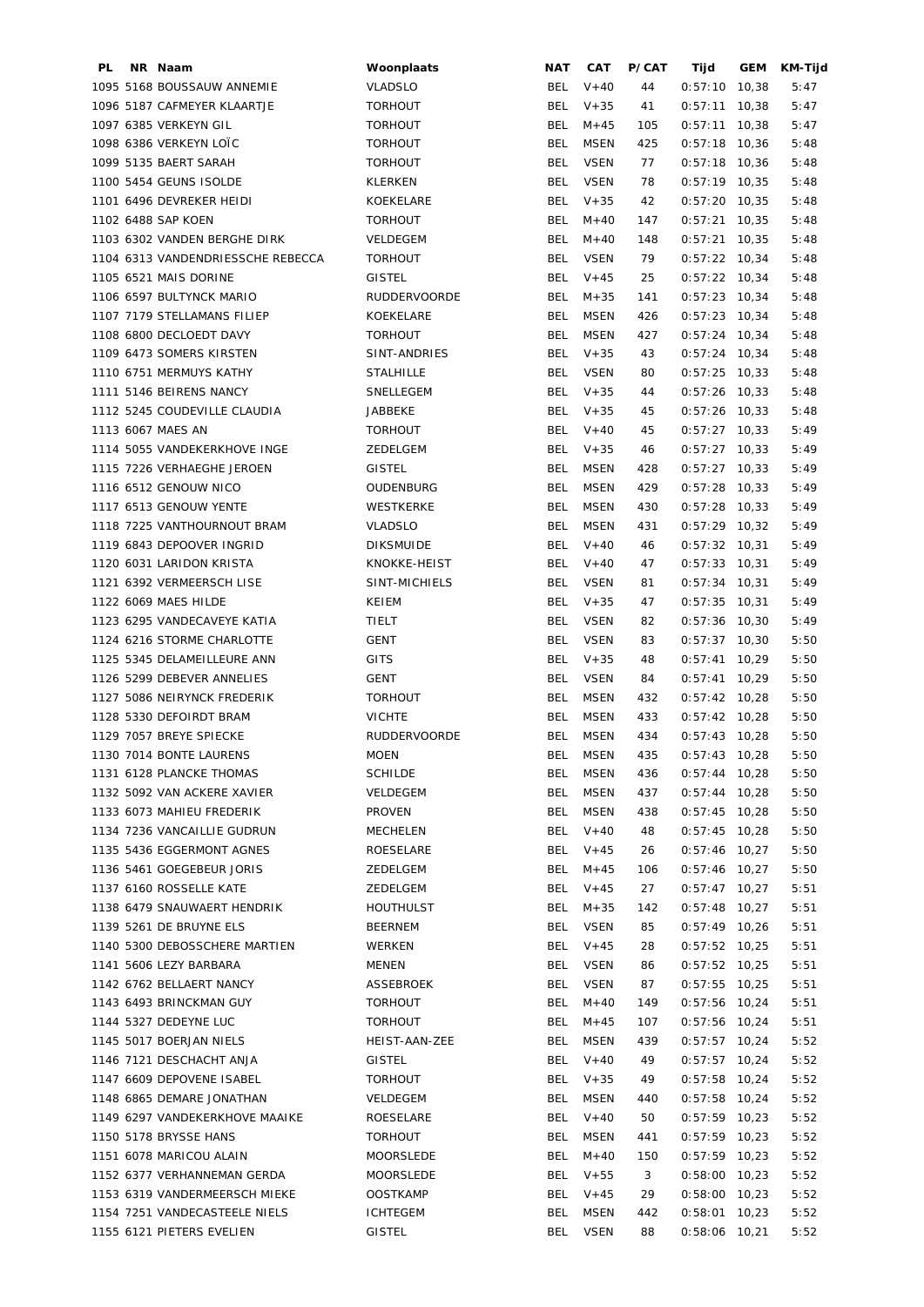| PL | NR Naam                           | Woonplaats          | NAT        | <b>CAT</b>  | P/CAT        | Tijd            | <b>GEM</b> | KM-Tijd |
|----|-----------------------------------|---------------------|------------|-------------|--------------|-----------------|------------|---------|
|    | 1156 7259 NEYENS MATTHIAS         | <b>HOOGLEDE</b>     | <b>BEL</b> | <b>MSEN</b> | 443          | $0:58:07$ 10,21 |            | 5:53    |
|    | 1157 5558 DERUWE GINO             | <b>OOSTKAMP</b>     | <b>BEL</b> | $M + 40$    | 151          | $0:58:07$ 10,21 |            | 5:53    |
|    | 1158 5598 ESPEEL HENDRIK          | SINT-ANDRIES        | BEL        | $M + 50$    | 51           | $0:58:09$ 10,20 |            | 5:53    |
|    | 1159 6524 VANHOLLBEKE YVAN        | ASSEBROEK           | BEL        | $M + 50$    | 52           | $0:58:10$ 10,20 |            | 5:53    |
|    | 1160 5145 BEGHEIN DORINE          | KOEKELARE           | BEL        | $V + 45$    | 30           | $0:58:11$ 10,20 |            | 5:53    |
|    | 1161 7198 CORNILLIE PASCAL        | ZEDELGEM            | BEL        | $M + 35$    | 143          | $0:58:12$ 10,20 |            | 5:53    |
|    | 1162 7069 SAMYN GREET             | MEULEBEKE           | BEL        | $V + 35$    | 50           | $0:58:12$ 10,20 |            | 5:53    |
|    | 1163 5038 DECOSTER RITA           | VELDEGEM            | BEL        | $V + 60$    | $\mathbf{1}$ | $0:58:13$ 10,19 |            | 5:53    |
|    | 1164 6853 VANDAELE WIM            | SINT-ANDRIES        | <b>BEL</b> | MSEN        | 444          | $0:58:14$ 10,19 |            | 5:53    |
|    | 1165 5214 CLAEYS INGE             | <b>VLADSLO</b>      | BEL        | $V + 35$    | 51           | $0:58:15$ 10,19 |            | 5:53    |
|    | 1166 5386 DESIMPEL MATTIAS        | <b>VLADSLO</b>      | BEL        | VSEN        | 89           | $0:58:16$ 10,18 |            | 5:53    |
|    | 1167 6681 MATTELIN HANNELORE      | <b>VICHTE</b>       | BEL        | $V + 35$    | 52           | $0:58:17$ 10,18 |            | 5:54    |
|    | 1168 7172 BOUCHEZ ILSE            | <b>BRUGGE</b>       | BEL        | $V + 35$    | 53           | $0:58:17$ 10,18 |            | 5:54    |
|    | 1169 6851 DEVOOGHT STEVEN         | <b>TORHOUT</b>      | BEL        | MSEN        | 445          | $0:58:17$ 10,18 |            | 5:54    |
|    | 1170 6448 JANSEN MARTIN           | ST-ANDRIES          | BEL        | $M + 40$    | 152          | $0:58:18$ 10,18 |            | 5:54    |
|    | 1171 6164 RYCKEWAERT KURT         | ST-JORIS            | <b>BEL</b> | <b>MSEN</b> | 446          | $0:58:18$ 10,18 |            | 5:54    |
|    | 1172 6255 VAN DEN HEUVEL MARIETTE | DEINZE              | <b>BEL</b> | $V + 40$    | 51           | $0:58:19$ 10,18 |            | 5:54    |
|    | 1173 5559 TIMMERMANS LAURENS      | <b>BEERNEM</b>      | BEL        | $M + 35$    | 144          | $0:58:19$ 10,18 |            | 5:54    |
|    | 1174 6490 LECOMTE JENS            | <b>TORHOUT</b>      | BEL        | $M + 40$    | 153          | $0:58:19$ 10,18 |            | 5:54    |
|    | 1175 6491 LECOMTE THIJS           | <b>TORHOUT</b>      | BEL        | <b>MSEN</b> | 447          | $0:58:20$ 10,17 |            | 5:54    |
|    | 1176 5689 DEWILDE KRIS            | <b>KORTEMARK</b>    | BEL        | MSEN        | 448          | $0:58:20$ 10,17 |            | 5:54    |
|    | 1177 5690 VANHAVERBEKE DIMITRI    | <b>TORHOUT</b>      | <b>BEL</b> | MSEN        | 449          | $0:58:20$ 10,17 |            | 5:54    |
|    | 1178 6020 KINDT STEFANIE          | DEINZE              | BEL        | <b>VSEN</b> | 90           | $0:58:21$ 10,17 |            | 5:54    |
|    | 1179 6842 MICHIELSSENS JACQUES    | VARSENARE           | <b>BEL</b> | $M + 55$    | 22           | $0:58:21$ 10,17 |            | 5:54    |
|    | 1180 5418 DHEEDENE JORIS          | ZELZATE             | <b>BEL</b> | <b>MSEN</b> | 450          | $0:58:22$ 10,17 |            | 5:54    |
|    | 1181 6779 DECEUNINCK SOFIE        | <b>BRUGGE</b>       | <b>BEL</b> | <b>VSEN</b> | 91           | $0:58:22$ 10,17 |            | 5:54    |
|    | 1182 6218 STRUYVE INGE            | <b>TORHOUT</b>      | <b>BEL</b> | $V + 40$    | 52           | $0:58:24$ 10,16 |            | 5:54    |
|    | 1183 7008 STORME KARIN            | RUISELEDE           | BEL        | $V + 40$    | 53           | $0:58:24$ 10,16 |            | 5:54    |
|    | 1184 5395 DEVELTER JAN            | EEKLO               | <b>BEL</b> | $M + 40$    | 154          | $0:58:25$ 10,16 |            | 5:54    |
|    | 1185 6704 DE CLERCK VICKY         | <b>BLANKENBERGE</b> | BEL        | $V + 35$    | 54           | $0:58:27$ 10,15 |            | 5:55    |
|    | 1186 6065 MAERTENS DRIES          | KOEKELARE           | BEL        | MSEN        | 451          | $0:58:27$ 10,15 |            | 5:55    |
|    | 1187 6193 SIX JOREN               | <b>TORHOUT</b>      | BEL        | <b>MSEN</b> | 452          | $0:58:28$ 10,15 |            | 5:55    |
|    | 1188 6296 VANDEKERCKHOVE MYRIAM   | WAREGEM             | BEL        | $V+50$      | $7^{\circ}$  | $0:58:32$ 10,14 |            | 5:55    |
|    | 1189 5388 DESMET ELS              | WAREGEM             | BEL        | $V + 35$    | 55           | $0:58:32$ 10,14 |            | 5:55    |
|    | 1190 5336 DEHULLU ANN             | <b>RUMBEKE</b>      |            | BEL V+35    | 56           | $0:58:33$ 10,13 |            | 5:55    |
|    | 1191 5143 BEERNAERT FRANCKY       | ROESELARE           |            | BEL M+40    | 155          | $0:58:33$ 10,13 |            | 5:55    |
|    | 1192 6827 HERICKX CHRIS           | <b>EPPEGEM</b>      |            | BEL $V+45$  | 31           | $0:58:34$ 10,13 |            | 5:55    |
|    | 1193 5250 CRIVITS NADINE          | EERNEGEM            | BEL        | $V + 45$    | 32           | $0:58:35$ 10,13 |            | 5:55    |
|    | 1194 7192 CRIVITS FRANCINE        | BEKEGEM             | BEL        | $V + 45$    | 33           | $0:58:36$ 10,13 |            | 5:56    |
|    | 1195 6907 REGIS HEYMAN            | <b>HOOGLEDE</b>     | BEL        | M+50        | 53           | $0:58:37$ 10,12 |            | 5:56    |
|    | 1196 5302 DEBROUWERE LIEN         | ZEDELGEM            | BEL        | <b>VSEN</b> | 92           | $0:58:37$ 10,12 |            | 5:56    |
|    | 1197 6435 CASIER JONAS            | KUURNE              | BEL        | MSEN        | 453          | $0:58:39$ 10,12 |            | 5:56    |
|    | 1198 6436 SMETS NIC               | BEERNEM             | BEL        | $M + 50$    | 54           | $0:58:40$ 10,11 |            | 5:56    |
|    | 1199 7010 LAMBRECHT BRIGIET       | LICHTERVELDE        | <b>BEL</b> | $V + 45$    | 34           | $0:58:42$ 10,11 |            | 5:56    |
|    | 1200 6074 MALENGIER CARMEN        | SINT-MICHIELS       | <b>BEL</b> | $V + 35$    | 57           | $0:58:42$ 10,11 |            | 5:56    |
|    | 1201 6241 VAN ALSTEIN MATHIAS     | <b>TORHOUT</b>      | <b>BEL</b> | <b>MSEN</b> | 454          | $0:58:43$ 10,11 |            | 5:56    |
|    | 1202 7118 STURBOIS PIETER         | EERNEGEM            | <b>BEL</b> | <b>MSEN</b> | 455          | $0:58:45$ 10,10 |            | 5:56    |
|    | 1203 6003 HOUTHOOFD NIELS         | <b>TORHOUT</b>      | <b>BEL</b> | <b>MSEN</b> | 456          | $0:58:45$ 10,10 |            | 5:56    |
|    | 1204 5323 DEDENE MATHIAS          | <b>TORHOUT</b>      | <b>BEL</b> | <b>MSEN</b> | 457          | $0:58:46$ 10,10 |            | 5:57    |
|    | 1205 5322 DECRUYNAERE YANNICK     | <b>BRUGGE</b>       | <b>BEL</b> | <b>MSEN</b> | 458          | $0:58:46$ 10,10 |            | 5:57    |
|    | 1206 5198 CARPENTIER STEFAAN      | KORTEMARK           | BEL        | <b>MSEN</b> | 459          | $0:58:47$ 10,09 |            | 5:57    |
|    | 1207 5380 DESCHOEMAEKER DAGMAR    | <b>TORHOUT</b>      | BEL        | <b>VSEN</b> | 93           | $0:58:48$ 10,09 |            | 5:57    |
|    | 1208 6476 VANDEWALLE ANN          | <b>TORHOUT</b>      | BEL        | $V + 40$    | 54           | $0:58:48$ 10,09 |            | 5:57    |
|    | 1209 6758 AMELOOT KAREN           | ALVERINGEM          | BEL        | $V + 35$    | 58           | $0:58:49$ 10,09 |            | 5:57    |
|    | 1210 6495 VANTHUYNE SABIEN        | KOEKELARE           | BEL        | $V + 35$    | 59           | $0:58:49$ 10,09 |            | 5:57    |
|    | 1211 5594 DUJARDIN KARINE         | STADEN              | BEL        | $V + 40$    | 55           | $0:58:50$ 10,09 |            | 5:57    |
|    | 1212 5462 GOEMINNE ANNICK         | <b>TORHOUT</b>      | BEL        | $V + 35$    | 60           | $0:58:51$ 10,08 |            | 5:57    |
|    | 1213 5221 CLAUW ELLEN             | <b>BRUGGE</b>       | BEL        | <b>VSEN</b> | 94           | $0:58:51$ 10,08 |            | 5:57    |
|    | 1214 5180 BULCKAERT GEERT         | <b>BRUGGE</b>       | BEL        | <b>MSEN</b> | 460          | $0:58:52$ 10,08 |            | 5:57    |
|    | 1215 6314 VANDENDRIESSCHE SABINE  | <b>TORHOUT</b>      | BEL        | $V + 40$    | 56           | $0:58:52$ 10,08 |            | 5:57    |
|    | 1216 5122 ALLARY CHANTAL          | WESTKERKE           |            | BEL V+35    | 61           | $0:58:53$ 10,08 |            | 5:57    |
|    |                                   |                     |            |             |              |                 |            |         |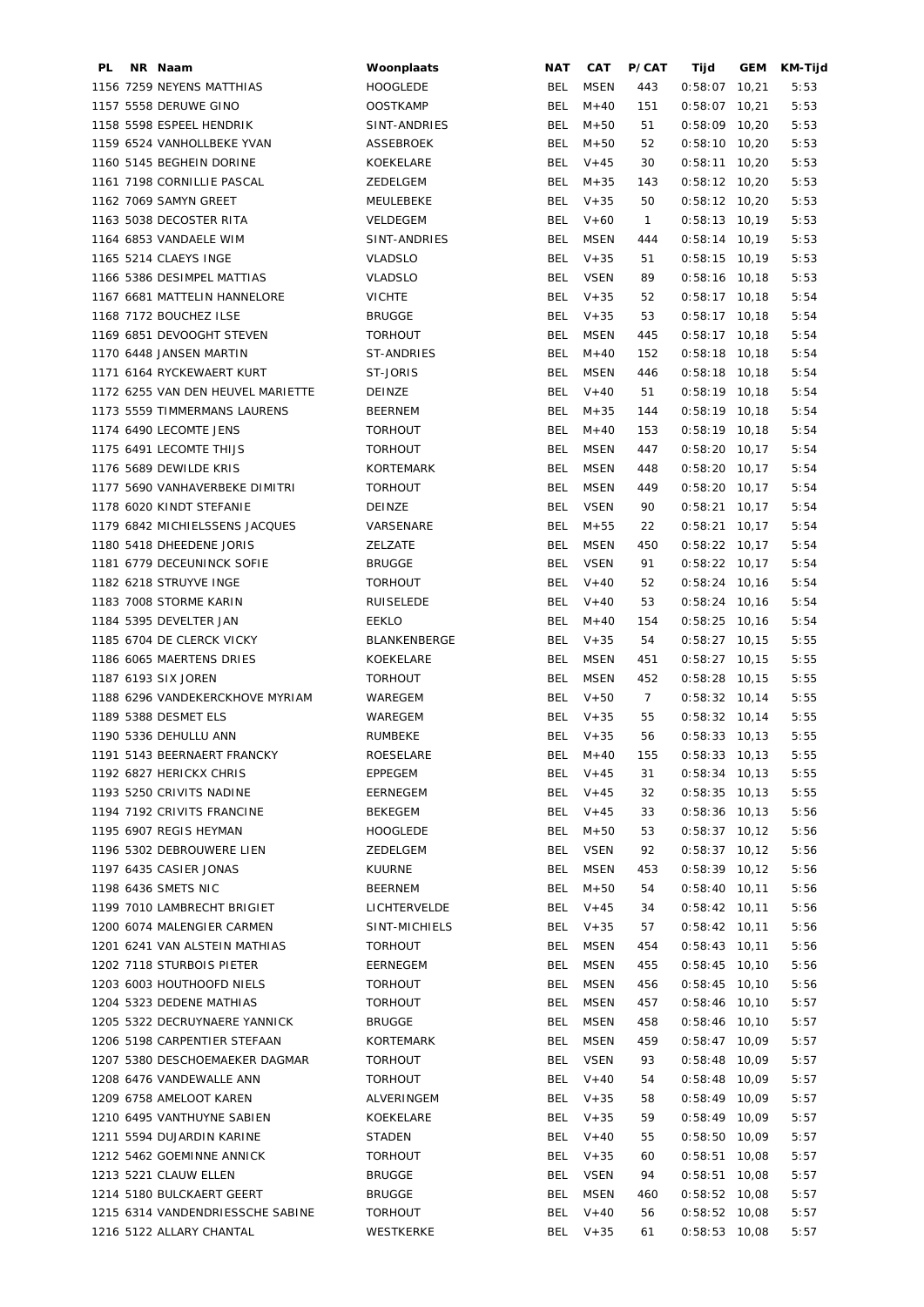| PL | NR Naam                           | Woonplaats          | NAT        | CAT         | P/CAT | Tijd            | GEM  | KM-Tijd |
|----|-----------------------------------|---------------------|------------|-------------|-------|-----------------|------|---------|
|    | 1217 6807 MAEGERMAN PATSY         | <b>ICHTEGEM</b>     | BEL        | $V + 35$    | 62    | $0:58:53$ 10,08 |      | 5:57    |
|    | 1218 5110 DE TURCK KRISTA         | <b>KOKSIJDE</b>     | <b>BEL</b> | $V + 40$    | 57    | $0:58:55$ 10,07 |      | 5:57    |
|    | 1219 6656 LIEVENS PIETER          | <b>TORHOUT</b>      | <b>BEL</b> | MSEN        | 461   | $0:58:56$ 10,07 |      | 5:58    |
|    | 1220 5584 DEPRÉ FILIP             | MIDDELKERKE         | <b>BEL</b> | $M + 40$    | 156   | $0:58:58$ 10,06 |      | 5:58    |
|    | 1221 7201 LAMAIRE JOACHIM         | <b>TORHOUT</b>      | BEL        | <b>MSEN</b> | 462   | $0:58:58$ 10,06 |      | 5:58    |
|    | 1222 6674 VANCOMPERNOLLE KRISTIEN | <b>BEERNEM</b>      | BEL        | $V + 40$    | 58    | $0:58:59$ 10,06 |      | 5:58    |
|    | 1223 5585 DEPRÉ BERT              | <b>SLIJPE</b>       | <b>BEL</b> | <b>MSEN</b> | 463   | $0:59:00$ 10,06 |      | 5:58    |
|    | 1224 7049 GHESQUIERE JUDITH       | <b>TORHOUT</b>      | <b>BEL</b> | <b>VSEN</b> | 95    | $0:59:00$ 10,06 |      | 5:58    |
|    | 1225 7050 GHESQUIRE NOEL          | <b>TORHOUT</b>      | <b>BEL</b> | $M + 60$    | 13    | $0:59:00$ 10,06 |      | 5:58    |
|    | 1226 6459 DESOPPER WIM            | <b>TORHOUT</b>      | <b>BEL</b> | <b>MSEN</b> | 464   | $0:59:01$ 10,05 |      | 5:58    |
|    |                                   |                     | <b>BEL</b> |             |       |                 |      |         |
|    | 1227 6484 DEBACKERE CINDY         | <b>KUURNE</b>       |            | <b>VSEN</b> | 96    | $0:59:01$ 10,05 |      | 5:58    |
|    | 1228 5062 DECLERCK PIERETTE       | <b>BRUGGE</b>       | <b>BEL</b> | $V + 45$    | 35    | $0:59:01$ 10,05 |      | 5:58    |
|    | 1229 5629 DERUDDER ANNICK         | <b>SIJSELE</b>      | BEL        | $V + 35$    | 63    | $0:59:02$ 10,05 |      | 5:58    |
|    | 1230 5628 DE LANGE KURT           | EEKLO               | <b>BEL</b> | $M + 35$    | 145   | $0:59:03$ 10,05 |      | 5:58    |
|    | 1231 6885 LANCEL EDDY             | <b>LOPPEM</b>       | <b>BEL</b> | $M + 40$    | 157   | $0:59:03$ 10,05 |      | 5:58    |
|    | 1232 5491 HIROUX ANN              | OOSTNIEUWKERKE      | BEL        | $V + 35$    | 64    | $0:59:03$ 10,05 |      | 5:58    |
|    | 1233 5087 RASPOET WIM             | <b>BRUGGE</b>       | BEL        | $M + 35$    | 146   | $0:59:06$ 10,04 |      | 5:59    |
|    | 1234 6372 VERGOTE ANN             | <b>LEKE</b>         | BEL        | $V + 35$    | 65    | $0:59:07$ 10,04 |      | 5:59    |
|    | 1235 5297 DEBACKERE MARLEEN       | KOEKELARE           | BEL        | $V + 45$    | 36    | $0:59:08$ 10,03 |      | 5:59    |
|    | 1236 5295 DE WITTE GRETA          | ROESELARE           | BEL        | $V + 50$    | 8     | $0:59:10$ 10,03 |      | 5:59    |
|    | 1237 6873 MISPELON LIES           | KOEKELARE           | BEL        | <b>VSEN</b> | 97    | $0:59:11$ 10,03 |      | 5:59    |
|    | 1238 5582 BULCKE KRISTINE         | <b>BEERST</b>       | <b>BEL</b> | $V + 40$    | 59    | $0:59:12$ 10,02 |      | 5:59    |
|    | 1239 6426 WYDOOGHE WILFRIED       | <b>TORHOUT</b>      | BEL        | $M + 60$    | 14    | $0:59:13$ 10,02 |      | 5:59    |
|    | 1240 5665 VERBEKE MARLEEN         | <b>SIJSELE</b>      | BEL        | $V + 50$    | 9     | $0:59:15$ 10,02 |      | 5:59    |
|    | 1241 7205 DEPRINCE SIEN           | <b>ICHTEGEM</b>     | BEL        | VSEN        | 98    | $0:59:15$ 10,02 |      | 5:59    |
|    | 1242 5564 VOLLENS NADINE          | <b>INGELMUNSTER</b> | BEL        | $V + 45$    | 37    | $0:59:16$ 10,01 |      | 6:00    |
|    | 1243 7204 VANDECASTEELE FEMKE     | <b>ICHTEGEM</b>     | BEL        | <b>VSEN</b> | 99    | $0:59:16$ 10,01 |      | 6:00    |
|    | 1244 6777 VERSCHELOTE KATRIEN     | <b>INGELMUNSTER</b> | BEL        | $V + 45$    | 38    | $0:59:17$ 10,01 |      | 6:00    |
|    | 1245 6639 DEVOS WOUTER            | <b>TORHOUT</b>      | BEL        | <b>MSEN</b> | 465   | $0:59:17$ 10,01 |      | 6:00    |
|    | 1246 5291 DE SMET DOMINIQUE       | <b>GULLEGEM</b>     | BEL        | $V + 40$    | 60    | $0:59:18$ 10,01 |      | 6:00    |
|    | 1247 5309 DECAVELE KOEN           | <b>GULLEGEM</b>     | <b>BEL</b> | $M + 45$    | 108   | $0:59:19$ 10,00 |      | 6:00    |
|    | 1248 6161 ROTTY KATRIEN           | GENT                | <b>BEL</b> | <b>VSEN</b> | 100   | $0:59:20$ 10,00 |      | 6:00    |
|    | 1249 6092 MOENAERT SEBASTIAAN     | <b>TORHOUT</b>      | <b>BEL</b> | <b>MSEN</b> | 466   | $0:59:20$ 10,00 |      | 6:00    |
|    | 1250 7214 DECAN TOMMY             | <b>TORHOUT</b>      | BEL        | MSEN        | 467   | $0:59:21$ 10,00 |      | 6:00    |
|    | 1251 7090 VANDERHELST TOM         | LENDELEDE           | <b>BEL</b> | $M + 35$    | 147   | $0:59:22$ 10,00 |      | 6:00    |
|    | 1252 6709 BAERT TONI              | KOEKELARE           | BEL        | $M + 35$    | 148   | $0:59:23$ 9,99  |      | 6:00    |
|    | 1253 6799 BOEDIS JORIS            | EERNEGEM            | BEL        | M+40        | 158   | 0:59:24         | 9,99 | 6:00    |
|    | 1254 5421 D'HONDT HERVÉ           | <b>TORHOUT</b>      | <b>BEL</b> | $M + 40$    | 159   | 0:59:24         | 9,99 | 6:00    |
|    | 1255 6529 GHYOOT LYNN             | <b>TORHOUT</b>      | <b>BEL</b> | <b>VSEN</b> | 101   | 0:59:24         | 9,99 | 6:00    |
|    | 1256 6528 GHYOOT PATRICK          | <b>TORHOUT</b>      | <b>BEL</b> | $M + 45$    | 109   | 0:59:25         | 9,99 | 6:00    |
|    | 1257 5251 CUYLLE KATRIEN          | <b>TORHOUT</b>      | BEL        | $V + 45$    | 39    | 0:59:27         | 9,98 | 6:01    |
|    | 1258 5376 DESAEVER LEEN           | <b>DIKSMUIDE</b>    | <b>BEL</b> | VSEN        | 102   | 0:59:28         | 9,98 | 6:01    |
|    | 1259 6433 WALLICAN MARC           | ROESELARE           | <b>BEL</b> | $M + 35$    | 149   | 0:59:29         | 9,98 | 6:01    |
|    |                                   |                     |            |             |       |                 |      |         |
|    | 1260 6659 SPEGELAERE JAN          | HANSBEKE            | BEL        | $M + 50$    | 55    | 0:59:29         | 9,98 | 6:01    |
|    | 1261 5465 GOETHALS KATRIEN        | <b>BEERNEM</b>      | BEL        | $V + 35$    | 66    | 0:59:36         | 9,96 | 6:02    |
|    | 1262 6265 VAN SPEYBROECK KARIN    | BEERNEM             | BEL        | $V + 45$    | 40    | 0:59:37         | 9,95 | 6:02    |
|    | 1263 5450 GELDHOF FAY             | PERVIJZE            | BEL        | VSEN        | 103   | 0:59:37         | 9,95 | 6:02    |
|    | 1264 7269 DEBEL JOS               | ZWEVEGEM            | <b>BEL</b> | $M + 50$    | 56    | 0:59:41         | 9,94 | 6:02    |
|    | 1265 5262 DE CLERCK MARIE         | WEVELGEM            | <b>BEL</b> | <b>VSEN</b> | 104   | 0:59:43         | 9,94 | 6:02    |
|    | 1266 6440 VERKINDEREN DIRK        | KORTEMARK           | <b>BEL</b> | $M + 40$    | 160   | 0:59:43         | 9,94 | 6:02    |
|    | 1267 5070 CALANT FRANCINE         | <b>OOSTKAMP</b>     | <b>BEL</b> | $M + 50$    | 57    | 0:59:43         | 9,94 | 6:02    |
|    | 1268 5677 MOENAERT NIELS          | <b>TORHOUT</b>      | <b>BEL</b> | <b>MSEN</b> | 468   | 0:59:44         | 9,93 | 6:02    |
|    | 1269 5674 DECLERCK THOMAS         | <b>TORHOUT</b>      | <b>BEL</b> | <b>MSEN</b> | 469   | 0:59:48         | 9,92 | 6:03    |
|    | 1270 6816 STEEN MANDY             | KORTEMARK           | <b>BEL</b> | <b>VSEN</b> | 105   | 0:59:48         | 9,92 | 6:03    |
|    | 1271 5650 VANDENBROUCKE HILDE     | <b>IEPER</b>        | <b>BEL</b> | $V + 40$    | 61    | 0:59:49         | 9,92 | 6:03    |
|    | 1272 5166 BOSTOEN LYNN            | MOORSLEDE           | BEL        | <b>VSEN</b> | 106   | 0:59:49         | 9,92 | 6:03    |
|    | 1273 6509 CORTVRIENDT VICKY       | <b>TORHOUT</b>      | <b>BEL</b> | <b>VSEN</b> | 107   | 0:59:50         | 9,92 | 6:03    |
|    | 1274 6157 ROMMELAERE GEERT        | <b>RUDDERVOORDE</b> | <b>BEL</b> | $M + 45$    | 110   | 0:59:50         | 9,92 | 6:03    |
|    | 1275 6358 VANTHOURNOUT MARIAN     | AARTRIJKE           | <b>BEL</b> | <b>VSEN</b> | 108   | 0:59:51         | 9,91 | 6:03    |
|    | 1276 6602 HELDERWEIRT FRANCINE    | AARTRIJKE           | <b>BEL</b> | $V + 45$    | 41    | 0:59:52         | 9,91 | 6:03    |
|    | 1277 5670 NOTREDAME ANNELIEN      | OOSTDUINKERKE       | <b>BEL</b> | <b>VSEN</b> | 109   | 0:59:53         | 9,91 | 6:03    |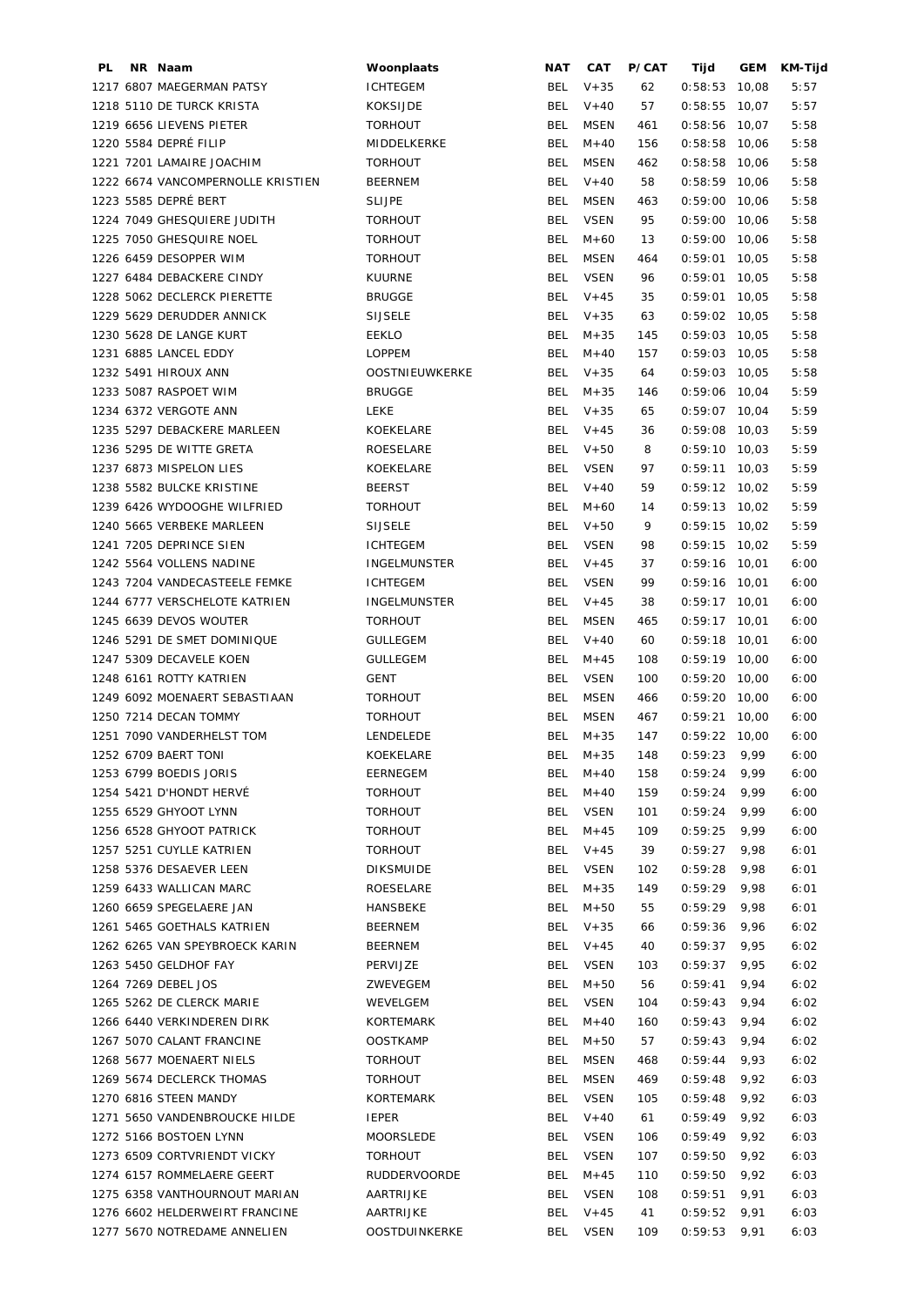| PL        | NR Naam                          | Woonplaats          | <b>NAT</b>        | <b>CAT</b>  | P/CAT          | Tijd           | <b>GEM</b> | KM-Tijd |
|-----------|----------------------------------|---------------------|-------------------|-------------|----------------|----------------|------------|---------|
|           | 1278 5673 BAUDEN NICOLAS         | <b>IEPER</b>        | <b>BEL</b>        | <b>MSEN</b> | 470            | 0:59:53        | 9,91       | 6:03    |
|           | 1279 5623 WILLEMS                | <b>SIJSELE</b>      | BEL               | $V + 45$    | 42             | 0:59:53        | 9,91       | 6:03    |
|           | 1280 5624 WILLEMS GEERT          | <b>SIJSELE</b>      | BEL               | $M + 45$    | 111            | 0:59:53        | 9,91       | 6:03    |
|           | 1281 6612 DEMEULENAERE NELE      | <b>TORHOUT</b>      | BEL               | $V + 35$    | 67             | 0:59:54        | 9,91       | 6:03    |
|           | 1282 5050 ANDRIES FILIP          | <b>TORHOUT</b>      | BEL               | $M + 35$    | 150            | 0:59:56        | 9,90       | 6:04    |
|           | 1283 5467 GOETHALS MARTINE       | <b>RUDDERVOORDE</b> | BEL               | $V + 45$    | 43             | 0:59:56        | 9,90       | 6:04    |
|           | 1284 6124 PIETERS STEFAN         | <b>GISTEL</b>       | <b>BEL</b>        | $M + 45$    | 112            | 0:59:56        | 9,90       | 6:04    |
|           | 1285 6839 HOLLEVOET CHRIST       | ZWEVEZELE           | <b>BEL</b>        | $M + 35$    | 151            | 1:00:01        | 9,89       | 6:04    |
|           | 1286 6840 WITTOUCK IDRIS         | ARDOOIE             | <b>BEL</b>        | $M + 35$    | 152            | 1:00:01        | 9,89       | 6:04    |
|           | 1287 6489 MARC VAN DAELE         | <b>TORHOUT</b>      | <b>BEL</b>        | $M + 50$    | 58             | 1:00:02        | 9,88       | 6:04    |
|           | 1288 5480 HALSBERGHE RUBEN       | SINT-MICHIELS       | <b>BEL</b>        | <b>MSEN</b> | 471            | 1:00:03        | 9,88       | 6:04    |
|           | 1289 7180 LAUREYS KATRIEN        | SINT-KRUIS          | BEL               | <b>VSEN</b> | 110            | 1:00:03        | 9,88       | 6:04    |
|           | 1290 6288 VANDAMME MARLEEN       | ZEDELGEM            | <b>BEL</b>        | <b>VSEN</b> | 111            | 1:00:03        | 9,88       | 6:04    |
|           | 1291 7033 DEBUSSCHERE ELLEN      | GENT                | BEL               | <b>VSEN</b> | 112            | 1:00:05        | 9,88       | 6:05    |
|           | 1292 5490 HINDRYCKX ILSE         | KEIEM               | BEL               | <b>VSEN</b> | 113            | 1:00:05        | 9,88       | 6:05    |
|           | 1293 5056 VIAENE LINDA           | <b>ICHTEGEM</b>     | BEL               | $V + 40$    | 62             | 1:00:06        | 9,87       | 6:05    |
|           | 1294 5579 D'HOORE VERA           | ZEDELGEM            | BEL               | $V + 45$    | 44             | 1:00:06        | 9,87       | 6:05    |
|           | 1295 7191 JONCKHEERE PATRICK     | EERNEGEM            | BEL               | $M + 45$    | 113            | 1:00:07        | 9,87       | 6:05    |
|           | 1296 5219 CLARYS KURT            | <b>OOSTKAMP</b>     | BEL               | $M + 40$    | 161            | 1:00:07        | 9,87       | 6:05    |
|           | 1297 5578 VANMARIS MARLEEN       | <b>HEULE</b>        | BEL               | $V + 35$    | 68             | 1:00:07        | 9,87       | 6:05    |
|           | 1298 6508 CALLEWAERT KENNETH     | <b>TORHOUT</b>      | BEL               | <b>MSEN</b> | 472            | 1:00:08        | 9,87       | 6:05    |
|           | 1299 6393 VERMEERSCH MAXIM       | <b>KORTEMARK</b>    | BEL               | <b>MSEN</b> | 473            | 1:00:08        | 9,87       | 6:05    |
|           | 1300 5290 DE SMEDT STEVEN        | <b>RUDDERVOORDE</b> | <b>BEL</b>        | <b>MSEN</b> | 474            | 1:00:09        | 9,87       | 6:05    |
|           |                                  |                     |                   |             |                |                |            |         |
|           | 1301 5182 BULCKE SIGRID          | PERVIJZE            | BEL<br><b>BEL</b> | $V + 40$    | 63             | 1:00:11        | 9,86       | 6:05    |
|           | 1302 7032 PATTYN ROB             | <b>TORHOUT</b>      |                   | <b>MSEN</b> | 475            | 1:00:12        | 9,86       | 6:05    |
|           | 1303 7267 MAES LIEN              | AARTRIJKE           | <b>BEL</b>        | <b>VSEN</b> | 114            | 1:00:12        | 9,86       | 6:05    |
| 1304 5517 |                                  |                     | BEL               | <b>MSEN</b> | 476            | 1:00:14        | 9,85       | 6:05    |
| 1305 5516 |                                  |                     | BEL               | <b>MSEN</b> | 477            | 1:00:14        | 9,85       | 6:05    |
|           | 1306 6569 DUMAREY LOUIS          | <b>TORHOUT</b>      | BEL               | <b>MSEN</b> | 478            | 1:00:15        | 9,85       | 6:06    |
|           | 1307 6284 VANDAELE MIA           | <b>VLADSLO</b>      | <b>BEL</b>        | $V + 35$    | 69             | 1:00:15        | 9,85       | 6:06    |
|           | 1308 6202 SOETE PATRICK          | KOEKELARE           | <b>BEL</b>        | $M + 40$    | 162            | 1:00:16        | 9,85       | 6:06    |
|           | 1309 6585 PIETERS VICKY          | <b>HOUTHULST</b>    | BEL               | <b>VSEN</b> | 115            | 1:00:20        | 9,84       | 6:06    |
|           | 1310 7091 DETURCK IVAN           | ROESELARE           | <b>BEL</b>        | $M + 40$    | 163            | 1:00:21        | 9,83       | 6:06    |
|           | 1311 6342 VANHOUTTE PETER        | VARSENARE           | BEL               | $M + 35$    | 153            | 1:00:22        | 9,83       | 6:06    |
|           | 1312 5429 DUFOUR FILIP           | VARSENARE           | BEL               | $M + 40$    | 164            | 1:00:24        | 9,82       | 6:06    |
|           | 1313 5359 DENOLF KRISTIEN        | RUDDERVOORDE        |                   | BEL V+45    | 45             | $1:00:25$ 9,82 |            | 6:07    |
|           | 1314 7209 BOONE LUC              | RUDDERVOORDE        |                   | BEL M+40    | 165            | $1:00:27$ 9,82 |            | 6:07    |
|           | 1315 5246 COUDRON CARLA          | <b>TORHOUT</b>      |                   | BEL V+35    | 70             | 1:00:28        | 9,81       | 6:07    |
|           | 1316 6437 LIEVROUW LIEVEN        | MARKE               |                   | BEL V+50    | 10             | 1:00:28        | 9,81       | 6:07    |
|           | 1317 6374 VERGOTE MIEKE          | WINGENE             |                   | BEL V+35    | 71             | 1:00:28        | 9,81       | 6:07    |
|           | 1318 5175 BRENGMAN ANN           | WINGENE             |                   | BEL V+35    | 72             | 1:00:29        | 9,81       | 6:07    |
|           | 1319 6662 DELANGHE KATRIEN       | <b>TORHOUT</b>      |                   | BEL V+45    | 46             | 1:00:29        | 9,81       | 6:07    |
|           | 1320 7229 DEPUYDT JAN            | KORTEMARK           | BEL               | M+40        | 166            | $1:00:32$ 9,80 |            | 6:07    |
|           | 1321 6338 VANHEGEN PATRICK       | BEKEGEM             | BEL               | $M+40$      | 167            | $1:00:35$ 9,79 |            | 6:08    |
|           | 1322 6349 VANPOUCKE INGE         | VARSENARE           | BEL               | $V + 40$    | 64             | 1:00:36        | 9,79       | 6:08    |
|           | 1323 5220 CLAUS JETTY            | <b>DIKSMUIDE</b>    | BEL               | VSEN        | 116            | 1:00:36        | 9,79       | 6:08    |
|           | 1324 5280 DE PLANCKE MARIE-PAULE | VARSENARE           | BEL               | $V + 45$    | 47             | 1:00:36        | 9,79       | 6:08    |
|           | 1325 6769 VANDEKINDEREN HELEEN   | <b>TORHOUT</b>      | BEL               | <b>VSEN</b> | 117            | 1:00:38        | 9,79       | 6:08    |
|           | 1326 6586 DECOSTER TANIA         | <b>HOUTHULST</b>    |                   | BEL V+35    | 73             | 1:00:38        | 9,79       | 6:08    |
|           | 1327 6320 VANDERMEULEN CAROLINE  | KORTEMARK           |                   | BEL V+35    | 74             | 1:00:39        | 9,78       | 6:08    |
|           | 1328 6780 DE GRAVE JOHAN         | GISTEL              | BEL               | $M + 40$    | 168            | 1:00:39        | 9,78       | 6:08    |
|           | 1329 6611 DEGRANDE GWENNY        | <b>TORHOUT</b>      |                   | BEL V+35    | 75             | 1:00:40        | 9,78       | 6:08    |
|           | 1330 5443 FIERENS ROGER          | KOKSIJDE            | BEL               | $M + 60$    | 15             | 1:00:41        | 9,78       | 6:08    |
|           | 1331 6021 KNAEPEN CHRISTA        | KOKSIJDE            | BEL               | $V + 60$    | $\overline{2}$ | 1:00:42        | 9,78       | 6:08    |
|           | 1332 6410 VICTOR VÉRONIQUE       | <b>RUDDERVOORDE</b> | BEL               | VSEN        | 118            | 1:00:43        | 9,77       | 6:08    |
|           | 1333 6234 T'JONCK GWENNY         | ICHTEGEM            | BEL               | VSEN        | 119            | 1:00:44        | 9,77       | 6:08    |
|           | 1334 5224 COBBAERT HEIN          | <b>KRUISHOUTEM</b>  | BEL               | MSEN        | 479            | 1:00:45        | 9,77       | 6:09    |
|           | 1335 6570 THEUNINCK SABINE       | <b>TORHOUT</b>      | BEL               | $V + 35$    | 76             | 1:00:47        | 9,76       | 6:09    |
|           | 1336 6475 VERBRUGGHE SHANA       | <b>TORHOUT</b>      | BEL               | VSEN        | 120            | 1:00:48        | 9,76       | 6:09    |
|           | 1337 6019 KINDS ANNELORE         | <b>NOKERE</b>       | BEL               | VSEN        | 121            | $1:00:52$ 9,75 |            | 6:09    |
|           | 1338 6152 ROELS KATRIEN          | VARSENARE           | BEL               | $V + 40$    | 65             | 1:00:52        | 9,75       | 6:09    |
|           |                                  |                     |                   |             |                |                |            |         |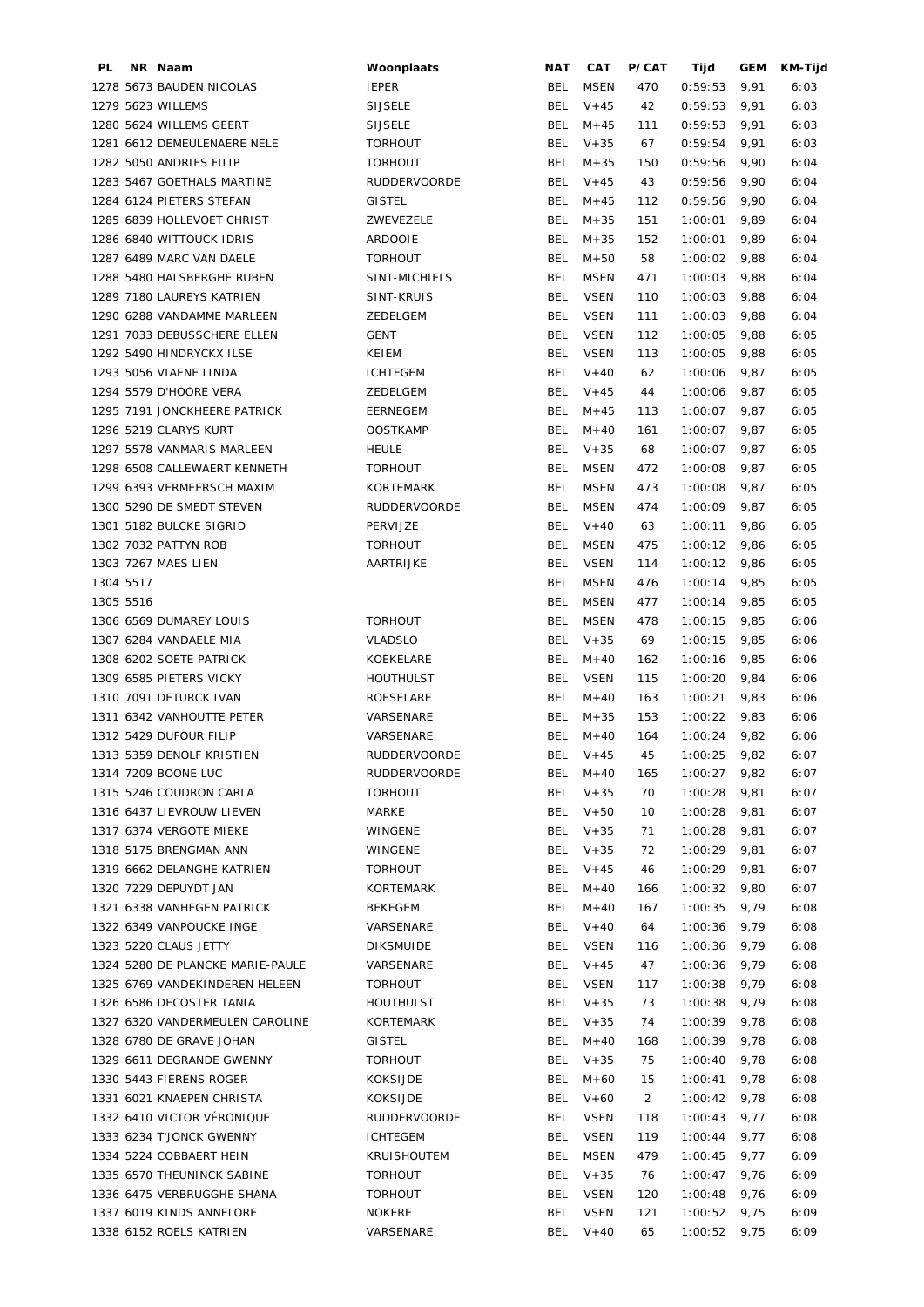| PL | NR Naam                         | Woonplaats             | NAT        | CAT          | P/CAT | Tijd           | GEM  | KM-Tijd |
|----|---------------------------------|------------------------|------------|--------------|-------|----------------|------|---------|
|    | 1339 6017 KERCKHOVE KATRIEN     | VARSENARE              | BEL        | $V + 40$     | 66    | 1:00:57        | 9,74 | 6:10    |
|    | 1340 5292 DE VLIEGHER MARIJKE   | <b>JABBEKE</b>         | BEL        | $V + 45$     | 48    | 1:00:58        | 9,73 | 6:10    |
|    | 1341 5176 BRUTIN TOM            | GENT                   | <b>BEL</b> | MSEN         | 480   | 1:00:58        | 9,73 | 6:10    |
|    | 1342 5259 DE BOCK JOSEFIEN      | <b>BRUGGE</b>          | <b>BEL</b> | <b>VSEN</b>  | 122   | 1:00:59        | 9,73 | 6:10    |
|    | 1343 6828 VANNESTE SANDRA       | ZEDELGEM               | BEL        | $V + 35$     | 77    | 1:00:59        | 9,73 | 6:10    |
|    | 1344 5437 ELEGHEER KRIS         | NIEUWKERKEN-WAAS       | <b>BEL</b> | MSEN         | 481   | 1:00:59        | 9,73 | 6:10    |
|    | 1345 5357 DEMUYT JOHAN          | <b>OOSTENDE</b>        | <b>BEL</b> | $M + 45$     | 114   | 1:01:00        | 9,73 | 6:10    |
|    | 1346 6534 SAMYN LUC             | ROESELARE              | BEL        | $M + 65$     | 5     | 1:01:00        | 9,73 | 6:10    |
|    | 1347 6706 PLATTEAU GERDA        | <b>INGELMUNSTER</b>    | BEL        | $V + 50$     | 11    | 1:01:00        | 9,73 | 6:10    |
|    | 1348 6707 BOGAERT ANN           | <b>IZEGEM</b>          | BEL        | $V + 40$     | 67    | 1:01:02        | 9,72 | 6:10    |
|    | 1349 6729 VANNIEUWENHUYSE MARE  | ZARREN                 | BEL        | $M + 45$     | 115   | 1:01:14        | 9,69 | 6:11    |
|    | 1350 6861 VANLERBERGHE HEIDI    | ROESELARE              | BEL        | $V + 35$     | 78    | 1:01:16        | 9,69 | 6:12    |
|    | 1351 6860 GOETHALS KAAT         | ROESELARE              |            | BEL V+35     | 79    | 1:01:17        | 9,68 | 6:12    |
|    | 1352 6859 LIEVENS SOPHIA        | ROESELARE              | BEL        | $V + 35$     | 80    | 1:01:17        | 9,68 | 6:12    |
|    | 1353 6089 MICHELS JEANNY        | <b>TILBURG</b>         |            | $NED$ $V+45$ | 49    | 1:01:18        | 9,68 | 6:12    |
|    | 1354 7059 BEECKMAN ISABELLE     | <b>TEMSE</b>           | BEL        | $V + 40$     | 68    | 1:01:21        | 9,67 | 6:12    |
|    | 1355 5184 BULTYNCK LISA         | <b>BRUGE</b>           | <b>BEL</b> |              |       | 1:01:21        |      |         |
|    |                                 |                        |            | <b>VSEN</b>  | 123   |                | 9,67 | 6:12    |
|    | 1356 6694 MYLLE ASTRID          | <b>EERNEGEM</b>        | <b>BEL</b> | <b>VSEN</b>  | 124   | 1:01:22        | 9,67 | 6:12    |
|    | 1357 6559 BEUN SASKIA           | <b>DRONGEN</b>         | BEL        | $V + 35$     | 81    | 1:01:22        | 9,67 | 6:12    |
|    | 1358 6696 MYLLE SIEBERT         | <b>EERNEGEM</b>        | BEL        | MSEN         | 482   | 1:01:22        | 9,67 | 6:12    |
|    | 1359 6697 MYLLE ERWIN           | EERNEGEM               | BEL        | $M + 35$     | 154   | 1:01:23        | 9,67 | 6:12    |
|    | 1360 5013 DEFEVERE ANN          | <b>TORHOUT</b>         | BEL        | $V + 40$     | 69    | 1:01:23        | 9,67 | 6:12    |
|    | 1361 5240 CORNELUS DELPHINE     | <b>ICHTEGEM</b>        | <b>BEL</b> | <b>VSEN</b>  | 125   | 1:01:24        | 9,66 | 6:12    |
|    | 1362 5206 CHAMON ILSE           | <b>KOKSIJDE</b>        | BEL        | <b>VSEN</b>  | 126   | 1:01:24        | 9,66 | 6:12    |
|    | 1363 5306 DEBRUYNE LIEVE        | <b>KOKSIJDE</b>        | <b>BEL</b> | <b>VSEN</b>  | 127   | 1:01:24        | 9,66 | 6:12    |
|    | 1364 6120 PIETERS ASTRID        | <b>GISTEL</b>          | <b>BEL</b> | <b>VSEN</b>  | 128   | 1:01:25        | 9,66 | 6:13    |
|    | 1365 5227 COKELAERE JOKE        | <b>KOKSIJDE</b>        | <b>BEL</b> | <b>VSEN</b>  | 129   | 1:01:25        | 9,66 | 6:13    |
|    | 1366 5455 GEVAERT FRANKA        | <b>VEURNE</b>          | <b>BEL</b> | $V + 35$     | 82    | 1:01:25        | 9,66 | 6:13    |
|    | 1367 7134 DEPRE SABINE          | EERNEGEM               | BEL        | $V + 40$     | 70    | 1:01:26        | 9,66 | 6:13    |
|    | 1368 5313 DECOCK DIMITRI        | VELDEGEM               | BEL        | MSEN         | 483   | 1:01:26        | 9,66 | 6:13    |
|    | 1369 7210 BULCKE CARINE         | KOEKELARE              | <b>BEL</b> | $V + 50$     | 12    | 1:01:27        | 9,66 | 6:13    |
|    | 1370 7211 BOLLE SANDRA          | KOEKELARE              | BEL        | <b>VSEN</b>  | 130   | 1:01:27        | 9,66 | 6:13    |
|    | 1371 5365 DEPUYDT MONIQUE       | <b>BEKEGEM</b>         | BEL        | $V + 45$     | 50    | 1:01:33        | 9,64 | 6:13    |
|    | 1372 6285 VANDAMME BENNY        | ZEDELGEM               | BEL        | $M + 45$     | 116   | 1:01:34        | 9,64 | 6:14    |
|    | 1373 5618 VANDER BEKEN MARIJKE  | <b>DADIZELE</b>        |            | BEL $V+45$   | 51    | 1:01:37        | 9,63 | 6:14    |
|    | 1374 6692 DEFRAEYE CHRISTINE    | <b>GISTEL</b>          |            | BEL V+50     | 13    | $1:01:37$ 9,63 |      | 6:14    |
|    | 1375 6675 RYCKAERT CARINA       | <b>HOUTHULST</b>       |            | BEL V+40     | 71    | $1:01:38$ 9,63 |      | 6:14    |
|    | 1376 6595 TRAEN MARTINE         | OUDENBURG              | BEL        | $V + 40$     | 72    | 1:01:38        | 9,63 | 6:14    |
|    | 1377 6421 WEINBERG KENT         | <b>SKØRPRING</b>       | DEN        | M+60         | 16    | $1:01:39$ 9,63 |      | 6:14    |
|    | 1378 7088 DEVRIENDT ELS         | EERNEGEM               | BEL        | VSEN         | 131   | $1:01:39$ 9,63 |      | 6:14    |
|    | 1379 5639 CROMBEZ ANN           | TORHOUT                | BEL        | VSEN         | 132   | $1:01:40$ 9,62 |      | 6:14    |
|    | 1380 6876 COCKHUYT STEFANIE     | <b>OOSTKAMP</b>        |            | BEL V+35     | 83    | $1:01:40$ 9,62 |      | 6:14    |
|    | 1381 6306 VANDENBERGHE THOMAS   | WOUMEN                 | BEL        | <b>MSEN</b>  | 484   | $1:01:40$ 9,62 |      | 6:14    |
|    | 1382 6040 LEFEVERE KAREN        | LANGEMARK              | BEL        | VSEN         | 133   | $1:01:41$ 9,62 |      | 6:14    |
|    | 1383 5266 DE FAUW KRISTIE       | VELDEGEM               | BEL        | <b>VSEN</b>  | 134   | 1:01:41        | 9,62 | 6:14    |
|    |                                 |                        |            |              |       |                |      |         |
|    | 1384 6125 PINTELON SOFIE        | WAARDAMME              | BEL        | VSEN         | 135   | $1:01:42$ 9,62 |      | 6:14    |
|    | 1385 6636 WITTEVRONGEL LAURENZO | <b>TORHOUT</b>         | BEL        | MSEN         | 485   | $1:01:42$ 9,62 |      | 6:14    |
|    | 1386 6635 DHEEUWS SANDER        | <b>TORHOUT</b>         | BEL        | <b>MSEN</b>  | 486   | $1:01:42$ 9,62 |      | 6:14    |
|    | 1387 7002 VERHOYE FEMKE         | <b>TORHOUT</b>         | BEL        | VSEN         | 136   | $1:01:43$ 9,61 |      | 6:14    |
|    | 1388 6398 VERMOOTE CONNY        | VARSENARE              |            | BEL V+35     | 84    | $1:01:43$ 9,61 |      | 6:14    |
|    | 1389 6016 KERCKENAERE CHRIS     | VARSENARE              | BEL        | $M+40$       | 169   | $1:01:43$ 9,61 |      | 6:14    |
|    | 1390 7083 TOUSSEYN BRIGITTE     | GISTEL                 |            | BEL V+50     | 14    | $1:01:44$ 9,61 |      | 6:15    |
|    | 1391 6076 MANNENS KATLEEN       | <b>VEURNE</b>          |            | BEL V+40     | 73    | $1:01:44$ 9,61 |      | 6:15    |
|    | 1392 5337 DEJAEGHER SIBYLLE     | VEURNE                 |            | BEL V+35     | 85    | $1:01:45$ 9,61 |      | 6:15    |
|    | 1393 5094 VAN VLAENDER GHISLAIN | SLEIDINGE              | BEL        | $M + 55$     | 23    | 1:01:45        | 9,61 | 6:15    |
|    | 1394 6497 DE GROOTE NELE        | TORNAT                 | BEL        | VSEN         | 137   | 1:01:52        | 9,59 | 6:15    |
|    | 1395 7245 DARRAS KOEN           | <b>TORHOUT</b>         | BEL        | <b>MSEN</b>  | 487   | 1:01:52        | 9,59 | 6:15    |
|    | 1396 6032 LASEURE BRIGITTE      | WOESTEN                | BEL        | $V + 35$     | 86    | 1:01:53        | 9,59 | 6:15    |
|    | 1397 6901 PARMENTIER KURT       | WEVELGEM               | BEL        | $M+40$       | 170   | $1:01:58$ 9,58 |      | 6:16    |
|    | 1398 6247 VAN DE KERCKHOVE LUC  | <b>TORHOUT</b>         |            | BEL $M+45$   | 117   | $1:02:00$ 9,57 |      | 6:16    |
|    | 1399 6167 SANDERS MICHAELA      | <b>GLADSTONE DRIVE</b> |            | GBR $V+40$   | 74    | $1:02:00$ 9,57 |      | 6:16    |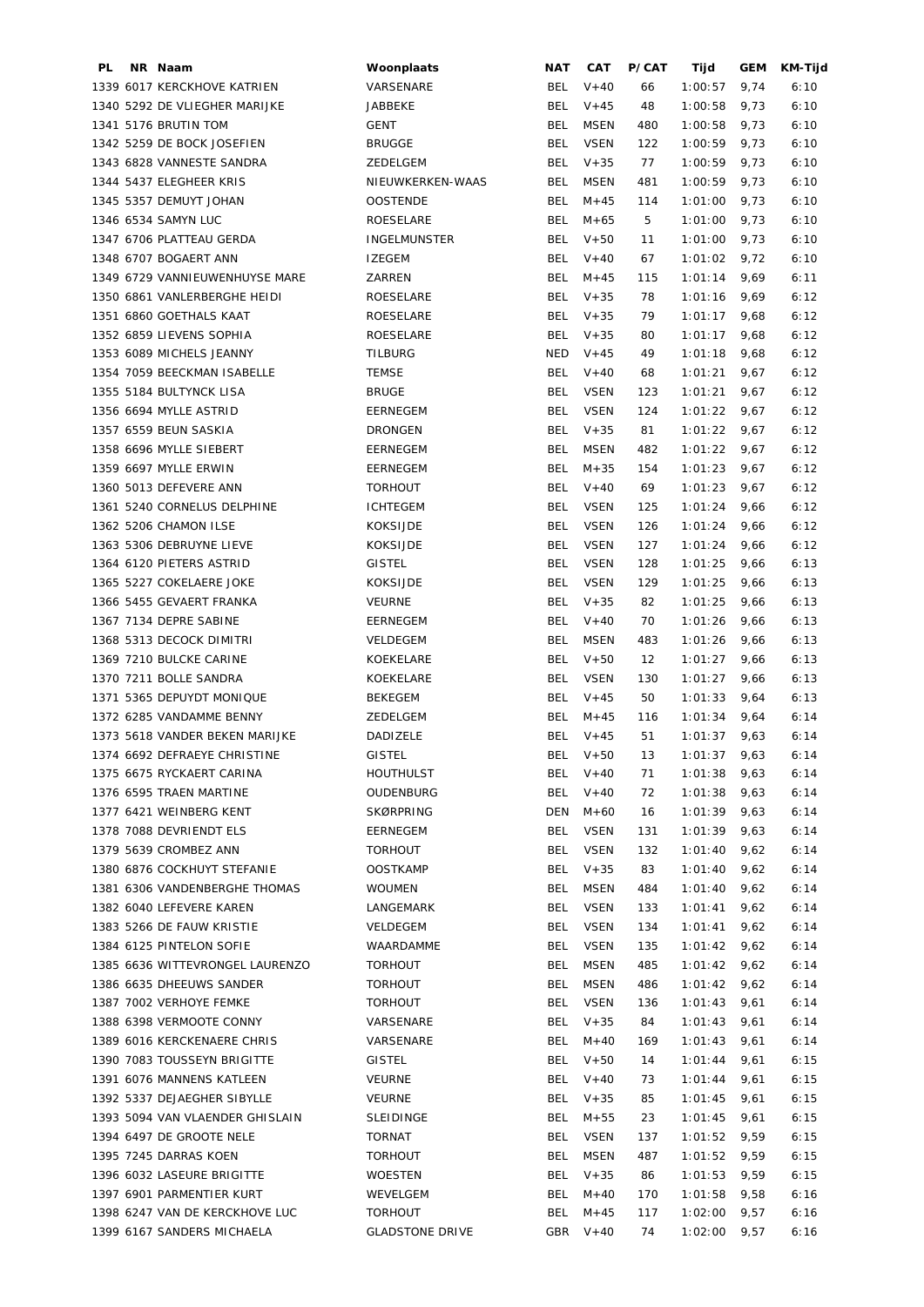| PL | NR Naam                               | Woonplaats              | NAT        | <b>CAT</b>  | P/CAT | Tijd           | GEM  | KM-Tijd |
|----|---------------------------------------|-------------------------|------------|-------------|-------|----------------|------|---------|
|    | 1400 6298 VANDEKERKHOVE NADINE        | HARELBEKE               | BEL        | $V + 45$    | 52    | 1:02:01        | 9,57 | 6:16    |
|    | 1401 5173 BRAET SOFIE                 | <b>ICHTEGEM</b>         | BEL        | $V + 35$    | 87    | 1:02:03        | 9,56 | 6:16    |
|    | 1402 5015 WINNERTZ BERND              | SCHWALMTAL              | GER        | M+65        | 6     | 1:02:05        | 9,56 | 6:17    |
|    | 1403 7228 MASSCHELEN SYLVIE-ANN       | EGEM                    | <b>BEL</b> | <b>VSEN</b> | 138   | 1:02:05        | 9,56 | 6:17    |
|    | 1404 7227 DESENDER MARIEKE            | PITTEM                  | <b>BEL</b> | <b>VSEN</b> | 139   | 1:02:05        | 9,56 | 6:17    |
|    | 1405 5641 CROMBEZ LORE                | <b>TORHOUT</b>          | <b>BEL</b> | <b>VSEN</b> | 140   | 1:02:09        | 9,55 | 6:17    |
|    | 1406 6805 VANDERBEKE CONNY            | LEFFINGE                | <b>BEL</b> | $V + 40$    | 75    | 1:02:09        | 9,55 | 6:17    |
|    | 1407 6770 DEMEULENAERE ANN            | <b>VLADSLO</b>          | BEL        | $V + 35$    | 88    | 1:02:09        | 9,55 | 6:17    |
|    | 1408 6045 LIERMAN BEN                 | <b>BRUGGE</b>           | BEL        | $M + 35$    | 155   | 1:02:10        | 9,55 | 6:17    |
|    | 1409 6775 VANDEN ABEELE KATRIEN       | <b>MERKEM</b>           | BEL        | $V + 40$    | 76    | 1:02:14        | 9,54 | 6:18    |
|    | 1410 5456 GEVAERT SOPHIE              | <b>VEURNE</b>           | BEL        | $V + 35$    | 89    | 1:02:15        | 9,53 | 6:18    |
|    | 1411 6804 D'HOORE VERA                | MIDDELKERKE             | BEL        | $V + 40$    | 77    | 1:02:17        | 9,53 | 6:18    |
|    | 1412 7104 NEYRINCK VEERLA             | <b>TORHOUT</b>          | BEL        | <b>VSEN</b> | 141   | 1:02:18        | 9,52 | 6:18    |
|    | 1413 5583 LOGIER LEEN                 | SINT-PIETERS-KAPELLE    | BEL        | $V + 35$    | 90    | 1:02:20        | 9,52 | 6:18    |
|    | 1414 5132 BAECKELANDT TJORVEN         | AARTRIJKE               | BEL        | MSEN        | 488   | 1:02:20        | 9,52 | 6:18    |
|    | 1415 6192 SIOEN NANCY                 | AARTIJKE                | BEL        | <b>VSEN</b> | 142   | 1:02:23        | 9,51 | 6:18    |
|    | 1416 5619 VANDEVELDE MARTINE          | <b>IEPER</b>            | BEL        | $V + 40$    | 78    | 1:02:23        | 9,51 | 6:18    |
|    | 1417 5616 REYNAERT ANN                | <b>IEPER</b>            | BEL        | $V + 35$    | 91    | 1:02:27        | 9,50 | 6:19    |
|    | 1418 7168 SYS LIES                    | <b>SLIJPE</b>           | BEL        | VSEN        | 143   | 1:02:30        | 9,49 | 6:19    |
|    | 1419 5620 VANRYCKEGHEM HANS           | HERTSBERGE              | BEL        | $M + 45$    | 118   | 1:02:31        | 9,49 | 6:19    |
|    | 1420 6173 SCHAUBROECK MARIE-CHRISTINE | <b>SCHUIFERSKAPELLE</b> | BEL        | $V+50$      | 15    | 1:02:31        | 9,49 | 6:19    |
|    | 1421 5370 DEROO KATLEEN               | TIELT                   |            | BEL $V+35$  | 92    | 1:02:32        | 9,49 | 6:19    |
|    | 1422 5235 CORBANIE MARINKA            | ROESELARE               | BEL        | $V + 35$    | 93    | 1:02:32        | 9,49 | 6:19    |
|    | 1423 6327 VANDEWEGHE BART             | ROESELARE               | BEL        | $M + 40$    | 171   | 1:02:32        | 9,49 | 6:19    |
|    | 1424 5155 BOCXSTAEL INGE              | JABBEKE                 | BEL        | $V + 35$    | 94    | 1:02:33        | 9,49 | 6:19    |
|    | 1425 7155 DEWULF INGE                 | <b>BRUGGE</b>           | <b>BEL</b> | $V + 35$    | 95    | 1:02:35        | 9,48 | 6:20    |
|    | 1426 5601 VERHOUSTRAETE JENS          | <b>HOUTHULST</b>        | <b>BEL</b> | <b>MSEN</b> | 489   | 1:02:35        | 9,48 | 6:20    |
|    | 1427 6466 LOUIS ALLISON               | ROESELARE               | <b>BEL</b> | <b>VSEN</b> | 144   | 1:02:36        | 9,48 | 6:20    |
|    | 1428 7238 WEIS JURGEN                 | OOSTDUINKERKE           | <b>BEL</b> | $M + 40$    | 172   | 1:02:36        | 9,48 | 6:20    |
|    | 1429 6730 SIERENS RONNY               | ROESELARE               | BEL        | $M + 60$    | 17    | 1:02:37        |      | 6:20    |
|    |                                       |                         |            |             |       |                | 9,48 |         |
|    | 1430 7015 CARTEUR KURT                | <b>MOEN</b>             | <b>BEL</b> | $M + 35$    | 156   | 1:02:38        | 9,47 | 6:20    |
|    | 1431 6594 DEBERGH VALERIE             | <b>DIKSMUIDE</b>        | BEL        | <b>VSEN</b> | 145   | 1:02:39        | 9,47 | 6:20    |
|    | 1432 5127 AMEZ MARIE-JOSE             | WAREGEM                 |            | BEL V+55    | 4     | 1:02:41        | 9,47 | 6:20    |
|    | 1433 6311 VANDENDRIESSCHE MYRIAM      | ZWEVEGEM                | BEL        | $V + 45$    | 53    | 1:02:42        | 9,46 | 6:20    |
|    | 1434 5603 VERHAEGHE LINDSAY           | ROESELARE               | BEL        | VSEN        | 146   | $1:02:42$ 9,46 |      | 6:20    |
|    | 1435 5604 BRYSSE BERT                 | KORTRIJK                |            | BEL MSEN    | 490   | $1:02:43$ 9,46 |      | 6:20    |
|    | 1436 6892 BUYSSCHAERT BERT            | KORTRIJK                |            | BEL MSEN    | 491   | $1:02:44$ 9,46 |      | 6:21    |
|    | 1437 6046 LINGIER TANIA               | AARTRIJKE               |            | BEL V+35    | 96    | 1:02:47        | 9,45 | 6:21    |
|    | 1438 5153 BLOMME JEF                  | VELDEGEM                | BEL        | <b>MSEN</b> | 492   | 1:02:53        | 9,44 | 6:21    |
|    | 1439 5312 DECOCK CÉDRIC               | VELDEGEM                | BEL        | <b>MSEN</b> | 493   | 1:02:53        | 9,44 | 6:21    |
|    | 1440 6110 OMMESLAG SARAH              | OEDELEM                 |            | BEL VSEN    | 147   | $1:02:54$ 9,43 |      | 6:22    |
|    | 1441 5286 DE ROEST KATHLEEN           | OEDELEM                 |            | BEL V+40    | 79    | $1:02:55$ 9,43 |      | 6:22    |
|    | 1442 6269 VAN TROOS ANN               | OEDELEM                 |            | BEL $V+45$  | 54    | $1:02:55$ 9,43 |      | 6:22    |
|    | 1443 6325 VANDEWALLE ELS              | STADEN                  |            | BEL V+40    | 80    | $1:02:57$ 9,43 |      | 6:22    |
|    | 1444 6105 BOUCKAERT NELE              | STADEN                  |            | BEL $V+35$  | 97    | 1:02:58        | 9,42 | 6:22    |
|    | 1445 7208 ENGELS PAUL                 | LEMBEKE                 | BEL        | <b>MSEN</b> | 494   | 1:02:59        | 9,42 | 6:22    |
|    | 1446 6293 VANDECASTEELE HEIDI         | <b>TORHOUT</b>          |            | BEL $V+35$  | 98    | $1:02:59$ 9,42 |      | 6:22    |
|    | 1447 5283 DE PUYSSELEYR REIN          | <b>BRUGGE</b>           |            | BEL V+50    | 16    | $1:03:03$ 9,41 |      | 6:23    |
|    | 1448 6144 REUBENS KRISTOF             | ROESELARE               | BEL        | $M + 35$    | 157   | 1:03:04        | 9,41 | 6:23    |
|    | 1449 5661 BALLEGEER HANS              | <b>BRUGGE</b>           | BEL        | <b>MSEN</b> | 495   | 1:03:04        | 9,41 | 6:23    |
|    | 1450 5649 DETAILLEUR HEIDI            | <b>IEPER</b>            |            | BEL $V+35$  | 99    | 1:03:05        | 9,41 | 6:23    |
|    | 1451 5265 DE COSTER MELISSA           | <b>ICHTEGEM</b>         |            | BEL VSEN    | 148   | 1:03:06        | 9,40 | 6:23    |
|    | 1452 7094 PULVIRENTI GIUSEPPE         | MERCHTEM                | BEL        | $M + 40$    | 173   | 1:03:06        | 9,40 | 6:23    |
|    | 1453 5097 VANCRAEYENEST ELKE          | <b>TORHOUT</b>          | BEL        | VSEN        | 149   | 1:03:07        | 9,40 | 6:23    |
|    | 1454 6737 BEAUPREZ GILLES             | <b>TORHOUT</b>          | <b>BEL</b> | <b>MSEN</b> | 496   | 1:03:09        | 9,40 | 6:23    |
|    | 1455 6140 QUARTIER LILIANE            | <b>TORHOUT</b>          | BEL        | $V + 50$    | 17    | 1:03:09        | 9,40 | 6:23    |
|    | 1456 6501 FEYS MARTINE                | VELDEGEM                | BEL        | $V + 45$    | 55    | 1:03:17        | 9,38 | 6:24    |
|    | 1457 6818 VERSCHEURE                  | <b>TORHOUT</b>          | <b>BEL</b> | <b>MSEN</b> | 497   | 1:03:17        | 9,38 | 6:24    |
|    | 1458 6558 DECOSTER FLORIN             | <b>RUDDERVOORDE</b>     | BEL        | <b>MSEN</b> | 498   | 1:03:18        | 9,37 | 6:24    |
|    | 1459 6721 BODDIN GUILLIAN             | <b>TORHOUT</b>          | BEL        | MSEN        | 499   | $1:03:18$ 9,37 |      | 6:24    |
|    | 1460 6854 VANDORPE SOFIE              | MARKE                   |            | BEL VSEN    | 150   | $1:03:50$ 9,30 |      | 6:27    |
|    |                                       |                         |            |             |       |                |      |         |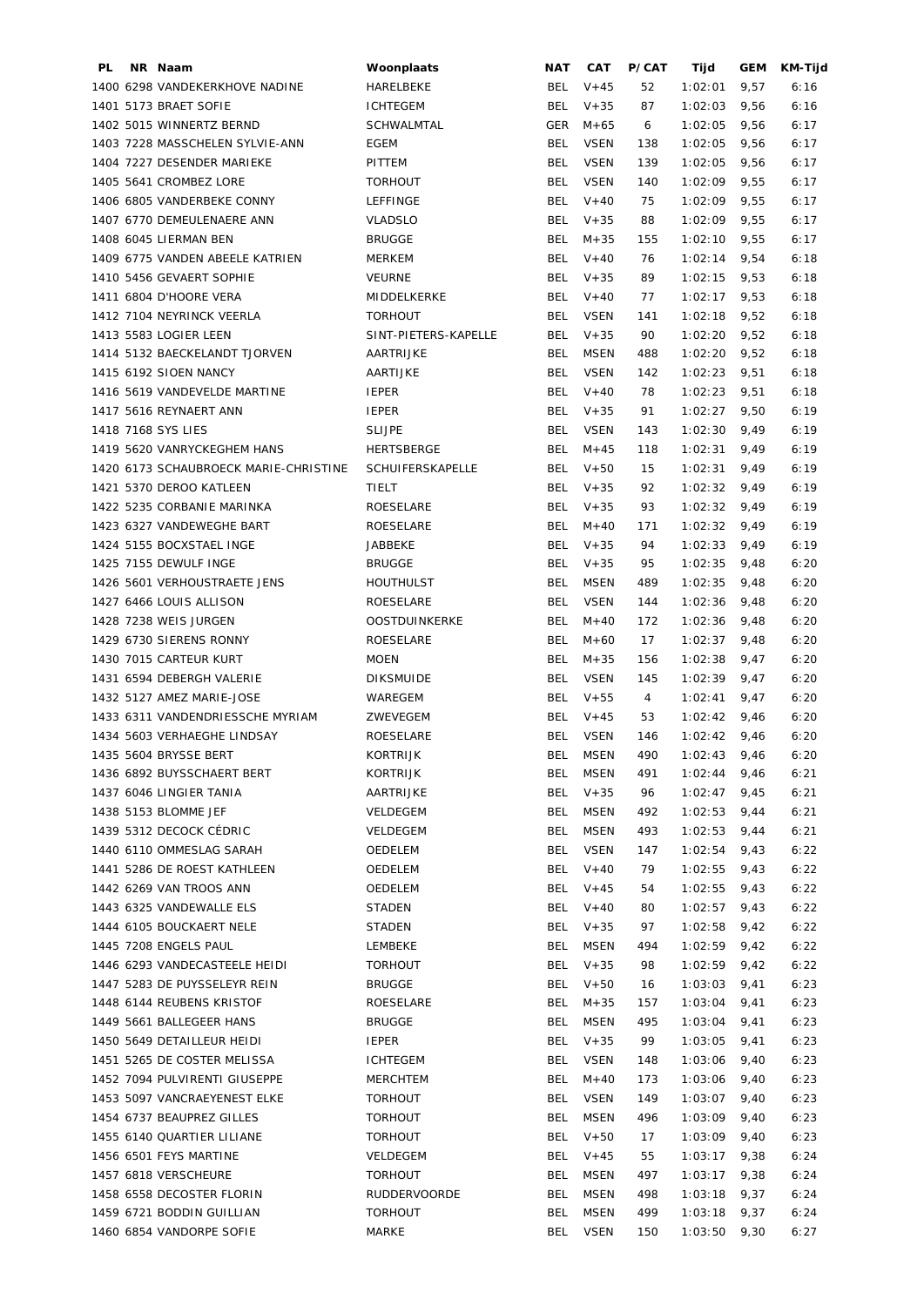| PL. | NR Naam                            | Woonplaats           | <b>NAT</b> | CAT         | P/CAT | Tijd           | GEM  | KM-Tijd |
|-----|------------------------------------|----------------------|------------|-------------|-------|----------------|------|---------|
|     | 1461 6855 OSSIEUR SOFIE            | SINT-DENIJS-WESTREM  | BEL        | <b>VSEN</b> | 151   | 1:03:51        | 9,29 | 6:27    |
|     | 1462 6481 WYBO PAUL                | <b>TORHOUT</b>       | BEL        | $M + 35$    | 158   | 1:03:52        | 9,29 | 6:27    |
|     | 1463 6771 GILON NATASCHA           | SINT-MICHIELS        | BEL        | $V + 40$    | 81    | 1:03:54        | 9,29 | 6:28    |
|     | 1464 5255 DAYER JOSIANE            | ST-ANDRIES-BRUGGE    | <b>BEL</b> | $V + 55$    | 5     | 1:03:55        | 9,28 | 6:28    |
|     | 1465 5222 CLEVERS THIERRI          | ST-ANDRIES-BRUGGE    | BEL        | $M + 55$    | 24    | 1:03:55        | 9,28 | 6:28    |
|     | 1466 6814 STROOM NANCY             | <b>DIKSMUIDE</b>     | <b>BEL</b> | $V + 40$    | 82    | 1:03:55        | 9,28 | 6:28    |
|     | 1467 5487 HENDERYCKX ELS           | <b>GISTEL</b>        | BEL        | $V + 40$    | 83    | 1:03:56        | 9,28 | 6:28    |
|     |                                    |                      | <b>BEL</b> | $V + 45$    |       |                |      |         |
|     | 1468 6874 DUFOUR CARINE            | <b>GISTEL</b>        |            |             | 56    | 1:03:56        | 9,28 | 6:28    |
|     | 1469 6858 DEGRANDE SOFIE           | VARSENARE            | <b>BEL</b> | <b>VSEN</b> | 152   | 1:03:56        | 9,28 | 6:28    |
|     | 1470 6409 VIAENE KRISTIEN          | MOORSLEDE            | BEL        | $V + 35$    | 100   | 1:03:57        | 9,28 | 6:28    |
|     | 1471 6562 NIEUWBORG LUT            | HALLE                | BEL        | $V + 40$    | 84    | 1:03:57        | 9,28 | 6:28    |
|     | 1472 5637 VAN KERKHOVEN GEERTRUI   | <b>OOSTDUINKERKE</b> | BEL        | <b>VSEN</b> | 153   | 1:03:58        | 9,28 | 6:28    |
|     | 1473 6577 VAN DHUYNSLAGER NEL      | MEULEBEKE            | <b>BEL</b> | <b>VSEN</b> | 154   | 1:03:59        | 9,27 | 6:28    |
|     | 1474 6576 DE MAEYER GUNTHER        | MEULEBEKE            | <b>BEL</b> | <b>MSEN</b> | 500   | 1:03:59        | 9,27 | 6:28    |
|     | 1475 6575 VAN DHUYNSLAGER ELS      | MEULEBEKE            | BEL        | VSEN        | 155   | 1:03:59        | 9,27 | 6:28    |
|     | 1476 7174 DERYNCK VALERIE          | <b>DIKSMUIDE</b>     | <b>BEL</b> | <b>VSEN</b> | 156   | 1:04:00        | 9,27 | 6:28    |
|     | 1477 6261 VAN OVERSCHELDE GRIET    | <b>TORHOUT</b>       | <b>BEL</b> | <b>VSEN</b> | 157   | 1:04:00        | 9,27 | 6:28    |
|     | 1478 6333 VANGHELUWE ELLEN         | LICHTERVELDE         | <b>BEL</b> | <b>VSEN</b> | 158   | 1:04:07        | 9,26 | 6:29    |
|     | 1479 5078 DEPONDT MARTINE          | <b>BRUGGE</b>        | BEL        | $V + 35$    | 101   | 1:04:07        | 9,26 | 6:29    |
|     | 1480 7253 VROMANT JASPER           | <b>TORHOUT</b>       | BEL        | MSEN        | 501   | 1:04:08        | 9,25 | 6:29    |
|     | 1481 7166 PANNECOUCKE MIEL         | <b>TORHOUT</b>       | <b>BEL</b> | <b>MSEN</b> | 502   | 1:04:08        | 9,25 | 6:29    |
|     | 1482 6629 BLOMTROCK DANTE          | <b>TORHOUT</b>       | <b>BEL</b> | <b>MSEN</b> | 503   | 1:04:09        | 9,25 | 6:29    |
|     |                                    |                      |            |             |       |                |      |         |
|     | 1483 7240 WYDODGHE SIGRID          | <b>TORHOUT</b>       | <b>BEL</b> | VSEN        | 159   | 1:04:10        | 9,25 | 6:29    |
|     | 1484 7169 SYS LEEN                 | <b>SLIJPE</b>        | <b>BEL</b> | <b>VSEN</b> | 160   | 1:04:11        | 9,25 | 6:29    |
|     | 1485 7143 COGHE MARLEEN            | OEDELEM              | BEL        | $V + 50$    | 18    | 1:04:11        | 9,25 | 6:29    |
|     | 1486 6613 HUART DELPHINE           | <b>MESSANCY</b>      | <b>BEL</b> | $V + 35$    | 102   | 1:04:19        | 9,23 | 6:30    |
|     | 1487 6344 VANHOVE CHANTAL          | <b>LOPPEM</b>        | <b>BEL</b> | $V + 45$    | 57    | 1:04:19        | 9,23 | 6:30    |
|     | 1488 6010 JACOBUS ANNE             | <b>BRUGGE</b>        | <b>BEL</b> | $V + 50$    | 19    | 1:04:20        | 9,22 | 6:30    |
|     | 1489 6432 KEULLER MARC             | <b>VICHTE</b>        | <b>BEL</b> | $M + 40$    | 174   | 1:04:20        | 9,22 | 6:30    |
|     | 1490 6430 VANDECAPELLE JOKE        | RUMBEKE              | <b>BEL</b> | <b>VSEN</b> | 161   | 1:04:21        | 9,22 | 6:30    |
|     | 1491 6039 LEENTJES TOM             | <b>OOSTKAMP</b>      | <b>BEL</b> | <b>MSEN</b> | 504   | 1:04:23        | 9,22 | 6:31    |
|     | 1492 6431 BLONDEEL SYBILLE         | ROESELARE            | <b>BEL</b> | <b>MSEN</b> | 505   | 1:04:23        | 9,22 | 6:31    |
|     | 1493 6759 VANHOUTTE HANS           | <b>TORHOUT</b>       | <b>BEL</b> | $M + 45$    | 119   | 1:04:24        | 9,21 | 6:31    |
|     | 1494 5199 CARREIN FABIENNE         | ROESELARE            | BEL        | $V + 35$    | 103   | 1:04:25        | 9,21 | 6:31    |
|     | 1495 5405 DEVREKER HEIDI           | ZONNEBEKE            | BEL        | $V + 35$    | 104   | 1:04:25        | 9,21 | 6:31    |
|     | 1496 7164 PANNECOUCKE ARTHUR       | TORHOUT              |            | BEL MSEN    | 506   | $1:04:26$ 9,21 |      | 6:31    |
|     | 1497 7165 PANNECOUCKE GEORGES      | <b>TORHOUT</b>       |            | BEL M+60    | 18    | $1:04:28$ 9,20 |      | 6:31    |
|     |                                    |                      |            |             |       |                |      |         |
|     | 1498 6478 VANDAELE LIEVE           | KORTEMARK            |            | BEL VSEN    | 162   | $1:04:29$ 9,20 |      | 6:31    |
|     | 1499 6257 VAN DIEMEN HANS          | <b>BRUGGE</b>        |            | BEL M+50    | 59    | $1:04:29$ 9,20 |      | 6:31    |
|     | 1500 5449 GALLE ELS                | ZEDELGEM             |            | BEL V+40    | 85    | $1:04:35$ 9,19 |      | 6:32    |
|     | 1501 5293 DE VOOGHT MARIE-DANIELLE | ZEDELGEM             |            | BEL V+35    | 105   | $1:04:44$ 9.17 |      | 6:33    |
|     | 1502 5366 DEQUEKER EMILIE          | GENT                 |            | BEL VSEN    | 163   | $1:04:45$ 9,16 |      | 6:33    |
|     | 1503 6212 STICKER ELSIE            | GENT                 |            | BEL VSEN    | 164   | $1:04:45$ 9,16 |      | 6:33    |
|     | 1504 5398 DEVLOO MARIANNE          | KORTEMARK            |            | BEL V+45    | 58    | $1:04:46$ 9,16 |      | 6:33    |
|     | 1505 6290 VANDAMME TESS            | KORTEMARK            |            | BEL VSEN    | 165   | $1:04:46$ 9,16 |      | 6:33    |
|     | 1506 6774 VAN EXEM MARTINE         | MERKEM               |            | BEL VSEN    | 166   | $1:04:47$ 9,16 |      | 6:33    |
|     | 1507 6075 MALFAIT PATSY            | <b>TORHOUT</b>       |            | BEL V+45    | 59    | $1:04:47$ 9,16 |      | 6:33    |
|     | 1508 6185 SEYS LEEN                | GISTEL               |            | BEL V+45    | 60    | 1:04:48        | 9,16 | 6:33    |
|     | 1509 6903 VAN OOST CHRISTA         | <b>ICHTEGEM</b>      |            | BEL V+35    | 106   | 1:04:49        | 9,16 | 6:33    |
|     | 1510 6904 DUPONT TANIA             | <b>ICHTEGEM</b>      | BEL        | VSEN        | 167   | 1:05:06        | 9,12 | 6:35    |
|     | 1511 5646 DUMON ANN                | JABBEKE              |            | BEL V+35    | 107   | 1:05:09        | 9,11 | 6:35    |
|     | 1512 5396 DEVELTER ULRICH          | <b>TORHOUT</b>       | BEL        | MSEN        | 507   | 1:05:11        | 9,10 | 6:35    |
|     | 1513 6294 VANDECASTEELE HENK       | WERKEN               | BEL        | MSEN        | 508   | 1:05:11        | 9,10 |         |
|     |                                    |                      |            |             |       |                |      | 6:35    |
|     | 1514 6866 DAVID SHARI              | <b>ICHTEGEM</b>      | BEL        | VSEN        | 168   | 1:05:14        | 9,10 | 6:36    |
|     | 1515 6664 STAEL EVA                | <b>TORHOUT</b>       | BEL        | VSEN        | 169   | 1:05:15        | 9,09 | 6:36    |
|     | 1516 6661 THYS LOIC                | LOPPEM               | BEL        | MSEN        | 509   | 1:05:15        | 9,09 | 6:36    |
|     | 1517 5278 DE MAZIÈRE MICHAELA      | ZEDELGEM             | BEL        | $V + 35$    | 108   | 1:05:19        | 9,08 | 6:36    |
|     | 1518 6766 HUYSENTRUYT MARLEEN      | VELDEGEM             | BEL        | $V + 45$    | 61    | 1:05:20        | 9,08 | 6:36    |
|     | 1519 6683 VAN THOMME               | <b>TORHOUT</b>       | BEL        | MSEN        | 510   | 1:05:23        | 9,08 | 6:37    |
|     | 1520 6095 MOERMAN INEKE            | ROESELARE            |            | BEL VSEN    | 170   | 1:05:25        | 9,07 | 6:37    |
|     | 1521 1115 VUYLSTEKE PHILIPPE       | ROESELARE            |            | BEL $M+40$  | 175   | $1:05:25$ 9,07 |      | 6:37    |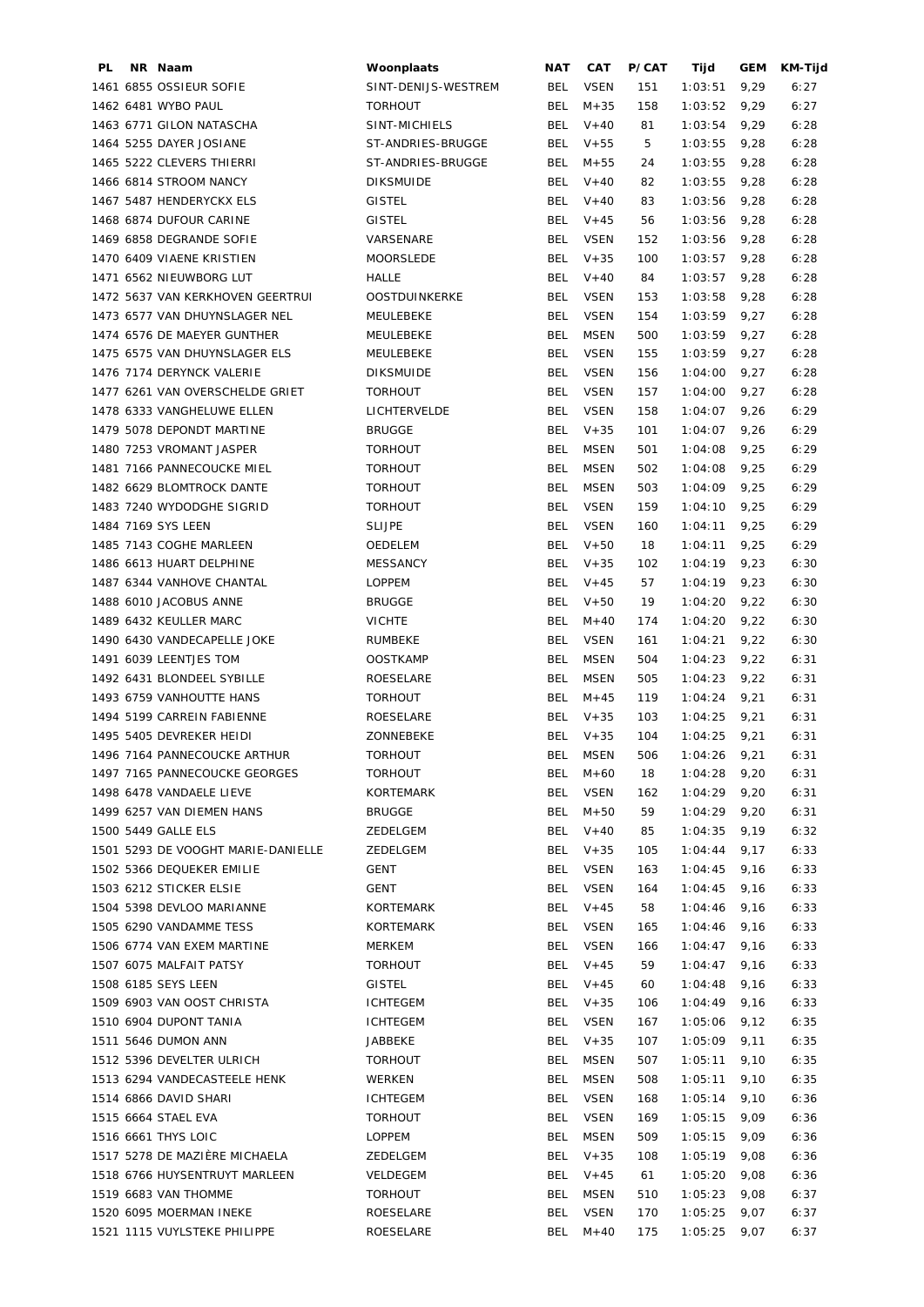| PL | NR Naam                           | Woonplaats          | NAT        | <b>CAT</b>  | P/CAT | Tijd           | GEM  | KM-Tijd |
|----|-----------------------------------|---------------------|------------|-------------|-------|----------------|------|---------|
|    | 1522 6009 INGHELS BRIGITTE        | PERVIJZE            | BEL        | $V + 40$    | 86    | 1:05:26        | 9,07 | 6:37    |
|    | 1523 6054 LOOTENS BIRGIT          | PERVIJZE            | <b>BEL</b> | $V + 35$    | 109   | 1:05:27        | 9,07 | 6:37    |
|    | 1524 5593 DE MARE JOHAN           | <b>STADEN</b>       | BEL        | $M + 50$    | 60    | 1:05:28        | 9,06 | 6:37    |
|    | 1525 6081 MARY ERIK               | HALLE               | BEL        | $M + 35$    | 159   | 1:05:31        | 9,06 | 6:37    |
|    | 1526 7064 FIAERT JESSICA          | <b>BRUGGE</b>       | BEL        | <b>VSEN</b> | 171   | 1:05:35        | 9,05 | 6:38    |
|    | 1527 7065 DE JONGHE ERWIN         | OOSTDUINKERKE       | <b>BEL</b> | $M + 50$    | 61    | 1:05:38        | 9,04 | 6:38    |
|    | 1528 6064 MAENHOUT KAREN          | KOKSIJDE            | <b>BEL</b> | <b>VSEN</b> | 172   | 1:05:39        | 9,04 | 6:38    |
|    | 1529 7212 NEIRYNCK RUDI           | ZEDELGEM            | <b>BEL</b> | $M + 45$    | 120   | 1:05:46        | 9,02 | 6:39    |
|    | 1530 7213 DEWULF DIRK             | ROESELARE           | BEL        | $M + 45$    | 121   | 1:05:47        | 9,02 | 6:39    |
|    | 1531 6660 THYS STEFAAN            | <b>LOPPEM</b>       | BEL        | $M + 40$    | 176   | 1:05:47        | 9,02 | 6:39    |
|    | 1532 6691 LAUWERS ANN             | <b>BRUGGE</b>       | BEL        | $V + 40$    | 87    | 1:05:50        | 9,01 | 6:39    |
|    | 1533 6690 STEVENS YATI            | <b>BRUGGE</b>       | BEL        | <b>VSEN</b> | 173   | 1:05:55        | 9,00 | 6:40    |
|    | 1534 5009 VAN MAELE NATHALIE      | ZEEBRUGGE           | <b>BEL</b> | <b>VSEN</b> | 174   | 1:05:57        | 9,00 | 6:40    |
|    | 1535 5010 VANLOSSELT SULVIA       | ZEEBRUGGE           | BEL        | $V + 35$    | 110   | 1:06:07        | 8,98 | 6:41    |
|    | 1536 5399 DEVOLDERE VEERLE        | <b>LOPPEM</b>       | BEL        | $V + 35$    | 111   | 1:06:07        | 8,98 | 6:41    |
|    | 1537 5557 VANDENBERGHE WENDY      | <b>LOPPEM</b>       | BEL        | <b>VSEN</b> | 175   | 1:06:13        | 8,96 | 6:42    |
|    | 1538 7123 MARREEL TANIA           | AARTRIJKE           | BEL        | $V + 35$    | 112   | 1:06:16        | 8,95 | 6:42    |
|    | 1539 6750 HAUSPIE HELEEN          | <b>TORHOUT</b>      | BEL        | <b>VSEN</b> | 176   | 1:06:17        | 8,95 | 6:42    |
|    | 1540 6049 LOEYS KATRIEN           |                     |            | $V + 45$    |       |                |      |         |
|    |                                   | <b>BRUGGE</b>       | BEL        |             | 62    | 1:06:18        | 8,95 | 6:42    |
|    | 1541 5167 BOULAY SEVERINE         | <b>RUDDERVOORDE</b> | BEL        | $V + 35$    | 113   | 1:06:23        | 8,94 | 6:43    |
|    | 1542 6544 VERMEIRE INGE           | TIELT               | BEL        | <b>VSEN</b> | 177   | 1:06:25        | 8,93 | 6:43    |
|    | 1543 6061 MAENE FRANCOISE         | ST.-ANDRIES         | BEL        | $V + 40$    | 88    | 1:06:25        | 8,93 | 6:43    |
|    | 1544 6273 VANASSCHE PETER         | <b>BRUGGE</b>       | BEL        | $M + 40$    | 177   | 1:06:25        | 8,93 | 6:43    |
|    | 1545 5316 DECOENE PAUL            | ST.-ANDRIES         | BEL        | $M + 50$    | 62    | 1:06:26        | 8,93 | 6:43    |
|    | 1546 7159 CNEUDT GRETA            | OOSTNIEUWKERKE      | BEL        | $V + 45$    | 63    | 1:06:27        | 8,93 | 6:43    |
|    | 1547 7160 VANWALLEGHEM INGE       | OOSTNIEUWKERKE      | BEL        | $V + 40$    | 89    | 1:06:28        | 8,93 | 6:43    |
|    | 1548 7163 VANDERMEERSCH GWENDOLYN | STADEN              | <b>BEL</b> | $V + 40$    | 90    | 1:06:28        | 8,93 | 6:43    |
|    | 1549 5600 MADDELEIN ALEXANDER     | HOUTHULST           | BEL        | <b>MSEN</b> | 511   | 1:06:29        | 8,93 | 6:43    |
|    | 1550 6190 SIMONART MARIE-LAURE    | <b>BRUSSEL</b>      | <b>BEL</b> | <b>VSEN</b> | 178   | 1:06:29        | 8,93 | 6:43    |
|    | 1551 5446 FOSSAERT JELLE          | STADEN              | <b>BEL</b> | <b>MSEN</b> | 512   | 1:06:32        | 8,92 | 6:44    |
|    | 1552 6829 FOSSAERT JOKE           | <b>HOOGLEDE</b>     | <b>BEL</b> | <b>VSEN</b> | 179   | 1:06:34        | 8,91 | 6:44    |
|    | 1553 5447 FOSSAERT WANNES         | PITTEM              | <b>BEL</b> | <b>MSEN</b> | 513   | 1:06:34        | 8,91 | 6:44    |
|    | 1554 6830 VANDAMME DIETER         | <b>HOOGLEDE</b>     | <b>BEL</b> | <b>MSEN</b> | 514   | 1:06:36        | 8,91 | 6:44    |
|    | 1555 6416 WACKENIER EVELIEN       | <b>DIKSMUIDE</b>    | BEL        | <b>VSEN</b> | 180   | 1:06:36        | 8,91 | 6:44    |
|    | 1556 6439 VERBEKE NANCY           | LICHTERVELDE        | BEL        | $V + 40$    | 91    | 1:06:38        | 8,91 | 6:44    |
|    | 1557 5482 HANSSENS VEERLE         | OOSTENDE            |            | BEL VSEN    | 181   | 1:06:39 8,90   |      | 6:44    |
|    | 1558 6736 BAECKELANDT KATLEEN     | ZARREN              |            | BEL $V+40$  | 92    | $1:06:40$ 8,90 |      | 6:44    |
|    | 1559 6728 LAVENS VEERLE           | <b>HOUTHULST</b>    |            | BEL V+35    | 114   | 1:06:40        | 8,90 | 6:44    |
|    | 1560 6486 TEERLINCK ROLAND        | <b>OOSTKAMP</b>     |            | BEL M+65    | 7     | 1:06:41        | 8,90 | 6:45    |
|    | 1561 6087 MESTDAGH NATHALIE       | GENT                |            | BEL VSEN    | 182   | $1:06:42$ 8,90 |      | 6:45    |
|    | 1562 6863 THERMOTE                | SINT-ELOOIS-WINKEL  |            | BEL V+45    | 64    | $1:06:42$ 8,90 |      | 6:45    |
|    | 1563 6862 LAGROU MARIAN           | ROESELARE           |            | BEL V+35    | 115   | $1:06:42$ 8,90 |      | 6:45    |
|    | 1564 6183 SEYNAEVE HANS           | KACHTEM             |            | BEL M+45    | 122   | $1:06:43$ 8,89 |      | 6:45    |
|    | 1565 7146 PINTELON PATRICIA       | LAUWE               |            | BEL V+45    | 65    | 1:06:43        | 8,89 | 6:45    |
|    | 1566 7147 PINTELON CHANTAL        | <b>GULLEGEM</b>     |            | BEL V+40    | 93    | 1:06:43        | 8,89 | 6:45    |
|    | 1567 7111 DESTICKERE PETER        | ICHTEGEM            |            | BEL $M+45$  | 123   | 1:06:44        | 8,89 | 6:45    |
|    | 1568 6137 PYCK MARC               | IZEGEM              |            | BEL M+55    | 25    | $1:06:45$ 8,89 |      | 6:45    |
|    | 1569 6027 LAGROU EGON             | <b>TORHOUT</b>      | BEL        | MSEN        | 515   | $1:06:47$ 8,89 |      | 6:45    |
|    |                                   |                     |            |             |       |                |      |         |
|    | 1570 5681 STERKEN MIEKE           | MERELBEKE           |            | BEL VSEN    | 183   | $1:06:50$ 8,88 |      | 6:45    |
|    | 1571 7026 BARLIRY FIEN            | <b>TORHOUT</b>      |            | BEL VSEN    | 184   | 1:06:53        | 8,87 | 6:46    |
|    | 1572 7027 NAESSENS MARIE          | <b>TORHOUT</b>      |            | BEL VSEN    | 185   | $1:06:53$ 8,87 |      | 6:46    |
|    | 1573 7028 PERSIJN VEERLE          | <b>TORHOUT</b>      |            | BEL V+35    | 116   | $1:06:55$ 8,87 |      | 6:46    |
|    | 1574 7261 BESSEMS ILSE            | AALTER              |            | BEL VSEN    | 186   | $1:06:56$ 8,87 |      | 6:46    |
|    | 1575 7142 CLAEYS ANNA             | <b>OOSTKAMP</b>     |            | BEL V+45    | 66    | $1:06:56$ 8,87 |      | 6:46    |
|    | 1576 5419 DHONDT ANN              | <b>TORHOUT</b>      |            | BEL V+40    | 94    | 1:06:57        | 8,86 | 6:46    |
|    | 1577 6884 D'HULSTER VERONIQUE     | <b>TORHOUT</b>      |            | BEL VSEN    | 187   | 1:06:58        | 8,86 | 6:46    |
|    | 1578 6450 INGENITO GRAZIELLA      | LOPPEM              |            | BEL V+45    | 67    | 1:07:01        | 8,85 | 6:47    |
|    | 1579 6097 MONTEYNE MARLEEN        | <b>OOSTKAMP</b>     |            | BEL V+45    | 68    | $1:07:02$ 8,85 |      | 6:47    |
|    | 1580 5457 GHEYSENS PIETER-JAN     | <b>ICHTEGEM</b>     | BEL        | MSEN        | 516   | $1:07:04$ 8,85 |      | 6:47    |
|    | 1581 6452 VANTYGHEM LAURENS       | <b>TORHOUT</b>      | BEL        | MSEN        | 517   | $1:07:06$ 8,84 |      | 6:47    |
|    | 1582 5326 DEDEYNE DORINE          | VELDEGEM            |            | BEL V+40    | 95    | $1:07:07$ 8,84 |      | 6:47    |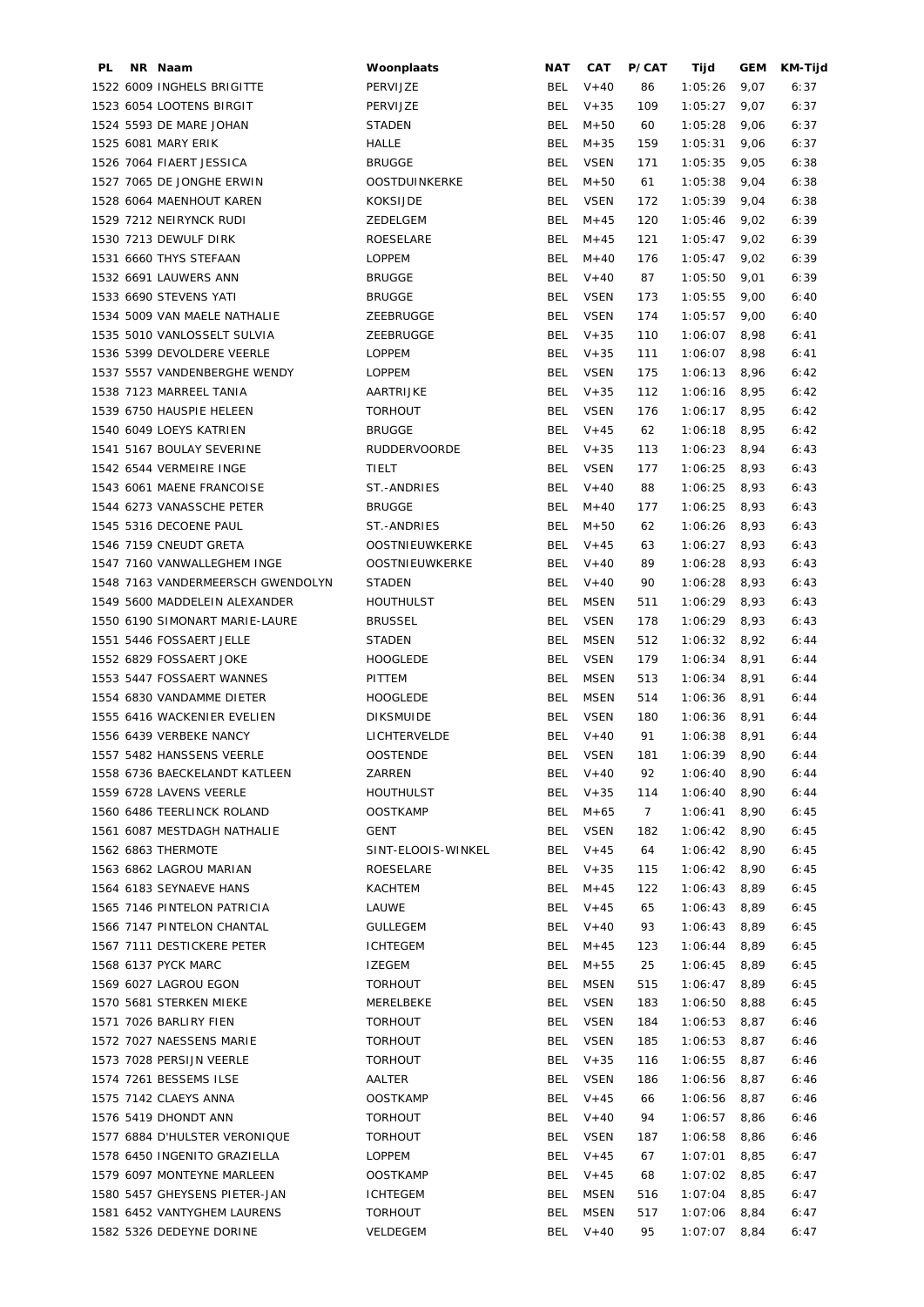| PL        | NR Naam                                          | Woonplaats          | <b>NAT</b> | CAT                    | P/CAT      | Tijd               | <b>GEM</b>   | KM-Tijd |
|-----------|--------------------------------------------------|---------------------|------------|------------------------|------------|--------------------|--------------|---------|
|           | 1583 5276 DE LAMEILLIEURE LINDA                  | VELDEGEM            | <b>BEL</b> | $V + 35$               | 117        | 1:07:09            | 8,84         | 6:47    |
|           | 1584 7156 VANHEGEN GIANNI                        | <b>TORHOUT</b>      | <b>BEL</b> | <b>MSEN</b>            | 518        | 1:07:10            | 8,83         | 6:47    |
|           | 1585 7222 CARDON NATHAN                          | <b>TORHOUT</b>      | <b>BEL</b> | <b>MSEN</b>            | 519        | 1:07:10            | 8,83         | 6:47    |
|           | 1586 6817 DEPARCK TIM                            | <b>TORHOUT</b>      | <b>BEL</b> | <b>MSEN</b>            | 520        | 1:07:16            | 8,82         | 6:48    |
|           | 1587 5565 STUBBE THIBAUE                         | <b>TORHOUT</b>      | <b>BEL</b> | <b>MSEN</b>            | 521        | 1:07:17            | 8,82         | 6:48    |
|           | 1588 7177 VAN DEN BERGH JAN                      | <b>OOSTENDE</b>     | <b>BEL</b> | <b>MSEN</b>            | 522        | 1:07:19            | 8,82         | 6:48    |
|           | 1589 6278 VANCOILLIE FREDERIK                    | <b>TORHOUT</b>      | <b>BEL</b> | <b>MSEN</b>            | 523        | 1:07:19            | 8,82         | 6:48    |
|           | 1590 6875 NERLEYE PIA                            | <b>HERTSBERGE</b>   | BEL        | $V + 55$               | 6          | 1:07:20            | 8,81         | 6:48    |
|           | 1591 6455 VANGELUWE ELS                          | <b>BRUGGE</b>       | BEL        | $V + 35$               | 118        | 1:07:29            | 8,79         | 6:49    |
|           | 1592 6222 SWYNGEDOUW JOKE                        | <b>TORHOUT</b>      | BEL        | $V + 35$               | 119        | 1:07:30            | 8,79         | 6:50    |
|           | 1593 6600 PLETS ANNEMIE                          | <b>DIKSMUIDE</b>    | BEL        | $V + 40$               | 96         | 1:07:31            | 8,79         | 6:50    |
|           | 1594 6011 JANS BRECHT                            | ZELZATE             | BEL        | MSEN                   | 524        | 1:07:32            | 8,79         | 6:50    |
|           | 1595 5285 DE ROCKER BART                         | ZELZATE             | <b>BEL</b> | <b>MSEN</b>            | 525        | 1:07:38            | 8,77         | 6:50    |
|           | 1596 6005 HUBRECHTS NELE                         | MACHELEN            | <b>BEL</b> | <b>VSEN</b>            | 188        | 1:07:41            | 8,77         | 6:51    |
|           | 1597 5239 CORNELIS LEEN                          | DEINZE              | <b>BEL</b> | <b>VSEN</b>            | 189        | 1:07:41            | 8,77         | 6:51    |
|           | 1598 7062 VERHELST SABRINA                       | KORTEMARK           | BEL        | $V + 35$               | 120        | 1:07:44            | 8,76         | 6:51    |
| 1599 7183 |                                                  |                     | <b>BEL</b> | <b>MSEN</b>            | 526        | 1:07:45            | 8,76         | 6:51    |
|           | 1600 6442 DEPOORTER ANNEMIE                      | <b>RUDDERVOORDE</b> | <b>BEL</b> | <b>VSEN</b>            | 190        | 1:07:45            | 8,76         | 6:51    |
|           | 1601 5281 DE PRÊTRE LISELOTTE                    | <b>GENT</b>         | <b>BEL</b> | <b>VSEN</b>            | 191        | 1:07:46            | 8,76         | 6:51    |
|           | 1602 5208 CHIELENS FEMKE                         | <b>GULLEGEM</b>     | <b>BEL</b> | <b>VSEN</b>            | 192        | 1:07:48            | 8,75         | 6:51    |
|           | 1603 6896 PORTIER CHRISTOPH                      | <b>TORHOUT</b>      | <b>BEL</b> | <b>MSEN</b>            | 527        | 1:07:48            | 8,75         | 6:51    |
|           | 1604 6197 SMETS NATHALIE                         | <b>BRUGGE</b>       | <b>BEL</b> | <b>VSEN</b>            | 193        | 1:07:52            | 8,74         | 6:52    |
|           | 1605 5294 DE WAELE CAROLINE                      | RUISELEDE           | <b>BEL</b> | $V + 50$               | 20         | 1:07:54            | 8,74         | 6:52    |
|           | 1606 6196 SMEKENS CHRISTINE                      | RUISELEDE           | <b>BEL</b> | $V + 45$               | 69         | 1:07:58            | 8,73         | 6:52    |
|           | 1607 6378 VERHELST ANOUK                         | DENDERMONDE         | <b>BEL</b> | <b>VSEN</b>            | 194        | 1:07:59            | 8,73         | 6:52    |
|           | 1608 7215 VAN ISACKER NATHALIE                   | <b>OOSTKAMP</b>     | <b>BEL</b> | <b>VSEN</b>            | 195        | 1:07:59            | 8,73         | 6:52    |
|           | 1609 7216 BUFFEL KOEN                            | <b>OOSTKAMP</b>     | <b>BEL</b> | $M + 35$               | 160        | 1:07:59            | 8,73         | 6:52    |
|           | 1610 6131 POLLENTIER ARANKA                      | <b>GISTEL</b>       | <b>BEL</b> | <b>VSEN</b>            | 196        | 1:08:00            | 8,73         | 6:53    |
|           | 1611 5495 HOLLAERT MARC                          | <b>GISTEL</b>       | <b>BEL</b> | <b>MSEN</b>            | 528        | 1:08:00            | 8,73         | 6:53    |
|           | 1612 5687 POLLET HEIDI                           | <b>KORTEMARK</b>    | BEL        | $V + 40$               | 97         | 1:08:04            | 8,72         | 6:53    |
|           | 1613 5686 PETITQUEUX STEFAAN                     | KORTEMARK           | BEL        | $M + 40$               | 178        | 1:08:06            | 8,71         | 6:53    |
|           | 1614 6238 VALCKX MARIKEN                         | <b>HERENTALS</b>    | BEL        | <b>VSEN</b>            | 197        | 1:08:08            | 8,71         | 6:53    |
|           | 1615 6259 VAN HAECKE EDDY                        | <b>BEERNEM</b>      | <b>BEL</b> | $M + 50$               | 63         | 1:08:09            | 8,71         | 6:53    |
|           | 1616 5052 LAMBRECHT MARNIX                       | <b>TORHOUT</b>      | <b>BEL</b> | $M + 40$               | 179        | 1:08:09            | 8,71         | 6:53    |
|           | 1617 7116 VANDAELE WIM                           | <b>HOUTHULST</b>    | <b>BEL</b> | <b>MSEN</b>            | 529        | 1:08:09            | 8,71         | 6:53    |
|           | 1618 7158 TORELLE CARINE                         | OOSTNIEUWKERKE      |            | BEL V+45               | 70         | $1:08:26$ 8,67     |              | 6:55    |
|           | 1619 7162 DEMEULENAERE GRETA                     | OOSTNIEUWKERKE      |            | BEL V+50               | 21         | $1:08:26$ 8,67     |              | 6:55    |
|           | 1620 7161 VANDEWEGHE BRIGITTE                    | STADEN              |            | BEL V+55               | 7          | 1:08:26            | 8,67         | 6:55    |
|           | 1621 5498 HOORNAERT VICKY                        | <b>OOSTENDE</b>     | BEL        | VSEN                   | 198        | 1:08:27            | 8,67         | 6:55    |
|           |                                                  |                     |            |                        |            |                    |              |         |
|           | 1622 7007 VERLEYE ELS<br>1623 6080 MARTENS SOFIE | JABBEKE<br>MALDEGEM | BEL        | $V + 35$<br>BEL $V+35$ | 121<br>122 | 1:08:27<br>1:08:27 | 8,67<br>8,67 | 6:55    |
|           |                                                  |                     |            |                        |            |                    |              | 6:55    |
|           | 1624 5411 DEWAELE ANN                            | EEKLO               |            | BEL $V+35$             | 123        | 1:08:28            | 8,67         | 6:55    |
|           | 1625 5160 BONTE HILDE                            | <b>BRUGGE</b>       | BEL        | $V + 45$               | 71         | 1:08:29            | 8,66         | 6:55    |
|           | 1626 6163 ROUSSEL CAROLINE                       | <b>BRUGGE</b>       | <b>BEL</b> | $V + 40$               | 98         | 1:08:30            | 8,66         | 6:56    |
|           | 1627 6400 VERRIEST PHILIPPE                      | JABBEKE             | <b>BEL</b> | $M + 35$               | 161        | 1:08:31            | 8,66         | 6:56    |
|           | 1628 6091 MOENAERT LISA                          | <b>TORHOUT</b>      | <b>BEL</b> | <b>VSEN</b>            | 199        | 1:08:33            | 8,66         | 6:56    |
|           | 1629 5433 DUMOULIN SÉVERINE                      | RUISELEDE           | <b>BEL</b> | <b>VSEN</b>            | 200        | 1:08:35            | 8,65         | 6:56    |
|           | 1630 6127 PLANCKE DOMINIEK                       | <b>SCHILDE</b>      | BEL        | $M + 40$               | 180        | 1:08:37            | 8,65         | 6:56    |
|           | 1631 6215 STOELEN MICHELINE                      | ZOERSEL             | BEL        | $V + 50$               | 22         | 1:08:38            | 8,65         | 6:56    |
|           | 1632 6425 WOUTERS LUDO                           | ZOERSEL             | BEL        | $M + 50$               | 64         | 1:08:38            | 8,65         | 6:56    |
|           | 1633 6867 MATTHEUS ANNEMIE                       | <b>ICHTEGEM</b>     |            | BEL V+40               | 99         | 1:08:38            | 8,65         | 6:56    |
|           | 1634 5022 BEUCKELAERE PATRICK                    | <b>ICHTEGEM</b>     | BEL        | $M + 40$               | 181        | 1:08:39            | 8,64         | 6:56    |
|           | 1635 6382 VERHEYE SONJA                          | TIELT               | BEL        | $V + 45$               | 72         | 1:08:41            | 8,64         | 6:57    |
|           | 1636 6381 VERHEYE LINDA                          | <b>HULSTE</b>       | BEL        | $V + 50$               | 23         | 1:08:41            | 8,64         | 6:57    |
|           | 1637 5431 DUJARDIN LIANA                         | TIELT               | BEL        | $V + 50$               | 24         | 1:08:44            | 8,63         | 6:57    |
|           | 1638 5654 VANDENBUSSCHE EVELIEN                  | VELDEGEM            | BEL        | <b>VSEN</b>            | 201        | 1:08:56            | 8,61         | 6:58    |
|           | 1639 5655 VANDENBUSSCHE TINE                     | <b>TORHOUT</b>      | BEL        | <b>VSEN</b>            | 202        | 1:08:57            | 8,61         | 6:58    |
|           | 1640 7031 MYLLE MARTINE                          | LOPPEM              | BEL        | $V + 35$               | 124        | 1:08:59            | 8,60         | 6:59    |
|           | 1641 7150 MOOYAERT EMMELIEN                      | KORTEMARK           | BEL        | VSEN                   | 203        | 1:09:02            | 8,60         | 6:59    |
|           | 1642 6663 MESSIAEN JOKE                          | <b>EMELGEM</b>      | BEL        | <b>VSEN</b>            | 204        | 1:09:03            | 8,59         | 6:59    |
|           | 1643 7152 MOOYAERT JORIJN                        | KORTEMARK           |            | BEL MSEN               | 530        | $1:09:12$ 8,58     |              | 7:00    |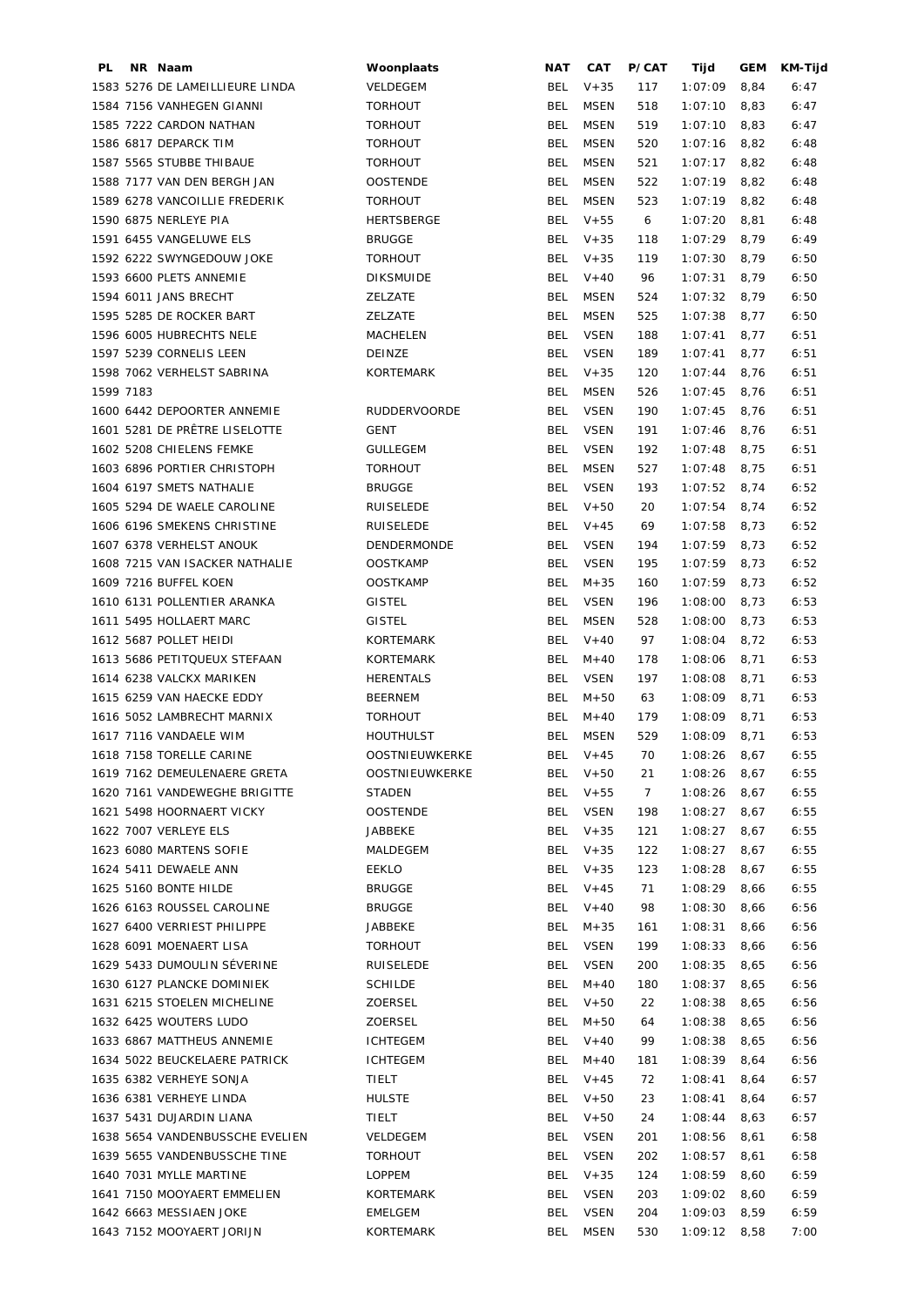| PL        | NR Naam                             | Woonplaats          | NAT        | CAT         | P/CAT | Tijd           | GEM  | KM-Tijd |
|-----------|-------------------------------------|---------------------|------------|-------------|-------|----------------|------|---------|
|           | 1644 7151 MOOYAERT NICO             | KORTEMARK           | BEL        | $M + 35$    | 162   | 1:09:12        | 8,58 | 7:00    |
|           | 1645 5212 CLAEYS CHRISTINE          | <b>GISTEL</b>       | <b>BEL</b> | $V + 40$    | 100   | 1:09:17        | 8,56 | 7:00    |
|           | 1646 5484 HAUTEKIET ANNE            | TIELT               | BEL        | $V + 55$    | 8     | 1:09:21        | 8,56 | 7:01    |
|           | 1647 6738 BLONDEAU MARIE-THERESE    |                     | FRA        | $V + 55$    | 9     | 1:09:22        | 8,55 | 7:01    |
|           | 1648 7112 CAILLIAIS BENNY           | LO-RENINGE          | BEL        | MSEN        | 531   | 1:09:46        | 8,51 | 7:03    |
|           | 1649 7113 VETS MARTINE              | <b>NOORDSCHOTE</b>  | BEL        | $V + 40$    | 101   | 1:09:47        | 8,50 | 7:03    |
|           | 1650 6519 NAEYAERT ASTRID           | <b>RUDDERVOORDE</b> | <b>BEL</b> | <b>VSEN</b> | 205   | 1:09:53        | 8,49 | 7:04    |
|           | 1651 5244 COTTYN ANN-SOPHIE         | SINT-ELOOIS-WINKEL  | <b>BEL</b> | <b>VSEN</b> | 206   | 1:09:53        | 8,49 | 7:04    |
|           | 1652 6368 VERCRUYSSE KARLEEN        | <b>WERVIK</b>       | <b>BEL</b> | $V + 50$    | 25    | 1:10:12        | 8,45 | 7:06    |
|           | 1653 6359 VANWALLEGHEM ROOS         | LICHTERVELDE        | <b>BEL</b> | <b>VSEN</b> | 207   | 1:10:16        | 8,44 | 7:06    |
|           | 1654 6460 DEBEUKELAERE SABINE       | <b>TORHOUT</b>      | <b>BEL</b> | <b>VSEN</b> | 208   | 1:10:17        | 8,44 | 7:06    |
|           | 1655 6461 VEROIGNE SHERLY           | <b>TORHOUT</b>      | <b>BEL</b> | <b>VSEN</b> | 209   | 1:10:17        | 8,44 | 7:06    |
|           | 1656 5596 DEBEUCKELAERE SINDY       | ZARRE               | <b>BEL</b> | <b>VSEN</b> | 210   | 1:10:17        | 8,44 | 7:06    |
|           | 1657 7137 SCHOLS GUST               | <b>OOSTKAMP</b>     | <b>BEL</b> | $M + 55$    | 26    | 1:10:29        | 8,42 | 7:08    |
|           | 1658 7199 VIAENE DIDIER             | <b>TORHOUT</b>      | BEL        | $M + 35$    | 163   | 1:10:42        | 8,39 | 7:09    |
|           | 1659 5473 GRYSON ERWIN              | <b>BRUGGE</b>       | BEL        | $M + 50$    | 65    | 1:10:42        | 8,39 | 7:09    |
|           | 1660 6429 MONTEYNE LINDSAY          | ROESELARE           | <b>BEL</b> | <b>VSEN</b> | 211   | 1:10:43        | 8,39 | 7:09    |
|           | 1661 6428 DEVOGEL NATHALIE          | <b>MOORSLEDE</b>    | <b>BEL</b> | <b>VSEN</b> | 212   | 1:10:44        | 8,39 | 7:09    |
|           | 1662 5387 DESMEDT KARIN             | SINT-MICHIELS       | BEL        | $V + 45$    | 73    | 1:10:49        | 8,38 | 7:10    |
|           | 1663 5084 MOENS ILSE                | <b>BRUGGE</b>       | BEL        |             |       | 1:10:50        |      |         |
|           |                                     |                     |            | $V + 35$    | 125   |                | 8,38 | 7:10    |
|           | 1664 5400 DEVOS FRIEDEL             | <b>MOORSLEDE</b>    | BEL        | $V + 35$    | 126   | 1:11:00        | 8,36 | 7:11    |
|           | 1665 6424 WILSSENS NELE             | <b>BLANKENBERGE</b> | BEL        | $M + 35$    | 164   | 1:11:02        | 8,35 | 7:11    |
|           | 1666 5230 CONTENT KIM               | <b>BLANKENBERGE</b> | BEL        | VSEN        | 213   | 1:11:02        | 8,35 | 7:11    |
|           | 1667 7149 MOOYAERT ANNELEEN         | <b>KORTEMARK</b>    | <b>BEL</b> | VSEN        | 214   | 1:11:03        | 8,35 | 7:11    |
|           | 1668 7148 CLARYS BARBARA            | KORTEMARK           | BEL        | $V + 35$    | 127   | 1:11:05        | 8,35 | 7:11    |
|           | 1669 6673 GAEREMYN MARIEKE          | <b>TORHOUT</b>      | BEL        | VSEN        | 215   | 1:11:13        | 8,33 | 7:12    |
|           | 1670 6405 VERSTRAETE SHANA          | <b>TORHOUT</b>      | <b>BEL</b> | <b>VSEN</b> | 216   | 1:11:15        | 8,33 | 7:12    |
|           | 1671 6404 VERSTRAETE MELISSA        | <b>TORHOUT</b>      | <b>BEL</b> | <b>VSEN</b> | 217   | 1:11:15        | 8,33 | 7:12    |
|           | 1672 5389 DESMET KATIA              | ZELZATE             | <b>BEL</b> | <b>VSEN</b> | 218   | 1:11:28        | 8,30 | 7:14    |
|           | 1673 5139 BEECKMANS SARAH           | ZELZATE             | <b>BEL</b> | <b>VSEN</b> | 219   | 1:11:28        | 8,30 | 7:14    |
|           | 1674 6126 PIRROTTE-DUPONT DOMINIQUE | <b>BERTRANGE</b>    | LUX        | $V + 50$    | 26    | 1:11:35        | 8,29 | 7:14    |
|           | 1675 7029 PLEYSIER SOFIE            | <b>TORHOUT</b>      | <b>BEL</b> | <b>VSEN</b> | 220   | 1:11:40        | 8,28 | 7:15    |
|           | 1676 7030 VAN EENOO BRENDA          | <b>TORHOUT</b>      | <b>BEL</b> | <b>VSEN</b> | 221   | 1:11:41        | 8,28 | 7:15    |
| 1677 5554 |                                     |                     | <b>BEL</b> | <b>MSEN</b> | 532   | 1:11:42        | 8,28 | 7:15    |
|           | 1678 6369 VERGAUWE DANNY            | MIDDELKERKE         | BEL        | $M + 45$    | 124   | $1:11:52$ 8,26 |      | 7:16    |
|           | 1679 5694 VANASSCHE MIEKE           | JABBEKE             |            | BEL V+45    | 74    | $1:11:55$ 8,25 |      | 7:16    |
|           | 1680 6026 LAGROU ANKE               | <b>TORHOUT</b>      | BEL        | VSEN        | 222   | 1:11:59        | 8,24 | 7:17    |
|           | 1681 7271 VAN HOELST SOFIE          | JABBEKE             | BEL        | $V + 35$    | 128   | 1:12:18        | 8,21 | 7:19    |
|           | 1682 6599 GOETHALS CHARLOTTE        | VELDEGEM            | <b>BEL</b> | VSEN        | 223   | 1:12:50        | 8,15 | 7:22    |
|           | 1683 6380 VERHELST SOFIE            | WAARDAMME           | BEL        | $V + 35$    | 129   | $1:12:50$ 8,15 |      | 7:22    |
|           | 1684 6155 ROGGEN KATIA              | <b>BEERNEM</b>      | BEL        | VSEN        | 224   | $1:12:52$ 8,14 |      | 7:22    |
|           | 1685 6037 LEENKNECHT KIMBERLY       | LENDELEDE           | BEL        | VSEN        | 225   | $1:12:54$ 8,14 |      | 7:22    |
|           | 1686 6038 LEENKNECHT KURT           | LENDELEDE           | BEL        | $M + 35$    | 165   | $1:12:54$ 8,14 |      | 7:22    |
|           | 1687 6420 WARNEZ LUCRESE            | <b>TORHOUT</b>      | BEL        | $V + 50$    | 27    | 1:13:11        | 8,11 | 7:24    |
|           | 1688 7242 VANDEBUSSCHE LIESBETH     | <b>TORHOUT</b>      | BEL        | VSEN        | 226   | 1:13:19        | 8,09 | 7:25    |
|           | 1689 5260 DE BRUYNE BETTY           | SINT-ANDRIES        | BEL        | $V + 45$    | 75    | 1:13:19        | 8,09 | 7:25    |
|           | 1690 6151 ROELS ISABELLE            | ZEDELGEM            | <b>BEL</b> | VSEN        | 227   | 1:13:19        | 8,09 | 7:25    |
|           | 1691 5183 BULLENS LIESBETH          | <b>OOSTENDE</b>     | <b>BEL</b> | <b>VSEN</b> | 228   | 1:13:26        | 8,08 | 7:26    |
|           | 1692 5368 DEREEPER STEFANIE         | <b>BREDENE</b>      | <b>BEL</b> | <b>VSEN</b> | 229   | 1:13:27        | 8,08 | 7:26    |
|           |                                     |                     |            | <b>VSEN</b> |       |                |      |         |
|           | 1693 6052 LOOSE EVELYN              | <b>TORHOUT</b>      | <b>BEL</b> |             | 230   | 1:13:27        | 8,08 | 7:26    |
|           | 1694 5360 DENYFT CARINE             | KORTEMARK           | BEL        | $V + 45$    | 76    | 1:13:40        | 8,06 | 7:27    |
|           | 1695 6390 VERMEERSCH FREDERIC       | KORTEMARK           | BEL        | MSEN        | 533   | 1:13:42        | 8,05 | 7:27    |
|           | 1696 7052 VERMOTE FIEMEN            | <b>TORHOUT</b>      | BEL        | <b>MSEN</b> | 534   | 1:13:42        | 8,05 | 7:27    |
|           | 1697 6563 STAESSEN ANNIE            | ROESELARE           | BEL        | $V + 45$    | 77    | 1:13:45        | 8,05 | 7:27    |
|           | 1698 6850 PEEL LINDSY               | <b>TORHOUT</b>      | BEL        | VSEN        | 231   | 1:13:47        | 8,04 | 7:28    |
|           | 1699 6277 VANCOILLIE EVELINE        | KORTEMARK           | BEL        | VSEN        | 232   | 1:13:55        | 8,03 | 7:28    |
|           | 1700 7085 VERMEERSCH PHILIP         | KORTEMARK           | BEL        | $M + 45$    | 125   | 1:13:55        | 8,03 | 7:28    |
|           | 1701 6408 VIAENE ANNEMIE            | <b>BRUGGE</b>       | BEL        | $V + 55$    | 10    | 1:13:58        | 8,02 | 7:29    |
|           | 1702 5254 DAVID ANNEMIE             | <b>BRUGGE</b>       | <b>BEL</b> | $V + 50$    | 28    | 1:13:59        | 8,02 | 7:29    |
|           | 1703 6695 VANHOUTTE HILDE           | EERNEGEM            | BEL        | $V + 35$    | 130   | 1:14:33        | 7,96 | 7:32    |
|           | 1704 7140 CROMBEZ SOFIE             | ZEDELGEM            | BEL        | VSEN        | 233   | 1:14:47        | 7,93 | 7:34    |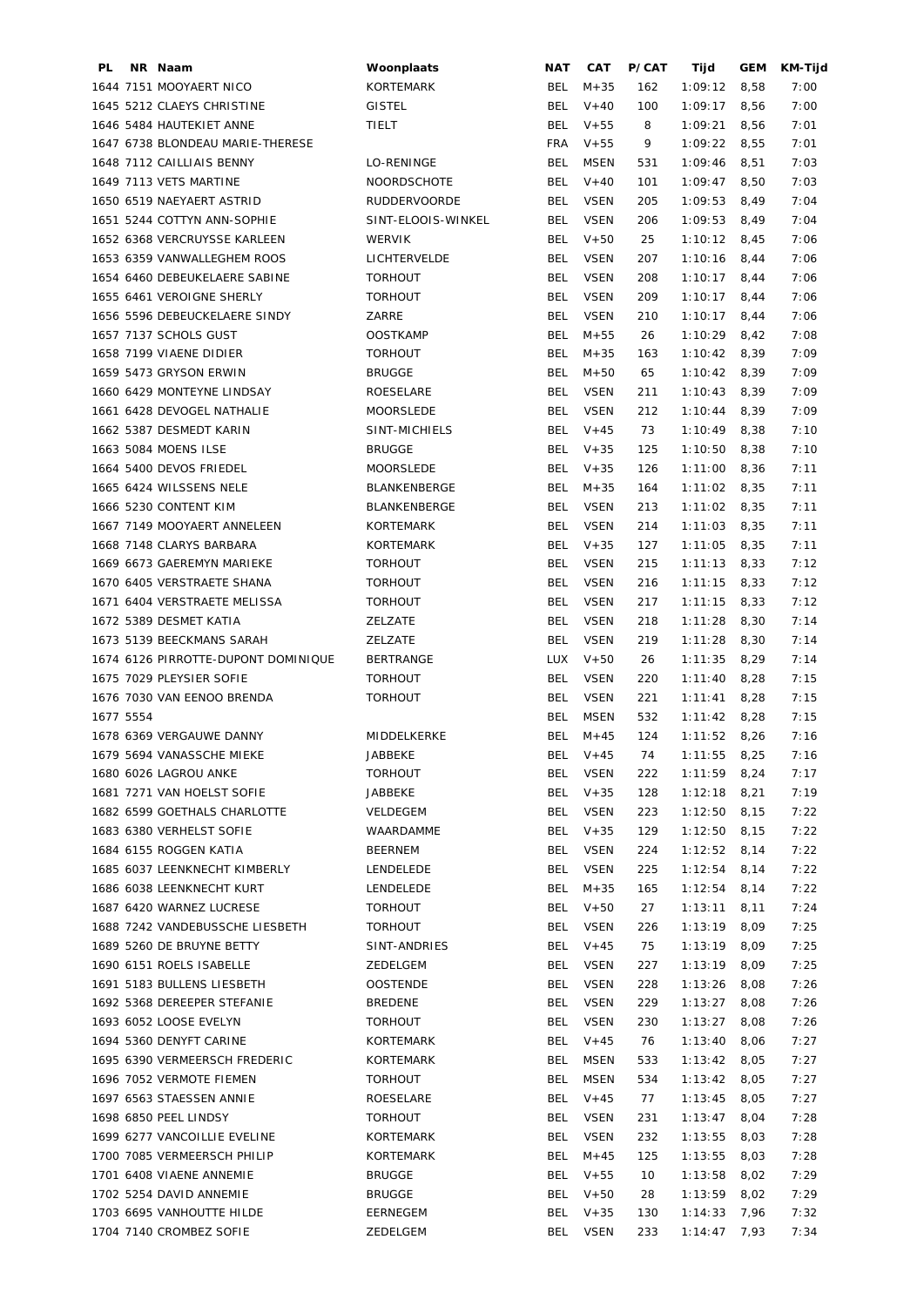| PL. | NR Naam                      | Woonplaats     | <b>NAT</b> | <b>CAT</b>  | P/CAT | Tijd    | <b>GEM</b> | KM-Tijd |
|-----|------------------------------|----------------|------------|-------------|-------|---------|------------|---------|
|     | 1705 5515 TAVEIRNE FINN      |                | BEL        | <b>VSEN</b> | 234   | 1:14:50 | 7,93       | 7:34    |
|     | 1706 5518 WERKINN ANNETTE    |                | <b>BEL</b> | $V+50$      | 29    | 1:15:01 | 7,91       | 7:35    |
|     | 1707 5513 VAN HEDENT ANJA    |                | <b>BEL</b> | $V + 35$    | 131   | 1:15:01 | 7.91       | 7:35    |
|     | 1708 5514 HEYNDERICK MAURA   |                | BEL        | VSEN        | 235   | 1:15:01 | 7,91       | 7:35    |
|     | 1709 7217 BLOMME HILDE       | <b>EEKLO</b>   | BEL        | $V + 35$    | 132   | 1:15:02 | 7,91       | 7:35    |
|     | 1710 5321 DECRU LIEVE        | <b>WOUMEN</b>  | BEL.       | $V + 35$    | 133   | 1:17:31 | 7.66       | 7:50    |
|     | 1711 6138 PYNNEBROUCK AN     | <b>STADEN</b>  | <b>BEL</b> | <b>VSEN</b> | 236   | 1:17:31 | 7,66       | 7:50    |
|     | 1712 7266 DELOOF AMELIE      | <b>STADEN</b>  | <b>BEL</b> | <b>VSEN</b> | 237   | 1:19:00 | 7.51       | 7:59    |
|     | 1713 7265 DE LOOF ANN-SOPHIE | <b>STADEN</b>  | <b>BEL</b> | <b>VSEN</b> | 238   | 1:19:01 | 7,51       | 7:59    |
|     | 1714 7084 VAN DRIESSCHE KOEN | KOEKELARE      | BEL        | MSEN        | 535   | 1:19:04 | 7,51       | 8:00    |
|     | 1715 5488 HENDERYCKX PATRICK | <b>IZEGEM</b>  | BEL        | M+55        | 27    | 1:19:46 | 7.44       | 8:04    |
|     | 1716 6794 COOL FAROEK        | <b>TORHOUT</b> | <b>BEL</b> | MSEN        | 536   | 1:20:04 | 7,41       | 8:06    |
|     | 1717 7012 FLORÉ LISELOTTE    | <b>TORHOUT</b> | <b>BEL</b> | <b>VSEN</b> | 239   | 1:20:48 | 7,34       | 8:10    |
|     | 1718 7013 FLORÉ SOFIE        | <b>MOEN</b>    | <b>BEL</b> | <b>VSEN</b> | 240   | 1:20:50 | 7,34       | 8:10    |
|     | 1719 6720 DE GRANDE JURRIAN  | <b>TORHOUT</b> | BEL        | MSEN        | 537   | 1:20:53 | 7,34       | 8:11    |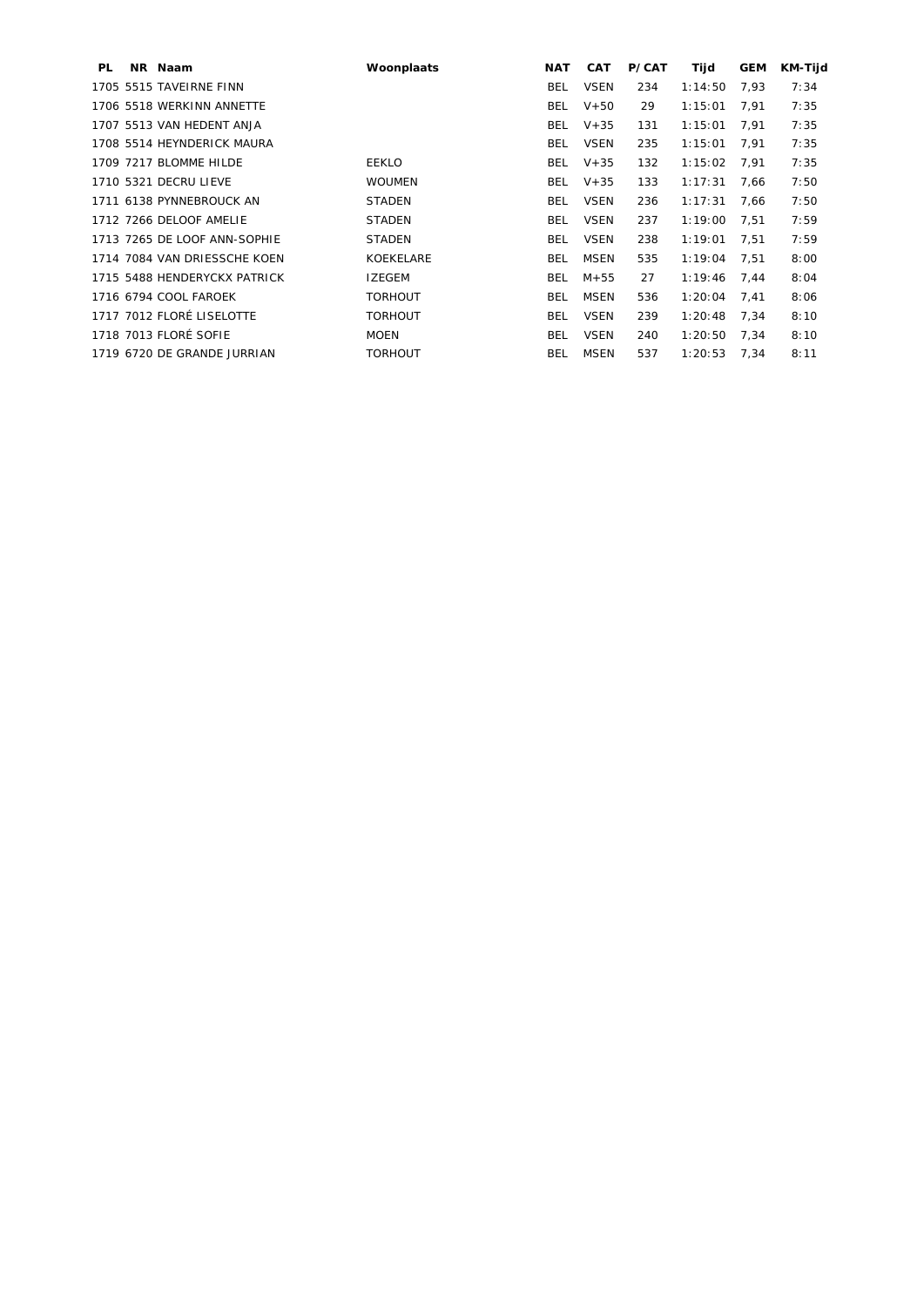## **42,195 KM 29e Nacht van Vlaanderen Torhout - 20 juni 2008**

| PL | NR Naam                     | Woonplaats          | <b>NAT</b> | CAT         | <b>P/CAT</b>   | Tijd                               | GEM   | KM-Tijd |
|----|-----------------------------|---------------------|------------|-------------|----------------|------------------------------------|-------|---------|
| 1  | 3401 PANFIL LUKAS           |                     | POL        | <b>MSEN</b> | 1              | 2:29:00                            | 16,99 | 3:32    |
| 2  | 3441 BULA DZMITRY           |                     | <b>BLR</b> | $M + 35$    | 1              | 2:29:20                            | 16,95 | 3:32    |
| 3  | 3002 VANHAECKE FILIP        | <b>ARDOOIE</b>      | <b>BEL</b> | $M + 45$    | 1              | 2:30:50                            | 16,78 | 3:34    |
| 4  | 3250 SNEPPE GEERT           | SINT-KRUIS          | <b>BEL</b> | $M + 45$    | 2              | 2:31:10                            | 16,75 | 3:35    |
| 5  | 3462 COLPAERT FREDERICK     | HANDZAME            | <b>BEL</b> | <b>MSEN</b> | 2              | 2:31:31                            | 16,71 | 3:35    |
| 6  | 3313 VERLEYEN DIRK          | <b>BREDENE</b>      | <b>BEL</b> | $M + 35$    | $\overline{2}$ | 2:31:35                            | 16,70 | 3:36    |
| 7  | 3392 SERROEN NICO           | WEVELGEM            | <b>BEL</b> | <b>MSEN</b> | 3              | $2:32:10$ 16,64                    |       | 3:36    |
| 8  | 3060 CAUWELS KRIS           | <b>TORHOUT</b>      | <b>BEL</b> | $M + 35$    | 3              | 2:35:59                            | 16,23 | 3:42    |
| 9  | 3094 DE WISPELAERE BART     | <b>GISTEL</b>       | <b>BEL</b> | <b>MSEN</b> | 4              | 2:40:25                            | 15,78 | 3:48    |
| 10 | 3254 STEEMAN KOEN           | <b>BORSBEEK</b>     | <b>BEL</b> | $M + 35$    | 4              | 2:40:40 15,76                      |       | 3:48    |
| 11 | 3246 SLABBINCK KRISTOF      | <b>JABBEKE</b>      | <b>BEL</b> | $M + 35$    | 5              | $2:41:45$ 15,65                    |       | 3:50    |
| 12 | 3202 MOERMAN KAREL          | KEIEM-DIKSMUIDE     | <b>BEL</b> | <b>MSEN</b> | 5              | $2:44:19$ 15,41                    |       | 3:54    |
| 13 | 3442 RIMACHEROSKI ALEXANDRE |                     | <b>BLR</b> | $M + 50$    | 1              | $2:45:43$ 15,28                    |       | 3:56    |
| 14 | 3096 DEBERSAQUES PASCAL     | HARELBEKE           | <b>BEL</b> | $M + 35$    | 6              | 2:48:09                            | 15,06 | 3:59    |
| 15 | 3293 VANDERPOORTEN MIGUEL   | WAASMUNSTER         | <b>BEL</b> | $M + 35$    | 7              | 2:49:18                            | 14,95 | 4:01    |
| 16 | 3430 GHESQUIERE CHRISTOPHE  | <b>GELUWE</b>       | <b>BEL</b> | $M + 35$    | 8              | 2:49:45 14,91                      |       | 4:01    |
| 17 | 3454 THYVELEN PETER         | <b>GISTEL</b>       | <b>BEL</b> | $M + 40$    | 1              | 2:50:01                            | 14,89 | 4:02    |
| 18 | 3183 LEUS FRANKIE           | <b>HERENTHOUT</b>   | <b>BEL</b> | $M + 45$    | 3              | 2:51:19 14,78                      |       | 4:04    |
| 19 | 3279 VAN HOECK YVES         | MOERBEKE-WAAS       | <b>BEL</b> | $M + 35$    | 9              | $2:51:25$ 14,77                    |       | 4:04    |
| 20 | 3135 GEVAERT PETER          | <b>TORHOUT</b>      | <b>BEL</b> | $M + 35$    | 10             | $2:52:01$ 14,72                    |       | 4:05    |
| 21 | 3273 VAN CAUTEREN TOON      | ZELE                | <b>BEL</b> | $M + 45$    | 4              | 2:53:38                            | 14,58 | 4:07    |
| 22 | 3083 DE CLERCQ STEFAAN      | <b>INGELMUNSTER</b> | <b>BEL</b> | <b>MSEN</b> | 6              | $2:53:51$ 14,56                    |       | 4:07    |
| 23 | 3314 VERMEULEN FREDDY       | <b>MOORSELE</b>     | <b>BEL</b> | $M + 40$    | 2              | $2:54:33$ 14,50                    |       | 4:08    |
| 24 | 3423 COOL ANDY              | ROESELARE           | <b>BEL</b> | <b>MSEN</b> | 7              | $2:54:51$ 14,48                    |       | 4:09    |
| 25 | 3161 HUYGENS EDDY           | GRIMBERGEN          | BEL        | $M + 50$    | 2              | $2:54:54$ 14,48                    |       | 4:09    |
| 26 | 3288 VANDENBROUCKE CHRIST   | <b>MOORSELE</b>     | <b>BEL</b> | $M + 35$    | 11             | 2:55:46                            | 14,40 | 4:10    |
| 27 | 3062 CHARLES-MANGEON BENOIT | PARIS               | <b>FRA</b> | <b>MSEN</b> | 8              | $2:55:57$ 14,39                    |       | 4:10    |
| 28 | 3315 VERSCHUEREN FRANKY     | ZWEVEGEM            | <b>BEL</b> | $M + 40$    | 3              | 2:56:20 14,36                      |       | 4:11    |
| 29 | 3456 PRAET JEAN-PAUL        | DENDERLEEUW         | <b>BEL</b> | $M + 50$    | 3              | 2:56:48                            | 14,32 | 4:11    |
| 30 | 3201 MOENS LUC              | <b>BONHEIDEN</b>    | <b>BEL</b> | $M + 40$    | 4              | $2:57:03$ 14,30                    |       | 4:12    |
| 31 | 3003 BALANCK HUGO           | ZEDELGEM            | BEL        | $M + 45$    | 5              | $2:57:22$ 14,27                    |       | 4:12    |
| 32 | 3245 SEYNHAEVE NICO         | WEVELGEM            | <b>BEL</b> | $M + 35$    | 12             | 2:58:22 14,19                      |       | 4:14    |
| 33 | 3272 VAN BRUWAENE RUDI      | TIELT               | <b>BEL</b> | $M + 50$    | $\mathbf{1}$   | 2:58:41                            | 14,17 | 4:14    |
| 34 | 3411 MEERT MARCEL           | <b>TERNAT</b>       | <b>BEL</b> | $M + 45$    | 6              | 2:59:05 14,14                      |       | 4:15    |
| 35 | 3149 HERREBOUT STEFAAN      | SINT-MICHIELS       | <b>BEL</b> | $M + 35$    | 13             | $3:00:05$ 14,06                    |       | 4:16    |
| 36 | 3407 GOESSAERT GREDERIC     | LENDELEDE           | <b>BEL</b> | $M + 40$    | 5              | $3:00:11$ 14,05                    |       | 4:16    |
| 37 | 3236 ROSIERS MARC           | ST-KATELIJNE-WAVER  | <b>BEL</b> | $M + 45$    | 7              | $3:00:33$ 14,02                    |       | 4:17    |
|    | 3295 VANDEWIELE BRUNO       |                     |            | $M + 40$    |                | $3:01:45$ 13,93                    |       |         |
| 38 | 3109 DELLOBEL HEINZ         | <b>BRUGGE</b>       | <b>BEL</b> |             | 6              |                                    |       | 4:18    |
| 39 | 3057 CASIER JORIS           | <b>DIKSMUIDE</b>    | BEL        | $M + 40$    | 7              | 3:02:31                            | 13,87 | 4:20    |
| 40 | 3490 VAN GUCHT RUBEN        | ASSEBROEK           | <b>BEL</b> | $M + 40$    | 8              | $3:02:56$ 13,84<br>$3:03:11$ 13,82 |       | 4:20    |
| 41 |                             | <b>BREENDONK</b>    | <b>BEL</b> | MSEN        | 9              |                                    |       | 4:20    |
| 42 | 3301 VERBEECK KURT          | ZOERLE-PARWIJS      | BEL        | MSEN        | 10             | $3:03:24$ 13,80                    |       | 4:21    |
| 43 | 3115 DENDAL DIDIER          | LIEGE               | BEL        | $M + 45$    | 8              | $3:03:25$ 13,80                    |       | 4:21    |
| 44 | 3403 DE MUYNCK IVAN         | URSEL               | BEL        | $M + 50$    | 4              | $3:04:00$ 13,76                    |       | 4:22    |
| 45 | 3450 BEEKEN WALTHER         | LIEDEKERKE          | <b>BEL</b> | $M + 50$    | 2              | $3:04:12$ 13,74                    |       | 4:22    |
| 46 | 3344 DEBOU KOEN             | <b>ICHTEGEM</b>     | <b>BEL</b> | MSEN        | 11             | $3:04:16$ 13,74                    |       | 4:22    |
| 47 | 3006 DEMAEGHT PASCAL        | <b>TORHOUT</b>      | <b>BEL</b> | MSEN        | 12             | $3:05:07$ 13,68                    |       | 4:23    |
| 48 | 3258 STEYAERT GEERT         | <b>OOSTKAMP</b>     | <b>BEL</b> | $M + 45$    | 9              | $3:05:11$ 13,67                    |       | 4:23    |
| 49 | 3139 GOBERT PASCAL          | WOLUWE-ST-PIERRE    | BEL        | $M + 45$    | 10             | $3:05:13$ 13,67                    |       | 4:23    |
| 50 | 3327 WATTHY JOHAN           | <b>GISTEL</b>       | BEL        | $M + 40$    | 9              | $3:05:45$ 13,63                    |       | 4:24    |
| 51 | 3195 MATTHYS RONY           | ASSEBROEK           | BEL        | $M + 50$    | 5              | 3:06:19 13,59                      |       | 4:25    |
| 52 | 3034 BALLEGEER KURT         | <b>BEERNEM</b>      | <b>BEL</b> | $M + 35$    | 14             | 3:06:39 13,56                      |       | 4:25    |
| 53 | 3008 LEMAIRE PETER          | <b>TORHOUT</b>      | <b>BEL</b> | $M + 40$    | 10             | 3:06:46 13,56                      |       | 4:26    |
| 54 | 3143 GUILLEMYN MARIJKE      | LANGEMARK           | BEL        | $V + 40$    | $\mathbf{1}$   | $3:07:03$ 13,53                    |       | 4:26    |
| 55 | 3237 ROYER DAVID            | <b>DIKSMUIDE</b>    | BEL        | <b>MSEN</b> | 13             | $3:07:09$ 13,53                    |       | 4:26    |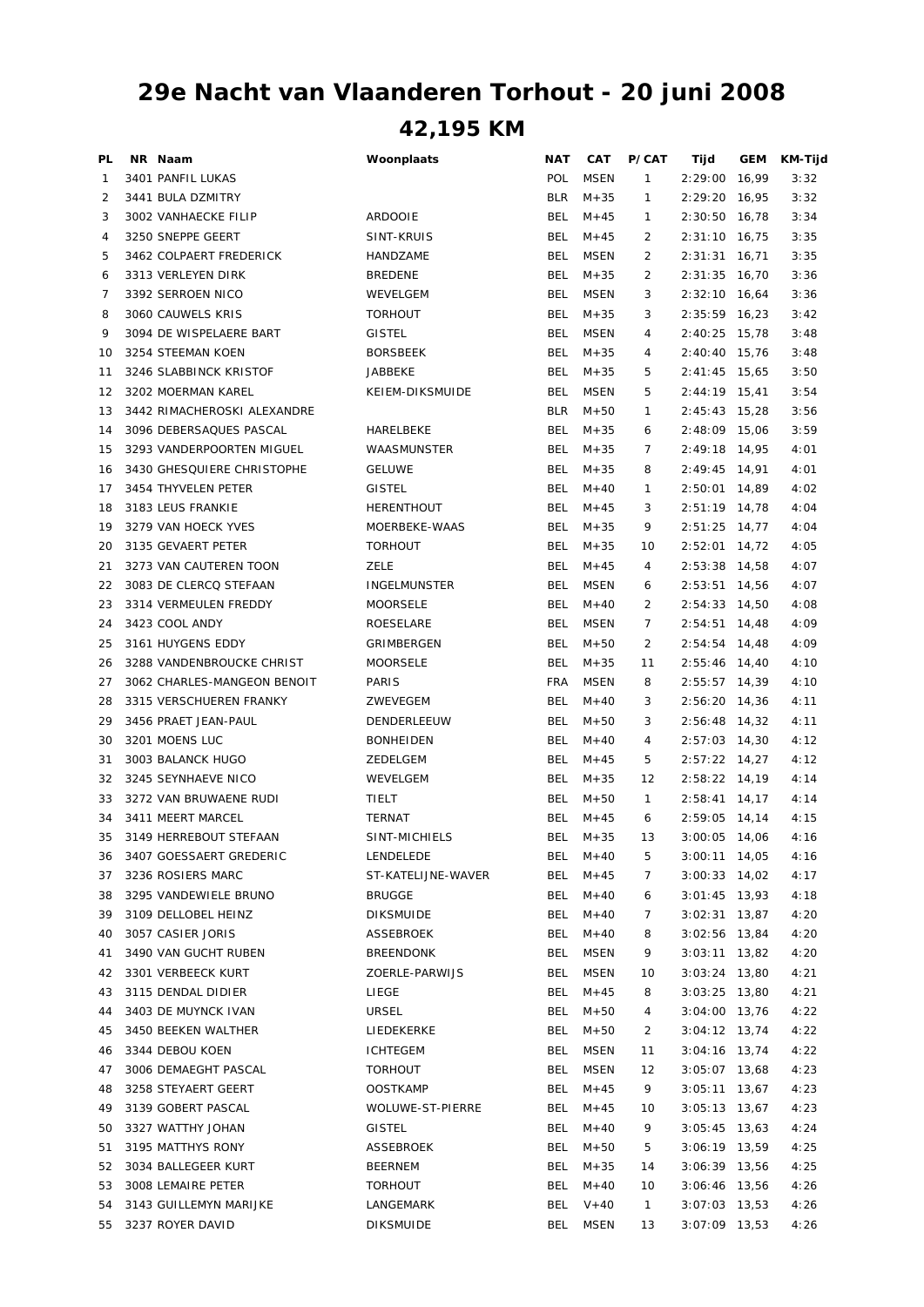| PL  | NR Naam                   | Woonplaats          | <b>NAT</b> | CAT         | P/CAT        | Tijd            | <b>GEM</b> | KM-Tijd |
|-----|---------------------------|---------------------|------------|-------------|--------------|-----------------|------------|---------|
| 56  | 3341 WYLIN ALBERT         | <b>MOORSELE</b>     | BEL        | $M + 55$    | $\mathbf{1}$ | 3:07:11         | 13,53      | 4:26    |
| 57  | 3460 CLAUWAERT CHRISTIAN  | NAZARETH            | <b>BEL</b> | $M + 45$    | 11           | 3:07:32         | 13,50      | 4:27    |
| 58  | 3336 WINTEIN FILIP        | <b>DUDZELE</b>      | <b>BEL</b> | $M + 45$    | 12           | $3:07:43$ 13,49 |            | 4:27    |
| 59  | 3362 DENYS GEERT          | ZERKEGEM            | <b>BEL</b> | $M + 40$    | 11           | $3:07:59$ 13,47 |            | 4:27    |
| 60  | 3124 DEWILDE ERIC         | VARSENARE           | <b>BEL</b> | $M + 50$    | 6            | $3:08:03$ 13,46 |            | 4:27    |
| 61  | 3244 LANGENUS RON         | <b>MECHELEN</b>     | <b>BEL</b> | $M + 50$    | 7            | $3:08:16$ 13,45 |            | 4:28    |
| 62  | 3321 VOERMANS LEO         | HOLLEBEKE           | <b>BEL</b> | <b>MSEN</b> | 14           | $3:08:22$ 13,44 |            | 4:28    |
| 63  | 3395 LAGAST DOMINIQUE     | DE PINTE            | <b>BEL</b> | $M + 35$    | 15           | $3:09:01$ 13,39 |            | 4:29    |
| 64  | 3397 DE LEYN              | DESTELBERGEN        | <b>BEL</b> | $M + 50$    | 3            | $3:09:04$ 13,39 |            | 4:29    |
| 65  | 3497 SNOECKS JOS          | <b>EKSEL</b>        | <b>BEL</b> | MSEN        | 15           | $3:09:04$ 13,39 |            | 4:29    |
| 66  | 3458 DERUWEZ FILIP        | RENINGELST          | <b>BEL</b> | $M + 35$    | 16           | $3:09:10$ 13,38 |            | 4:29    |
| 67  | 3410 NOLLET KOEN          | <b>ICHTEGEM</b>     | <b>BEL</b> | $M + 45$    | 13           | $3:09:55$ 13,33 |            | 4:30    |
| 68  | 3347 QUIX MARC            | <b>NOSSEGEM</b>     | <b>BEL</b> | $M+40$      | 12           | $3:10:07$ 13,32 |            | 4:30    |
| 69  | 3376 BASTIAENSSENS HERMAN | <b>ICHTEGEM</b>     | <b>BEL</b> | $M + 50$    | 8            | $3:10:34$ 13,29 |            | 4:31    |
| 70  | 3474 JANSSEN JAN          | <b>VEURNE</b>       | <b>BEL</b> | $M + 35$    | 17           | $3:11:04$ 13,25 |            | 4:32    |
| 71  | 3320 VLIEGHE PAUL         | <b>TORHOUT</b>      | <b>BEL</b> | $M + 50$    | 9            | $3:11:39$ 13,21 |            | 4:33    |
| 72  | 3426 DE BACKER EDDY       | LIEDERKERKE         | <b>BEL</b> | $M + 35$    | 18           | $3:11:46$ 13,20 |            | 4:33    |
| 73  | 3431 GMATI TRABELSI       | EKE                 | <b>BEL</b> | $M + 40$    | 13           | $3:12:57$ 13,12 |            | 4:34    |
| 74  | 3018 PEETERS CHRIS        | <b>BLANKENBERGE</b> | <b>BEL</b> | $V + 40$    | 2            | $3:13:06$ 13,11 |            | 4:35    |
| 75  | 3178 LELEU KURT           | <b>KORTRIJK</b>     | <b>BEL</b> | $M + 35$    | 19           | $3:13:21$ 13,09 |            | 4:35    |
|     |                           | <b>ICHTEGEM</b>     | <b>BEL</b> |             |              |                 |            |         |
| 76  | 3082 DE BLAUWE SERGE      |                     |            | $M + 35$    | 20           | $3:13:27$ 13,09 |            | 4:35    |
| 77  | 3475 JANSSEN PETER        | <b>VEURNE</b>       | <b>BEL</b> | $M + 35$    | 21           | $3:14:01$ 13,05 |            | 4:36    |
| 78  | 3476 STEVENS DIEDERIK     | <b>LEISELE</b>      | <b>BEL</b> | <b>MSEN</b> | 16           | $3:14:05$ 13,04 |            | 4:36    |
| 79  | 3193 MAREY CHRIS          | <b>GENT</b>         | <b>BEL</b> | <b>MSEN</b> | 17           | $3:14:09$ 13,04 |            | 4:36    |
| 80  | 3390 VAN EENOOGE EDDY     | <b>INGELMUNSTER</b> | <b>BEL</b> | $M + 40$    | 14           | $3:14:11$ 13,04 |            | 4:36    |
| 81  | 3173 LA PAGLIA SILVANO    | WANFERCÉE-BAULET    | <b>BEL</b> | $M + 45$    | 14           | $3:14:17$ 13,03 |            | 4:36    |
| 82  | 3303 VERBEKE PEDRO        | SINT-DENIJS         | <b>BEL</b> | MSEN        | 18           | $3:14:19$ 13,03 |            | 4:36    |
| 83  | 3137 GHEYSEN POL          | DADIZELE            | <b>BEL</b> | $M + 40$    | 15           | $3:14:24$ 13,02 |            | 4:36    |
| 84  | 3116 DEPLA GINO           | <b>HOOGLEDE</b>     | <b>BEL</b> | $M + 45$    | 15           | $3:15:38$ 12,94 |            | 4:38    |
| 85  | 3465 DHOOP DAUID          | <b>BEKEGEM</b>      | <b>BEL</b> | <b>MSEN</b> | 19           | $3:15:46$ 12,93 |            | 4:38    |
| 86  | 3021 VERCRUYSSE MARC      | <b>BRUGGE</b>       | <b>BEL</b> | $M + 45$    | 16           | $3:16:02$ 12,91 |            | 4:39    |
| 87  | 3473 VIAENE CHRIST        | <b>VEURNE</b>       | <b>BEL</b> | $M + 40$    | 16           | $3:16:11$ 12,90 |            | 4:39    |
| 88  | 3196 MEERS VINCENT        | <b>GENTBRUGGE</b>   | <b>BEL</b> | $M + 35$    | 22           | $3:16:31$ 12,88 |            | 4:39    |
| 89  | 3037 BESUIJEN MARIUS      | MIDDELBURG          | NED        | $M + 45$    | 17           | $3:16:34$ 12,88 |            | 4:40    |
| 90  | 3134 FRANCK PETER         | <b>NIEL</b>         | <b>BEL</b> | $M + 35$    | 23           | $3:16:44$ 12,87 |            | 4:40    |
| 91  | 3234 RIGOLLE RIK          | <b>SLEIDINGE</b>    | BEL        | $M + 45$    | 18           | $3:17:14$ 12,84 |            | 4:40    |
| 92  | 3318 VERVAECKE CONNIE     | ZEDELGEM            | BEL        | $V + 35$    | $\mathbf{1}$ | $3:17:50$ 12,80 |            | 4:41    |
| 93  | 3079 DAVIDSE JOHN         | MIDDELBURG          | NED        | $M + 45$    | 19           | $3:18:13$ 12,77 |            | 4:42    |
| 94  | 3408 RAABE INGE           | DEUTSCHLAND         | GER        | $V + 40$    | 3            | $3:18:38$ 12,75 |            | 4:42    |
| 95  | 3146 HAUSTRATE FREDERIC   | PIPAIX              | BEL        | $M + 40$    | 17           | $3:18:42$ 12,74 |            | 4:43    |
| 96  | 3136 GHESQUIERE DANY      | WEVELGEM            | <b>BEL</b> | $M + 35$    | 24           | $3:18:47$ 12,74 |            | 4:43    |
| 97  | 3472 ZOETE PATRICK        | SINT-IDESBALD       | <b>BEL</b> | $M + 45$    | 20           | $3:18:55$ 12,73 |            | 4:43    |
| 98  | 3204 MONKERHEY FRANS      | POPERINGE           | <b>BEL</b> | $M + 50$    | 10           | $3:19:33$ 12,69 |            | 4:44    |
| 99  | 3154 HOORENS CARLOS       | MEISE               | <b>BEL</b> | $M + 40$    | 18           | $3:19:59$ 12,66 |            | 4:44    |
|     | 100 3192 MANSAGER TUCKER  | LOMBISE             | <b>BEL</b> | $M + 40$    | 19           | $3:20:01$ 12,66 |            | 4:44    |
| 101 | 3007 DEPROOST HENK        | KORTEMARK           | <b>BEL</b> | $M + 35$    | 25           | $3:20:30$ 12,63 |            | 4:45    |
|     | 102 3231 REMMERIE SIGGI   | BELLEGEM            | <b>BEL</b> | $M + 40$    | 20           | $3:21:00$ 12,60 |            | 4:46    |
|     | 103 3055 CAROL ROBERT     | MIDDELBURG          | NED        | $M + 40$    | 21           | $3:21:14$ 12,58 |            | 4:46    |
| 104 | 3209 NELIS MARC           | OEDELEM             | <b>BEL</b> | $M + 40$    | 22           | $3:21:22$ 12,57 |            | 4:46    |
| 105 | 3500 CLEEMPUT SIMON       | HEIST-O/D-BERG      | <b>BEL</b> | MSEN        | 20           | $3:21:32$ 12,56 |            | 4:47    |
|     | 106 3017 NONNEMAN LUK     | <b>BRUGGE</b>       | <b>BEL</b> | $M+40$      | 23           | $3:21:43$ 12,55 |            | 4:47    |
| 107 | 3046 BOUSSERY WIM         | <b>TORHOUT</b>      | <b>BEL</b> | MSEN        | 21           | $3:21:54$ 12,54 |            | 4:47    |
| 108 | 3026 AMPE CARLO           | <b>HOOGLEDE</b>     | <b>BEL</b> | $M + 35$    | 26           | $3:21:57$ 12,54 |            | 4:47    |
|     | 109 3369 LAUWYCK GEERT    | <b>ICHTEGEM</b>     | <b>BEL</b> | $M + 45$    | 21           |                 |            |         |
|     |                           |                     |            |             |              | $3:22:07$ 12,53 |            | 4:47    |
|     | 110 3022 ADNET CLAUDE     | CHATENAY MALABRY    | GBR        | $M + 45$    | 22           | $3:22:08$ 12,52 |            | 4:47    |
| 111 | 3042 BODELIER DONNÉ       | LANDGRAAF           | NED        | MSEN        | 22           | $3:22:49$ 12,48 |            | 4:48    |
|     | 112 3091 DE VOOGT STEFAAN | <b>OOSTKAMP</b>     | <b>BEL</b> | $M + 35$    | 27           | $3:23:03$ 12,47 |            | 4:49    |
|     | 113 3453 BAKKER KARIN     | ROESELARE           | <b>BEL</b> | $V + 35$    | 2            | $3:23:04$ 12,47 |            | 4:49    |
|     | 114 3241 SANDERS BART     | EERNEGEM            | <b>BEL</b> | MSEN        | 23           | $3:23:18$ 12,45 |            | 4:49    |
|     | 115 3190 LUYCKX GERT      | <b>OOSTROZEBEKE</b> | <b>BEL</b> | $M + 35$    | 28           | $3:23:20$ 12,45 |            | 4:49    |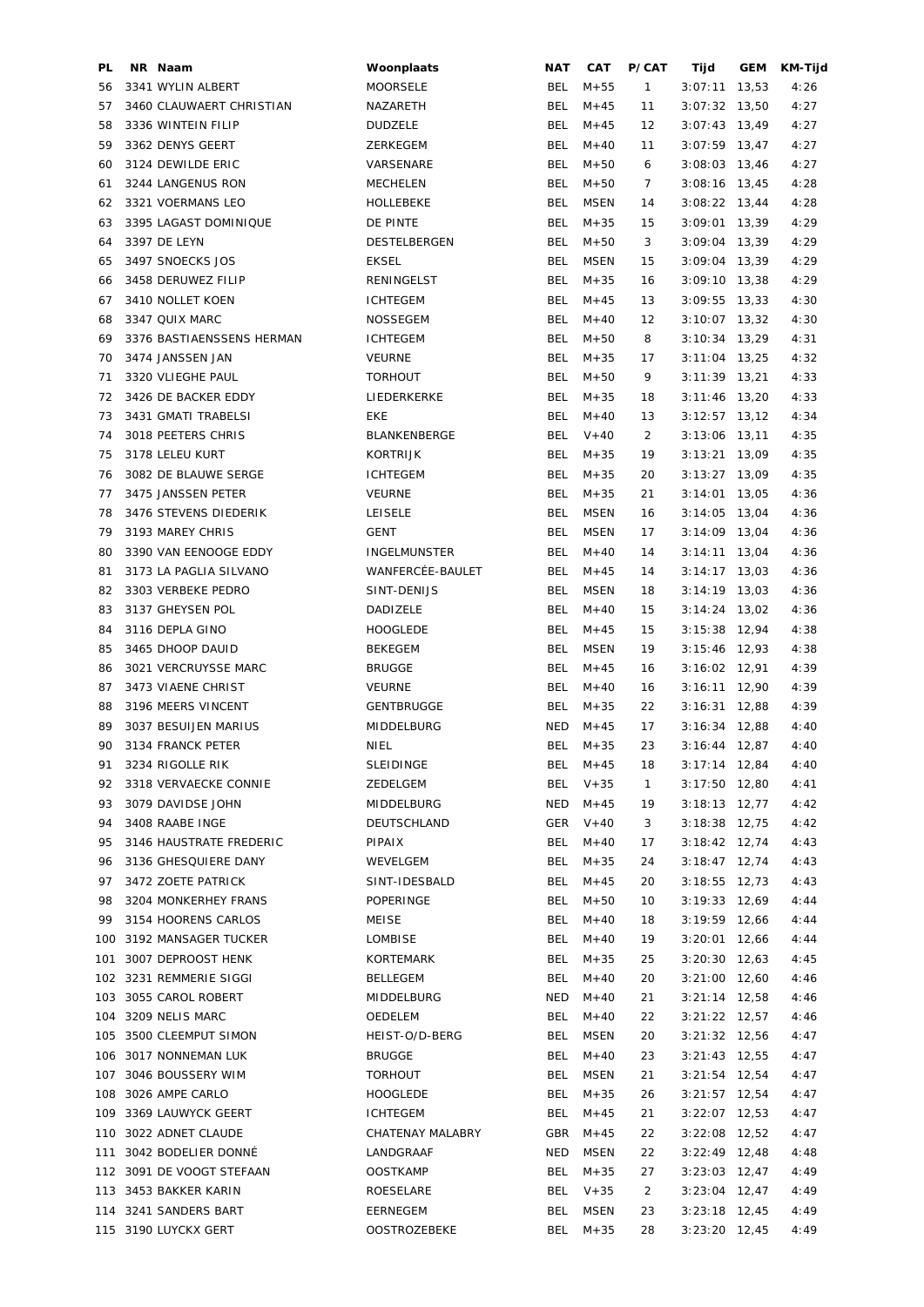| PL. | NR Naam                         | Woonplaats         | NAT        | <b>CAT</b>  | P/CAT    | Tijd                               | GEM | KM-Tijd |
|-----|---------------------------------|--------------------|------------|-------------|----------|------------------------------------|-----|---------|
| 116 | 3342 FINAUT SEBASTIEN           | SNELLEGEM          | <b>BEL</b> | $M + 35$    | 29       | $3:23:45$ 12,43                    |     | 4:50    |
| 117 | 3483 HUBERT ROGER               | MARIAKERKE         | BEL        | $M + 45$    | 23       | $3:24:17$ 12,39                    |     | 4:50    |
| 118 | 3075 DAMME DRIES                | ROESELARE          | BEL        | $M + 35$    | 30       | $3:24:20$ 12,39                    |     | 4:51    |
| 119 | 3346 VANOVERBEKE BRUNO          | <b>BREDENE</b>     | BEL        | $M + 40$    | 24       | $3:24:38$ 12,37                    |     | 4:51    |
| 120 | 3025 AMIJS TOM                  | <b>GOOIK</b>       | <b>BEL</b> | $M + 35$    | 31       | $3:24:41$ 12,37                    |     | 4:51    |
| 121 | 3459 VAN NIEUWENHUYZE RUDY      | WACHTEBEKE         | <b>BEL</b> | $M + 40$    | 25       | $3:24:45$ 12,36                    |     | 4:51    |
|     | 122 3090 DE PESSEMIER MICHEL    | <b>BRAKEL</b>      | BEL        | $M + 50$    | 11       | $3:25:03$ 12,35                    |     | 4:52    |
|     | 123 3253 STALLEY ANDY           | <b>SUTTON</b>      | GBR        | $M + 40$    | 26       | $3:25:25$ 12,32                    |     | 4:52    |
| 124 | 3015 MESTDAGH TONY              | <b>BRUGGE</b>      | BEL        | $M + 45$    | 24       | $3:25:31$ 12,32                    |     | 4:52    |
| 125 | 3098 DECOCK WOUTER              | <b>GISTEL</b>      | BEL        | <b>MSEN</b> | 24       | $3:25:32$ 12,32                    |     | 4:52    |
| 126 | 3304 VERBRUGGEN XAVIER          | <b>ZULTE</b>       | <b>BEL</b> | $M + 40$    | 27       | $3:25:35$ 12,31                    |     | 4:52    |
| 127 | 3162 INGHELBRECHT RAF           | EERNEGEM           | BEL        | $M + 40$    | 28       | $3:25:47$ 12,30                    |     | 4:53    |
| 128 | 3071 CONINGS JOS                | <b>HOESELT</b>     | BEL        | $M + 50$    | 12       | $3:25:59$ 12,29                    |     | 4:53    |
| 129 | 3398 GERLO LUC                  | <b>TEMSE</b>       | BEL        | $M + 50$    | 13       | $3:26:06$ 12,28                    |     | 4:53    |
| 130 | 3053 CALLENS HEIN               | <b>KRUISHOUTEM</b> | BEL        | $M + 35$    | 32       | $3:26:08$ 12,28                    |     | 4:53    |
| 131 | 3063 CHRISTIAENS GERY           | <b>HAMME</b>       | <b>BEL</b> | $M + 40$    | 29       | $3:26:10$ 12,28                    |     | 4:53    |
|     | 132 3158 HOWES BILL             | WHITTINGTON        | GBR        | $M + 50$    | 4        | $3:26:33$ 12,26                    |     | 4:54    |
|     | 133 3381 DESMET EDDY            | WAREGEM            | <b>BEL</b> | $M + 50$    | 14       | $3:26:36$ 12,25                    |     | 4:54    |
|     | 3038 BIGGS ROGER                | <b>STEVENAGE</b>   | <b>GBR</b> | $M + 55$    | 2        |                                    |     |         |
| 134 | 135 3485 VANNESTE FILIP         |                    | BEL        |             |          | $3:26:53$ 12,24<br>$3:27:01$ 12,23 |     | 4:54    |
|     | 136 3210 PACQUE HANS            | ZWEVEZELE          |            | $M + 35$    | 33       |                                    |     | 4:54    |
|     |                                 | NIEUWPOORT         | BEL        | $M + 40$    | 30       | $3:27:09$ 12,22                    |     | 4:55    |
| 137 | 3133 FLORIZOONE PIETER          | <b>TORHOUT</b>     | BEL        | $M + 35$    | 34       | $3:27:10$ 12,22                    |     | 4:55    |
| 138 | 3058 CAUDRON MARC               | DENDERMONDE        | BEL        | $M + 45$    | 25       | $3:27:22$ 12,21                    |     | 4:55    |
| 139 | 3286 VANDEN BUSSCHE CHRISTOFFEL | <b>BRUGGE</b>      | BEL        | $M + 45$    | 26       | $3:27:33$ 12,20                    |     | 4:55    |
| 140 | 3337 WITTOUCK STEPHAN           | KORTRIJK           | <b>BEL</b> | $M + 40$    | 31       | $3:27:41$ 12,19                    |     | 4:55    |
| 141 | 3106 DEKEYSER WIM               | AARTRIJKE          | BEL        | <b>MSEN</b> | 25       | $3:27:43$ 12,19                    |     | 4:55    |
|     | 142 3194 MATTHEEUWS HANS        | HERTSBERGE         | <b>BEL</b> | $M + 45$    | 27       | $3:27:50$ 12,18                    |     | 4:56    |
|     | 143 3104 DEJAEGHER BART         | <b>LEKE</b>        | BEL        | $M + 35$    | 35       | $3:27:58$ 12,17                    |     | 4:56    |
| 144 | 3226 QUARTIER FRANCIS           | <b>IEPER</b>       | <b>BEL</b> | <b>MSEN</b> | 26       | $3:28:29$ 12,14                    |     | 4:56    |
|     | 145 3495 BISAERTS TIM           | AFFLIGEM           | <b>BEL</b> | <b>MSEN</b> | 27       | $3:28:33$ 12,14                    |     | 4:57    |
|     | 146 3452 VOLCKAERT MARK         | KORTEMARK          | <b>BEL</b> | $M + 40$    | 32       | $3:28:43$ 12,13                    |     | 4:57    |
|     | 147 3120 DESEYN CARLINE         | <b>DEERLIJK</b>    | BEL        | $V + 40$    | 4        | $3:29:04$ 12,11                    |     | 4:57    |
|     | 148 3418 MISSANT BRUNO          | WAREGEM            | BEL        | <b>MSEN</b> | 28       | $3:29:05$ 12,11                    |     | 4:57    |
|     | 149 3156 HOSTE DIDIER           | LEDEGEM            | BEL        | $M + 40$    | 33       | $3:29:10$ 12,10                    |     | 4:57    |
|     | 150 3498 BOSTOEN KAREL          | <b>BRUGGE</b>      | <b>BEL</b> | <b>MSEN</b> | 29       | $3:29:13$ 12,10                    |     | 4:57    |
|     | 151 3081 DAY KEVIN              | <b>HYDE</b>        | GBR        | M+40        | 34       | $3:29:21$ 12,09                    |     | 4:58    |
|     | 152 3501 SMET BART              | ZARREN             | <b>BEL</b> | <b>MSEN</b> | 30       | $3:29:31$ 12,08                    |     | 4:58    |
|     | 153 3443 VAN MEENSEL DIETER     | <b>HOBOKEN</b>     | <b>BEL</b> | $M + 45$    | 28       | $3:29:34$ 12,08                    |     | 4:58    |
|     | 154 3270 VAN ASPERT JACK        | MIDDELBURG         | NED        | $M + 50$    | 15       | $3:29:58$ 12,06                    |     | 4:59    |
|     | 155 3479 VAN HULLE PASIAL       | MALDEGEM           | BEL        | $M + 40$    | 35       | $3:30:02$ 12,05                    |     | 4:59    |
|     | 156 3004 COUSSEE KOENRAAD       | LICHTERVELDE       | BEL        | $M + 45$    | 29       | $3:30:06$ 12,05                    |     | 4:59    |
|     | 157 3478 STRYMES JAN            | SINT-LAUREINS      | BEL        | $M + 45$    | 30       | $3:30:12$ 12,04                    |     | 4:59    |
|     | 158 3186 LINGIER NIEK           | <b>TORHOUT</b>     | BEL        | <b>MSEN</b> | 31       | $3:30:23$ 12,03                    |     | 4:59    |
|     | 159 3394 VANBELLEGHEM JOHAN     | NAZARETH           | BEL        | $M + 40$    | 36       | $3:30:31$ 12,03                    |     | 4:59    |
|     | 160 3122 DEVOS DANNY            | <b>TORHOUT</b>     | BEL        | $M + 50$    | 16       | $3:30:43$ 12,01                    |     | 5:00    |
| 161 | 3383 DIERYCK PASCAL             | <b>KOMEN</b>       | BEL        | $M + 40$    | 37       | $3:30:54$ 12,00                    |     | 5:00    |
|     | 162 3322 VONDELING RENÉ         | <b>BRUSSEL</b>     | BEL        | $M + 45$    | 31       | $3:31:40$ 11,96                    |     | 5:01    |
|     | 163 3256 STEENSSENS HENDRIK     | TIELRODE           | BEL        | $M + 45$    | 32       | $3:31:47$ 11,95                    |     | 5:01    |
| 164 | 3406 VANOOST BART               | <b>GULLEGEM</b>    | BEL        | $M + 35$    | 36       | $3:31:56$ 11,95                    |     | 5:01    |
| 165 | 3036 BERBENA DOUG               | MODESTO            | USA        | M+50        | 17       | $3:32:00$ 11,94                    |     | 5:01    |
| 166 | 3409 ROELS PETER                | <b>BRUGGE</b>      | BEL        | $M + 45$    | 33       | $3:32:02$ 11,94                    |     | 5:02    |
|     | 3074 CORNELIS ELY               |                    | BEL        |             |          |                                    |     |         |
| 167 |                                 | LOKEREN            |            | $M + 50$    | 18<br>34 | $3:32:46$ 11,90                    |     | 5:03    |
| 168 | 3054 CALLEWAERT MARNIX          | <b>BRUGGE</b>      | <b>BEL</b> | $M + 45$    |          | $3:32:52$ 11,89                    |     | 5:03    |
|     | 169 3142 GUEQUIERRE JOHN        | MIDDELBURG         | NED        | $M + 50$    | 5        | $3:33:03$ 11,88                    |     | 5:03    |
|     | 170 3310 VERHOOST ALEXANDRE     | <b>BRUGGE</b>      | BEL        | <b>MSEN</b> | 32       | $3:33:14$ 11,87                    |     | 5:03    |
| 171 | 3168 KERREMANS JEF              | OOSTNIEUWKERKE     | BEL        | $M + 35$    | 37       | $3:33:15$ 11,87                    |     | 5:03    |
|     | 172 3045 BOONE EDDY             | AARTRIJKE          | BEL        | $M + 40$    | 38       | $3:33:23$ 11,86                    |     | 5:03    |
|     | 173 3259 STOFMEEL MICHA         | <b>HERENTHOUT</b>  | BEL        | $M + 35$    | 38       | $3:33:27$ 11,86                    |     | 5:04    |
|     | 174 3481 BOUSSEMAERE ROLAND     | KNOKKE-HEIST       | BEL        | $M + 55$    | 3        | $3:33:29$ 11,86                    |     | 5:04    |
|     | 175 3009 VAN CANNEYT CHRISTIAAN | VELDEGEM           | BEL        | $M + 50$    | 19       | $3:33:52$ 11,84                    |     | 5:04    |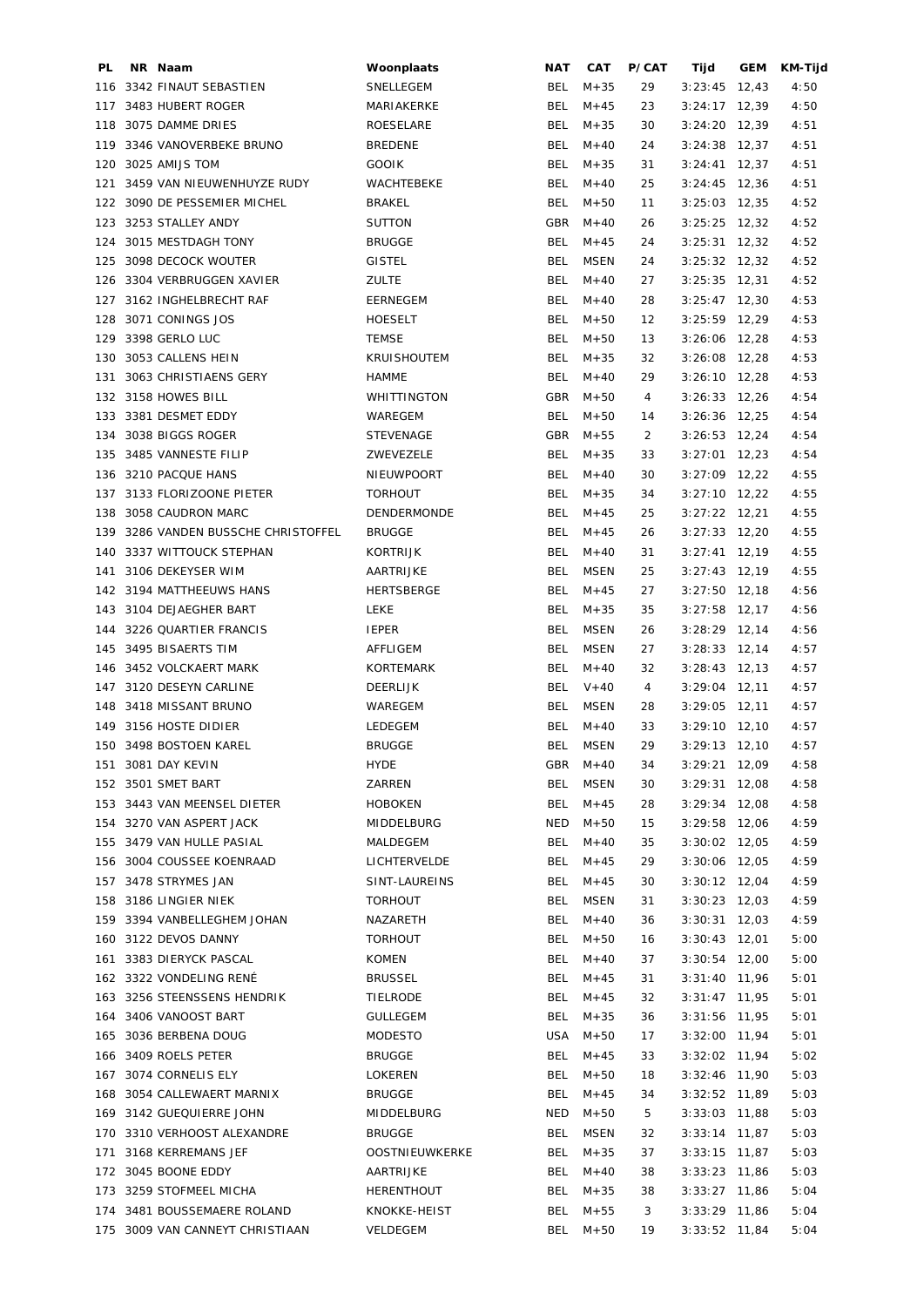| PL  | NR Naam                         | Woonplaats           | <b>NAT</b> | <b>CAT</b>  | P/CAT        | Tijd            | GEM   | <b>KM-Tijd</b> |
|-----|---------------------------------|----------------------|------------|-------------|--------------|-----------------|-------|----------------|
| 176 | 3214 PETTERSSON INGE            | GERAARDSBERGEN       | BEL        | $V + 40$    | 5            | 3:33:58         | 11,83 | 5:04           |
| 177 | 3221 POPPE PATRICK              | <b>BORSBEEK</b>      | <b>BEL</b> | $M + 50$    | 20           | $3:34:00$ 11,83 |       | 5:04           |
| 178 | 3300 VERBAUWHEDE MARIANNE       | <b>DENTERGEM</b>     | <b>BEL</b> | $V + 50$    | $\mathbf{1}$ | $3:34:02$ 11,83 |       | 5:04           |
| 179 | 3011 VANNESTE MIEKE             | LICHTERVELDE         | <b>BEL</b> | $V + 40$    | 6            | 3:34:21         | 11,81 | 5:05           |
| 180 | 3363 SOONTJES BART              | <b>KASTERLEE</b>     | <b>BEL</b> | $M + 40$    | 39           | $3:34:35$ 11,80 |       | 5:05           |
| 181 | 3461 DEGROOTE FRANK             | WENDUINE             | <b>BEL</b> | $M + 45$    | 35           | 3:34:54         | 11,78 | 5:06           |
|     | 182 3227 QUENTIN JOERG          | <b>BIENENBUETTEL</b> | <b>GER</b> | $M + 40$    | 40           | $3:35:01$ 11,77 |       | 5:06           |
|     | 183 3145 HAEST NANCY            | KORTEMARK            | <b>BEL</b> | $V + 40$    | 7            | $3:35:05$ 11,77 |       | 5:06           |
| 184 | 3326 WARLOP STEVEN              | <b>GULLEGEM</b>      | <b>BEL</b> | $M + 40$    | 41           | $3:35:22$ 11,76 |       | 5:06           |
| 185 | 3298 VANOVERBERGHE FRANKY       | WEVELGEM             | <b>BEL</b> | $M + 40$    | 42           | 3:35:31         | 11,75 | 5:06           |
| 186 | 3248 SMAGGHE JURGEN             | <b>GULLEGEM</b>      | BEL        | <b>MSEN</b> | 33           | $3:35:44$ 11,74 |       | 5:07           |
|     | 3216 PIERRE FRÉDÉRIC            | RAMILLIES            | <b>BEL</b> | $M + 35$    | 39           | $3:35:48$ 11,73 |       |                |
| 187 |                                 |                      | <b>BEL</b> |             |              |                 |       | 5:07           |
| 188 | 3378 DE SCHACHT FERNAND         | ETTELGEM             |            | $M + 50$    | 6            | $3:36:06$ 11,72 |       | 5:07           |
| 189 | 3176 LECLERCQ CHRISTOPHE        | ANTOING              | <b>BEL</b> | $M + 35$    | 40           | $3:36:11$ 11,71 |       | 5:07           |
|     | 190 3447 VERNAUX KLAAS          | EERNEGEM             | <b>BEL</b> | <b>MSEN</b> | 34           | $3:37:01$ 11,67 |       | 5:09           |
| 191 | 3119 DESBRAUX GEORGES           | <b>ST-VRAIN</b>      | <b>FRA</b> | $M + 50$    | 21           | $3:37:05$ 11,66 |       | 5:09           |
|     | 192 3291 VANDENDRIESSCHE MARTIN | <b>INGELMUNSTER</b>  | <b>BEL</b> | $M + 40$    | 43           | $3:37:11$ 11,66 |       | 5:09           |
|     | 193 3464 VANDEMEERSCH FRANCIS   | <b>TORHOUT</b>       | <b>BEL</b> | <b>MSEN</b> | 35           | $3:37:29$ 11,64 |       | 5:09           |
| 194 | 3361 DENYS CHRIS                | ZERKEGEM             | <b>BEL</b> | $M + 55$    | 4            | $3:37:56$ 11,62 |       | 5:10           |
| 195 | 3240 SALES SEGARRA RAFAEL       | ZEDELGEM             | <b>BEL</b> | $M + 40$    | 44           | $3:38:02$ 11,61 |       | 5:10           |
| 196 | 3455 ROSSEEL NICK               | <b>INGELMUNSTER</b>  | <b>BEL</b> | $M + 35$    | 41           | $3:38:19$ 11,60 |       | 5:10           |
| 197 | 3323 VRANCKAERT EDDY            | LONDERZEEL           | <b>BEL</b> | $M + 45$    | 36           | $3:38:22$ 11,59 |       | 5:11           |
| 198 | 3108 DEL'HAYE GEERT             | <b>BESELARE</b>      | <b>BEL</b> | $M + 40$    | 45           | $3:38:25$ 11,59 |       | 5:11           |
| 199 | 3466 CLAEREBOUDT JAN            | LINT                 | BEL        | $M + 45$    | 37           | $3:38:39$ 11,58 |       | 5:11           |
| 200 | 3198 MERCKX PATRICK             | KAPELLE-O/D-BOS      | BEL        | $M + 35$    | 42           | $3:38:45$ 11,57 |       | 5:11           |
| 201 | 3032 BAERT PETER                | WONDELGEM            | <b>BEL</b> | $M + 40$    | 46           | $3:38:47$ 11,57 |       | 5:11           |
|     | 202 3101 DEGRAER WIM            | ZARREN               | BEL        | $M + 40$    | 47           | $3:38:53$ 11,57 |       | 5:11           |
| 203 | 3068 CLAUWS MARC                | EEKLO                | <b>BEL</b> | $M + 35$    | 43           | $3:38:55$ 11,56 |       | 5:11           |
| 204 | 3283 VAN WESEMAEL DANNY         | ZOTTEGEM             | <b>BEL</b> | $M + 40$    | 48           | $3:39:06$ 11,55 |       | 5:12           |
| 205 | 3019 SOULLIAERT HANS            | <b>OOSTKAMP</b>      | <b>BEL</b> | $M + 35$    | 44           | $3:39:07$ 11,55 |       | 5:12           |
| 206 | 3386 LASSEUR JOOP               | <b>BRUINISSE</b>     | <b>NED</b> | $M + 60$    | 1            | $3:39:11$ 11,55 |       | 5:12           |
|     | 207 3239 RYDER DAVE             | LICKEY END           | GBR        | $M + 40$    | 49           | $3:39:14$ 11,55 |       | 5:12           |
| 208 | 3470 VANSEVEREN JOHAN           | <b>HOOGLEDE</b>      | <b>BEL</b> | $M + 50$    |              | $3:39:38$ 11,53 |       | 5:12           |
|     | 3251 SNEYERS TOM                |                      |            |             | 22           |                 |       |                |
| 209 |                                 | <b>KASTERLEE</b>     | BEL        | $M + 40$    | 50           | $3:39:47$ 11,52 |       | 5:13           |
|     | 210 3121 DESMET LORENZO         | ZWEVEZELE            | <b>BEL</b> | <b>MSEN</b> | 36           | $3:39:49$ 11,52 |       | 5:13           |
|     | 211 3172 KRINGS HELMUT          | <b>STAVELOT</b>      | BEL.       | $M + 40$    | 51           | $3:40:06$ 11,50 |       | 5:13           |
|     | 212 3238 RUL SEAN               | <b>LOCHRISTI</b>     | BEL        | MSEN        | 37           | $3:40:08$ 11,50 |       | 5:13           |
|     | 213 3463 VAN BEEK MARC          | <b>DEURNE</b>        | BEL        | $M + 40$    | 52           | $3:40:08$ 11,50 |       | 5:13           |
|     | 214 3425 VAN HECK FRANS         | DENDERMONDE          | <b>BEL</b> | $M + 50$    | 23           | $3:40:43$ 11,47 |       | 5:14           |
|     | 215 3260 SUCAET LUC             | AALTER               | <b>BEL</b> | $M + 50$    | 24           | $3:41:26$ 11,43 |       | 5:15           |
|     | 216 3092 DE VRIES KOEN          | VLISSINGEN           | NED        | $M + 50$    | 25           | $3:41:40$ 11,42 |       | 5:15           |
|     | 217 3050 BROQUET PHILIPPE       | OUDERGHEM            | <b>BEL</b> | $M + 40$    | 53           | $3:41:43$ 11,42 |       | 5:15           |
|     | 218 3118 DEROO DIRK             | <b>TORHOUT</b>       | BEL        | $M + 35$    | 45           | $3:41:51$ 11,41 |       | 5:15           |
|     | 219 3265 TYTGAT RIK             | MECHELEN             | BEL        | $M + 40$    | 54           | $3:42:22$ 11,39 |       | 5:16           |
|     | 220 3179 LEMAIRE KRIS           | <b>MECHELEN</b>      | BEL        | MSEN        | 38           | $3:42:23$ 11,38 |       | 5:16           |
| 221 | 3274 VAN DE PUTTE DOMINIEK      | TIELT                | BEL        | MSEN        | 39           | $3:42:24$ 11,38 |       | 5:16           |
|     | 222 3331 WIART FRÉDÉRIC         | WAZIERS              | <b>FRA</b> | $M + 40$    | 55           | $3:42:39$ 11,37 |       | 5:17           |
|     | 223 3457 VAN MASSENHOVE LIEVEN  | ASSEBROEK            | <b>BEL</b> | MSEN        | 40           | $3:43:11$ 11,34 |       | 5:17           |
|     | 224 3345 VANDAELE KRISTOF       | <b>HOUTHULST</b>     | <b>BEL</b> | MSEN        | 41           | $3:44:04$ 11,30 |       | 5:19           |
|     | 225 3385 DESLEE MATTHIAS        | ZWEVEGEM             | BEL        | <b>MSEN</b> | 42           | $3:44:28$ 11,28 |       | 5:19           |
|     | 226 3061 CAUWELS PETER          | ASSEBROEK            | BEL        | $M + 35$    | 46           | $3:45:34$ 11,22 |       | 5:21           |
|     | 227 3424 DECOCK PIETER          | GISTEL               | BEL        | <b>MSEN</b> | 43           | $3:45:36$ 11,22 |       | 5:21           |
| 228 | 3029 ANTHIERENS GEERT           | SINT-KRUIS           | <b>BEL</b> | $M + 45$    | 38           | $3:45:42$ 11,22 |       | 5:21           |
|     | 229 3400 DECLERCK ROLAND        | <b>TORHOUT</b>       | <b>BEL</b> | $M + 50$    |              |                 |       |                |
|     |                                 |                      |            |             | 26           | $3:45:54$ 11,21 |       | 5:21           |
| 230 | 3020 SUFFYS LIEVE               | <b>BRUGGE</b>        | BEL        | $V + 40$    | 8            | $3:45:56$ 11,21 |       | 5:21           |
| 231 | 3059 CAUWELS ANJE               | <b>GENT</b>          | <b>BEL</b> | $V + 35$    | 3            | $3:46:11$ 11,19 |       | 5:22           |
|     | 232 3289 VANDENBROUCKE FILIP    | LEDEGEM              | BEL        | $M + 40$    | 56           | $3:46:19$ 11,19 |       | 5:22           |
|     | 233 3374 BLONDEEL KOEN          | ZWEVEZELE            | BEL        | $M + 35$    | 47           | $3:46:35$ 11,17 |       | 5:22           |
|     | 234 3163 JACOBS JEF             | MEERSEL-DREEF        | <b>BEL</b> | $M + 45$    | 39           | $3:46:39$ 11,17 |       | 5:22           |
|     | 235 3471 SCHELLEKENS PATRICK    | EREMBODEGEM          | <b>BEL</b> | $M + 40$    | 57           | $3:46:51$ 11,16 |       | 5:23           |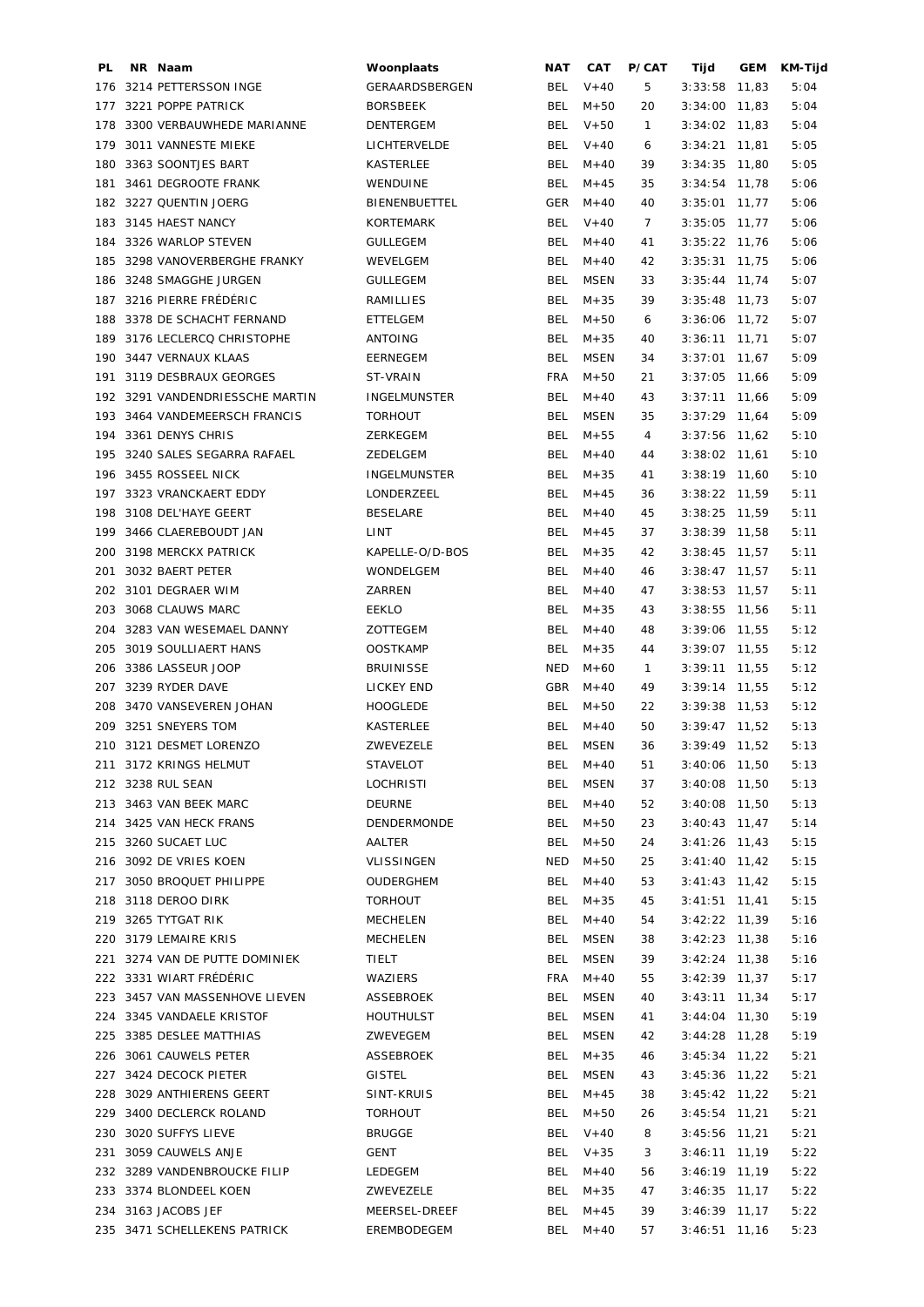| PL. | NR Naam                            | Woonplaats           | NAT        | <b>CAT</b>  | P/CAT          | Tijd            | GEM   | KM-Tijd |
|-----|------------------------------------|----------------------|------------|-------------|----------------|-----------------|-------|---------|
| 236 | 3311 VERHOUSTRAETE JASPER          | <b>HOUTHULST</b>     | BEL        | <b>MSEN</b> | 44             | 3:47:43         | 11,12 | 5:24    |
| 237 | 3093 DE WAELE ERIC                 | <b>BASSEVELDE</b>    | BEL        | $M + 45$    | 40             | 3:47:50         | 11,11 | 5:24    |
| 238 | 3480 FLORIS FRANCESCO              | <b>BRUXELLES</b>     | BEL        | <b>MSEN</b> | 45             | 3:48:01         | 11,10 | 5:24    |
| 239 | 3049 BROOKS JACK                   | ST-ALBANS            | GBR        | $M + 50$    | 7              | $3:48:03$ 11,10 |       | 5:24    |
|     | 240 3191 LUYTEN WILLY              | <b>OUD-TURNHOUT</b>  | BEL        | $M + 55$    | 5              | $3:48:27$ 11,08 |       | 5:25    |
| 241 | 3275 VAN DEN BERG NOEL             | <b>DILSEN</b>        | BEL        | $M + 35$    | 48             | $3:48:37$ 11,07 |       | 5:25    |
|     | 242 3316 VERSLUYS RINO             | <b>EVERGEM</b>       | BEL        | <b>MSEN</b> | 46             | $3:48:45$ 11,07 |       | 5:25    |
| 243 | 3125 DEWILDER NICOLE               | VOSSEM-TERVUREN      | <b>BEL</b> | $V + 45$    | $\mathbf{1}$   | $3:49:25$ 11,04 |       | 5:26    |
|     | 244 3449 ROSSEEL DOMINIQUE         | EERNEGEM             | <b>BEL</b> | $M + 35$    | 49             | $3:49:30$ 11,03 |       | 5:26    |
| 245 | 3165 JAECQUES LIEVEN               | <b>HOOGLEDE</b>      | BEL        | $M + 40$    | 58             | $3:49:39$ 11,02 |       | 5:27    |
| 246 | 3212 DECROCK PEDRO                 | <b>GENT</b>          | BEL        | $M + 35$    | 50             | $3:49:57$ 11,01 |       | 5:27    |
| 247 | 3117 DEPOORTER CHRIS               | <b>HOUTHULST</b>     | BEL        | $M + 35$    | 51             | 3:50:00         | 11,01 | 5:27    |
| 248 | 3389 VAN HECKE KOEN                | <b>GAVERE</b>        | BEL        | $M + 35$    | 52             | $3:50:02$ 11,01 |       | 5:27    |
| 249 | 3044 BOOM ANDRÉ                    | HAARLEM              | <b>NED</b> | $M + 50$    | 27             | $3:50:23$ 10,99 |       | 5:28    |
| 250 | 3218 POLLENTIER PATRICK            | ASSEBROEK            | BEL        | $M + 35$    | 53             | $3:50:29$ 10,98 |       | 5:28    |
| 251 | 3477 DE WITTE CHRISTIAN            | GERAARDSBERGEN       | BEL        | $M + 50$    | 28             | $3:50:32$ 10,98 |       | 5:28    |
|     | 252 3276 VAN DEN BOSSCHE MARC      | <b>MERCHTEM</b>      | BEL        | $M + 45$    | 41             | $3:50:34$ 10,98 |       | 5:28    |
| 253 | 3324 VROMAN BENEDIKT               | <b>INGELMUNSTER</b>  | <b>BEL</b> | $M + 35$    | 54             | $3:50:54$ 10,96 |       | 5:28    |
| 254 | 3379 SPEGELAERE TIM                | HANSBEKE             | BEL        | <b>MSEN</b> | 47             | $3:51:01$ 10,96 |       | 5:28    |
| 255 | 3292 VANDEPUTTE CHRISTELLE         | <b>DEINZE</b>        | BEL        | $V + 45$    | 2              | $3:51:04$ 10,96 |       | 5:29    |
| 256 | 3028 ANNYS KATRIEN                 | <b>GISTEL</b>        | BEL        | $V + 40$    | 9              | $3:51:05$ 10,96 |       | 5:29    |
| 257 | 3157 HOUVENAEGHEL ALAIN            | EERNEGEM             | BEL        | $M + 50$    | 8              | $3:51:06$ 10,95 |       | 5:29    |
| 258 | 3335 WINNEN PAUL                   | <b>VELTEM-BEISEM</b> | BEL        | $M + 50$    | 29             | $3:51:07$ 10,95 |       | 5:29    |
| 259 | 3281 VAN STEENBERGHE ROEL          | <b>ZULTE</b>         | BEL        | <b>MSEN</b> | 48             | 3:51:24         | 10,94 | 5:29    |
| 260 | 3444 KENGI DJEMEL                  | ROESELARE            | BEL        | $M + 35$    | 55             | $3:51:26$ 10,94 |       | 5:29    |
| 261 | 3388 MESTDAGH IVAN                 | AARTRIJKE            | BEL        | $M + 45$    | 42             | $3:51:42$ 10,93 |       | 5:29    |
|     | 262 3127 DI RAIMONDO ANTONIO       | CATANIA              | <b>ITA</b> | $M + 35$    | 56             | $3:51:51$ 10,92 |       | 5:30    |
| 263 | 3065 CLAEYS ANNIKA                 | <b>HOUTHULST</b>     | BEL        | <b>VSEN</b> | $\mathbf{1}$   | 3:51:54         | 10,92 | 5:30    |
|     | 264 3213 PEENE FRANKY              | <b>ICHTEGEM</b>      | BEL        | $M + 45$    | 43             | $3:52:02$ 10,91 |       | 5:30    |
|     | 265 3413 ADAM GOZDALSKI            |                      | <b>IRL</b> | <b>MSEN</b> | 49             | $3:52:22$ 10,90 |       | 5:30    |
|     | 266 3224 PROOT CEDRIC              | AARTRIJKE            | BEL        | $M + 50$    | 30             | $3:52:25$ 10,89 |       | 5:30    |
|     | 267 3445 CALASSI ENZO              | QUAREGNON            | BEL        | $M + 50$    | 31             | $3:52:26$ 10,89 |       | 5:31    |
| 268 | 3169 KETELS KRIS                   | <b>DIKSMUIDE</b>     | BEL        | $M+40$      | 59             | $3:53:10$ 10,86 |       | 5:32    |
| 269 | 3235 RONSE WIM                     | ZARREN               | BEL        | $M + 45$    | 44             | $3:53:11$ 10,86 |       | 5:32    |
|     | 270 3188 LOOSVELDT MARCEL          | <b>DEERLIJK</b>      | BEL        | $M + 45$    | 45             | $3:53:14$ 10,85 |       | 5:32    |
|     | 271 3496 PIPELEERS RENE            | DIEPENBEEK           | BEL.       | M+55        | 6              | $3:53:55$ 10,82 |       | 5:33    |
|     | 272 3255 STEEN VITAL               | <b>BREDENE</b>       | <b>BEL</b> | $M + 35$    | 57             | $3:54:20$ 10,80 |       | 5:33    |
|     | 273 3217 PLASMANS WILFRIED         | VARSENARE            | <b>BEL</b> | $M+45$      | 46             | $3:55:17$ 10,76 |       | 5:35    |
|     | 274 3187 LONGEVAL JAN              | DE PINTE             | <b>BEL</b> | $M+40$      | 60             | $3:55:22$ 10,76 |       | 5:35    |
|     | 275 3405 VAN DE RIJZEN JEAN-ANTOIN | HUIJBEGEN            | NED        | $M + 35$    | 58             | $3:55:30$ 10,75 |       | 5:35    |
|     | 276 3340 WYCKMANS RITA             | <b>TEMSE</b>         | BEL        | $V + 50$    | $\overline{2}$ | $3:55:45$ 10,74 |       | 5:35    |
|     | 277 3427 VANHAUTTE DIETERT         | BEVEREN-LEIE         | <b>BEL</b> | $M + 35$    | 59             | 3:56:02 10,73   |       | 5:36    |
|     | 278 3263 TRAVERS JOSEPH            | <b>BRUGGE</b>        | BEL        | $M + 50$    | 32             | 3:56:04 10,72   |       | 5:36    |
|     | 279 3435 OELLERCK STEVEN           | <b>HOUTHULST</b>     | <b>BEL</b> | MSEN        | 50             | $3:56:07$ 10,72 |       | 5:36    |
|     | 280 3271 VAN BOST JOHANN           | GENTBRUGGE           | <b>BEL</b> | $M + 55$    | $\overline{7}$ | $3:56:14$ 10,72 |       | 5:36    |
| 281 | 3325 WADE GARY                     | WOOLDALE             | GBR        | $M + 45$    | 47             | $3:56:19$ 10,71 |       | 5:36    |
|     | 282 3365 DAEL NICK                 | HANDZAME             | BEL        | MSEN        | 51             | $3:56:27$ 10,71 |       | 5:36    |
| 283 | 3012 WACKENIER PATRICK             | <b>TORHOUT</b>       | <b>BEL</b> | $M + 45$    | 48             | 3:56:46 10,69   |       | 5:37    |
| 284 | 3005 DECLERCK GUIDO                | <b>TORHOUT</b>       | BEL        | $M + 50$    | 9              | 3:56:48 10,69   |       | 5:37    |
| 285 | 3387 MOSTINCKX DAVID               | MECHELEN             | <b>BEL</b> | MSEN        | 52             | 3:56:56 10,69   |       | 5:37    |
| 286 | 3030 ANTONISSEN PETER              | ST-MARTENS-BODEGEM   | <b>BEL</b> | $M + 35$    | 60             | $3:57:21$ 10,67 |       | 5:38    |
| 287 | 3024 AMELINCKX JAN                 | EAST HANNEY          | GBR        | $M + 50$    | 33             | $3:57:30$ 10,66 |       | 5:38    |
| 288 | 3266 TYVAERT WIM                   | KOEKELARE            | BEL        | $M + 40$    | 61             | $3:57:32$ 10,66 |       | 5:38    |
|     | 289 3306 VEREENOOGHE STEVEN        | <b>TORHOUT</b>       | <b>BEL</b> | $M + 35$    | 61             | $3:57:41$ 10,65 |       | 5:38    |
|     | 290 3439 DIERENDONCK PATRICK       | GULLEGEM             | <b>BEL</b> | $M + 45$    | 49             | $3:57:52$ 10,64 |       | 5:38    |
|     | 291 3174 LANDUYT NICO              | MEULEBEKE            | <b>BEL</b> | MSEN        | 53             | $3:57:58$ 10,64 |       | 5:38    |
|     | 292 3491 DESCHEEMAEKER FILIP       | RUDDERVOORDE         | <b>BEL</b> | $M + 35$    | 62             | $3:58:12$ 10,63 |       | 5:39    |
|     | 293 3035 BAYLEY DAVE               | <b>BLETCHLEY</b>     | GBR        | $M + 35$    | 63             | $3:58:15$ 10,63 |       | 5:39    |
|     | 294 3181 LESSCHAEVE BERTJE         | <b>IEPER</b>         | <b>BEL</b> | $M+40$      | 62             | $3:58:26$ 10,62 |       | 5:39    |
|     | 295 3014 DESCHACHT JAN             | <b>BRUGGE</b>        | BEL        | $M + 45$    | 50             | $3:58:31$ 10,61 |       | 5:39    |
|     |                                    |                      |            |             |                |                 |       |         |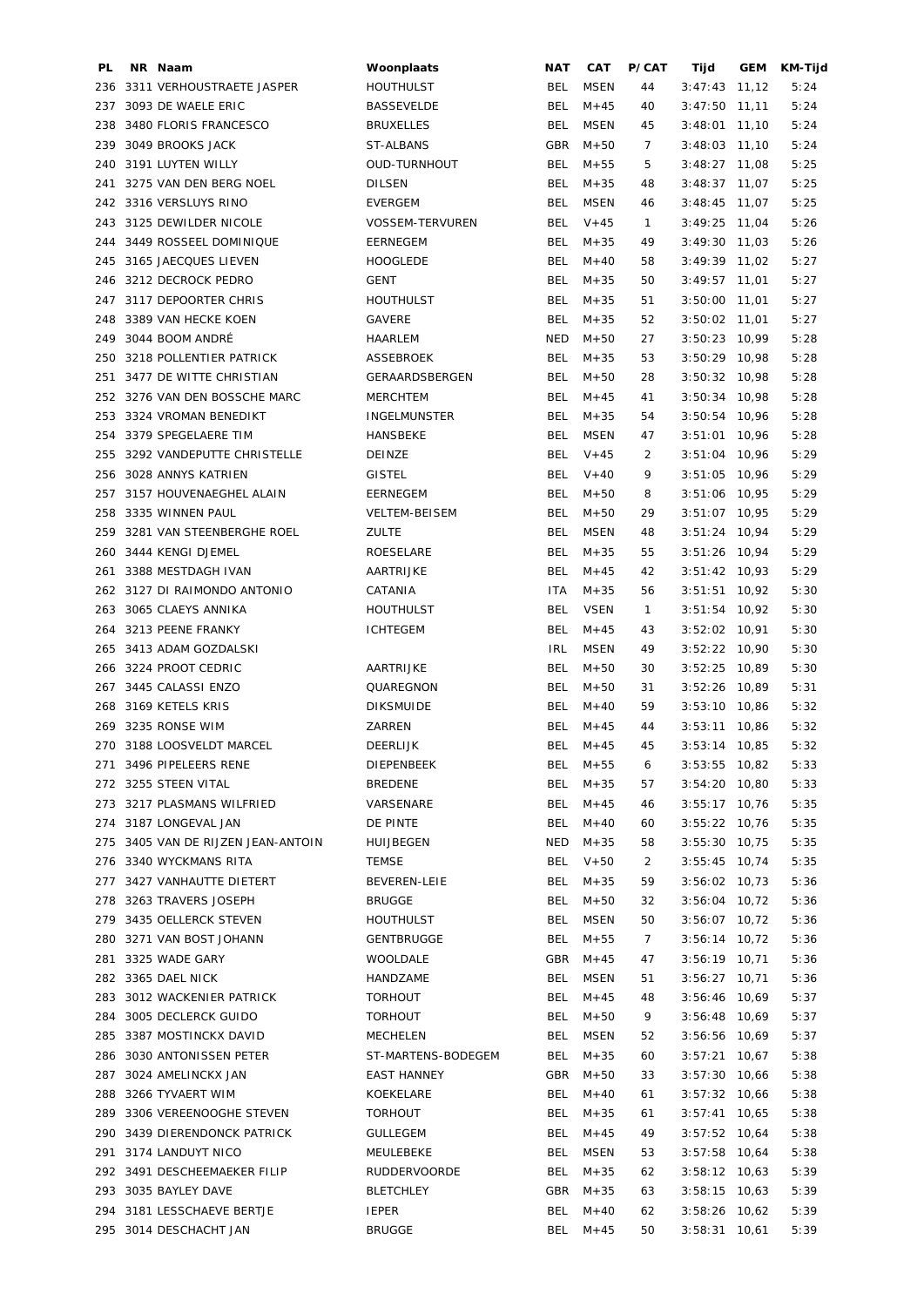| PL. | NR Naam                            | Woonplaats            | <b>NAT</b> | CAT         | P/CAT | Tijd            | GEM   | KM-Tijd |
|-----|------------------------------------|-----------------------|------------|-------------|-------|-----------------|-------|---------|
|     | 296 3370 DE PAUW LUC               | <b>TEMSE</b>          | BEL        | $M + 50$    | 10    | 3:58:39         | 10,61 | 5:39    |
| 297 | 3084 DE COCK JOZEF                 | SINT-NIKLAAS          | <b>BEL</b> | <b>MSEN</b> | 54    | 3:58:54         | 10,60 | 5:40    |
| 298 | 3448 DISPAS DARIO                  | <b>TORHOUT</b>        | <b>BEL</b> | <b>MSEN</b> | 55    | $3:59:28$ 10,57 |       | 5:41    |
|     | 299 3284 VANDECANDELAERE KRISTOF   | <b>STADEN</b>         | <b>BEL</b> | $M + 35$    | 64    | $3:59:35$ 10,57 |       | 5:41    |
| 300 | 3219 POLLET FILIP                  | <b>TORHOUT</b>        | <b>BEL</b> | $M + 40$    | 63    | $3:59:44$ 10,56 |       | 5:41    |
| 301 | 3484 GEMENI LEON                   | <b>GELEEN</b>         | <b>NED</b> | $M + 35$    | 65    | 4:00:03 10,55   |       | 5:41    |
|     | 302 3166 JANSSENS FRANKY           | ZWANKENDAMME          | <b>BEL</b> | $M + 40$    | 64    | 4:00:04 10,55   |       | 5:41    |
|     | 303 3111 DEMEY DIETER              | KOOLKERKE             | <b>BEL</b> | MSEN        | 56    | 4:00:14 10,54   |       | 5:42    |
| 304 | 3312 VERHULST IMELDA               | ZARREN                | BEL        | $V + 35$    | 4     | 4:00:37 10,52   |       | 5:42    |
| 305 | 3469 ZOETE ANN                     | <b>KOKSIJDE</b>       | <b>BEL</b> | $V + 45$    | 3     | 4:00:43 10,52   |       | 5:42    |
|     | 306 3417 VANBEVEREN FERNAND        | <b>ICHTEGEM</b>       | <b>BEL</b> | $M + 50$    | 34    | 4:00:44 10,52   |       | 5:42    |
|     | 307 3138 GILLESPIE ANGUS           | THE HAGUE             | <b>NED</b> | $M + 45$    | 51    | 4:00:46 10,52   |       | 5:42    |
|     | 308 3371 RICOU ROGER               | MEISE                 | <b>BEL</b> | $M + 50$    | 35    | 4:01:01 10,50   |       | 5:43    |
|     | 309 3499 VERHAEGHE DIRK            | <b>OOSTENDE</b>       | <b>BEL</b> | $M + 40$    | 65    | 4:01:59 10,46   |       | 5:44    |
|     | 310 3317 VERTRIEST FILIP           | MEULEBEKE             | <b>BEL</b> | $M + 40$    | 66    | 4:02:06 10,46   |       | 5:44    |
| 311 | 3296 VANDOORN WINNY                | WINGENE               | <b>BEL</b> | $M + 35$    | 66    | $4:02:17$ 10,45 |       | 5:45    |
|     | 312 3099 DECRUYNAERE MIEKE         | MARKE                 | <b>BEL</b> | $V + 40$    | 10    | 4:02:34 10,44   |       | 5:45    |
| 313 | 3097 DEBROUWERE LIEVEN             | ZEDELGEM              | <b>BEL</b> | $M + 40$    | 67    | $4:03:04$ 10,42 |       | 5:46    |
|     |                                    |                       |            |             |       |                 |       |         |
|     | 314 3103 DEHAEMERS JURGEN          | ZEDELGEM              | <b>BEL</b> | $M + 40$    | 68    | 4:03:05 10,41   |       | 5:46    |
|     | 315 3189 LOUARTI DANIEL            | ST-MICHEL-SUR-ORGE    | <b>FRA</b> | $M + 50$    | 36    | 4:03:17 10,41   |       | 5:46    |
| 316 | 3102 DEGROOTE HANS                 | GAVERE                | <b>BEL</b> | $M + 45$    | 52    | 4:03:41 10,39   |       | 5:47    |
| 317 | 3153 HOORELBEKE MARC               | LANGEMARK-POELKAPELLE | <b>BEL</b> | $M + 45$    | 53    | 4:03:57 10,38   |       | 5:47    |
| 318 | 3066 CLAEYS LUC                    | ZARREN                | BEL        | $M + 50$    | 37    | 4:04:00 10,38   |       | 5:47    |
| 319 | 3375 SINNAEVE PASCAL               | <b>TORHOUT</b>        | <b>BEL</b> | <b>MSEN</b> | 57    | 4:04:28 10,36   |       | 5:48    |
| 320 | 3048 BRASSAERT ANDRÉ               | KORTEMARK             | <b>BEL</b> | $M + 55$    | 8     | 4:05:02 10,33   |       | 5:48    |
| 321 | 3041 BLYAERT MARC                  | <b>WOLVERTEM</b>      | BEL        | $M + 50$    | 38    | 4:06:09 10,29   |       | 5:50    |
|     | 322 3421 DEMOOR LEO                | WESTENDE              | <b>BEL</b> | $M + 55$    | 9     | 4:06:15 10,28   |       | 5:50    |
|     | 323 3290 VANDENBULCKE FILIEP       | SNAASKERKE            | <b>BEL</b> | $M + 45$    | 54    | 4:07:16 10,24   |       | 5:52    |
|     | 324 3343 GOETHALS JURGEN           | <b>GENT</b>           | <b>BEL</b> | <b>MSEN</b> | 58    | $4:07:41$ 10,22 |       | 5:52    |
|     | 325 3112 DEMEY PETER               | ZERKEGEM              | <b>BEL</b> | $M + 35$    | 67    | 4:08:04 10,21   |       | 5:53    |
|     | 326 3382 HOFMANS                   | RANST                 | BEL        | $M + 40$    | 69    | 4:08:27 10,19   |       | 5:53    |
|     | 327 3396 COSTERMANS HERMAN         | ESSEN                 | <b>BEL</b> | $M + 50$    | 11    | 4:08:35 10,18   |       | 5:53    |
| 328 | 3010 VANDAMME BJORN                | <b>TORHOUT</b>        | BEL        | MSEN        | 59    | 4:08:55 10,17   |       | 5:54    |
| 329 | 3211 PARMENTIER CHRISTIAN          | NEUFVILLES            | BEL        | $M + 45$    | 55    | 4:09:33 10,15   |       | 5:55    |
|     | 330 3177 LEFEBVRE PASCAL           | <b>SOIGNIES</b>       | <b>BEL</b> | <b>MSEN</b> | 60    | 4:09:34 10,14   |       | 5:55    |
|     | 331 3429 GOTELAERE DANNY           | KOEKELARE             |            | BEL $M+45$  | 56    | 4:09:35 10,14   |       | 5:55    |
|     | 332 3428 VAN HAVER ERIC            | HOUTAVE               | BEL        | M+45        | 57    | 4:09:36 10,14   |       | 5:55    |
|     | 333 3282 VAN UYTSEL KOEN           | KONINGSHOOIKT         | BEL        | MSEN        | 61    | 4:11:26 10,07   |       | 5:58    |
|     | 334 3185 LEYSEN EDDY               | KASTERLEE             | BEL        | $M + 35$    | 68    | 4:11:44 10,06   |       | 5:58    |
|     | 335 3297 ADAM ROBERT               | AARTRIJKE             | BEL        | $M + 50$    | 39    | 4:12:20 10,03   |       | 5:59    |
|     | 336 3436 DEMEYER-GOMBEIR KLAAS     | <b>HOUTHULST</b>      | <b>BEL</b> | MSEN        | 62    | 4:12:24 10,03   |       | 5:59    |
|     | 337 3373 BLIECK DIETER             | <b>TORHOUT</b>        | BEL        | $M + 40$    | 70    | 4:12:31 10,03   |       | 5:59    |
|     | 338 3367 VERAVERBEKE WIM           | <b>KORTEMARK</b>      | BEL        | MSEN        | 63    | 4:12:42 10,02   |       | 5:59    |
|     | 339 3287 VANDENBERGHE KOEN         | LISSEWEGE             | BEL        | $M + 40$    | 71    | 4:12:47 10,02   |       | 5:59    |
|     | 340 3377 GELDHOF BENNY             | <b>TORHOUT</b>        | BEL        | MSEN        | 64    | 4:13:08 10,00   |       | 6:00    |
|     | 341 3197 MEINHOLD GÜNTER           | <b>HEMER</b>          | GER        | $M + 50$    | 12    | 4:13:16 10,00   |       | 6:00    |
|     | 342 3467 LAUWERS ERIK              | WIJNEGEM              | BEL        | $M + 45$    | 58    | 4:13:17 10,00   |       | 6:00    |
|     | 343 3144 HAECK BERTRAND            | <b>BEERNEM</b>        | BEL        | $M + 45$    | 59    | $4:13:37$ 9,98  |       | 6:01    |
|     | 344 3319 VLAMYNCK HEIDI            | <b>HOUTHULST</b>      | BEL        | $V + 35$    | 5     | $4:14:08$ 9,96  |       | 6:01    |
|     | 345 3438 VANLERBERGHE OLIVIER      | HOUTHULST             | BEL        | MSEN        | 65    | $4:14:19$ 9,95  |       |         |
|     |                                    |                       |            |             |       |                 |       | 6:02    |
|     | 346 3299 VANSTEENKISTE KOEN        | GISTEL                | BEL        | $M + 45$    | 60    | 4:14:21         | 9,95  | 6:02    |
|     | 347 3451 BOYDENS WIM               | <b>OOSTKAMP</b>       | BEL        | MSEN        | 66    | 4:14:32         | 9,95  | 6:02    |
|     | 348 3086 DE CRAEMER DIRK           | <b>BRUGGE</b>         | <b>BEL</b> | $M + 40$    | 72    | 4:14:49         | 9,94  | 6:02    |
|     | 349 3182 LEURIDAN GREET            | SINT-MICHIELS         | <b>BEL</b> | $V + 35$    | 6     | 4:14:49         | 9,94  | 6:02    |
|     | 350 3207 MUTZE WILLEM              | HEERLEN               | NED        | $M + 50$    | 40    | 4:15:13         | 9,92  | 6:03    |
|     | 351 3277 VAN DEN BOSSCHE MICHELINE | MERCHTEM              | <b>BEL</b> | $V + 40$    | 11    | 4:15:45         | 9,90  | 6:04    |
|     | 352 3129 DOMS BART                 | GRIMBERGEN            | <b>BEL</b> | $M + 40$    | 73    | 4:15:45         | 9,90  | 6:04    |
|     | 353 3033 BAILEY HOWARD             | COMBE-ST-NICHOLAS     | GBR        | $M + 50$    | 41    | 4:15:56         | 9,89  | 6:04    |
|     | 354 3350                           |                       | BEL        | MSEN        | 67    | 4:16:30         | 9,87  | 6:05    |
|     | 355 3222 POTTIER BJORN             | <b>STALHILLE</b>      | BEL        | MSEN        | 68    | $4:16:34$ 9,87  |       | 6:05    |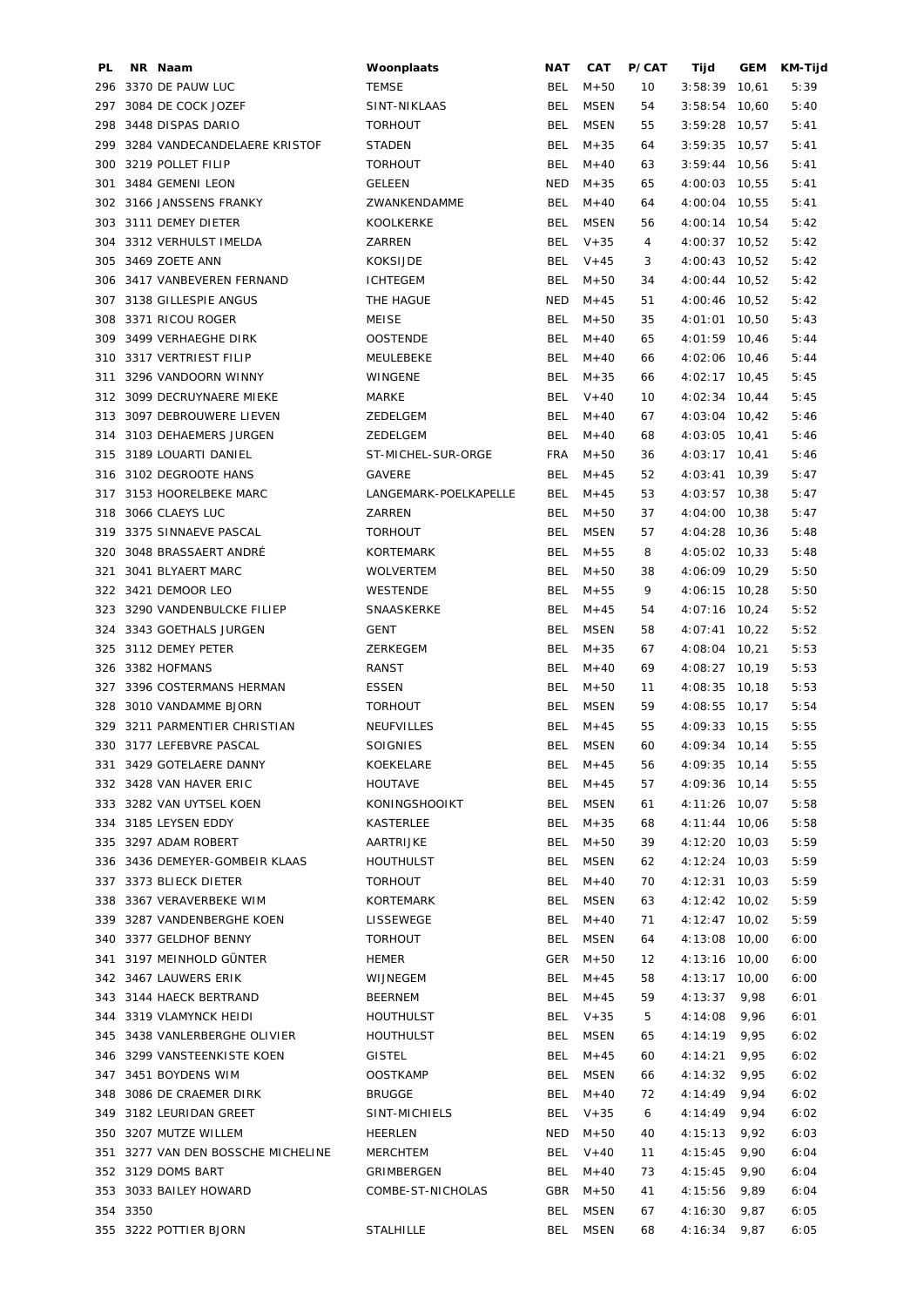| PL. |      | NR Naam                       | Woonplaats             | <b>NAT</b> | CAT         | P/CAT | Tijd    | <b>GEM</b> | KM-Tijd |
|-----|------|-------------------------------|------------------------|------------|-------------|-------|---------|------------|---------|
| 356 | 3175 |                               |                        | BEL        | <b>MSEN</b> | 69    | 4:16:49 | 9,86       | 6:05    |
| 357 |      | 3486 MALCORPS PHILIP          | <b>HERENTALS</b>       | <b>BEL</b> | $M + 35$    | 69    | 4:17:00 | 9,85       | 6:05    |
| 358 |      | 3095 DEBAENE BART             | <b>BREDENE</b>         | <b>BEL</b> | <b>MSEN</b> | 70    | 4:17:12 | 9,84       | 6:06    |
| 359 |      | 3069 COCQUYT TIJS             | <b>OOSTENDE</b>        | BEL        | <b>MSEN</b> | 71    | 4:17:14 | 9,84       | 6:06    |
| 360 |      | 3114 DEMUYNCK LUC             | <b>RUMBEKE</b>         | <b>BEL</b> | $M + 55$    | 10    | 4:17:28 | 9,83       | 6:06    |
| 361 |      | 3399 VANCOILLIE JEAN-MARIE    | <b>TORHOUT</b>         | <b>BEL</b> | $M + 55$    | 11    | 4:17:37 | 9,83       | 6:06    |
|     |      | 362 3422 BENTEIN BENEDICT     | <b>KORTEMARK</b>       | BEL        | $M + 40$    | 74    | 4:18:17 | 9,80       | 6:07    |
| 363 |      | 3307 VERHAEGEN JAN            | ZOERSEL                | BEL        | $M + 45$    | 61    | 4:18:52 | 9,78       | 6:08    |
| 364 |      | 3415 VERMEERSCH FRANK         | <b>BREDENE</b>         | BEL        | $M + 50$    | 42    | 4:21:53 | 9,67       | 6:12    |
| 365 |      | 3268 VAL GILBERT              | WESTENDE               | BEL        | $M + 50$    | 43    | 4:22:22 | 9,65       | 6:13    |
| 366 |      | 3329 WEBB NIGEL               | ORPINGTON              | GBR        | $M + 50$    | 44    | 4:22:23 | 9,65       | 6:13    |
| 367 |      | 3416 DEHAENE DOMINIQUE        | <b>IEPER</b>           | <b>BEL</b> | <b>MSEN</b> | 72    | 4:23:19 | 9,61       | 6:14    |
| 368 |      | 3208 NAUDTS LUC               | <b>GENTBRUGGE</b>      | BEL        | $M + 50$    | 45    | 4:23:39 | 9,60       | 6:15    |
|     |      |                               |                        |            |             |       |         |            |         |
| 369 |      | 3404 HENDRICKX JACK           | <b>PUTTE</b>           | NED        | $M + 45$    | 62    | 4:24:01 | 9,59       | 6:15    |
| 370 |      | 3072 COOK TONIA               | ORPINGTON              | GBR        | $V + 40$    | 12    | 4:24:02 | 9,59       | 6:15    |
| 371 |      | 3184 LEWIS DAVE               | <b>BIGGIN HILL</b>     | GBR        | $M + 50$    | 46    | 4:24:04 | 9,59       | 6:15    |
| 372 |      | 3225 PYPE BENEDIKT            | WESTROZEBEKE           | <b>BEL</b> | <b>MSEN</b> | 73    | 4:24:17 | 9,58       | 6:16    |
| 373 |      | 3229 RAMON TINE               | LICHTERVELDE           | <b>BEL</b> | $V + 35$    | 7     | 4:24:22 | 9,58       | 6:16    |
| 374 |      | 3364 CLAUDE THIERRY           | HONDELANGE             | BEL        | $M + 45$    | 63    | 4:24:24 | 9,58       | 6:16    |
| 375 |      | 3076 D'ARPINO ANGELO          | ZUTENDAAL              | BEL        | $M + 35$    | 70    | 4:24:27 | 9,57       | 6:16    |
| 376 |      | 3107 DELEERSNYDER CHRIS       | <b>DEERLIJK</b>        | BEL        | $M + 45$    | 64    | 4:25:03 | 9,55       | 6:17    |
| 377 |      | 3393 SNEPPE GUIDO             | SINT-ANDRIES           | BEL        | $M + 50$    | 13    | 4:25:07 | 9,55       | 6:17    |
| 378 |      | 3302 VERBEKE DRIES            | PASSENDALE             | BEL        | $M + 40$    | 75    | 4:25:16 | 9,54       | 6:17    |
| 379 |      | 3110 DELVA FRANCKY            | MOORSLEDE              | <b>BEL</b> | $M + 40$    | 76    | 4:25:17 | 9,54       | 6:17    |
| 380 |      | 3434 VANTUYKOM MICHEL         | <b>GENK</b>            | BEL        | $M + 45$    | 65    | 4:25:56 | 9,52       | 6:18    |
| 381 |      | 1057 GOOSSENS FRANS           | <b>EDEGEM</b>          | <b>BEL</b> | $M + 65$    | 2     | 4:26:17 | 9,51       | 6:19    |
| 382 |      | 3148 HERON DAVID              | <b>ASTON CLINTON</b>   | GBR        | $M + 55$    | 14    | 4:26:34 | 9,50       | 6:19    |
| 383 |      | 3338 WUYTS LEON               | <b>KESSEL</b>          | <b>BEL</b> | $M + 60$    | 12    | 4:26:38 | 9,50       | 6:19    |
| 384 |      | 3488 POTTIER RONDY            | <b>ICHTEGEM</b>        | <b>BEL</b> | <b>MSEN</b> | 74    | 4:26:57 | 9,48       | 6:20    |
| 385 |      | 3309 VERHELST LIESBETH        | MENEN                  | <b>BEL</b> | <b>VSEN</b> | 2     | 4:26:58 | 9,48       | 6:20    |
| 386 |      | 3199 MICHIELSEN ROBERT        | <b>TILBURG</b>         | <b>NED</b> | $M + 50$    | 47    | 4:27:44 | 9,46       | 6:21    |
| 387 |      | 3200 HAVRELUK MICHA           | <b>GENK</b>            | BEL        | $M + 55$    | 15    | 4:27:44 | 9,46       | 6:21    |
| 388 |      | 3078 DAUTZENBERG LEON         | DILSEN-STOKKEM         | BEL        | $M + 55$    | 16    | 4:27:45 |            | 6:21    |
|     |      |                               |                        |            |             |       |         | 9,46       |         |
| 389 |      | 3348 VAN ALPHEN MARC          | MEERSEL-DREEF          | BEL        | $M + 40$    | 77    | 4:28:07 | 9,44       | 6:21    |
| 390 |      | 3087 DE DECKER STIJN          | LICHTERVELDE           | BEL        | <b>MSEN</b> | 75    | 4:28:16 | 9,44       | 6:21    |
|     |      | 391 3391 VAN LOO KAREL        | <b>HOFSTADE</b>        | BEL        | $M + 55$    | 17    | 4:28:36 | 9,43       | 6:22    |
|     |      | 392 3267 UNGERECHTS HERBERT   | SCHWALMTAL             | GER        | $M + 50$    | 48    | 4:29:33 | 9,39       | 6:23    |
|     |      | 393 3446 CALASSI ANTONIO      | QUAREGNON              | BEL        | $M + 45$    | 66    | 4:29:49 | 9,38       | 6:24    |
| 394 |      | 3243 SANDERS MARK             | <b>GLADSTONE DRIVE</b> | GBR        | $M + 45$    | 67    | 4:31:22 | 9,33       | 6:26    |
| 395 |      | 3252 SOENEN TESSA             | <b>IZEGEM</b>          | <b>BEL</b> | <b>VSEN</b> | 3     | 4:31:34 | 9,32       | 6:26    |
|     |      | 396 3123 DEVOS KRISTOF        | <b>ARDOOIE</b>         | <b>BEL</b> | <b>MSEN</b> | 76    | 4:32:48 | 9,28       | 6:28    |
| 397 |      | 3349 GEVAERT GILBERT          | <b>TORHOUT</b>         | BEL        | $M + 60$    | 13    | 4:34:04 | 9,24       | 6:30    |
| 398 |      | 3220 POOLE RAYMOND            | <b>SHIRLEY</b>         | GBR        | $M + 65$    | 3     | 4:34:13 | 9,23       | 6:30    |
| 399 |      | 3468 CLAERHOUT MARC           | KORTRIJK               | <b>BEL</b> | $M + 45$    | 68    | 4:34:21 | 9,23       | 6:30    |
| 400 |      | 3031 BAEKELAND GERARD         | KORTEMARK              | <b>BEL</b> | $M + 60$    | 14    | 4:35:21 | 9,19       | 6:32    |
| 401 |      | 3482 THYS JOHAN               | KORTRIJK               | <b>BEL</b> | $M + 45$    | 69    | 4:36:18 | 9,16       | 6:33    |
|     |      | 402 3170 KINDT AUGUSTIJN      | <b>GENT</b>            | BEL        | <b>MSEN</b> | 77    | 4:36:38 | 9,15       | 6:33    |
| 403 |      | 3126 DEWULF CLAUDINE          | KORTEMARK              | <b>BEL</b> | $V + 50$    | 3     | 4:38:05 | 9,10       | 6:35    |
| 404 |      | 3433 LEMOINE ADRIE            | <b>GENK</b>            | <b>BEL</b> | $M + 45$    | 70    | 4:40:26 | 9,03       | 6:39    |
|     |      | 405 3155 HORGAN JOHN          | THE RYDE               | GBR        | $M + 50$    | 49    | 4:40:42 | 9,02       | 6:39    |
|     |      | 406 3432 DECLOEDT JOHAN       | ZWEVEZELE              | <b>BEL</b> | $M + 35$    | 71    | 4:43:25 | 8,93       | 6:43    |
|     |      | 407 3233 RIDGWELL MATTHEW     | <b>BRUSSELS</b>        | <b>BEL</b> | $M + 40$    | 78    | 4:43:34 | 8,93       | 6:43    |
|     |      |                               |                        |            |             |       |         |            |         |
|     |      | 408 3366 PANNIER PHILIP       | <b>TORHOUT</b>         | <b>BEL</b> | $M + 35$    | 72    | 4:43:42 | 8,92       | 6:43    |
|     |      | 409 3414 SIX NORBERT          | ZONNEBEKE              | BEL        | $M + 55$    | 18    | 4:44:30 | 8,90       | 6:45    |
|     |      | 410 3372 KOEDAM ALBERT        | DEENENDAAL             | NED        | $M + 45$    | 71    | 4:45:19 | 8,87       | 6:46    |
| 411 |      | 3070 COLLA PAUL               | <b>BRUGGE</b>          | BEL        | $M + 60$    | 15    | 4:47:55 | 8,79       | 6:49    |
|     |      | 412 3492 VAN MERRIS PHILIPPIE | <b>EKE</b>             | <b>BEL</b> | $M + 45$    | 72    | 4:48:41 | 8,77       | 6:50    |
|     |      | 413 3027 ANDELHOFS JOHN       | LEOPODSBURG            | <b>BEL</b> | $M + 35$    | 73    | 4:48:50 | 8,77       | 6:51    |
|     |      | 414 3206 MORRIS PETER         | READING BERKSHIRE      | GBR        | $M + 50$    | 50    | 4:49:48 | 8,74       | 6:52    |
|     |      | 415 3167 JOOSTEN DION         | <b>PUTTE</b>           | <b>BEL</b> | $M + 55$    | 19    | 4:50:43 | 8,71       | 6:53    |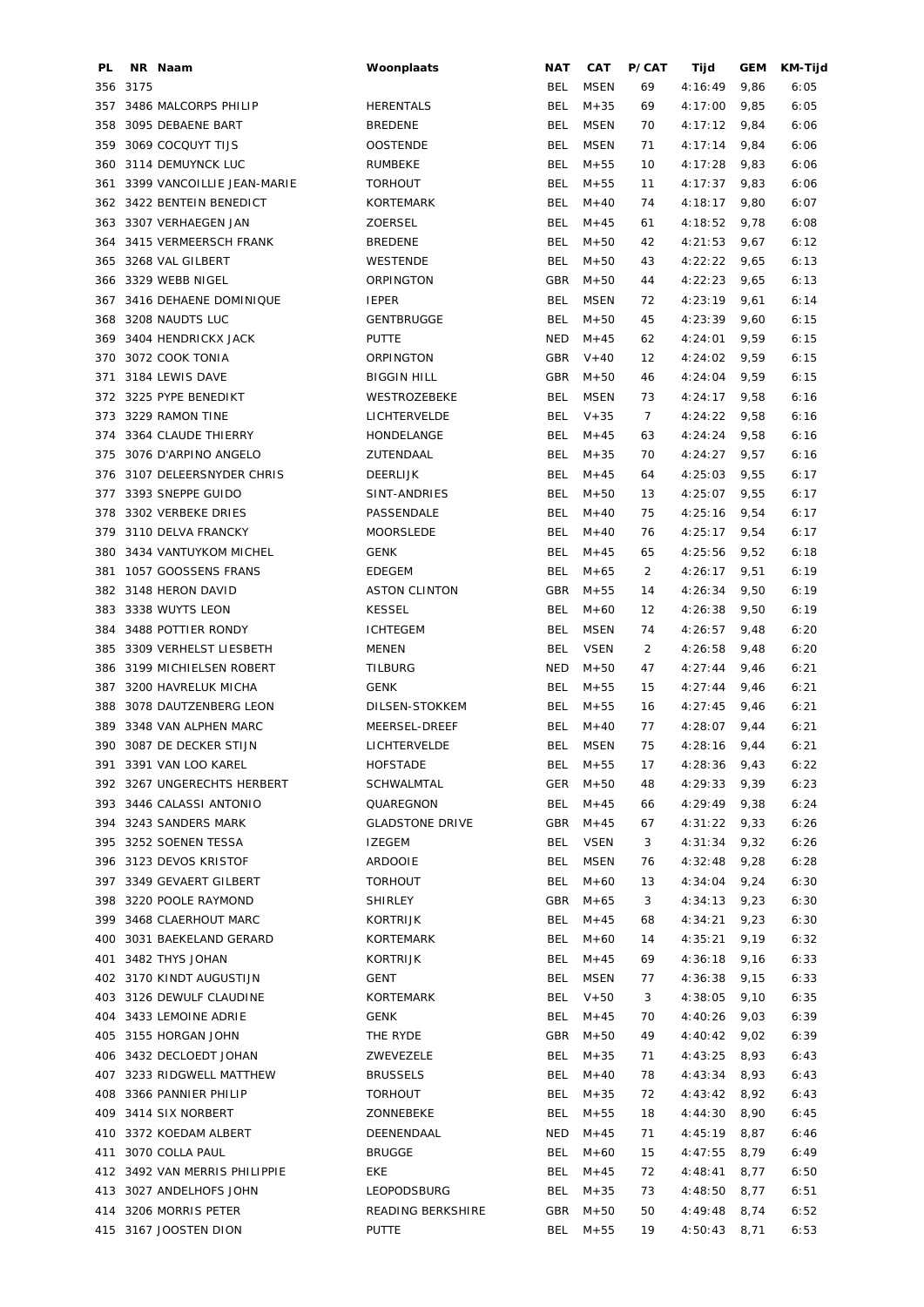| PL. | NR Naam                       | Woonplaats               | <b>NAT</b> | <b>CAT</b>  | P/CAT | Tijd    | <b>GEM</b> | <b>KM-Tijd</b> |
|-----|-------------------------------|--------------------------|------------|-------------|-------|---------|------------|----------------|
| 416 | 3333 WILLIG JOHNNY            | CHATILLON                | <b>FRA</b> | $M + 55$    | 20    | 4:52:00 | 8,67       | 6:55           |
| 417 | 3368 MILLS BRIAN              | <b>LEOMINSTER</b>        | <b>GBR</b> | $M + 50$    | 51    | 4:53:22 | 8,63       | 6:57           |
| 418 | 3278 VAN DEN BULCK JOZEF      | <b>OLEN</b>              | <b>BEL</b> | $M + 55$    | 21    | 4:54:01 | 8.61       | 6:58           |
| 419 | 3249 SNAUWAERT BRIGITTE       | KNOKKE-HEIST             | <b>BEL</b> | $V + 55$    | 1     | 4:54:03 | 8,61       | 6:58           |
| 420 | 3171 KNOCKAERT DIRK           | <b>HOOGLEDE</b>          | <b>BEL</b> | $M + 40$    | 79    | 4:56:04 | 8,55       | 7:01           |
| 421 | 3380 ENGELEN JOHAN            | <b>DIEST</b>             | <b>BEL</b> | $M + 50$    | 52    | 4:57:14 | 8,52       | 7:03           |
| 422 | 3494 NOYEZ JAN                | <b>HERTSBERGE</b>        | <b>BEL</b> | $M + 50$    | 53    | 4:59:46 | 8.45       | 7:06           |
| 423 | 3152 HONDEGHEM MARC           | OUDENBURG                | <b>BEL</b> | $M + 60$    | 16    | 5:02:08 | 8,38       | 7:10           |
| 424 | 3100 DEFAUW JURGEN            | <b>KORTEMARK</b>         | <b>BEL</b> | <b>MSEN</b> | 78    | 5:03:09 | 8,35       | 7:11           |
| 425 | 3077 DASSONVILLE MICHELLE     | <b>NEUFVILLES</b>        | <b>BEL</b> | $V + 50$    | 4     | 5:04:55 | 8,30       | 7:14           |
| 426 | 3262 TOPART ANDRÉ             | <b>NEUFVILLES</b>        | <b>BEL</b> | $M + 50$    | 54    | 5:04:57 | 8,30       | 7:14           |
| 427 | 3051 BUSH MARTIN RICHARD      | <b>READING BERKSHIRE</b> | <b>GBR</b> | $M + 45$    | 73    | 5:06:44 | 8.25       | 7:16           |
| 428 | 3073 CORNELIS ANDY            | <b>OVERMERE</b>          | <b>BEL</b> | $M + 40$    | 80    | 5:09:34 | 8.18       | 7:20           |
| 429 | 3280 VAN KEYMOLEN MARC        | STEENOKKERZEEL           | <b>BEL</b> | $M + 50$    | 55    | 5:11:40 | 8.12       | 7:23           |
| 430 | 3040 BLIECK DIANNA            | <b>TORHOUT</b>           | <b>BEL</b> | $V + 60$    | 1     | 5:12:04 | 8,11       | 7:24           |
| 431 | 3159 HOWES PAULINE            | <b>WHITTINGTON</b>       | <b>GBR</b> | $V + 55$    | 2     | 5:18:14 | 7,96       | 7:33           |
| 432 | 3056 CARTER DAVE              | <b>BEDFORD</b>           | <b>GBR</b> | $M + 50$    | 56    | 5:18:15 | 7,96       | 7:33           |
| 433 | 3328 WATTS PAUL               | CROSSBROOK-ST            | <b>GBR</b> | $M + 40$    | 81    | 5:24:40 | 7,80       | 7:42           |
| 434 | 3080 DAWSON JOHN              | LICHFIELD                | <b>GBR</b> | $M + 65$    | 4     | 5:24:41 | 7.80       | 7:42           |
| 435 | 3489 DE MAZIERE CEDRIC        | VELDEGEM                 | <b>BEL</b> | <b>MSEN</b> | 79    | 5:39:32 | 7,46       | 8:03           |
| 436 | 3128 DIVARET CHRISTIAN        | SAINT-VRAIN              | <b>FRA</b> | $M + 60$    | 17    | 5:42:49 | 7,38       | 8:07           |
|     | 437 3088 DE MAESSCHALCK GEERT | <b>VICHTE</b>            | <b>BEL</b> | <b>MSEN</b> | 80    | 5:47:26 | 7,29       | 8:14           |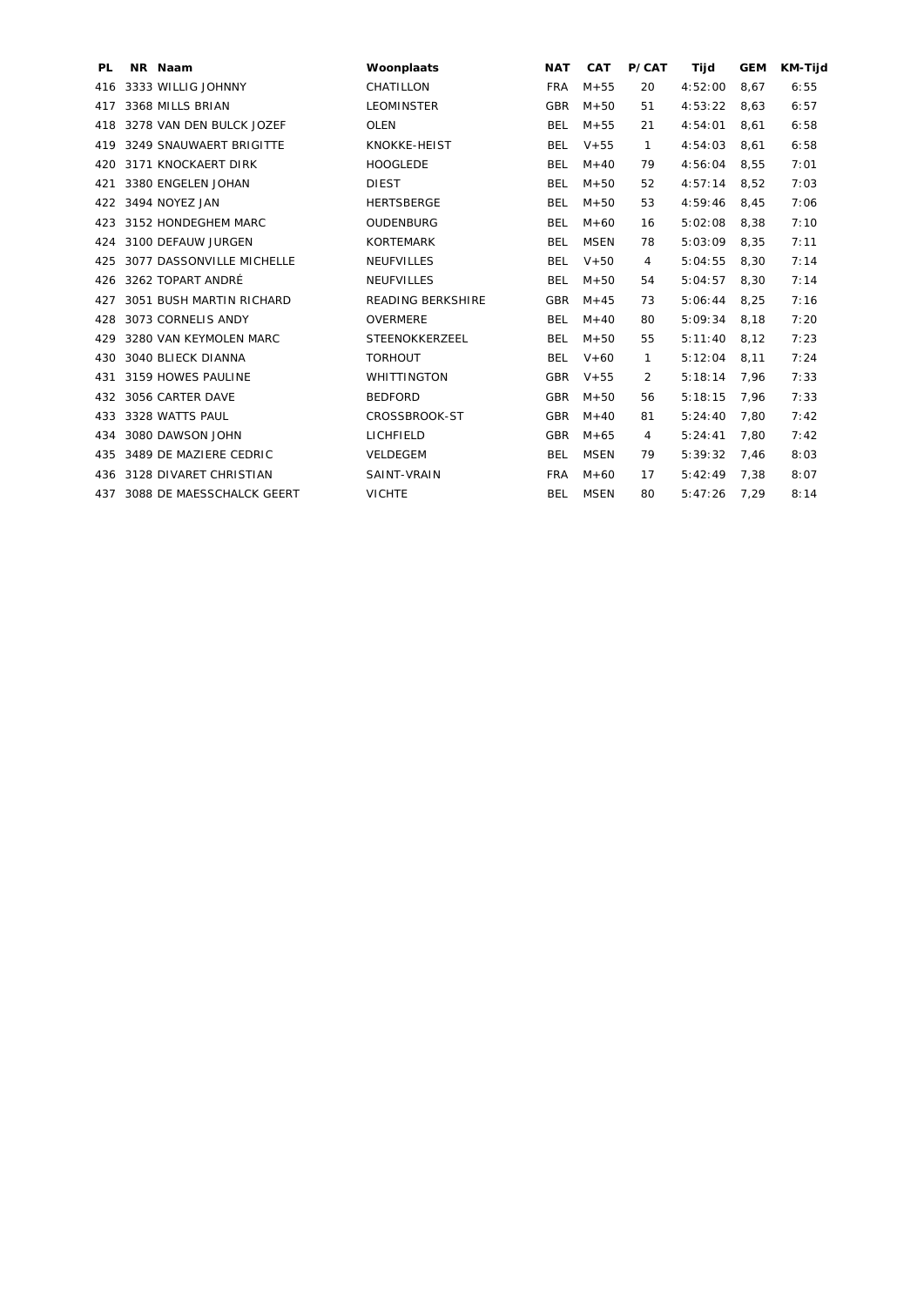## **100 KM 29e Nacht van Vlaanderen Torhout - 20 juni 2008**

| PL | NR Naam                                      | Woonplaats           | <b>NAT</b> | CAT         | <b>P/CAT</b>   | Tijd                             | GEM   | KM-Tijd |
|----|----------------------------------------------|----------------------|------------|-------------|----------------|----------------------------------|-------|---------|
| 1  | 1005 VERMEESCH PIETER                        | DE HAAN              | BEL        | <b>MSEN</b> | $\mathbf{1}$   | $6:55:22$ 14,45                  |       | 4:09    |
| 2  | 1003 ISMAYLOV ALEXEY                         |                      |            | <b>MSEN</b> | $\overline{2}$ | 7:13:49                          | 13.83 | 4:20    |
| 3  | 1007 HOSTENS IVAN                            | HANDZAME             | <b>BEL</b> | $M + 40$    | $\mathbf{1}$   | 7:20:48                          | 13,61 | 4:24    |
| 4  | 1008 CASIER GINO                             | <b>WILRIJK</b>       | <b>BEL</b> | $M + 35$    | $\mathbf{1}$   | 7:28:54                          | 13.37 | 4:29    |
| 5  | 1006 TAELMAN LUCIEN                          | WAREGEM              | <b>BEL</b> | $M + 50$    | $\mathbf{1}$   | 7:46:31                          | 12,86 | 4:40    |
| 6  | 1010 CROSSAN HELENA                          | LIFFORD              | <b>IRL</b> | $V + 40$    | $\mathbf{1}$   | 7:53:41                          | 12,67 | 4:44    |
| 7  | 1087 RITELLA CHRISTIAN                       | SUNDBYBERG           | <b>SWE</b> | $M + 35$    | 2              | 7:55:46                          | 12,61 | 4:45    |
| 8  | 1009 HARWOOD PAUL                            | LEAMINGTON SPA       | <b>GBR</b> | $M + 35$    | 3              | 8:17:08                          | 12,07 | 4:58    |
| 9  | 1077 MERTENS GERT                            | <b>SCHOTEN</b>       | <b>BEL</b> | $M + 40$    | 2              | 8:20:09 12,00                    |       | 5:00    |
| 10 | 1110 VELTEN SASCHA                           | REMSCHEID            | <b>GER</b> | <b>MSEN</b> | 3              | 8:23:09 11,92                    |       | 5:02    |
| 11 | 1121 PANZA PHILIPPE-MICHEL                   | MARCHE-EN-FAMENNE    | <b>BEL</b> | <b>MSEN</b> | 4              | 8:28:57 11,79                    |       | 5:05    |
| 12 | 1111 VERDONCK PHILIP                         | <b>BEVEREN</b>       | <b>BEL</b> | $M + 35$    | 4              | $8:30:20$ 11,76                  |       | 5:06    |
| 13 | 1094 STYNEN GEERT                            | <b>TURNHOUT</b>      | <b>BEL</b> | $M + 35$    | 5              | 8:36:58 11,61                    |       | 5:10    |
| 14 | 1053 ELMGART OTTO                            | <b>BRUSSEL</b>       | <b>BEL</b> | $M + 35$    | 6              | 8:43:35                          | 11,46 | 5:14    |
| 15 | 1033 CALLENS WIM                             | <b>HULSTE</b>        | <b>BEL</b> | $M + 40$    | 3              | 8:57:04                          | 11,17 | 5:22    |
| 16 | 1108 VANROOSE PATRICK                        | UKKEL                | <b>BEL</b> | $M + 40$    | 4              | $8:57:06$ 11,17                  |       | 5:22    |
| 17 | 1091 SCHRAUWEN DOMINIEK                      | <b>RUDDERVOORDE</b>  | BEL        | $M + 50$    | 2              | $8:57:44$ 11,16                  |       | 5:23    |
| 18 | 1070 LENAERTS EDWIN                          | <b>GENK</b>          | <b>BEL</b> | $M + 40$    | 5              |                                  |       | 5:25    |
| 19 |                                              |                      | <b>BEL</b> |             | 1              | 9:01:29 11,08<br>$9:03:52$ 11,03 |       |         |
| 20 | 1099 VAN DAELE RUDY<br>1084 OSLADIL MIROSLAV | ST-NIKLAAS           | <b>CZE</b> | $M + 45$    |                | 9:04:08                          |       | 5:26    |
|    |                                              | <b>OLOMOUC</b>       |            | $M + 50$    | 1              |                                  | 11,03 | 5:26    |
| 21 | 1066 KLOEK PATRICK                           | ANTWERPEN            | <b>BEL</b> | $M + 40$    | 6              | 9:05:42 11,00                    |       | 5:27    |
| 22 | 1030 BOUWEN WALTER                           | <b>ITEGEM</b>        | <b>BEL</b> | $M + 40$    | 7              | 9:11:46 10,87                    |       | 5:31    |
| 23 | 1090 RUSCHKE SIEGFRIED                       | <b>VOERDE</b>        | GER        | $M + 40$    | 8              | 9:13:29 10,84                    |       | 5:32    |
| 24 | 1029 BOMERÉ KURT                             | AALTER               | <b>BEL</b> | $M + 40$    | 9              | $9:17:41$ 10,76                  |       | 5:35    |
| 25 | 1126 MATHIEU STEPHANE                        |                      | <b>FRA</b> | $M + 35$    | 7              | 9:26:22 10,59                    |       | 5:40    |
| 26 | 1105 VANDEN BERGHE RUDI                      | <b>SCHOTEN</b>       | <b>BEL</b> | $M + 40$    | 10             | 9:27:28 10,57                    |       | 5:40    |
| 27 | 1026 BILLET SEBASTIEN                        | ZUYDCOOTE            | <b>FRA</b> | $M + 35$    | 8              | 9:27:37                          | 10,57 | 5:41    |
| 28 | 1051 DU FOUR CLAUDE                          | OETINGEN(GOOIK)      | <b>BEL</b> | $M + 35$    | 9              | 9:28:39                          | 10,55 | 5:41    |
| 29 | 1096 TAGHON KURT                             | ZOMERGEM             | BEL        | $M + 40$    | 11             | $9:33:20$ 10,47                  |       | 5:44    |
| 30 | 1106 VANDENWEGHE JUAN                        | <b>GELUWE</b>        | <b>BEL</b> | <b>MSEN</b> | 5              | $9:35:20$ 10,43                  |       | 5:45    |
| 31 | 1058 GUNZELMANN STEPHAN                      | NÜRNBERG             | <b>GER</b> | $M + 35$    | 10             | $9:37:05$ 10,40                  |       | 5:46    |
| 32 | 1073 MAGROUN MOHAMED                         | LES CLAYES SOUS BOIS | <b>FRA</b> | $M + 45$    | 2              | 9:44:17                          | 10,27 | 5:51    |
| 33 | 1054 FAFCHAMPS EUDORE                        | <b>VOTTEM</b>        | <b>BEL</b> | $M + 45$    | 3              | 9:46:15                          | 10,23 | 5:52    |
| 34 | 1031 BRAEKMAN CONNY                          | ERPE-MERE            | <b>BEL</b> | $V + 40$    | 2              | 9:48:36                          | 10,19 | 5:53    |
| 35 | 1109 VEKEMANS ALFONS                         | <b>PUTTE</b>         | <b>BEL</b> | $M + 50$    | $\overline{2}$ | $9:53:11$ 10,11                  |       | 5:56    |
| 36 | 1042 DEBONNAIRE CHRISTIAN                    | BRETIGNY-SUR-ORGE    | FRA        | $M+50$      | 3              | 9:53:55 10,10                    |       | 5:56    |
| 37 | 1012 VANDEWAETERE DORA                       | EERNEGEM             | BEL        | $V + 45$    | 1              | 9:55:00 10,08                    |       | 5:57    |
| 38 | 1068 KRIJNEN HERMAN                          | ZUNDERT              | NED        | $M + 45$    | 4              | 9:58:25 10,03                    |       | 5:59    |
| 39 | 1048 DOPS GHISLAIN                           | LANAKEN              | BEL        | $M + 50$    | 4              | 10:03:52 9,94                    |       | 6:02    |
| 40 | 1024 APIECIONEK VICENTY                      | <b>BOECHOUT</b>      | <b>BEL</b> | $M + 50$    | 3              | 10:05:21 9,91                    |       | 6:03    |
| 41 | 1013 VAN PARIJS MARLEEN                      | <b>BREDENE</b>       | BEL        | $V + 40$    | 3              | 10:06:12 9,90                    |       | 6:04    |
| 42 | 1040 DE MEULDER GEERT                        | GEEL                 | BEL        | $M + 45$    | 5              | 10:06:35 9,89                    |       | 6:04    |
| 43 | 1056 GABRIELS PETER                          | JABBEKE              | BEL        | $M + 35$    | 11             | 10:12:49 9,79                    |       | 6:08    |
| 44 | 1130 DERMUL PATRICK                          | <b>TERVUREN</b>      | BEL        | $M + 35$    | 12             | $10:17:54$ 9,71                  |       | 6:11    |
| 45 | 1011 MORREEL ANKE                            | <b>BOOM</b>          | BEL        | <b>VSEN</b> | $\mathbf{1}$   | $10:22:34$ 9,64                  |       | 6:14    |
| 46 | 1074 MALMENDIER YVES                         | <b>THEUX</b>         | <b>BEL</b> | $M + 40$    | 12             | 10:26:15 9,58                    |       | 6:16    |
| 47 | 1076 MERKEN JEAN-PIERRE                      | DILSEN-STOKKEM       | BEL        | $M + 45$    | 6              | 10:27:49 9,56                    |       | 6:17    |
| 48 | 1093 STALPAERT GEERT                         | HERNE                | BEL        | $M + 35$    | 13             | 10:34:12 9,46                    |       | 6:21    |
| 49 | 1103 BERT JOOST                              | KORTRIJK             | BEL        | $M + 50$    | 5              | 10:42:49 9,33                    |       | 6:26    |
| 50 | 1071 MAERTENS DAVE                           | VOSSELARE            | <b>BEL</b> | MSEN        | 6              | 10:45:08 9,30                    |       | 6:27    |
| 51 | 1107 VANDEWAL JACQUES                        | DILSEN-STOKKEM       | BEL        | $M + 50$    | 4              | $10:48:15$ 9,26                  |       | 6:29    |
| 52 | 1025 ARTHUR KRATZ                            | VEENENDAAL           | NED        | MSEN        | 7              | 10:48:59 9,25                    |       | 6:29    |
| 53 | 1085 PINDEVILLE CHRISTIAN                    | WAVRE                | BEL        | $M + 55$    | $\mathbf{1}$   | 10:55:25 9,15                    |       | 6:33    |
| 54 | 1045 DELOMENIE SERGE                         | BAGNEUX              | FRA        | $M + 45$    | 7              | $11:01:53$ 9,07                  |       | 6:37    |
| 55 | 1100 VAN GIEL GEERT                          | RANST                |            | BEL M+40    | 13             | 11:02:12 9,06                    |       | 6:37    |